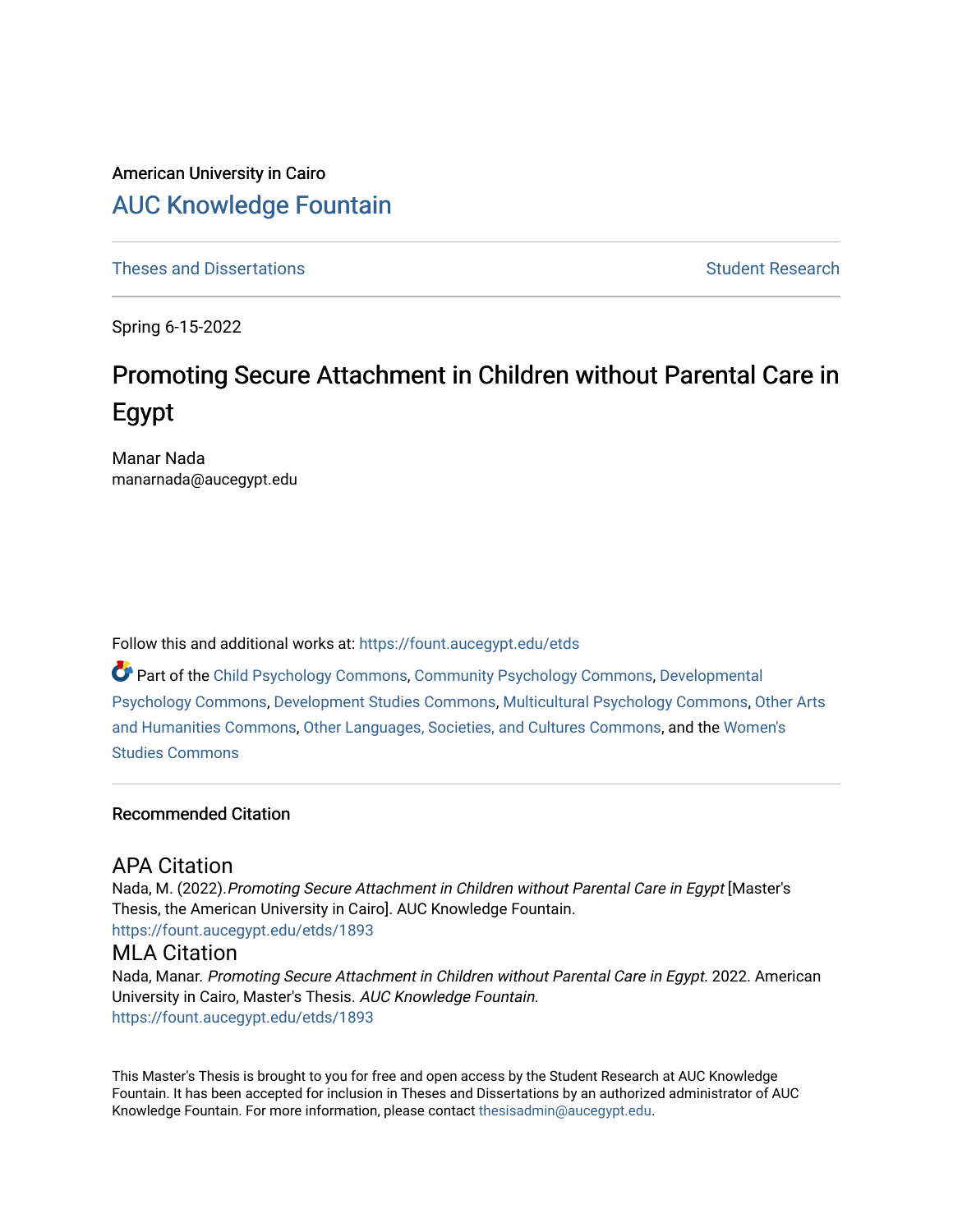The American University in Cairo

School of Humanities and Social Sciences

# Promoting Secure Attachment in Children without Parental Care in Egypt

A Thesis Submitted to

The Department of Psychology

in partial fulfillment of the requirements for

the degree of Master of Arts in Community Psychology

By Manar Nada

Under the supervision of Dr. Carie Forden

January 2022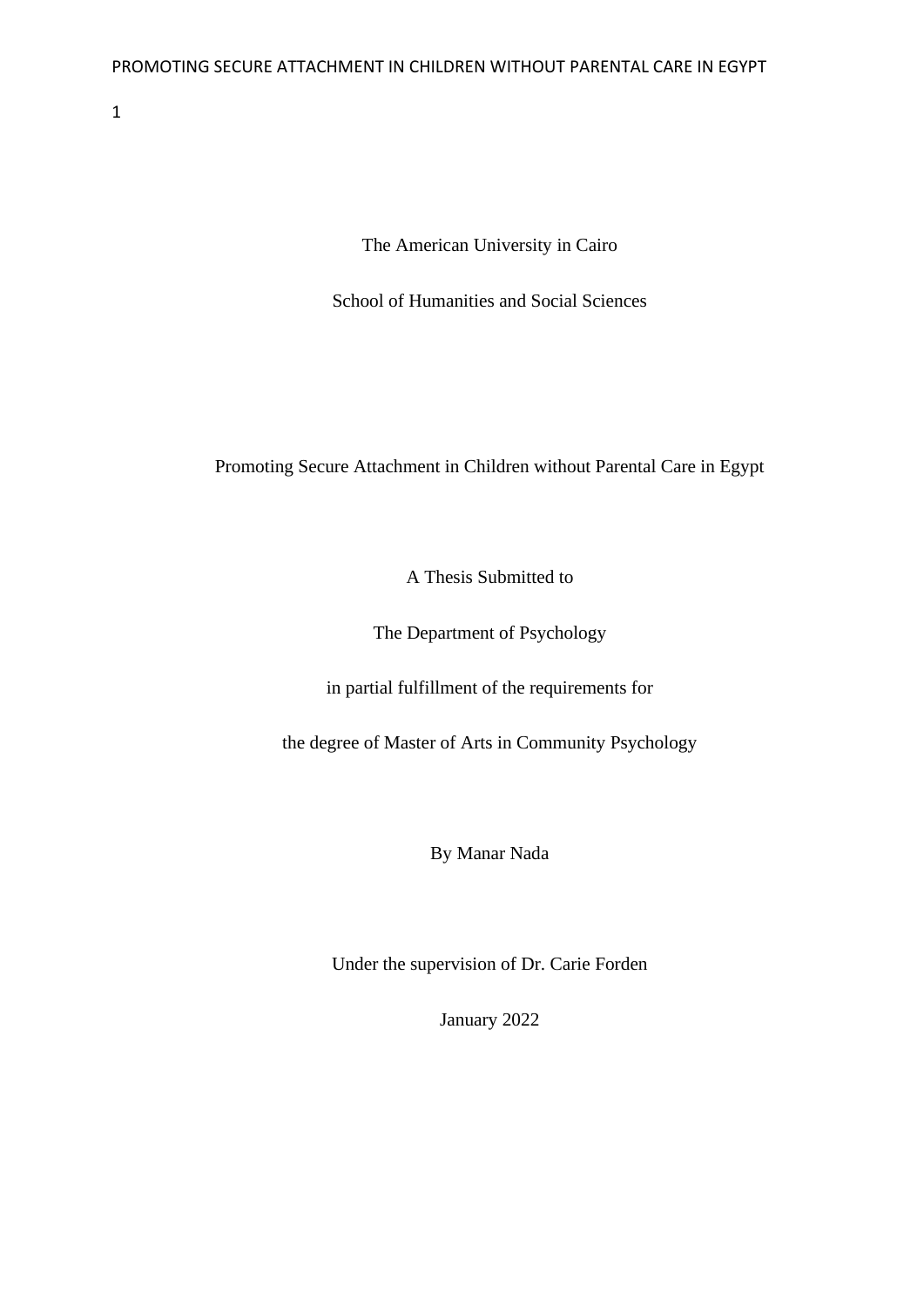## **Acknowledgement**

Getting to the end of my thesis and MA journey, I want to thank many who contributed to making it happen. I first want to thank my supervisor Dr. Carie Forden for all her rich guidance, feedback, support, and empathy along the entire journey. In addition, no words would thank her enough for volunteering her time and knowledge each Saturday night for two years to support me and my colleagues in finishing our theses. I want to thank Dr. Heba Kotb and Dr. Rawan Ibrahim for being an added-value to my defense committee, for their concise and valuable feedback, flexibility and care. I want to thank the authors of The Secure Base model, particularly Dr. Gillian Schofield, for how approachable, responsive and generous she was in replying to all of my inquiries throughout the process. I want to thank Wataneya Society for their time and effort putting me in contact with the caregivers, and simultaneously thank all the study's participants for their gracious sharing. I want to thank all the Thesis Support group members for being as humane and hardworking as they are. I especially thank Salma ElSaedy and Dina ElBawab for also validating my data analysis.

In addition, I want to thank all of my professors and mentors in the MA journey for everything that I have learnt from them. I want to extend a special thanks to Dr. Mona Amer and Dr. Mona Rakhawy for leading the Group Work class, which has greatly impacted me personally and professionally. I also want to thank my current manager at work, Noha Hassanein, for her continuous support, understanding, and trust. Above all, I want to thank my family Dalia Salama, Ahmed Nada and Mahmoud Nada for always having my back, believing in me, and facilitating it for me to reach my goals. I want to thank the rest of our family and our new members Jillian Nada and Malek Nada for adding color and joy to our lives. Last, I want to thank all my beautiful friends for being there for me through thick and thin with their warmth, supportiveness and care.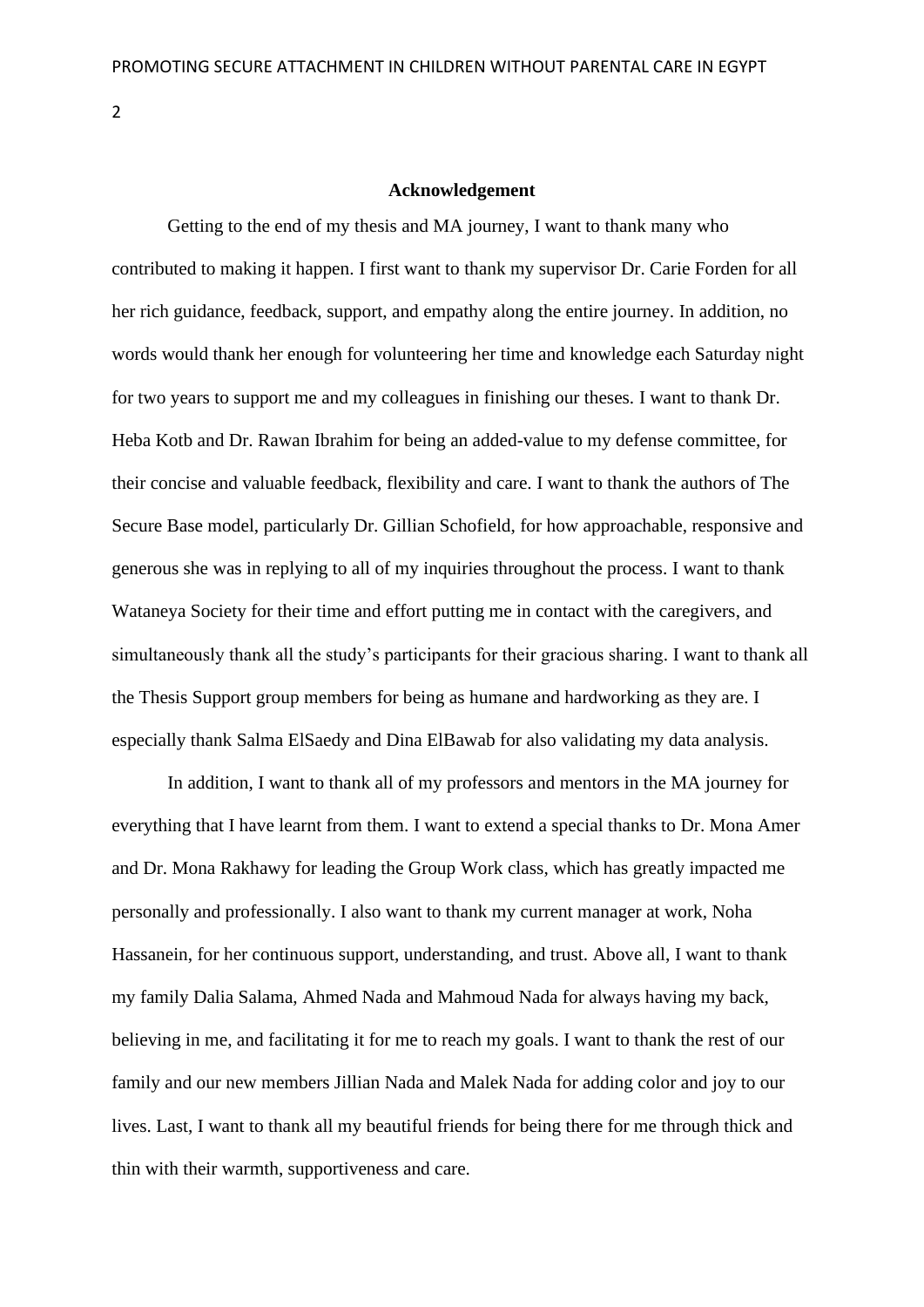# **Abstract**

<span id="page-3-0"></span>In Egypt, if not living with extended family members, the majority of children without parental care are placed in care homes. Research shows that children without parental care, particularly those raised in care homes, generally receive low-quality care. This can lead to adverse effects on their mental health, physical health, developmental growth, sense of belonging, intimacy, social and behavioral competence, and academic performance. Studies also relate institutionalization to problems in attachment and caregiver-infant relationships. The Secure Base Model is a therapeutic caregiving framework that target children who were abused and neglected or experienced loss and separation. The model has five main dimensions that are important for the promotion of security and resilience: availability; sensitivity; acceptance; cooperation; and family membership*.* This research examines the quality of care and the issue of attachment in children without parental care in Egypt through the perspective of The Secure Base Model. The proposed research questions are: 1) Are caregivers in Egypt aware of their psychological role in caring for children at care homes? 2) To which extent do they apply – or not apply – dimensions of the secure base model? and 3) How are attachment theory and secure base model assumptions applied in the Egyptian context? In-depth interviews were conducted with a sample of 14 caregivers working in care homes and a matched sample of 12 biological mothers for purposes of cultural comparison. The majority of both the caregivers and biological mothers exhibited many of the themes that indicate strengths in their relationship with children. Likewise, the majority of both groups did not exhibit most of the themes that indicate weaknesses in the relationship. The section that showed the highest strengths for both groups was availability. In contrast, the sections on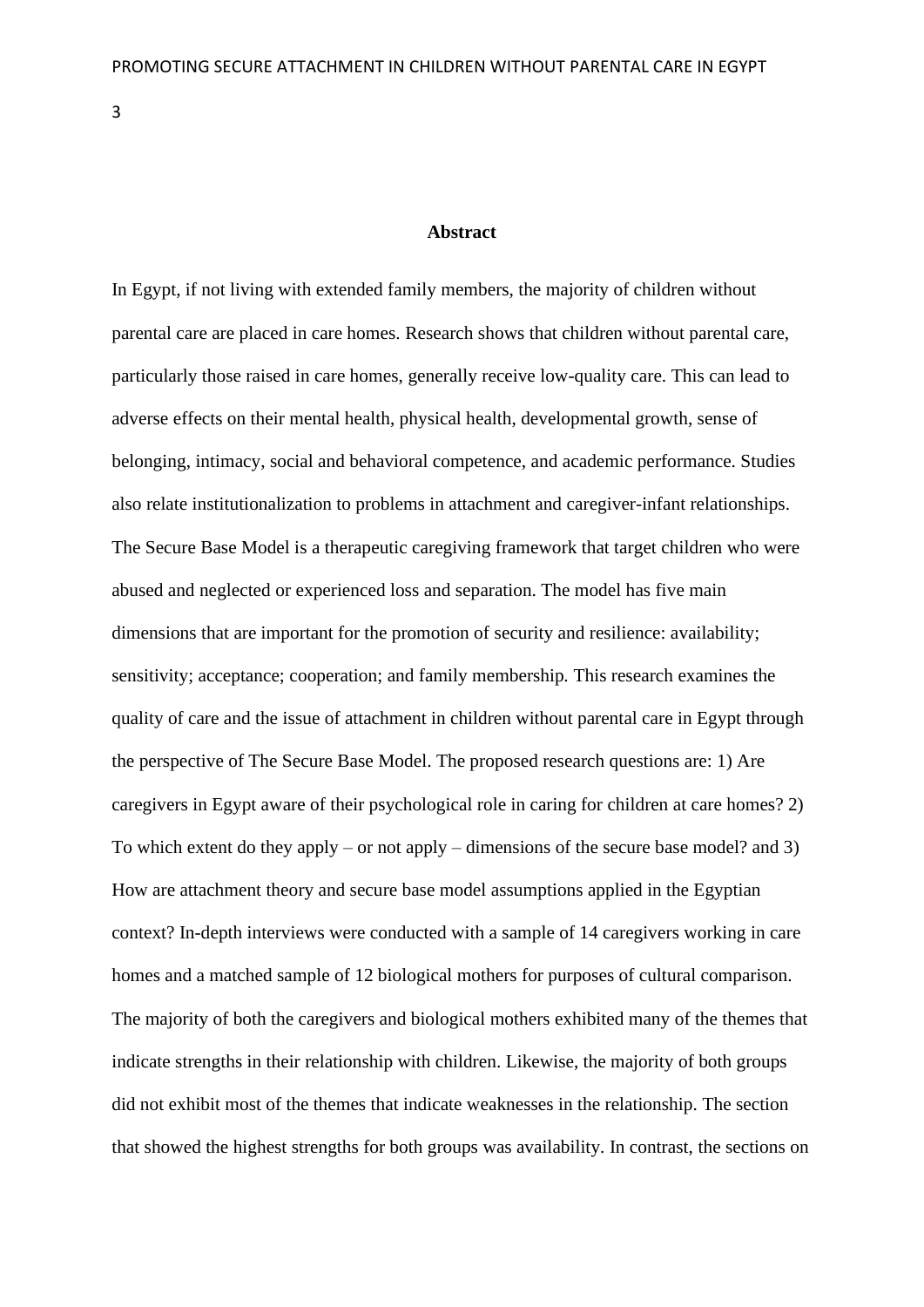describing the child, acceptance, and cooperation seemed to be weaker. When comparing the results of both groups, the mothers seemed to generally do better than the caregivers. In addition, caregivers showed contradicting feelings of happiness, responsibility, and denial towards the children's attachment to them, which was not seen in the sample of mothers. Finally, both groups showed difficulty identifying and naming their own and the children's emotions across all the sections of the interview. The possible reasons of these results within the Egyptian context are discussed, and recommendations are made for improving attachment outcomes for children without parental care at the societal, institutional, and individual levels.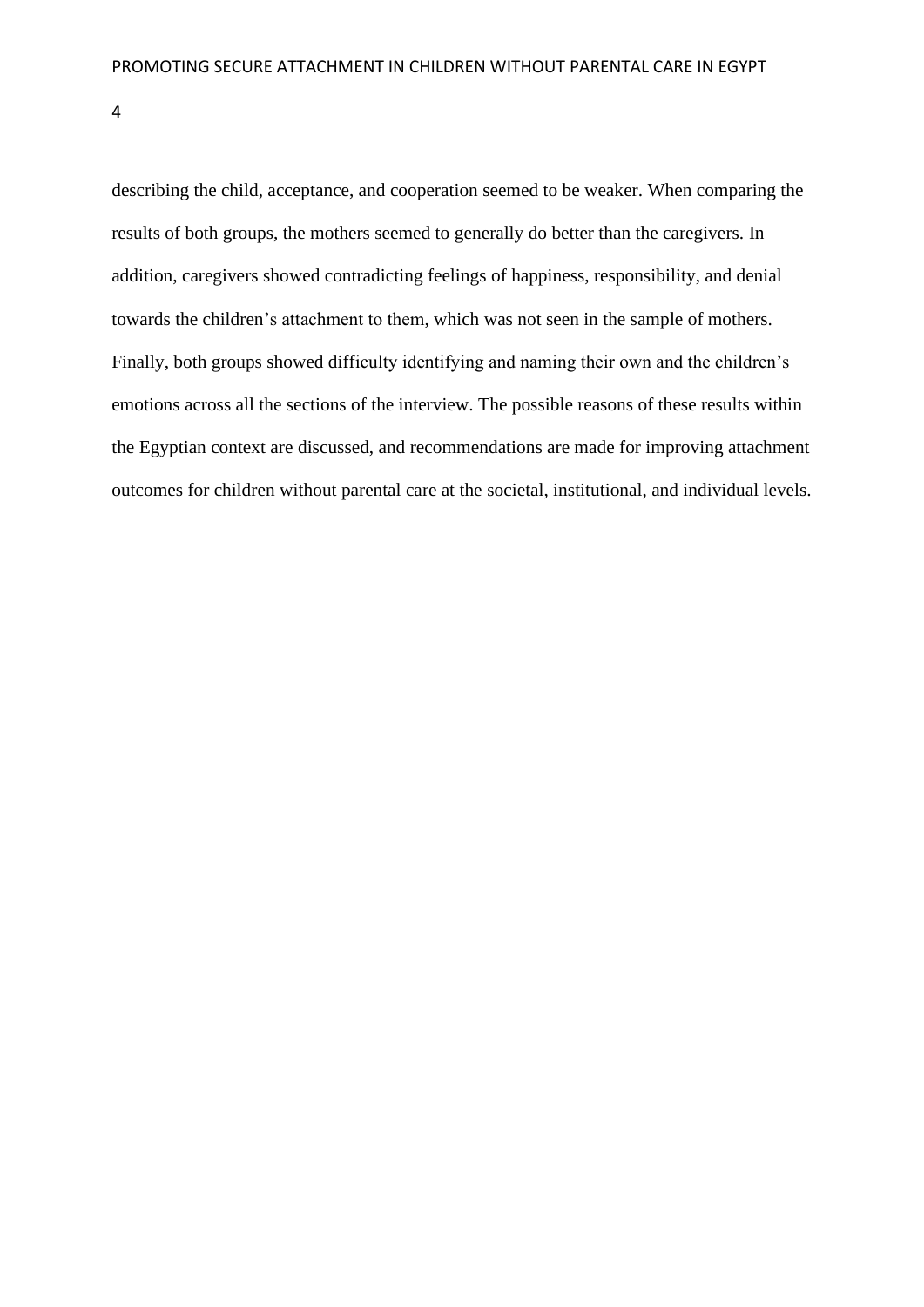# **Table of Contents**

| Abstract                                                                                        | 3  |
|-------------------------------------------------------------------------------------------------|----|
| Attachment Theory and its Implications                                                          | 8  |
|                                                                                                 |    |
|                                                                                                 |    |
| The Issue of Culture in Attachment                                                              | 13 |
| The Position of Children without Parental Care, Globally                                        | 17 |
|                                                                                                 |    |
| Physical and Mental Health of Children without Parental Care, and its Relation to Attachment 19 |    |
| Improving Attachment Security for Children with Previous Attachment Insecurity 21               |    |
| Situation of Children without Parental Care in Egypt                                            | 24 |
|                                                                                                 |    |
|                                                                                                 |    |
|                                                                                                 |    |
|                                                                                                 |    |
|                                                                                                 |    |
|                                                                                                 |    |
| <b>Research Questions</b>                                                                       | 32 |
| Methods                                                                                         | 32 |
|                                                                                                 |    |
|                                                                                                 |    |
|                                                                                                 |    |
|                                                                                                 |    |
| Results                                                                                         | 38 |
|                                                                                                 |    |
|                                                                                                 |    |
|                                                                                                 |    |
|                                                                                                 |    |
|                                                                                                 |    |
|                                                                                                 |    |
|                                                                                                 |    |
|                                                                                                 |    |
|                                                                                                 |    |
|                                                                                                 |    |
| Discussion                                                                                      | 59 |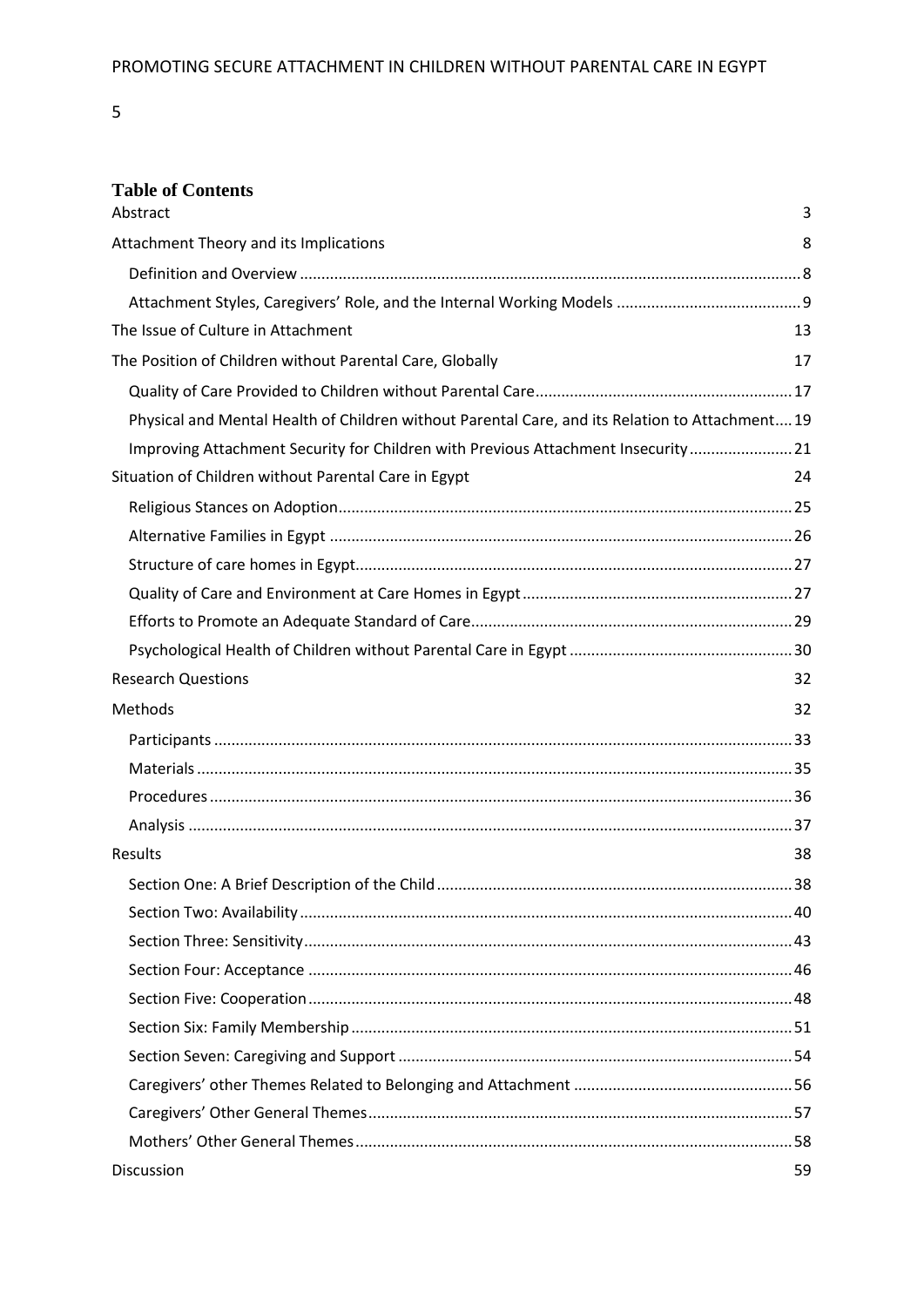| Caregiver's Awareness of their Psychological Role and Ability to Provide a Secure Base60 |    |
|------------------------------------------------------------------------------------------|----|
| Attachment Theory and Secure Base Model Assumptions in the Egyptian Context 67           |    |
| Recommendations                                                                          | 70 |
|                                                                                          |    |
|                                                                                          |    |
|                                                                                          |    |
|                                                                                          |    |
|                                                                                          |    |
| Conclusion                                                                               | 76 |
| References                                                                               | 77 |
| Appendices                                                                               | 89 |
| Appendix A: English Informed Consent to Caregivers                                       | 89 |
| Appendix B: English Informed Consent to Mothers                                          | 90 |
| Appendix C: Arabic Informed Consent to Caregivers                                        | 91 |
| Appendix D: Arabic Informed Consent to Mothers                                           | 92 |
| Appendix E: Secure Base Interview Guide                                                  | 93 |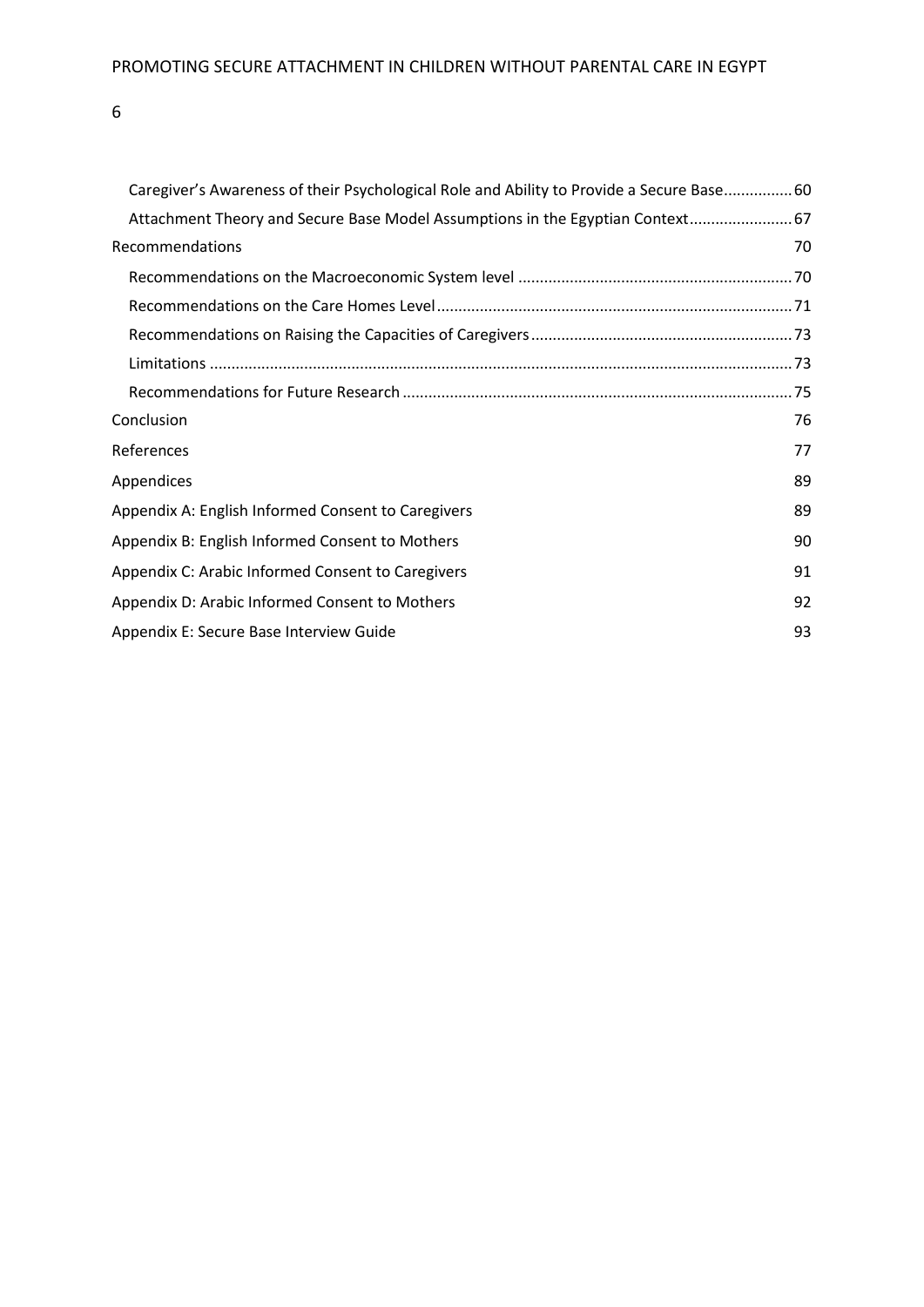### **Promoting Secure Attachment in Children without Parental Care in Egypt**

 According to UNICEF (2017), there were 52 million children without parental care living in Africa in 2015. In Egypt, official figures indicate that children without parental care reached 24,000 in 2016 (CAPMAS & UNICEF, 2017). Research shows that children without parental care, particularly those in care homes, receive low-quality care. Worldwide and in the Middle East, this often leads to adverse effects on their mental health, physical health, developmental growth, sense of belonging, intimacy achievement, social and behavioral competence, and academic performance (Behilak et al., 2015; Eapen, 2009; Ethnasios, 2012; Fawzy & Fouad, 2010; Groak et al., 2005; Ibrahim et al., 2012; Koumi et al., 2012; MacKenzie et al., 2012; Sigal & Perry, 2003; Smyke et al., 2007). Studies also relate the negative consequences of institutionalization to problems in attachment and caregiver-infant relationships, in particular, attachment (Crockenberg et al., 2008; McLaughlin et al., 2012; Sigal & Perry, 2003). Research shows that secure attachment is significant for the mental health of children as well as their cognitive, emotional, and social development (Ahmad et al., 2005; Crockenberg et al., 2008; Hrdy, 2001; McLaughlin et al., 2012; Veríssimo et al., 2014). In addition, it is positively associated with emotional regulation and ego-resiliency in adulthood, and negatively associated with depression and anxiety symptoms (Beek & Schofield, 2016; McLaughlin et al., 2012; Zimmermann, 1999).

In Egypt, if not living with extended family members, the majority of children without parental care are placed in care homes (Gibbons, 2007; Hassanin, 2018). Like elsewhere in the world, most caregivers in Egyptian care homes are not well-trained on the psychological aspects of caregiving (Behilak et al., 2015; Kelly, 2016). This lack of training may result in low-quality care, and may also disrupt the formation of secure attachments, thus impairing the psychological health and security of institutionalized children. However, there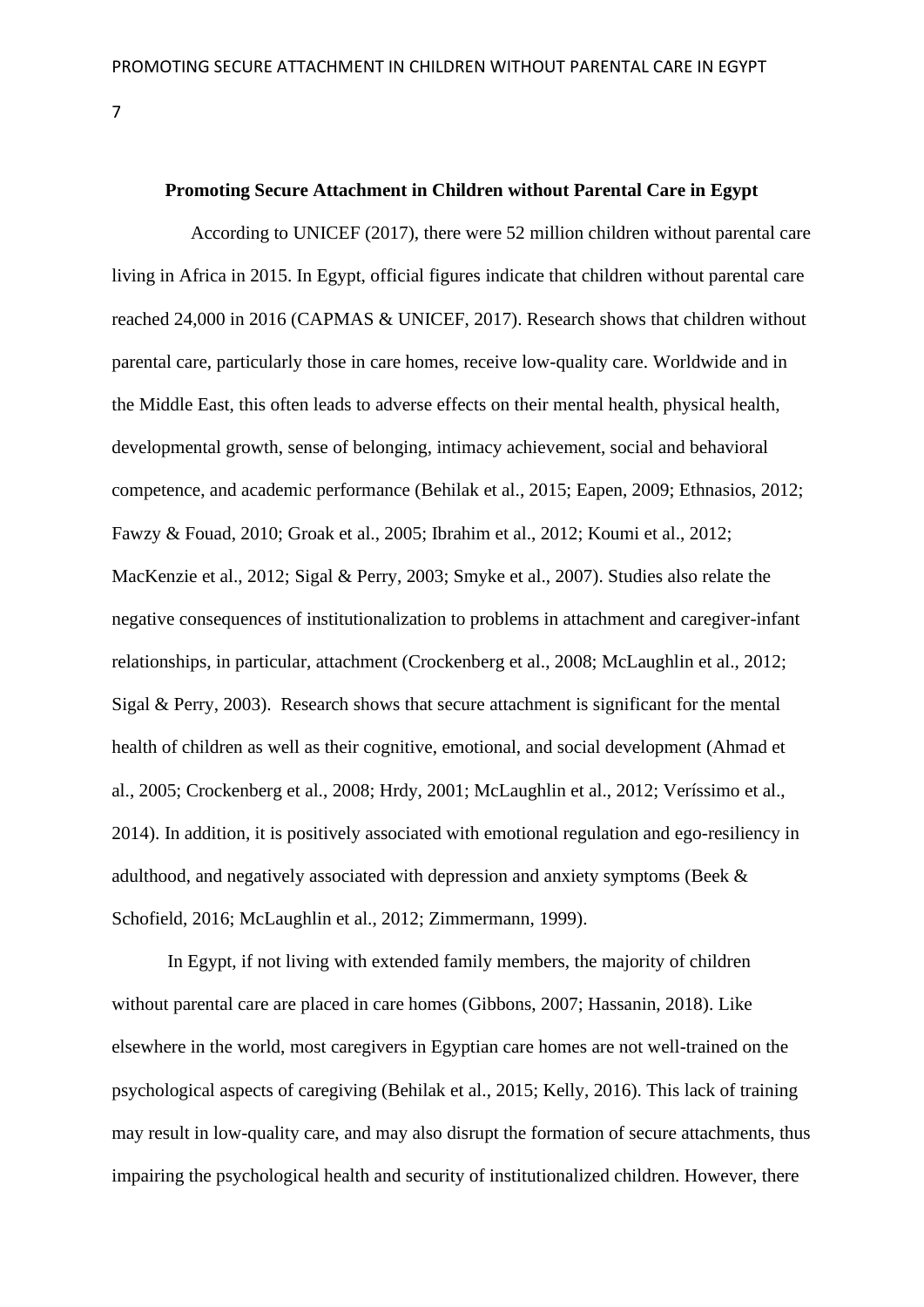is little research on what caregivers in Egyptian care homes actually do when they care for children. Are their care practices likely to lead to the development of insecure attachments and harm children's psychological health? The purpose of this research is to examine the care provided by Egyptian caregivers in institutional care homes to see if current practices are likely to harm the formation of secure attachments in the children under their care.

### <span id="page-8-0"></span>**Attachment Theory and its Implications**

#### <span id="page-8-1"></span>*Definition and Overview*

The emotional bond between an infant and one or more of his/her caregivers is the commonly known meaning of attachment (Keller & Otto, 2009). According to Bowlby (1969), attachment behavior is a type of social behavior that is instinctive and as equally important as mating and parental behaviors. In children, attachment behavior can be identified by their recognition of their mother accompanied by a tendency to seek and maintain proximity to her (Ainsworth, 1967; Ainsworth et al., 1978; Bowlby, 1969), and experiencing and expressing distress when separated from her (Ainsworth, 1967, 1989; Ainsworth et al., 1978; Bell & Ainsworth, 1972; Bowlby, 1980). Most children will be able to discriminate between their mothers and other people around the age of four months (Bowlby, 1969) and form attachments to her, or a principal caregiver, during their first year (Ainsworth, 1967, 1989).

Unlike Bowlby's work and other early research, later research pointed out that children not only form attachment towards their mothers but also simultaneously towards other figures that are familiar to them (Ainsworth et al., 1978; Ainsworth, 1989; Hrdy, 2001; Wong et al., 2009). In fact, when children are separated from their mothers but are simultaneously cared for by another person who sufficiently substitutes the mother's role,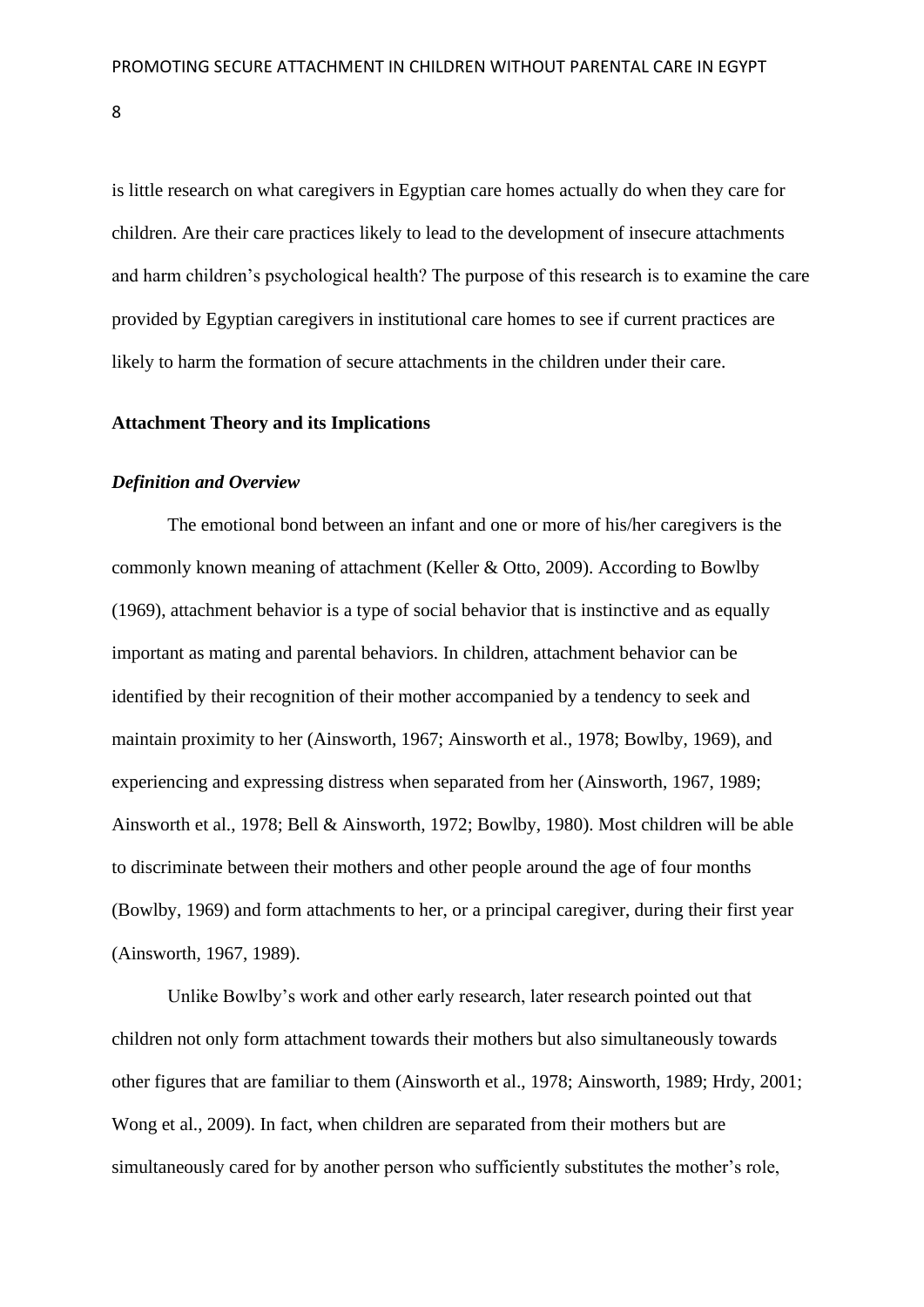they direct attachment behavior towards this figure (Ainsworth et al., 1978). In addition, evidence in later research showed that attachment security in children could be harmed if the co-parent is absent (Carlson et al. 1989), and that being securely attached to few adults, not just mothers, is a necessity for children's survival and development (Crockenberg et al., 2008; Hrdy, 2001; Thompson-Jinariu, 2011).

Research shows that secure attachment is associated with better mental health (Ahmad et al., 2005; Crockenberg et al., 2008; McLaughlin et al., 2012). It is significant for the cognitive and emotional development of children (Crockenberg et al., 2008; Hrdy, 2001) as well as the emotional regulation and ego-resiliency of adults (Zimmermann, 1999). It is positively associated with having a sense of worthiness and a healthy level of self-esteem (Crockenberg et al., 2008), and negatively associated with symptoms of anxiety and depression (Beek & Schofield, 2016; McLaughlin et al., 2012). Secure attachment is also significantly associated with social competence (Veríssimo et al., 2014).

### <span id="page-9-0"></span>*Attachment Styles, Caregivers' Role, and the Internal Working Models*

**Attachment Styles.** Attachment can be secure or insecure (Ainsworth et al., 1978; Main & Solomon, 1990; McLaughlin et al., 2012; Muhamedrahimov & Palmov, 2004; Padrón et al., 2014; van den Boom, 1994; Velderman et al., 2006). Up until now, four attachment styles have been identified, namely: secure, insecure-avoidant, insecureanxious/resistant, and insecure-disorganized (Keller & Otto, 2009). The key model used to assess attachment quality between infants and mothers is Mary Ainsworth's Strange Situation. It is a laboratory method that observes the infants' reactions to being separated from their mothers, being left with a stranger, and then reuniting with the mother. It also observes the infant-mother relationship at home (Ainsworth et al., 1978; Keller & Otto, 2009).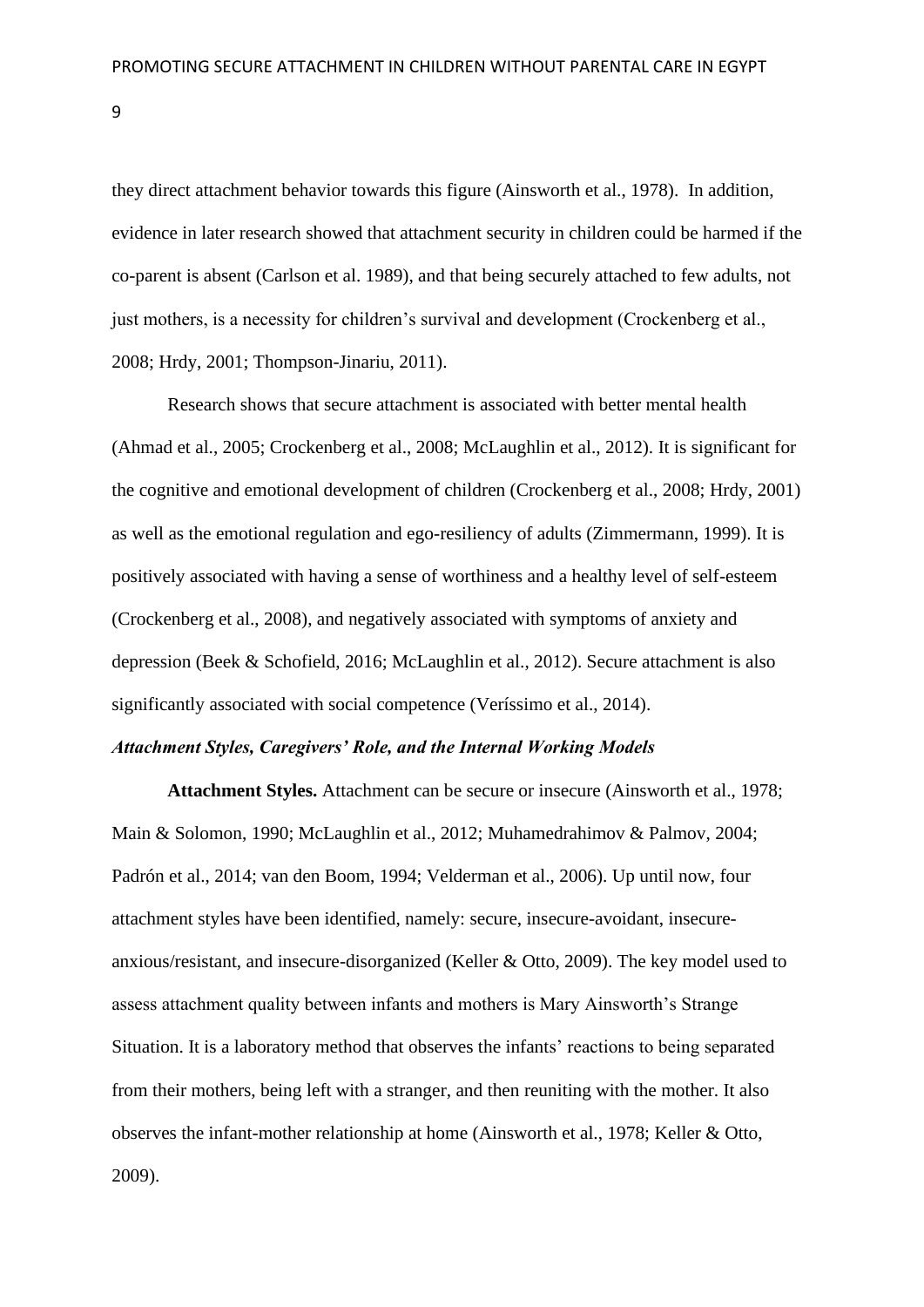Based upon the strange situation, three of the four attachment styles were classified: secure, avoidant, and anxious/resistant (Ainsworth et al., 1978). In the study, infants were classified into these three groups based on some differentiating variables, such as: crying, responding to the mother's presence and absence, bodily contact, compliance, and anger. More specifically, securely attached infants' behavioral patterns differed from those of insecurely attached ones in both the experiment room and their homes. In the experiment room, securely attached infants were more keen on maintaining contact with their mothers than insecurely attached children; they felt more distressed due to the absence of their mothers when the mothers left them with the stranger. Upon reunion, securely attached infants showed less tendency to avoid their mothers, less tendency to resist contact with them, and more signals of being happy. At home, securely attached infants cried less than insecurely attached ones; they were less frequently angry, greeted their mothers more positively, initiated more close bodily contact, and felt less distressed when their mothers left the room (Ainsworth et al., 1978). The above described styles of attachment are seen as showing organized patterns of attachment behavior (Padrón et al., 2014), unlike the fourth attachment style that was defined in later research, namely: insecure-disorganized attachment (Main & Solomon, 1990; Padrón et al., 2014). According to Padrón, Carlson, & Sroufe (2014), the qualities that characterize disorganized attachment are: confusion, contradiction, and dissociation. Infants who have disorganized attachment show behaviors such as: simultaneous contradicting actions, freezing with confused expressions, incomplete movements or ones without direction. In addition, different infants who are classified under disorganized/disoriented attachment display different presentations of disorganized behavior (Main & Solomon, 1990).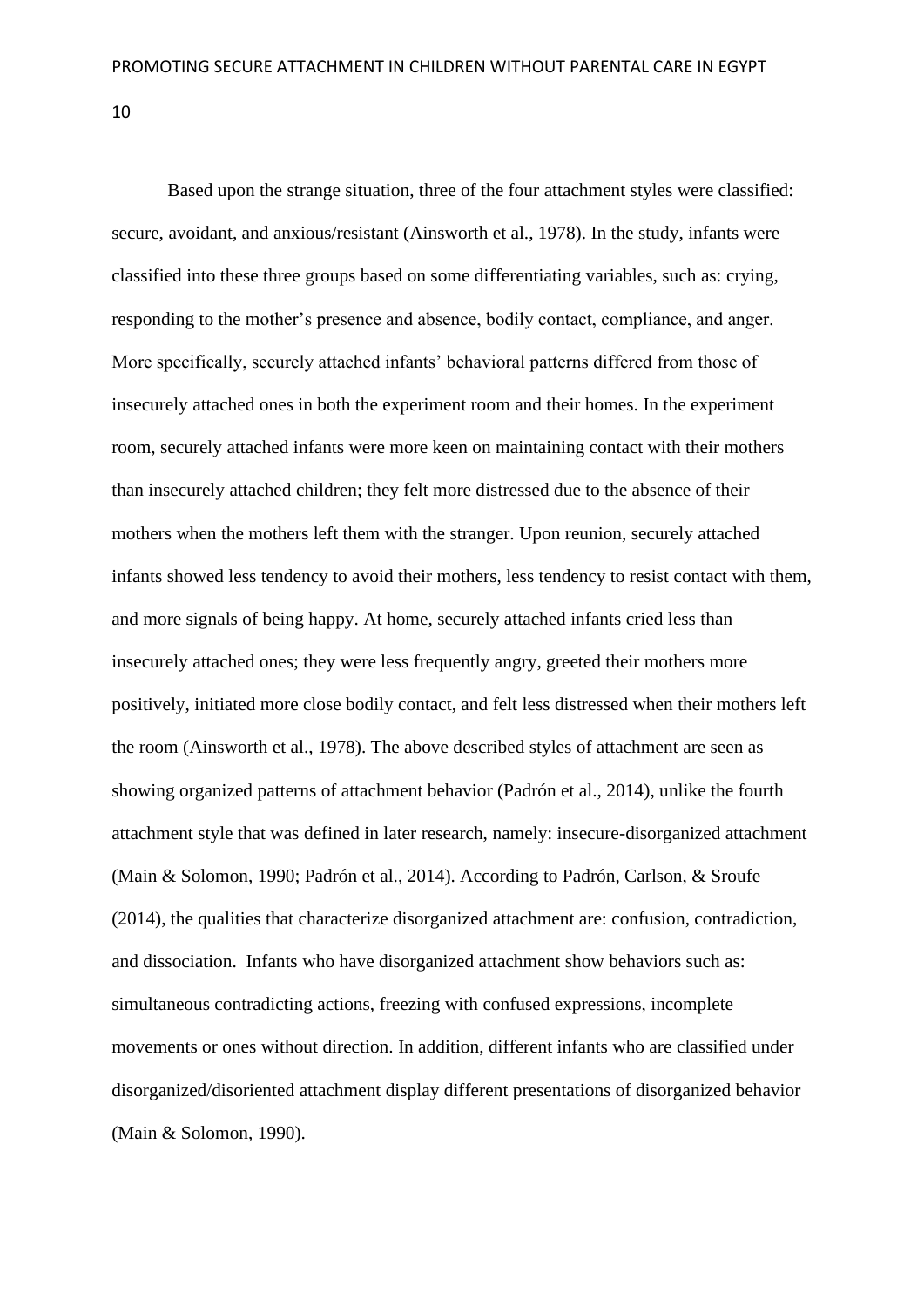**Caregivers' Behavior.** Research has shown that mothers' sensitive responsiveness to their children's signals is one key factor in developing secure attachment (Ainsworth et al., 1978; Crockenberg et al., 2008; Muhamedrahimov & Palmov, 2004; van den Boom, 1994). This responsiveness leads the child to trust the mother figure, and when that trust happens, the caregiver becomes a secure base which the child uses to explore the surrounding environment (Crockenberg et al., 2008). Likewise, as the child develops into an adolescent, the mother's sensitivity and acceptance of the adolescent's self-perception helps in letting the mother-adolescent relationship serve as a secure base for the adolescent to explore his/her independence (Allen et al., 2003).

Mary Ainsworth (1978) used the Strange Situation to examine the relationship between infants' attachment behaviors and their mothers' behaviors. She found that mothers of the securely attached children had the highest scores on scales of sensitivity, acceptance, cooperation, and accessibility. They showed sensitive responsiveness to their babies' signals. These mothers viewed their babies as separate individuals and respected their autonomy, which enabled them to perceive things from the babies' point of view and let them independently progress doing their activities without interruption. They also had the lowest scores on the variables of aversion to physical contact, providing the baby with unpleasant experience in physical contact, lack of emotional expressiveness, and rigidity. In contrast, mothers of insecure-avoidant infants scored the highest on most of these variables. Both mothers of insecure-avoidant and insecure-resistant infants were insensitive to their babies signals and communication. The mothers of insecure-avoidant infants were more rejecting than those of the other groups; they ignored their babies' communication, and they were more occupied with other interests than with their maternal role. As for the mothers of insecureresistant infants, they also ignored their babies and showed behaviors indicating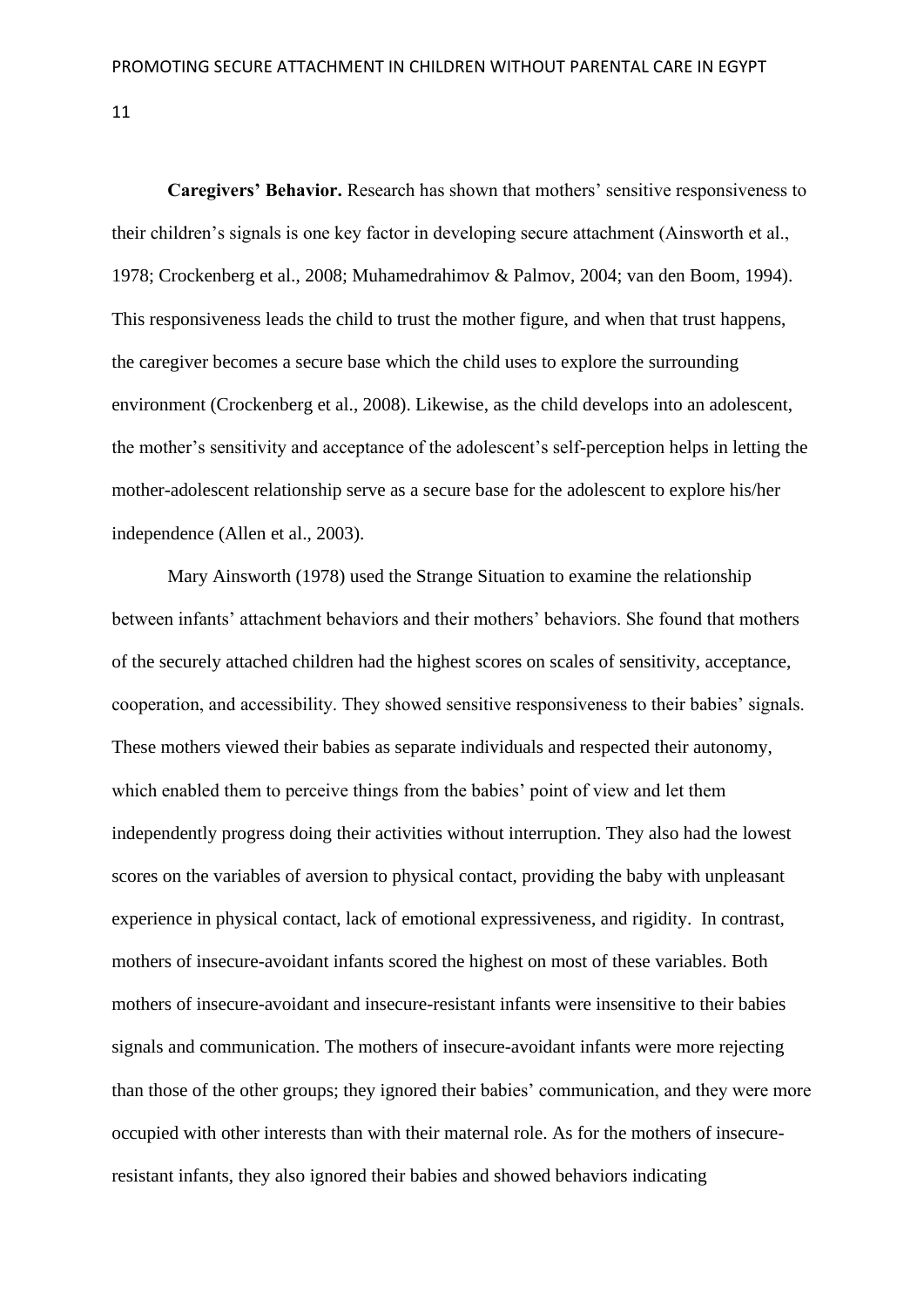inaccessibility, but they were also strongly invested in their role as mothers. Their behavior was fragmented, and showed signs of disturbance. They were not rejecting, but they showed compulsive behavior and high interference in their babies' activities (Ainsworth et al., 1978). Similarly, maltreatment in terms of child abuse or neglect, or both, has been associated with insecure attachment, particularly disorganized attachment (Carlson et al. 1989; Padrón et al., 2014).

**Internal Working Models.** Perhaps the most interesting and eye-opening element of attachment styles is how they are related to the infant's development of an internal working model. Infants internalize the way attachment figures respond to their signals and behavior to create generalized working models of self, others, and the world (Bretherton, 1995; Crockenberg et al., 2008; Padrón et al., 2014; Sroufe, 1989). The caregiver-infant relationship starts the development of the self, which is argued to comprise one's internal set of meanings, expectations, feelings, and attitudes (Sroufe, 1989). Coherence in the caregiver-infant relationship, influences coherence in the organization of self, affects the nature of attachment toward the caregiver, then can later affect the nature of attachment toward other attachment figures as well (Bretherton, 1995; Sroufe, 1989). For instance, as Bowlby (discussed in Fivush, 2006), argued, sensitivity and responsiveness from the caregiver leads the infant to create internal working models that characterize himself/herself as deserving of care, characterize that caregiver and other people as worthy of trust, and characterize the world as a safe place. Conversely, lack of sensitivity and responsiveness from the caregiver leads the infant to think of himself/herself as undeserving of care, think of others as unworthy of trust, and think of the world as an unsafe place (Crockenberg et al., 2008). Likewise, when primary caregivers exhibit insensitive and interfering responses, infants create incoherent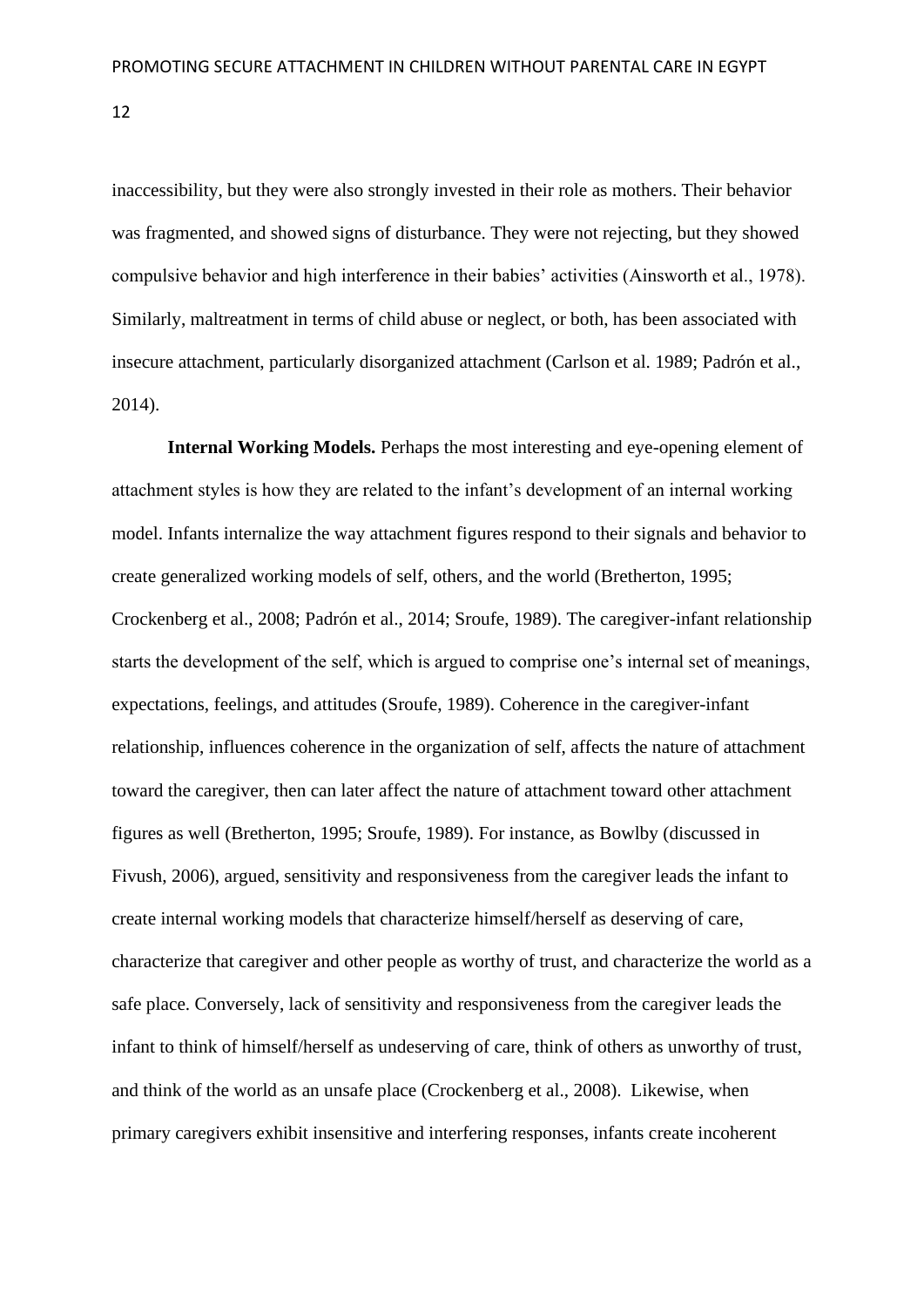working models of self, which explain the confusion and unresolved state of mind for those having disorganized/disoriented attachment (Padrón et al., 2014).

There is an assumption that parents transmit their own attachment patterns to their children through their behavioral and verbal communication (Bretherton, 1995). However, some research shows that the quality of attachment could differ among different relationships for the same individual. This was based on the observation that some infants had a secure attachment toward one of their primary caregivers, and an insecure attachment toward the other (Bretherton, 1995; Keller, 2013). Therefore, the quality of fathers' caregiving involvement is also an important factor for attachment (Wong et al., 2009). However, there is also an alternative conception that argues that children use the working models developed in different attachment relationships to construct a new, integrated meta-model of attachment. In that sense, the child either develops a working model of the average of the different attachment relationships, or develops a unique working model for each relationship that is built on the realization that one experiences different selves in different relationships (Bretherton, 1995).

### <span id="page-13-0"></span>**The Issue of Culture in Attachment**

Because attachment theory focuses on a biological behavioral system, its functional processes are universal among humans (Ainsworth, 1989). Nevertheless, these processes could differ among people according to their genes, experiences, and cultural influences (Ainsworth, 1989). Attachment theory researchers have found that the distribution of attachment classifications varies across cultures, which is shown through the differences in the proportion of those who are classified as having secure, resistant/anxious, or avoidant attachment (Grossmann et al., 1981; Grossmann et al., 1985; Keller, 2013; Li et al., 2014). For instance, a study conducted in North Germany found different results than Ainsworth's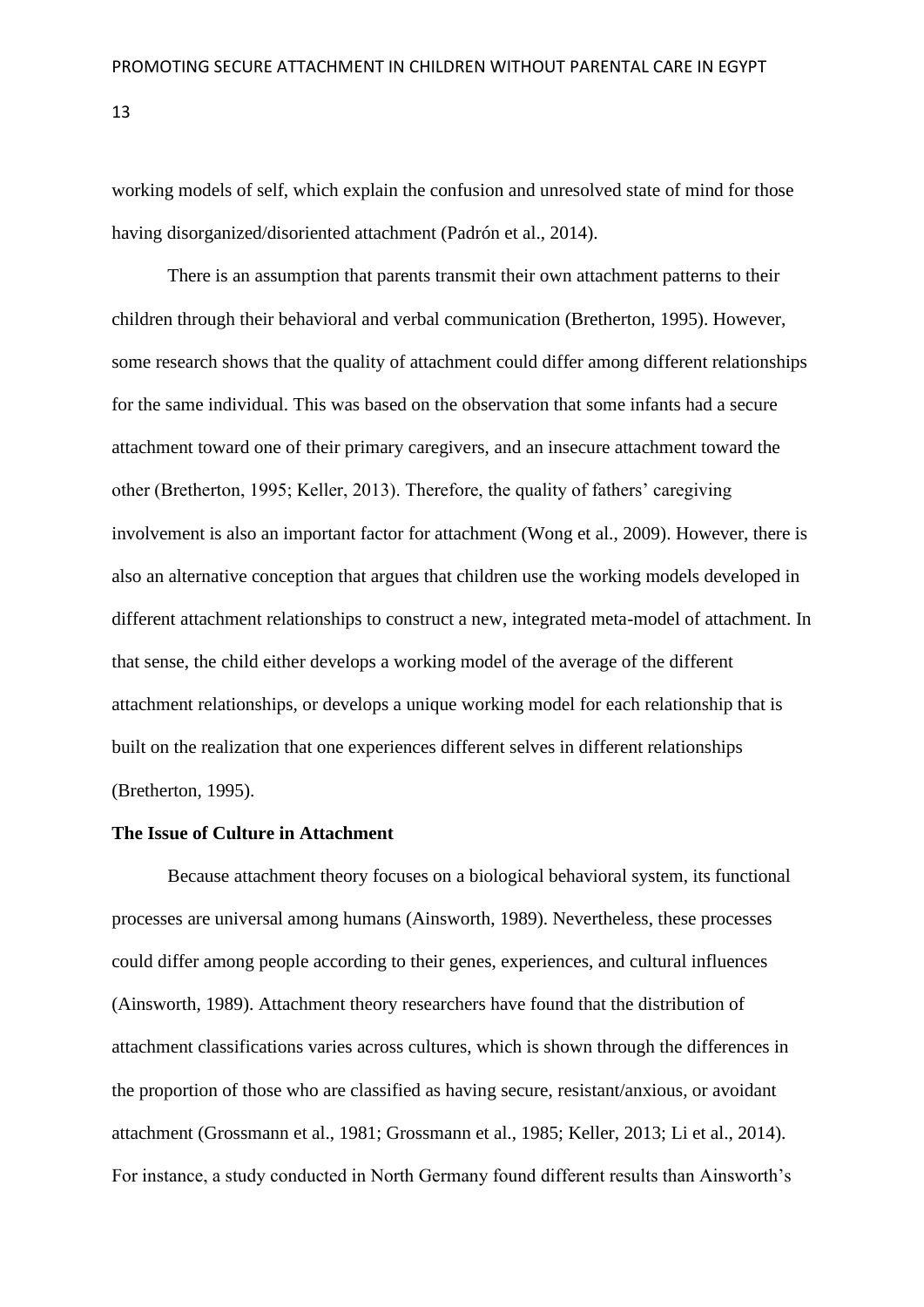studies of children in the US (Ainsworth et al., 1978; Grossmann et al., 1981; Grossmann et al., 1985). In North Germany, the majority of infants were classified under the category of avoidant attachment, followed by secure attachment, then anxious attachment. More specifically, 49% of the participating children showed avoidant attachment towards the mother and 54.3% showed avoidant attachment towards the father; while 32.7% showed secure attachment towards the mother and 41.3% showed secure attachment towards the father; only 12.2% showed resistant/anxious attachment towards the mother and 2.2% showed resistant/anxious attachment towards the father, and 4.4% of the children were classified under a different category from those previously identified by Ainsworth's (Grossmann et al., 1981). The majority of the infants in Ainsworth's U.S. study were classified under the secure attachment category, followed by avoidant attachment then anxious attachment (Ainsworth et al., 1978). Similarly, another cross-cultural study compared parental attachment among adolescents from China, Italy, and Costa-Rica. Chinese adolescents showed weaker attachment towards their mothers than Italian and Costa-Rican ones. They also showed stronger attachment towards their fathers than their mothers (Li et al., 2014). On the other hand, a culturally modified application of the Strange Situation that was conducted with 30 one-year-old children in West-African Nso from Cameroon showed interesting results. With the goal of assessing the infants' emotional reaction through measuring the change in their stress-level before and after the presence and bodily contact of a stranger, it was found that the group whose cortisol level declined after the stranger's presence and interaction, indicating no signs of psychological or behavioral stress, was the group who showed no emotions or expressions at all (Keller & Otto, 2009).

Attachment theory was developed in a culture different from the cultures where it sometimes gets applied, which can make the application culturally inappropriate (Grossmann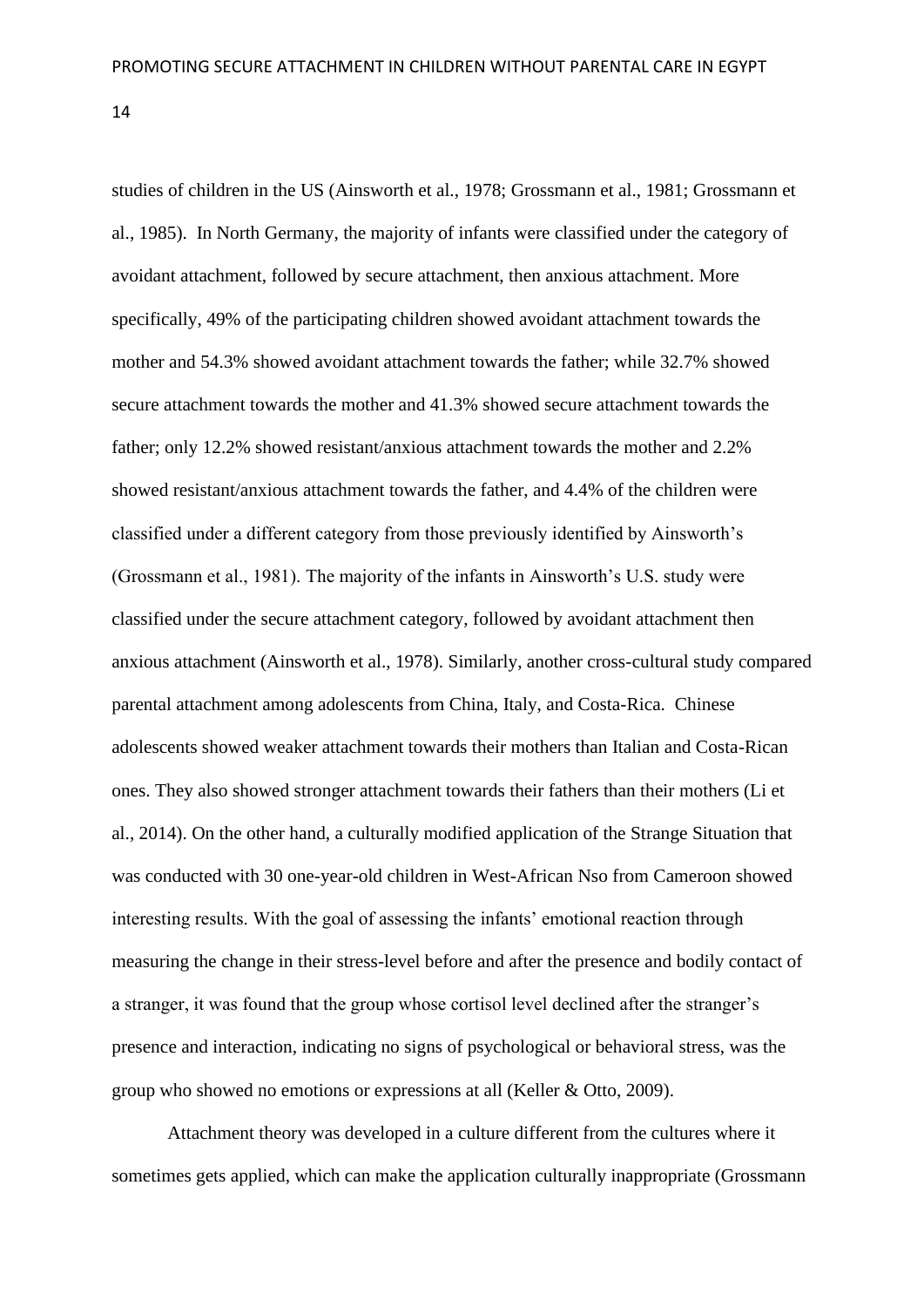et al., 1981; Keller & Otto, 2009). Cultural norms and values influence the behaviors of attachment figures (Grossmann et al., 1981; Grossmann et al., 1985; Keller, 2003; Li et al., 2014), and sometimes these cultural norms are not in congruence with biological needs, which in turn affects the degree of attachment security (Grossmann et al., 1981). For example, in Northern Germany, cultural norms emphasize keeping personal, physical, and emotional distance (Grossmann et al., 1985; Keller, 2003). There, carrying the infant every time he/she cries is considered as an act of spoiling, and having no demands from the infant's side, while being submissive to the demands from the parents' side is the ideal situation. As a result, parents in the Northern Germany study carried their infants for shorter periods than their counterparts in the U.S. and showed less tenderness and affection while carrying them (Grossmann et al., 1985). Similarly, in China, mothers' caregiving attitude is usually intrusive, with little or no awareness of the value of respecting the child's/adolescent's autonomy. In Chinese culture, children's resistance to such parenting style is considered disrespectful, and the mothers tend to respond to it with even more intrusions and restrictions, all of which create detachment from the mothers (Li et al., 2014).

Among West-African Nso women, good maternal care requires responsiveness to the infants' needs, anticipatory breastfeeding, as well as close and warm physical contact (Keller, 2003). However, sometimes these behaviors, particularly anticipatory breastfeeding, are done with the intention of preventing the infant from crying in order to raise the culturally ideal calm child who does not express negative emotions. When a child cries, he gets called a "bad child", and his mother's response, rather than soothing him, is directed towards asking him not to cry again because this is not expected from a person raised in their culture. It is important for Nso mothers to raise children who are calm so that they are able to get accustomed to multiple caregivers to enable the mothers to focus on other daily work. As a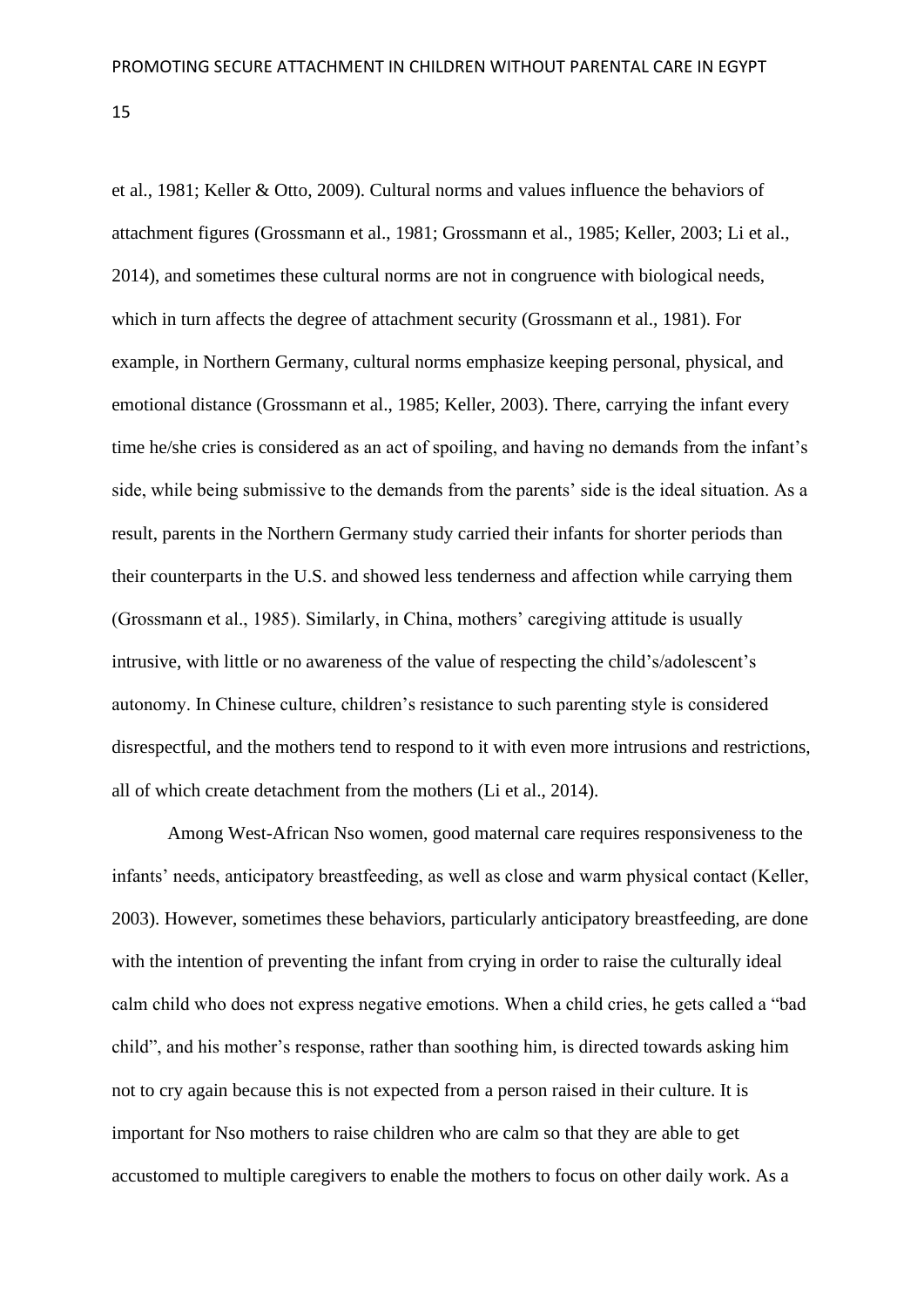result, in their village, calmness and inexpressiveness are the emotions characterizing the most adaptive emotional regulation strategy (Keller & Otto, 2009), which explains the expressionless attitude of the least distressed infants in the Strange Situation.

Similar to Nso mothers, and unlike early attachment theories, it is most common across cultures that caregiving patterns include multiple caregivers rather than one. This, in turn, changes the universally accepted perspective on caregiving attachment bonds, attachment definition, and its consequences (Keller, 2013). Furthermore, even though good parenting in the U.S. and Europe, based on Ainsworth, Blehar, Waters, & Wall (1978), requires respect for the child's autonomy, and respect for his/her wishes regardless of those of parents, in other non-Western cultures, ideal parenting is concerned with raising obedient children, and children are punished and frowned upon if they do not take their parents' wishes into consideration (Chao, 1995; Keller & Otto, 2009). In fact, studies conducted in Arab countries, including Egypt, show that the culture could lead to a parenting style that affects a child's mental health differently than in Western cultures (Dwairy, Et Al., 2006; Dwairy & Menshar, 2006; Rudy, 2006). In the West, three parenting styles are identified: permissive, authoritarian, and authoritative. Permissive parenting is high on affirmation and permissiveness and avoids exercising any parental control or power. Authoritarian parenting is high on exercising control, creating order, and discouraging verbal give and take between the child and parent. While authoritative parenting, which is considered to lead to the best behavioral outcomes for the child, emphasizes a balance between respecting the child's autonomy, promoting verbal give and take, and creating discipline (Baumrind, 1966). Unlike the results in the West, in Egypt and Palestine, the authoritarian parenting style that is high on restricting the autonomy of children was not associated with negative mental health outcomes. According to the authors of the studies, the different results could be related to the

16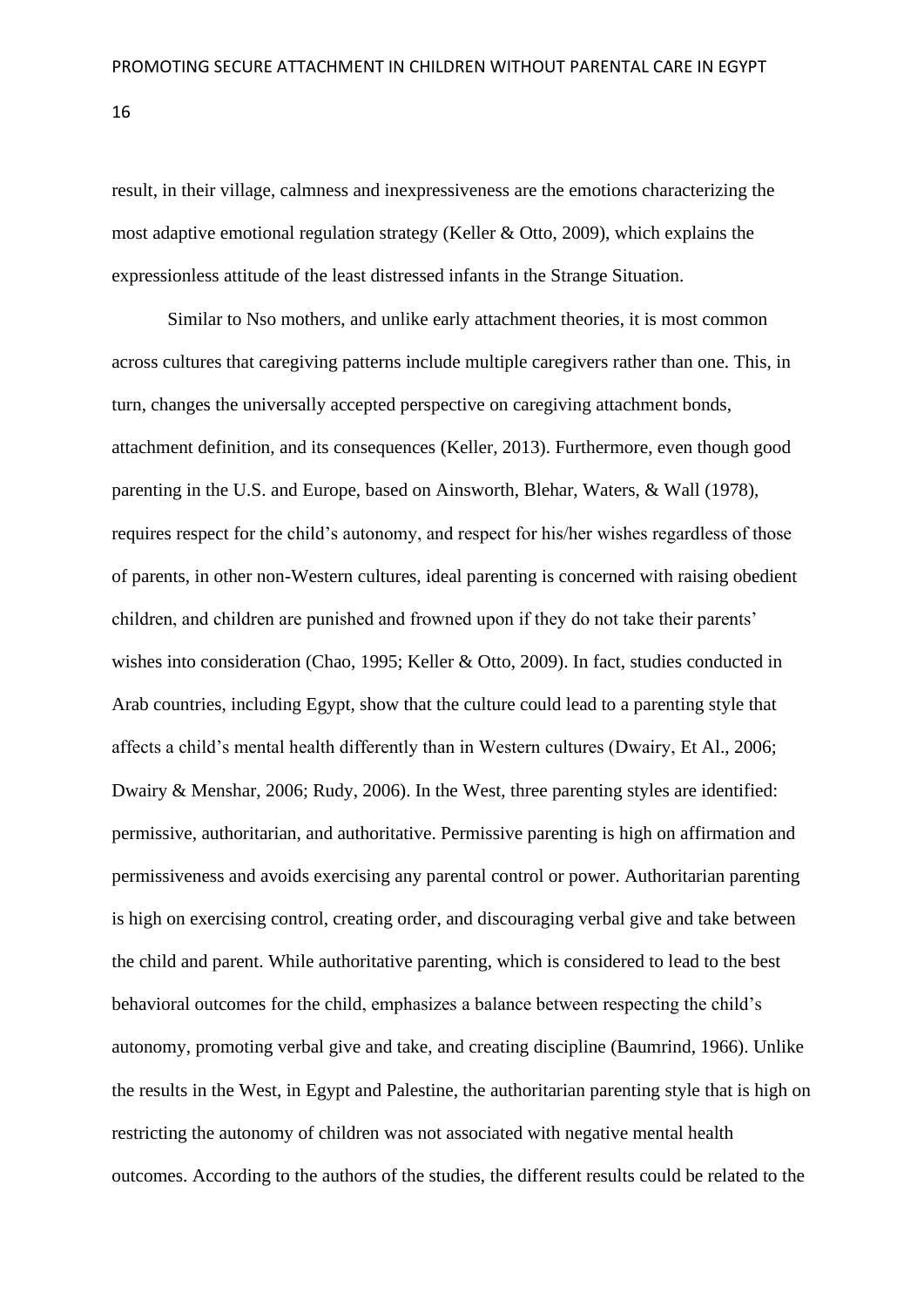differences between the collective nature of the Arab world culture compared to the individualistic nature of the culture in the West (Dwairy & Menshar, 2006). In collectivist cultures, mothers applied the authoritarian style of parenting more, yet, it was not associated with low levels of love, emotions, and warmth. Therefore, it was suggested that the negative mental health effects of authoritarian parenting style in individualistic cultures was more associated with lack of warmth rather than presence of control/authoritarianism (Rudy, 2006). In addition, Dwairy, et al. (2006) found that the parenting styles across the Arab societies were different from those in the West. In the Arab societies, three categories that included mixed-parenting patterns were identified: controlling-oriented parenting, flexible parenting, and inconsistent parenting. Controlling-oriented parenting combined both authoritarian and authoritative styles, flexible parenting combined both authoritative and permissive, while inconsistent parenting combined opposite styles: authoritarian and permissive. A more recent study of Egyptian parents found that the participants used the mixed inconsistent parenting pattern, which involves the alternation of both authoritarian and permissive parenting (Hanna, 2016).

Therefore, it is important to question and study if culturally influenced caregiving beliefs, behaviors, and patterns are psychologically healthy for children and families in the short and long term. Simultaneously, as suggested by Keller & Otto (2009), it is important to note that it is necessary to account for context and culture before advocating for one best universal solution strategies developed by Western research and applied on Western populations.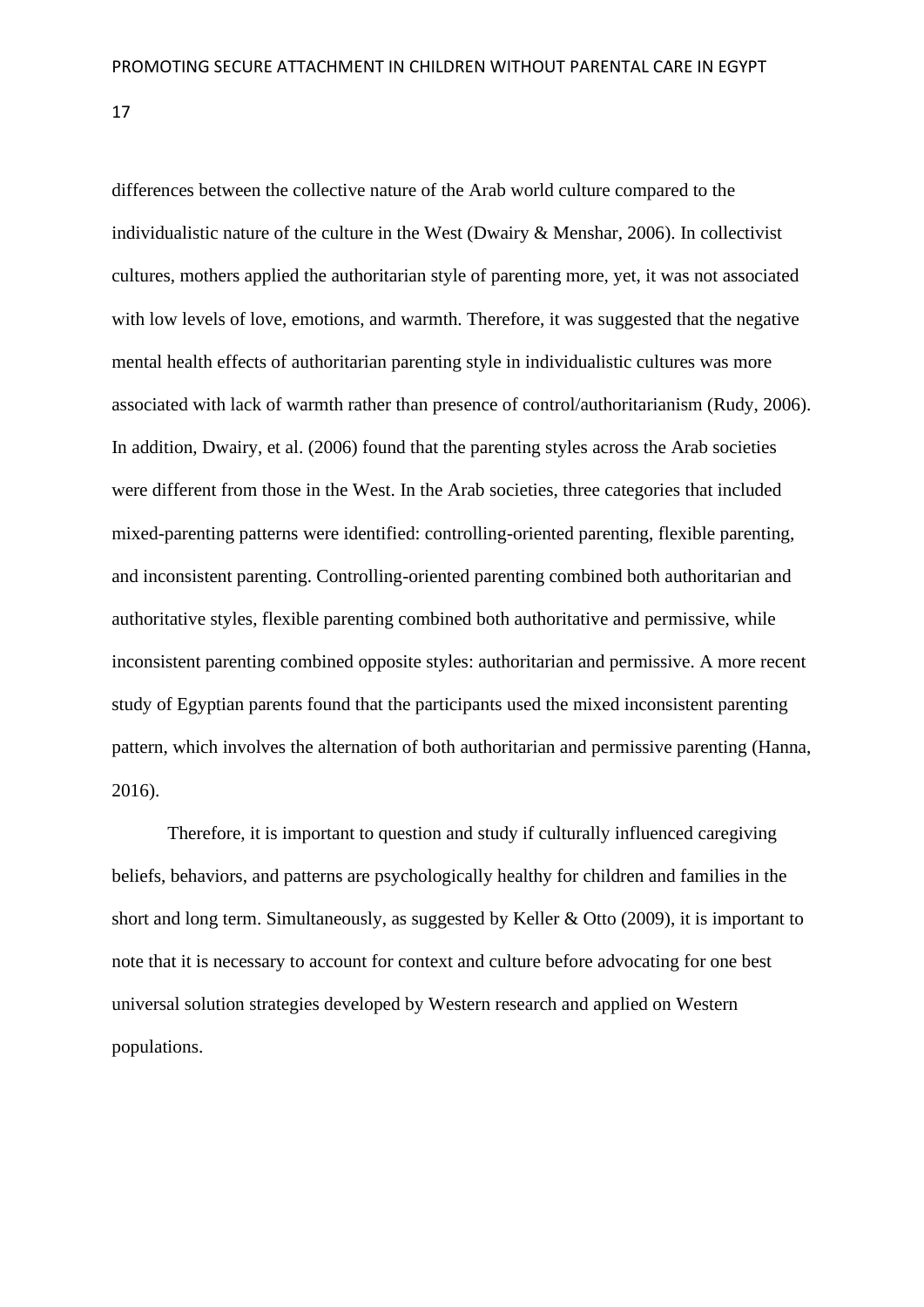#### <span id="page-18-0"></span>**The Position of Children without Parental Care, Globally**

### <span id="page-18-1"></span>*Quality of Care Provided to Children without Parental Care*

As of 2015, the world included 140 million children without parental care (UNICEF, 2017). Research shows that children in care-homes generally receive low-quality care (Castillo et al., 2012; Eapen, 2009; Fawzy & Fouad, 2010; Groak et al., 2005; Makame & Grantham-McGregor, 2002; Muhamedrahimov & Palmov, 2004; Smyke et al., 2007; Van Ijzendoorn, et al., N.D.). In care homes, caregivers are not well-trained (Castillo et al., 2012; Freidus, 2010; Groak et al., 2005), and they receive low payments (Freidus, 2010; Groak et al., 2005) for a low status job (Groak et al., 2005). This, in turn, makes the turnover rate of caregivers at care homes incredibly high (Crockenberg et al., 2008; Groak et al., 2005; Muhamedrahimov & Palmov, 2004). Therefore, children lack a consistent primary caregiver (Castillo et al., 2012; Crockenberg et al., 2008; Groak et al., 2005; Muhamedrahimov & Palmov, 2004). In fact, sometimes children have more than 60 caregivers in the first two years of their lives (Crockenberg et al., 2008; Groak et al., 2005; Muhamedrahimov & Palmov, 2004). As a result, those children's primary emotional-social environment is mainly characterized by instability and inconsistency (Crockenberg et al., 2008; Groak et al., 2005; Muhamedrahimov & Palmov, 2004). In addition, at multiple ages, children are moved away from the ward they were familiar with to another ward, without the company of their caregivers (Muhamedrahimov & Palmov, 2004). While it sometimes is argued that they are getting transferred to other caregivers who are 'specialized' in their age group (Muhamedrahimov & Palmov, 2004), this adds to the inconsistency of their care.

Some caregivers at some of the institutions exhibited higher scores on anxiety and depression when compared with biological mothers (Muhamedrahimov & Palmov, 2004), which, in turn, affects the emotional and psychological state of the children they take care of,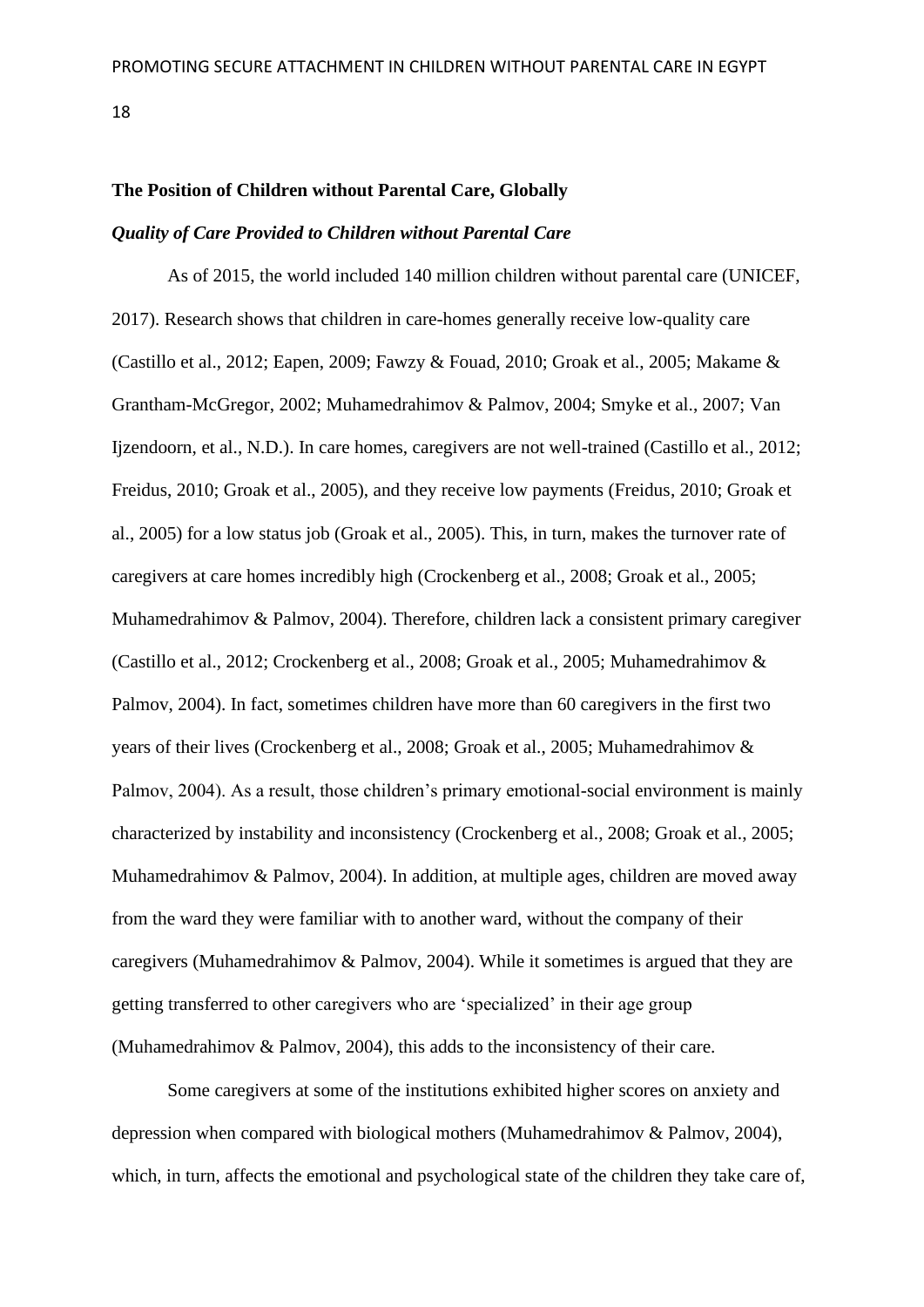as they tune to the state of their caregivers. It was unclear in the study why they exhibited higher scores; however, after an intervention that provided a staff training on being socially responsive in addition to doing structural changes in the care-homes, the depression and anxiety levels decreased (Muhamedrahimov & Palmov, 2004). At the same time, caregivers are often not attentive nor responsive to the children and their signals (Castillo et al., 2012; Crockenberg et al., 2008; Groak et al., 2005; Muhamedrahimov & Palmov, 2004). They are usually more occupied with achieving their routine duties and maintenance chores, without emotionally or socially interacting with the children (Castillo et al., 2012; Crockenberg et al., 2008; Eapen, 2009; Groak et al., 2005; Muhamedrahimov & Palmov, 2004). Furthermore, when some caregivers attend to children, they are more likely to attend to the ones who are more social, and ignore others who are less social (Groak et al., 2005).

Sometimes placement in care homes offers children better economic conditions than that of the average child who comes from the same background or extended family, in terms of accessing food, housing, clothing, and schooling (Freidus, 2010; Sanou et al., 2008; Thomason, 2008). Conversely, sometimes children without parental care not only fail to have their emotional needs met, but also are deprived of having their physiological and basic needs met (Castillo et al., 2012; Makame & Grantham-McGregor, 2002). That is shown through them reporting going to bed hungry, not attending school, lacking economic resources (Makame & Grantham-McGregor, 2002), or through care home administrators reporting shortages in economic funding that results in providing inadequate food, water, and medical supplies (Castillo et al., 2012). Often, there are no abiding standards for care homes to provide an adequate level of care.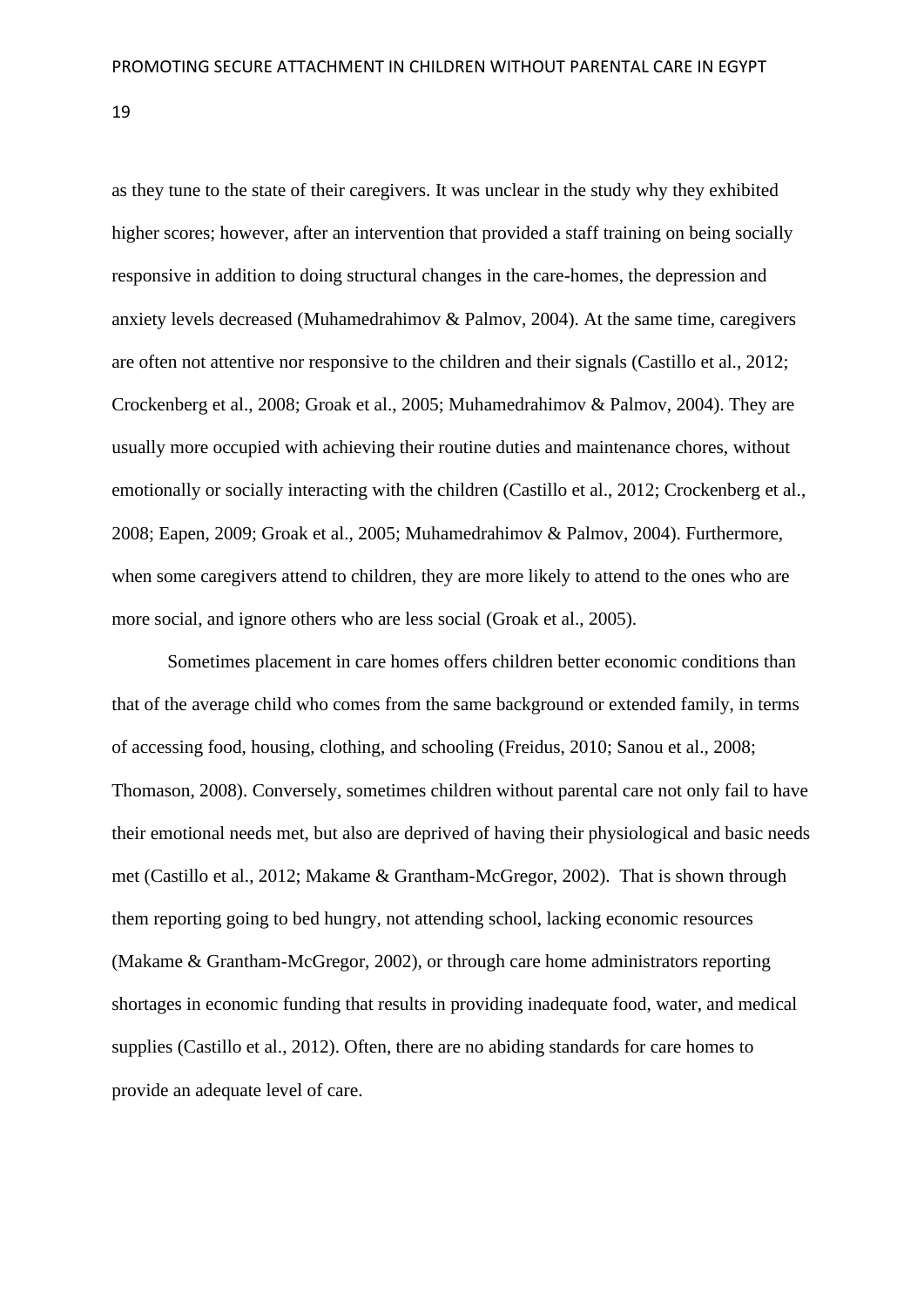# <span id="page-20-0"></span>*Physical and Mental Health of Children without Parental Care, and its Relation to Attachment*

As a result of the low-quality care they usually receive, children without parental care, particularly those who are raised in care homes, are more likely to have hindered developmental growth (Eapen, 2009; Fawzy & Fouad, 2010; Johnson, et al., 2010; Miller et al., 2005; Smyke et al., 2007), deteriorated physical health (Sigal & Perry, 2003), deteriorated mental health (Ahmad et al., 2005; Fawzy & Fouad, 2010; Sigal & Perry, 2003), disrupted sense of belonging (Freidus, 2010), impaired intimacy achievement (Sigal & Perry, 2003), weakened social and behavioral competence (Ahmad et al., 2005; Eapen, 2009; Fawzy & Fouad, 2010; Groak et al., 2005; Smyke et al., 2007), and weakened academic performance (Ahmad et al., 2005; Sigal & Perry, 2003). These are common challenges faced by children raised at care homes in the Middle East and worldwide (MacKenzie et al., 2012). Regardless of all these factors, when they reach a certain age, those children/early adults are asked to transition from care-homes to independence, even when they are emotionally and practically unready, unsupported, and unequipped to make that move. (Ibrahim & Howe, 2011; SOS Children's Villages International & CELCIS, 2017; Stein, 2012). In addition to these challenges, young people leaving care in a patriarchal and collectivist culture like those in the Middle East, face heavier burdens. When studying the challenges faced by young people leaving care in Jordan, Ibrahim & Howe (2011) found that many of their study's participants experienced additional struggles managing their post-care identity in a family-based, patriarchal culture.

Similar to the importance of secure attachment to one's mental health, some studies link the negative consequences of institutionalization to problems in attachment and the caregiver-infant relationship (Crockenberg et al., 2008; McLaughlin et al., 2012; Sigal &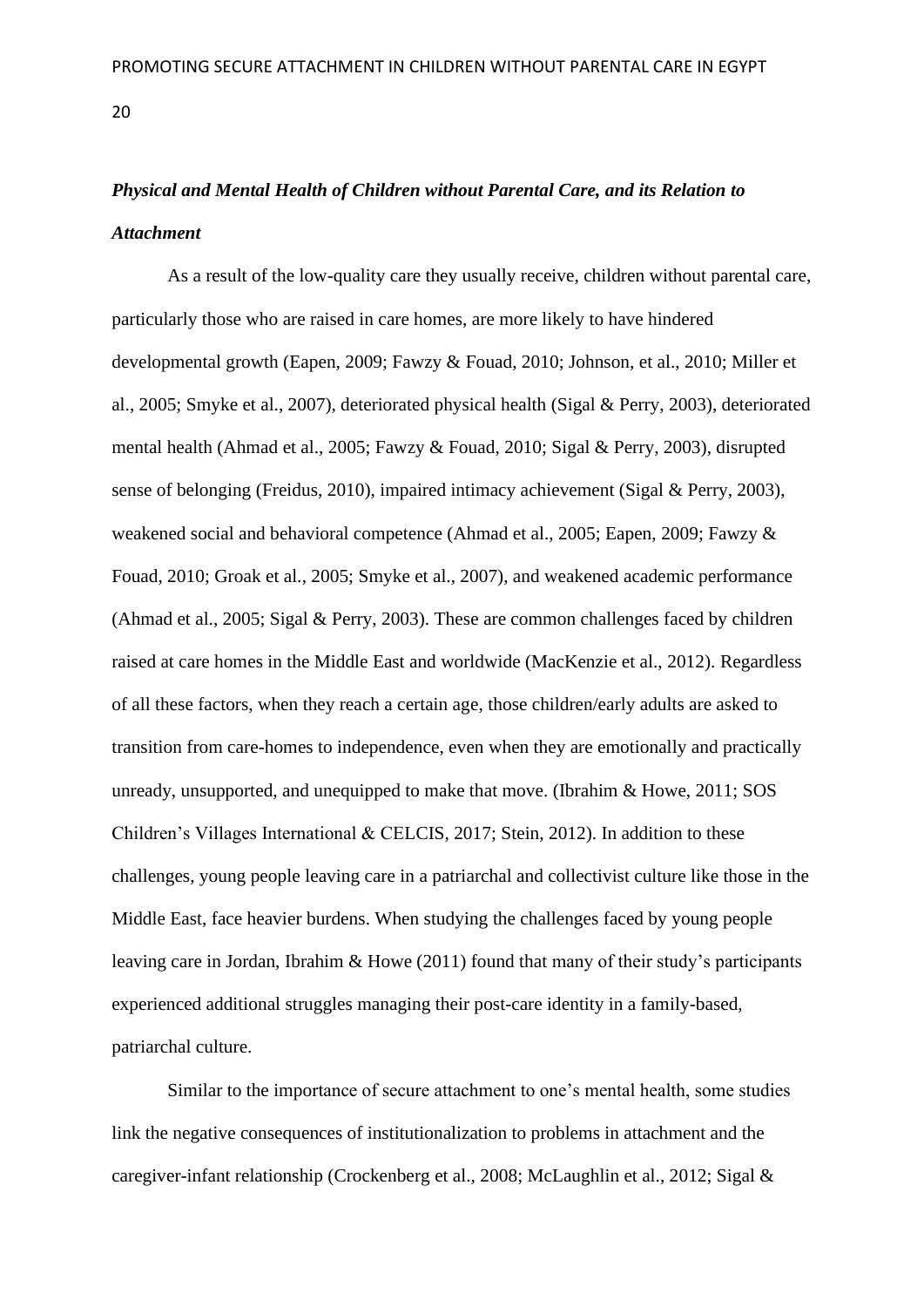Perry, 2003). That is due to the difference between the amount and quality of attention and care received in care homes, and that received in family-based care (Castillo et al., 2012). This was further verified through comparing the results of institutionalization to those of foster or family care. When institutionalized children were compared to non-institutionalized children, whether raised in families or foster care, the latter group showed more secure attachment (McLaughlin et al., 2012) along with better mental health (Ahmad et al., 2005; McLaughlin et al., 2012). At the same time, non-institutionalized children also showed better results on the following indicators: physical growth (Johnson, et al., 2010; Miller et al., 2005; Smyke et al., 2007), cognitive development (Smyke et al., 2007; Van Ijzendoorn et al., 2008), activity in practicing hobbies and sports (Ahmad et al., 2005), and social competence (Ahmad et al., 2005; Smyke et al., 2007). Therefore, studies recommend shifting the system of caregiving for children without parental care from a care home-based one to a family-based one, in order to promote secure attachment, and prevent the expected adverse mental health problems (Eapen, 2009; McLaughlin et al., 2012). When family-based care is not possible, other studies recommend that caregivers in care homes get trained on understanding the psychological, emotional, and social needs of children to become able to apply their knowledge in their work (Bettmann, Mortensen, & Akuoko, 2015; Castillo et al., 2012; Eapen, 2009). This solution may be especially applicable for countries who are not yet ready for transforming the entire system to a family-based care one.

### <span id="page-21-0"></span>*Improving Attachment Security for Children with Previous Attachment Insecurity*

Even though some researchers argue that attachment patterns continue with the individual over time (Ainsworth, 1989), other researchers have argued that the constructed working models are not stable across different relationships (Bretherton, 1995), and that mental health interventions could foster the individual's ability to serve as a secure base in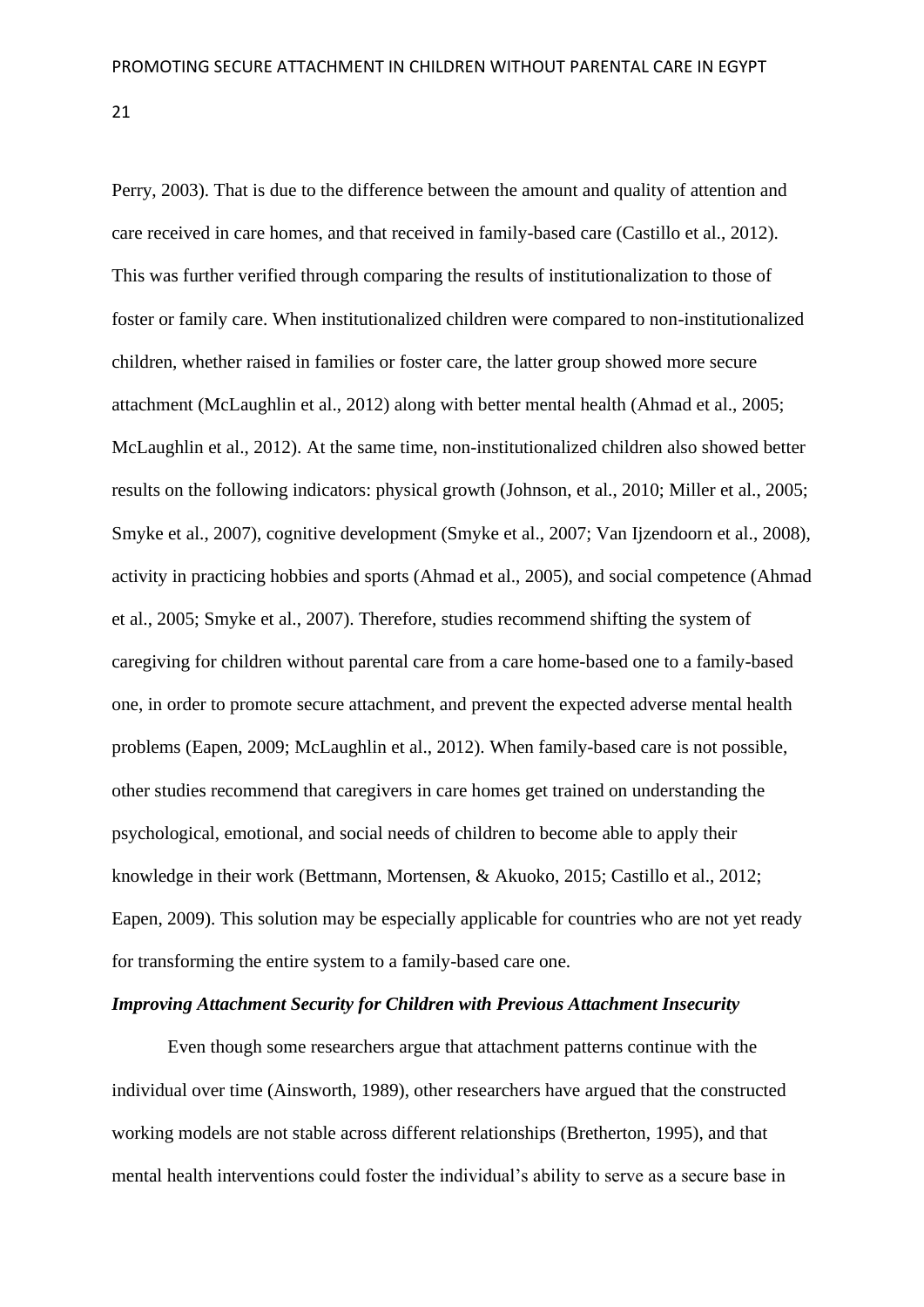his/her relationships (Bretherton, 1995). Likewise, despite all the adverse consequences of insecure attachment in the situation of children without parental care, research shows that it is possible to improve attachment security for children who have experienced living in similar harmful circumstances through enhancing the quality of care they receive from their primary caregivers (Crockenberg et al., 2008; McLaughlin et al., 2012; Muhamedrahimov & Palmov, 2004; van den Boom, 1994; Velderman et al., 2006). In addition, research shows that interventions can be effective in enhancing the quality of caregivers' responsiveness, sensitivity, and social-emotional interaction with children, both through training the caregivers (Behilak et al., 2015; Crockenberg et al., 2008; Eapen, 2009; Groak et al., 2005; Muhamedrahimov & Palmov, 2004; van den Boom, 1994; Velderman et al., 2006) and through implementing structural changes to care homes that allow for relationship building, stability, and consistency between a child and a primary caregiver (Crockenberg et al., 2008; Eapen, 2009; Groak et al., 2005; Muhamedrahimov & Palmov, 2004). These interventions may be most important for children who are considered to be more difficult to care for. Some studies found that the relationship between improved maternal sensitivity and improved attachment security is particularly significant for highly-reactive and irritable infant groups (van den Boom, 1994; Velderman et al., 2006). Similarly, other studies found that the group whose general development improved the most post the training of their caregivers was that of children who had severe disabilities and were ignored the most before the intervention (Groak et al., 2005).

**The Secure Base Model.** Fortunately, there are therapeutic caregiving frameworks that target children who were abused and neglected or experienced loss and separation (Beek & Schofield, 2016; Thompson-Jinariu, 2011), such as the Secure Base model (Beek & Schofield, 2016). The Secure Base model is a framework based on attachment and resilience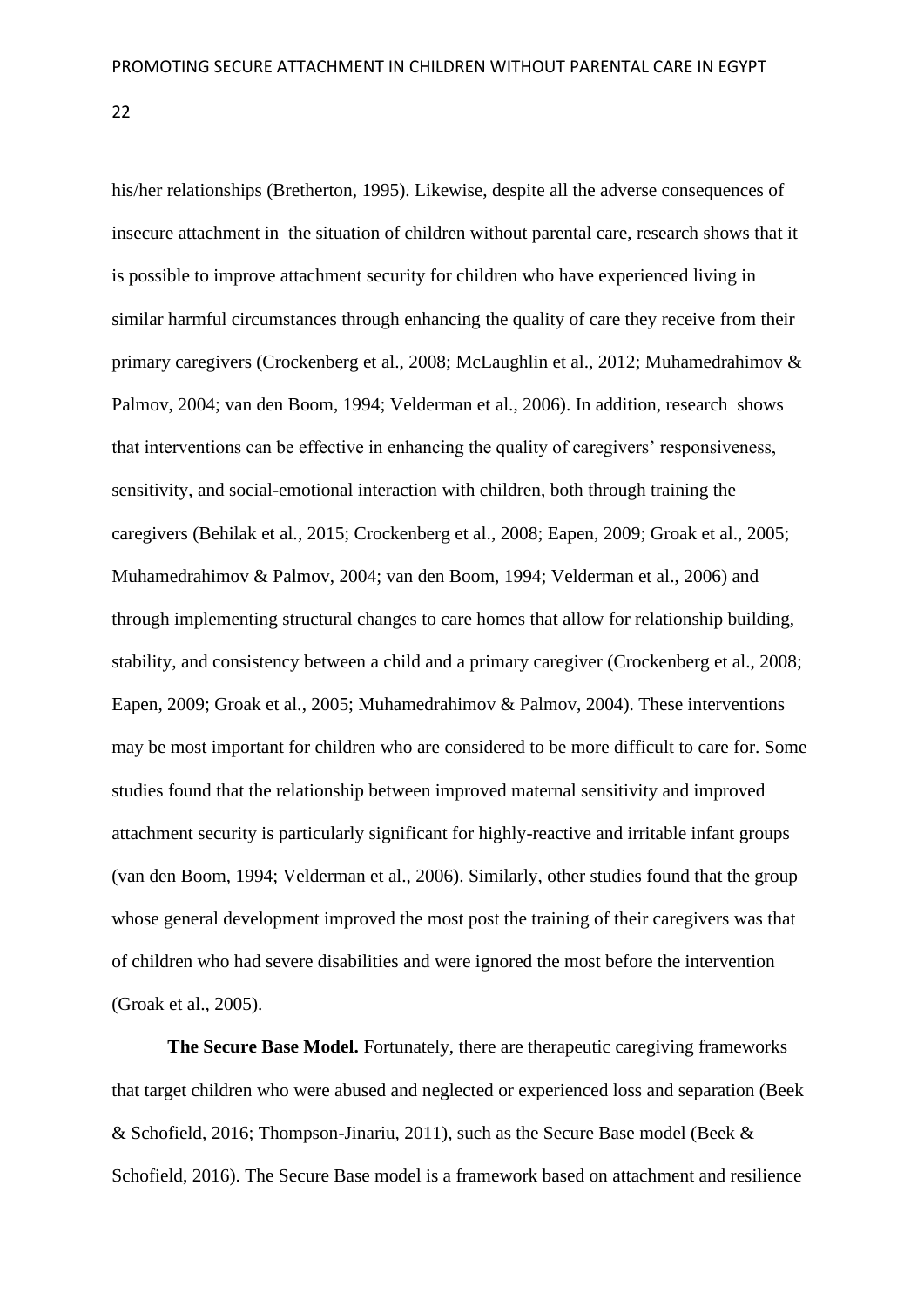theories, built on the findings of attachment research studies, and informed by expert practitioners in the field of alternative care. The model proposes that daily family interactions can be therapeutic for children and suggests caregiving methods that improve the security and resilience of children. The Secure Base model has five main dimensions that are important for the promotion of security and resilience, namely: *availability, sensitivity, acceptance, cooperation, and family membership* (Schofield & Beek, 2005; Beek & Schofield, 2016). Other research showed a model of four similar components necessary for improving attachment security, namely: *security, consistency, attunement, and acceptance* (Thompson-Jinariu, 2011). Both models call for similar qualities with different terminologies, where each of the qualities is built on the notion that it serves a developmental aspect in the child (as shown in the figure below).

### **Figure 1**

*The Secure Base Model*



**The Secure Base Model**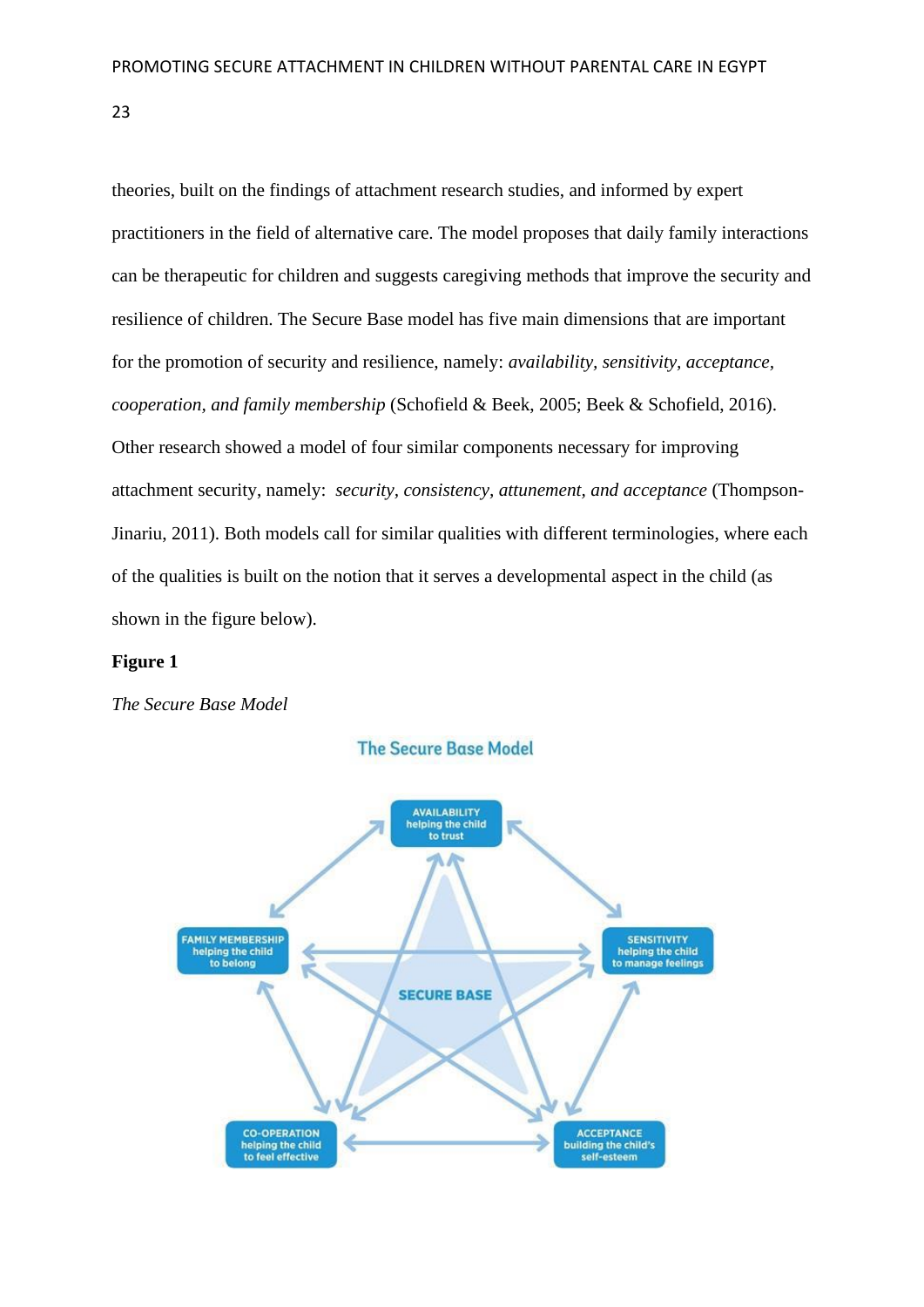Source: The Secure Base Model (Beek & Schofield, 2016)

First, parents' (or other caregivers') availability and attentiveness to the child's physical and emotional needs helps the child to trust, and it creates security in the relationship. Second, accepting the child as he/she is, with all his/her limits and unique individuality, is key for building the child's self-esteem. Third, sensitivity and attunement to the child's emotions serve the goal of helping the child to understand and manage his/her emotions rather than reduce or eliminate them. Fourth, helping the child to feel effective while simultaneously creating and enforcing firm consistent boundaries helps the child to feel stable, secure and competent and to act cooperatively. Fifth, promoting family membership and treating fostered and birth children with equal care and attention helps the children to belong (Beek & Schofield, 2016; Thompson-Jinariu, 2011). Providing these five dimensions can create secure base relationships that can potentially improve the child's working models of self and others, hence make a previously insecure child feel that he/she is worthy of love and that others are worthy of trust (Beek & Schofield, 2016).

# <span id="page-24-0"></span>**Situation of Children without Parental Care in Egypt**

As of 2020, Egypt's population reached 102 million, of which 43 million are between the ages of 0 and 19 years old (World Bank, 2020). According to CAPMAS & UNICEF (2017), the number of children without parental care in Egypt was 23,779 in 2016; 9,597 of which resided in care homes and were between the age of 6 and 18 years old (information about those below 6 years was not found); 2,418 were in shelter nurseries, and 11,764 were living with foster families (starting two years and older). However, these figures are questionable due to the difficulty of gaining official figures from state agencies and the number of care-homes that are not officially registered. In fact, many children without parental care in Egypt are abandoned (Gibbons, 2007; Koumi et al., 2012; Megahead &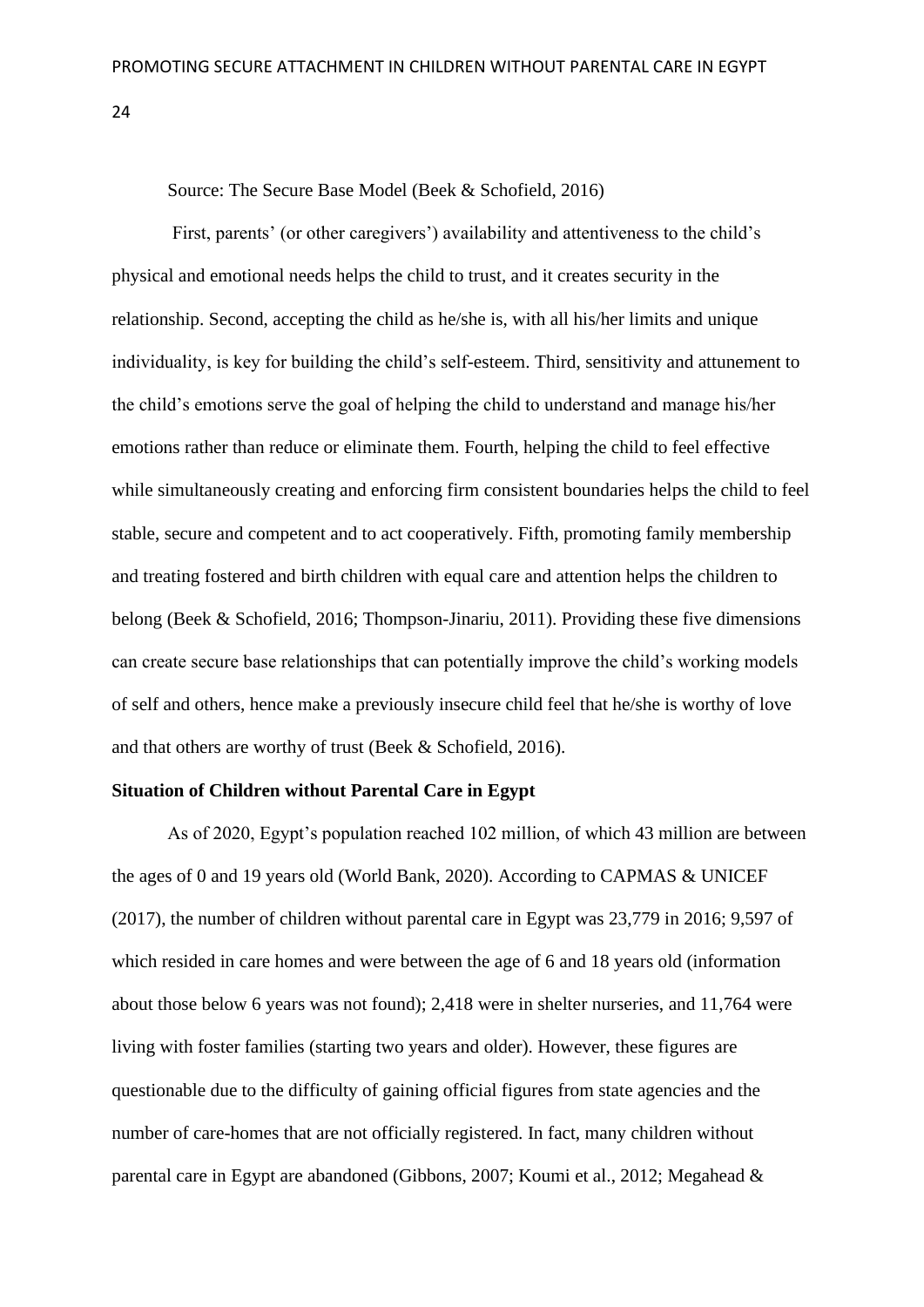Cesario, 2008; Thomason, 2008). Sometimes, they are abandoned not because they do not have or know their parents, but because their parents placed them in care homes due to financial struggles (Ethnasios, 2012). Other times, they are abandoned as a result of being born outside of the wedlock (Koumi et al., 2012; Thomason, 2008). This is backed by the current Egyptian law as it does not require the biological parents of children born outside of the wedlock to provide them with care (Thomason, 2008). Other times, children get placed in care homes because they were found lost in the streets, at bazaars, or in front of religious premises or even hotels, not knowing whether their parents are alive and whether losing them was deliberate or not (Gibbons, 2005, 2007).

### <span id="page-25-0"></span>*Religious Stances on Adoption*

According to the U.S. Embassy in Egypt (2020), 90% of Egyptians are Muslims and 10% are Coptic Christians. In Islam, prophet Muhammad (PBUH) lost both of his parents when he was a child (The Quran 93:6). He then urged and promised great rewards for those who treat children without parents with kindness, and those who look after them through *Kafala,* in multiple *Hadiths*, which are Islamic teachings by Prophet Muhammad (PBUH). Prophet Muhammad (PBUH) said: "I and the person who looks after an orphan and provides for him, will be in Paradise like this," putting his index and middle fingers together (Sahih Muslim, 2983).

*Kafala* is a caregiving arrangement to provide for a child without parental care (Rotabi et al., 2017). It is the Islamic adoption alternative, as Islam prohibits adoption. *Kafala* resembles a permanent commitment to voluntarily protecting, educating, maintaining, and taking care of a child in the same way a parent would do to his/her child, without substituting his/her original identity or creating a parentage legal tie. In the Western model of closed adoption, a legal parentage relationship is constructed, with all its legal responsibilities and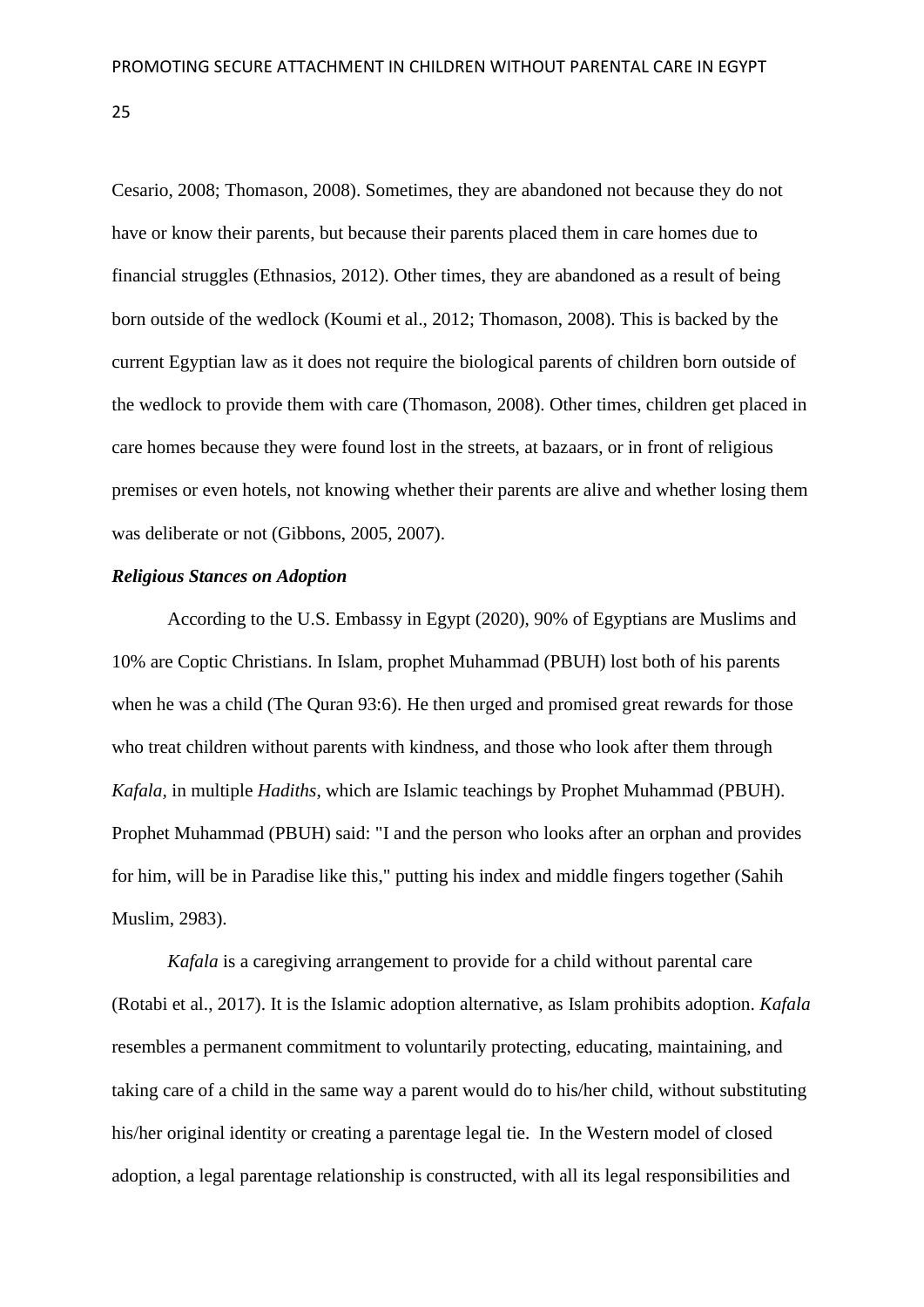privileges between a child and adults, that are different from his/her biological parents. It allows for the possibility that children may never be informed about their adoption status; hence, the child's identity may not be fully disclosed and he/she might lose all ties to his/her biological family. *Kafala* prohibits that. Likewise, some of the legal entitlements of adoption are not directly legally allowed through *Kafala* (Muslim Women's Shura Council, 2011). For example, in *Kafala*, the child is not legally or religiously bound to inherit his alternative parents' possessions; however, according to one of Prophet Muhammad's (PBUH) hadiths, people are religiously permitted to charitably specify up to third of their inheritance in their will for anyone who is not their biological child.

In addition to *Kafala*, many verses of the Holy Quran urge people to treat children without parents with kindness and take care of them and their rights (The Quran 2:83; 4:8). Other verses simultaneously condemn their oppression and harsh treatment (The Quran 93:9). Similarly, in Christianity, taking care of children without parents and defending them is strongly urged and taking advantage of them is condemned. For instance, the Holy Bible says: "Defend the weak and the fatherless; uphold the cause of the poor and the oppressed" (Psalm 82:3, New International Version) and "Do not take advantage of the widow or the fatherless" (Exodus 22:22, New International Version).

# <span id="page-26-0"></span>*Alternative Families in Egypt*

Even though religion in Egypt encourages taking care of children without parental care (Ahmad et al., 2005; Behilak et al., 2015; Fawzy & Fouad, 2010; Gibbons, 2007), alternative family-based care models have been an unlikely option for many Egyptians (Gibbons, 2005, 2007). This is mainly due to the social stigma associated with children without known parents (Gibbons, 2005), and due to avoiding an additional economic burden (Gibbons, 2005). Moreover, since Egypt follows the "Islamic Shari'a" law (Egypt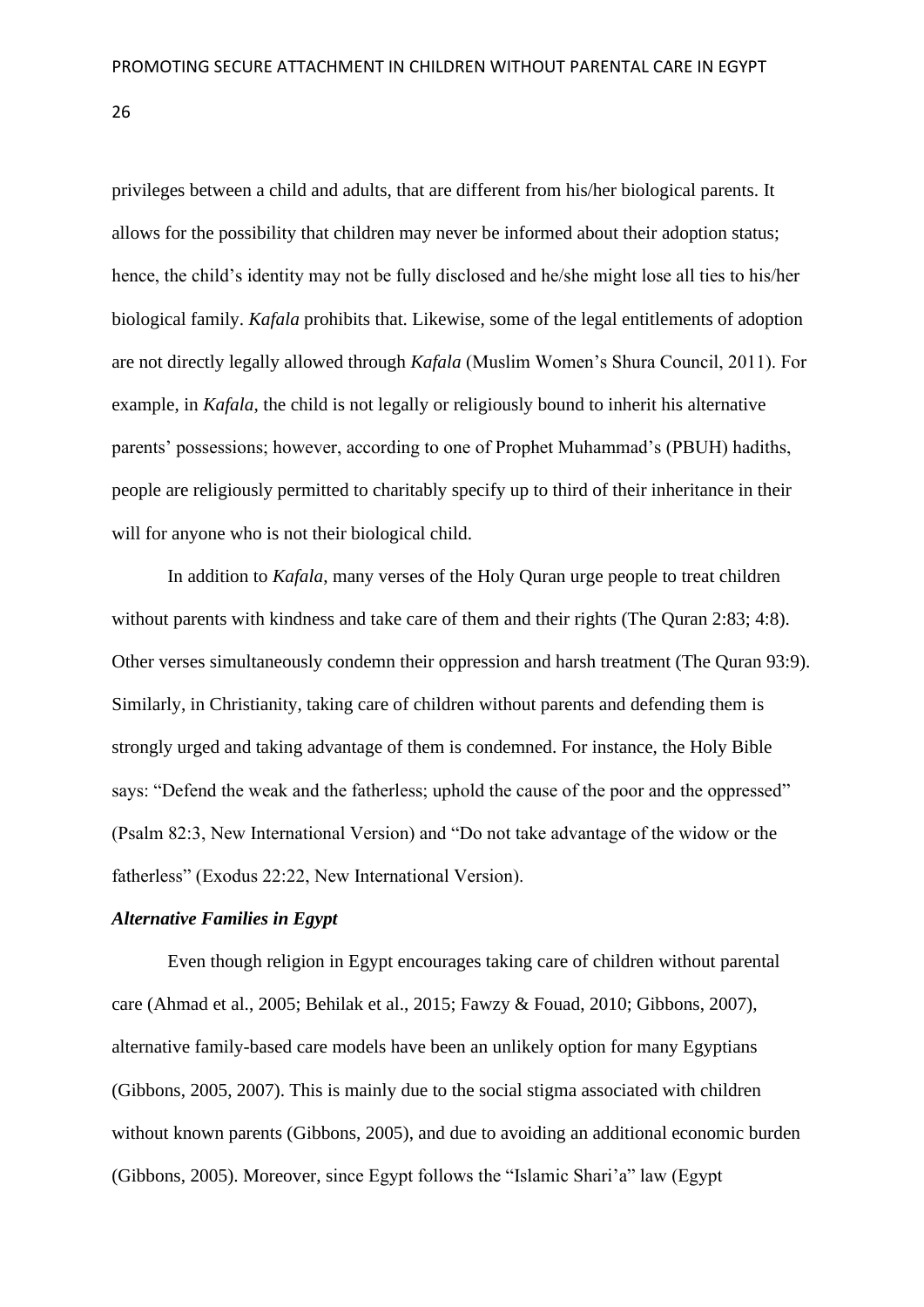Constitution of 2014), like most other Muslim countries, it does not permit legal adoption (Muslim Women's Shura Council, 2011). In fact, in the General Provisions division of The Egyptian Child Law, article four states that "adoption is prohibited" and that the state is responsible for providing children without family care with alternative care (Child Law 1996, 2008). However, Christians in Egypt are not bound by the Shari'a law; thus, they can arrange to adopt children through the court (Megahead & Cesario, 2008). Nonetheless, the majority still do not adopt (Hassanin, 2018). Even though *Kafala* is encouraged in Islam, one of the reasons it could be an unlikely option for many Egyptians is that there is little public awareness on the difference between adoption and *Kafala*. Currently however, the Egyptian Ministry of Social Solidarity is moving towards enabling and encouraging the system of *Kafala*. On their website, the details and steps of applying for *Kafala* are available ( وزارة (.d.n ,التضامن االجتماعي

# <span id="page-27-0"></span>*Structure of care homes in Egypt*

Many children without parental care live with one of their surviving biological parents, or with extended family members (UNICEF, 2017). If these options are not possible, they are placed in care homes (Gibbons, 2007; Hassanin, 2018). Most of these care homes are non-governmental and privately controlled (Ethnasios, 2012). They also differ in their scope, size, and management structure (Ethnasios, 2012; Gibbons, 2005, 2007). For instance, some are managed by families, and others are run by elected boards (Gibbons, 2005, 2007). Some are specialized in housing children with disabilities, others in housing children living in the streets, others in housing Muslim females, and others in housing Coptic boys, etc. (Ethnasios, 2012). Some are publicly supported, others are not (Ethnasios, 2012; Gibbons, 2007), hence their financial strengths differ (Ethnasios, 2012). Some house 12-30 children and others house over 300 (Gibbons, 2005, 2007). Similarly, the ratio of caregivers to children differs as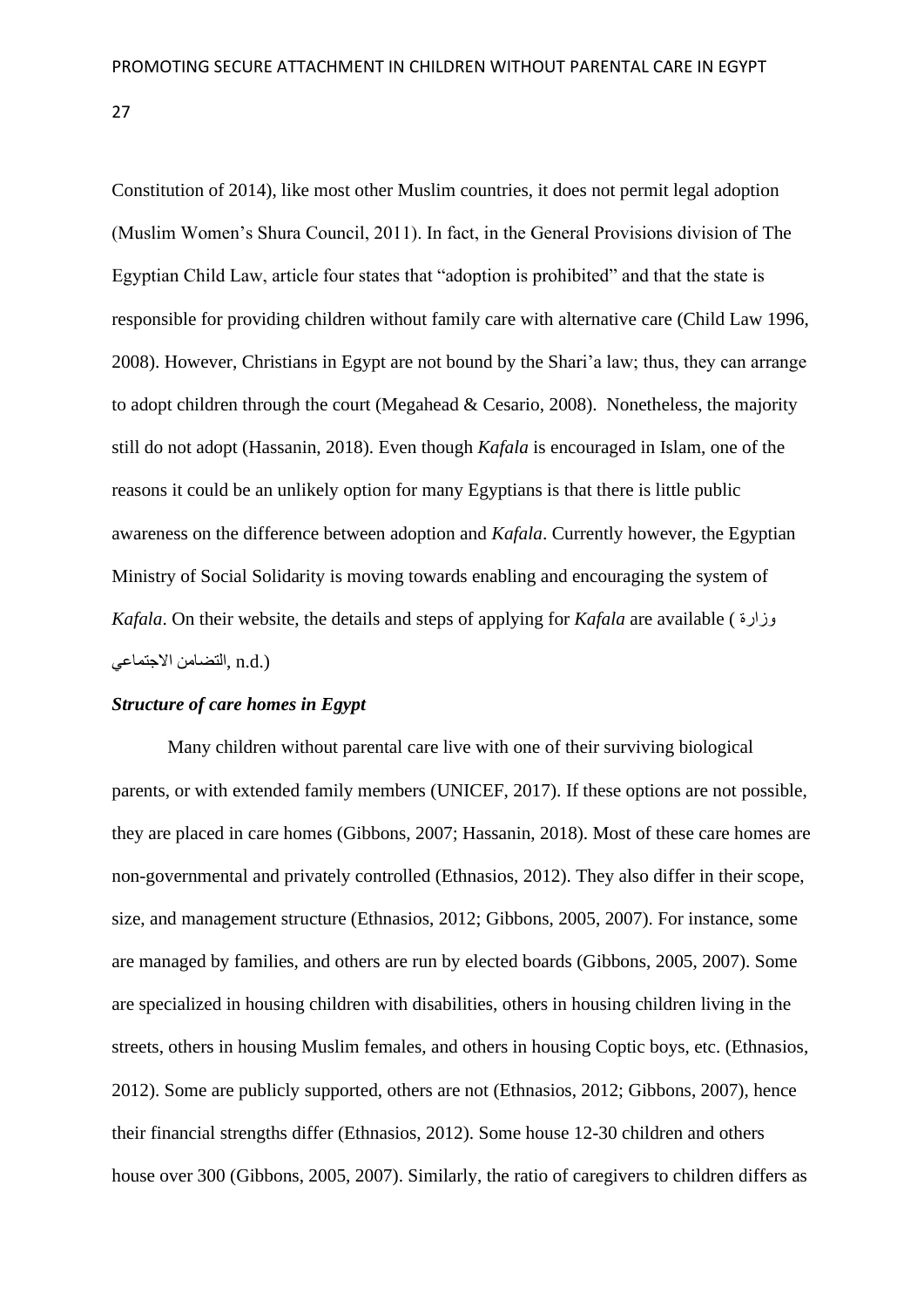well (Gibbons, 2007). Despite these and other discrepancies, the two things that care homes usually have in common are their strict internal rules, as well as their highly guarded buildings (Gibbons, 2005, 2007), which make them isolated from the outside world and society at large.

### <span id="page-28-0"></span>*Quality of Care and Environment at Care Homes in Egypt*

Care homes in Egypt often aim to give their children the environment of a family (Gibbons, 2007; Thomason, 2008), particularly through their peers/siblings (Gibbons, 2007). For instance, even after leaving the institution or getting married, previously institutionalized individuals can choose to regularly visit the institution to stay in touch with their peers that they consider as their original family (Gibbons, 2007). Children are often also allowed time to play games and go for outings and trips (Gibbons, 2007; Thomason, 2008), which are unlikely experiences for children living with their underprivileged birth families (Thomason, 2008). Nevertheless, the overall mental health of institutionalized children is a topic of needed attention, given the quality of care and other difficult circumstances they have to experience growing up outside of family care. Today, international care standards call for the importance of investing in preventing family separation, supporting and equipping the families to keep their children in their care, and to have institutionalization only as a last resort when there is absolutely no opportunity for keeping the family together (OHCHR, 2021).

As in other countries, the position of the profession of caregiving in Egypt is problematic, as it is not adequately supported or publicly respected (Kelly, n.d.). Caregivers in Egyptian care homes are not well-trained on the psychological aspects of caregiving (Behilak et al., 2015; Kelly, 2016). In addition, children residing in institutions do not have a stable, consistent caregiver (Behilak et al., 2015; Ethnasios, 2012; Koumi et al., 2012). In one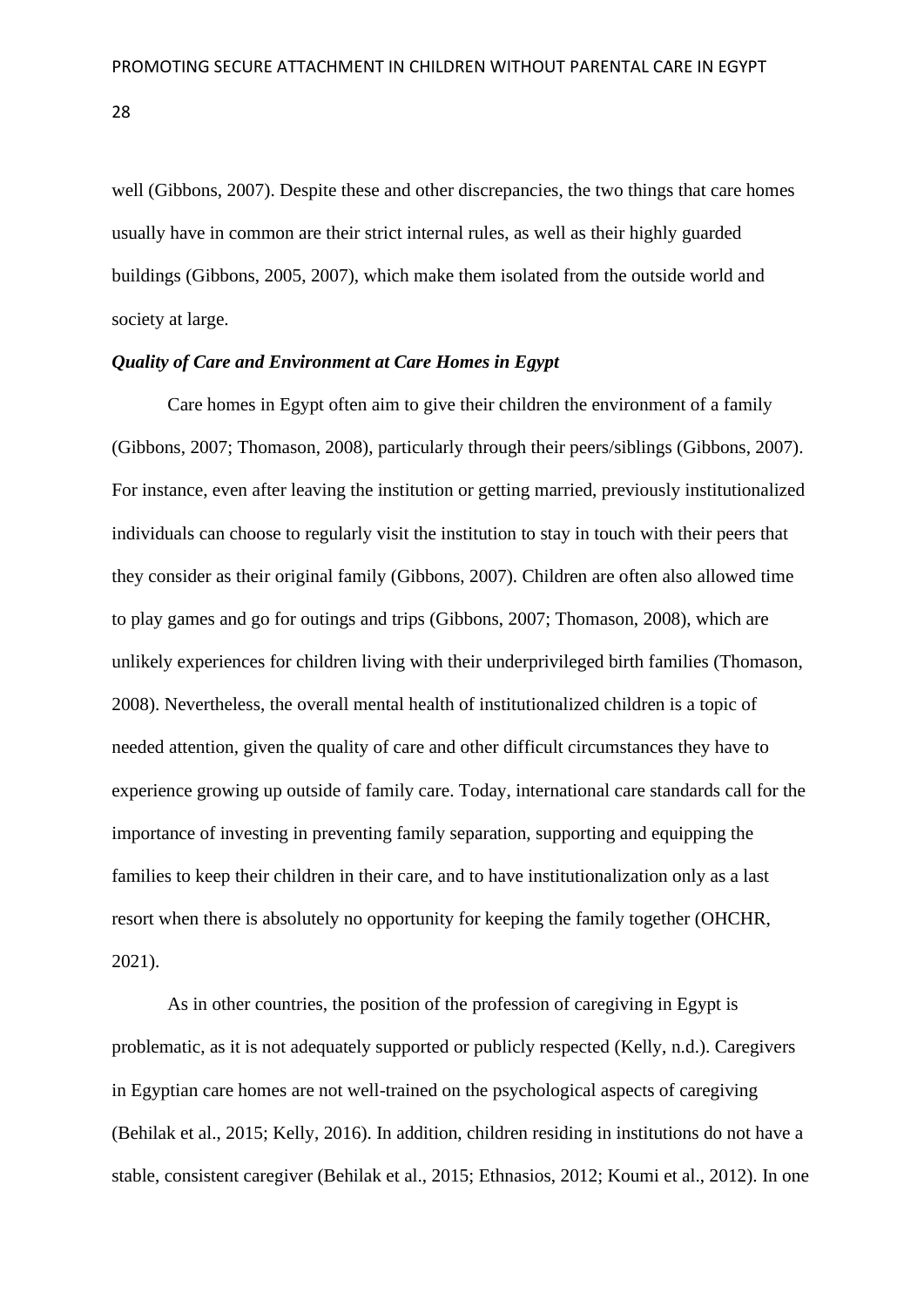study, only 64% of the children had a stable caregiver for six months or more (Koumi et al., 2012). One of the explanations for this is how the caregivers at the institutions perceive their work. According to Gibbons, (2007), the typical caregiver in Egypt is a young woman from rural areas who considers working as a surrogate mother just a transitional phase between school and marriage. Caregivers view this as an honorable job that helps them save money for their soon to happen marriage. Further, this attitude may be encouraged by the care homes themselves, as they sometimes support the bride-to-be caregivers in getting their wedding dresses and often hold a special farewell party for them before the wedding (Gibbons, 2007). Looking to enhance their lives, those young women find these transitional job benefits attractive (Gibbons, 2007).

In addition to the inconsistency and instability of caregivers, children may receive mixed signals of care and rejection inside the institutions (Behilak et al., 2015; Gibbons, 2007). For example, in one study, caregivers stated that they would not accept a marriage between their biological children and institutionalized children (Behilak et al., 2015). Moreover, as is the case in other countries, caregivers' quality of mothering is evaluated on how well-dressed and clean children are, without paying enough attention to their psychological needs (Gibbons, 2007). Conversely, sometimes staff working at care homes, rather than being caring toward the children, are envious of them for receiving material support without working for it (Gibbons, 2005). This leads them to sometimes steal the food, in-kind donations, or personal properties of the institutions' children (Gibbons, 2005, 2007).

# <span id="page-29-0"></span>*Efforts to Promote an Adequate Standard of Care*

Given all the structural and quality of care discrepancies among different institutions in Egypt, government officials monitor the institutions' activities to maintain an adequate standard of care (Ethnasios, 2012). In cooperation with the Ministry of Social Solidarity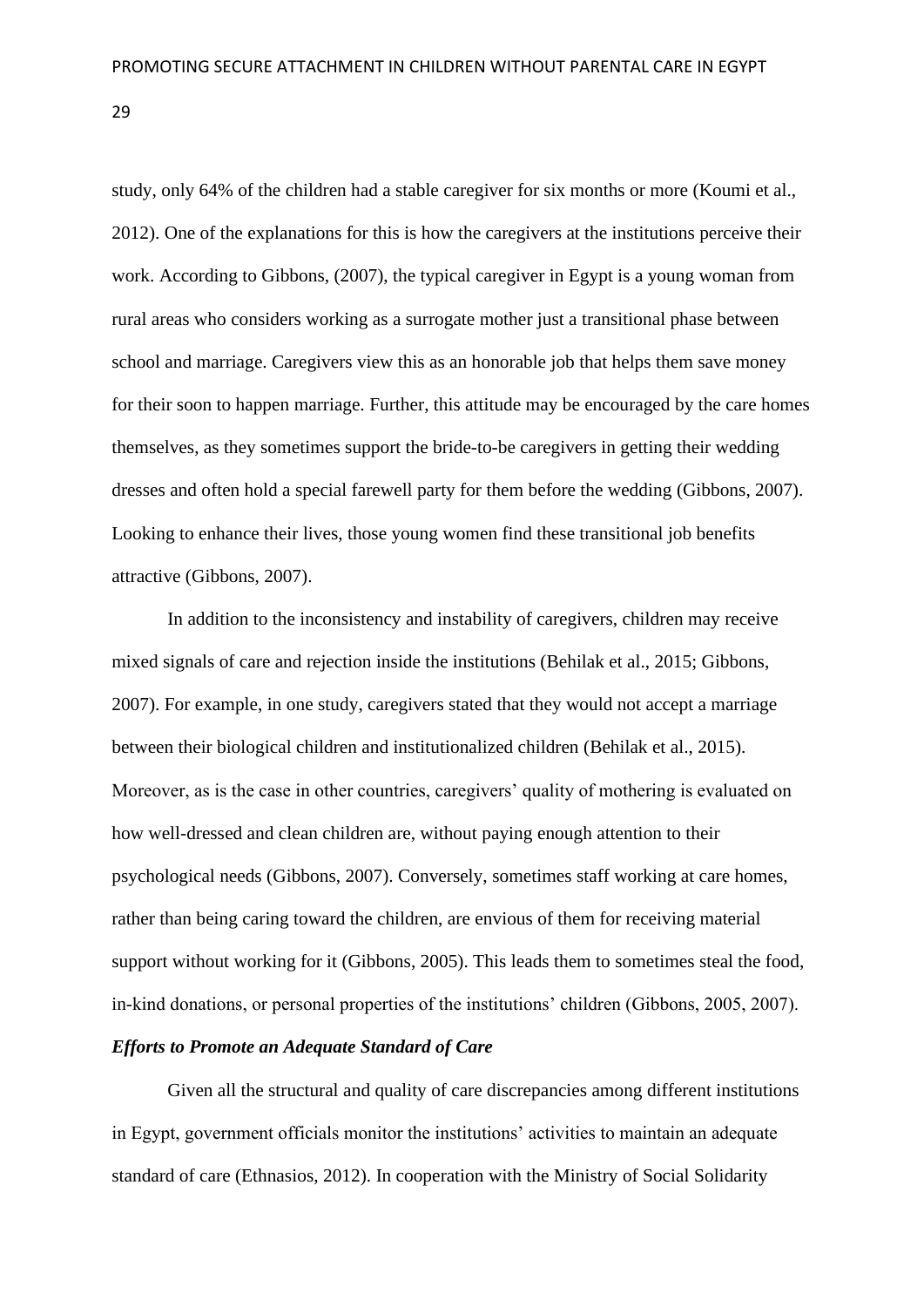(MoSS) and national and international civil society organizations, a non-governmental organization called "Wataneya Society" developed quality standards for the care-homes to help them improve the quality of care (Hassanin & Kotb, 2021; Wataneya Socity, n.d.). Those standards are recognized as the benchmark for the quality of service provision for all of the national-level care homes (Wataneya Society, n.d.). According to Wataneya Society's website, the Quality Standards for Alternative Care are concerned with six pillars: *child care*, *child protection*, *professional practices, management and administration, staffing, building and facilities* (Wataneya Society, n.d.). However, Wataneya Society's role in the application of those standards is only supportive. It creates programs to train and encourage care-homes to apply them, yet the authority of monitoring such application is the role of the ministry. Practice shows that care-homes in Egypt still need intensive and continuous support and technical guidance in order to become able to provide a healthy environment for the children and youths in their care (Hassanin & Kotb, 2021).

### <span id="page-30-0"></span>*Psychological Health of Children without Parental Care in Egypt*

As in other countries, the psychological health of children without parental care in Egypt is disrupted (Ethnasios, 2012; Fawzy & Fouad, 2010; Ibrahim et al., 2012; Kelly, 2016; Koumi et al., 2012; بكر, 2016(. This includes greater risk of depression (Ethnasios, 2012; Fawzy & Fouad, 2010; Ibrahim et al., 2012; Koumi et al., 2012), which is 45 times more prevalent among females (Ibrahim et al., 2012). It also includes greater risk of anxiety (Fawzy & Fouad, 2010; Koumi et al., 2012), enuresis, attention deficit hyperactivity disorder, separation anxiety disorder, conduct disorder, sleep disorder (Koumi et al., 2012) feelings of isolation (Ethnasios, 2012; بكر, 2016(, psychological insecurity (Ibrahim et al., 2012; بكر, 2016), fearfulness, and low levels of self-esteem and confidence (بكر, 2016(. Children without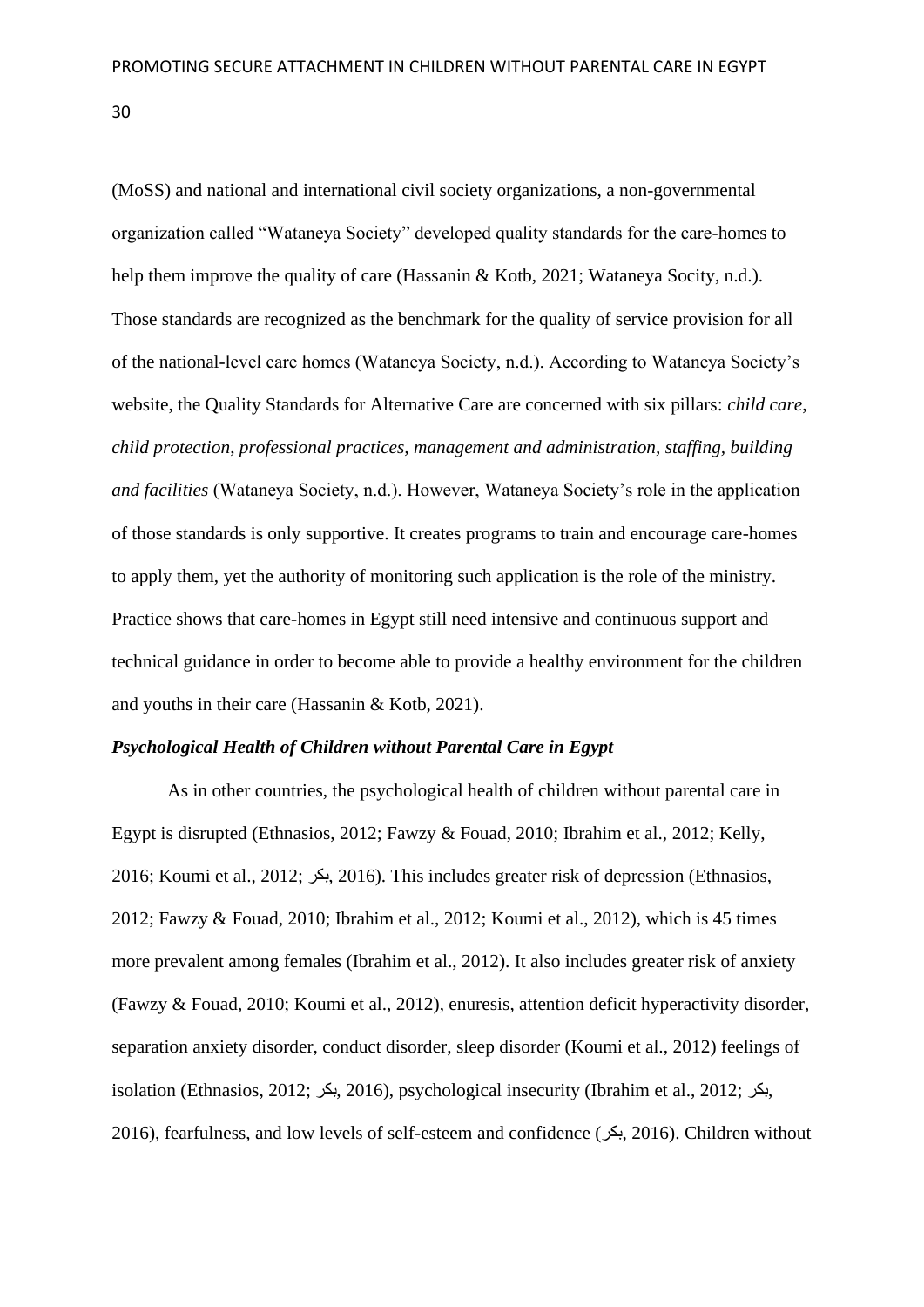parental care in Egypt also find it difficult to form friendships and quality relationships (Ethnasios, 2012).

**Stigma.** Even though Egyptian culture encourages emotional, in-kind, or financial support to children without parental care (Ethnasios, 2012; Fawzy & Fouad, 2010; Gibbons, 2005, 2007; Thomason, 2008), they are still stigmatized (Behilak et al., 2015; Ethnasios, 2012; Gibbons, 2005, 2007; Thomason, 2008). Sometimes, they are stigmatized for being born outside of the wedlock (Behilak et al., 2015; Ethnasios, 2012; Thomason, 2008), or residing in care homes, and/or not having known family origins (Behilak et al., 2015; Ethnasios, 2012; Gibbons, 2007); other times they are stigmatized for carrying their parents' genes that would possibly make them demonstrate social misbehavior (Behilak et al., 2015; Gibbons, 2005, 2007).

Alongside the psychological consequences of feeling stigmatized, this stigma also stands in the way of children without parental care socially integrating and creating their own families (Ethnasios, 2012). Even though raising females who are good marriage material is a typical important value at the institutions (Gibbons, 2007), the wider culture usually delivers a different message. Previously institutionalized children may experience incidences of social and emotional rejection and relationship failures due to their association with a care home rather than a family (Ethnasios, 2012; Behilak et al., 2015).

**Problems with Attachment.** In addition to the psychological consequences of rejection, some children without parental care in Egypt, as in other countries, exhibit problems in attachment (Behilak et al., 2015; Ethnasios, 2012; Kelly, 2016). Institutionalized children have been found to display insecure attachment (Behilak et al., 2015) and indiscriminate friendliness (Behilak et al., 2015; Ethnasios, 2012). These problems are seen through them falling in love easily, fast, and imprudently as well as having unexplained,

31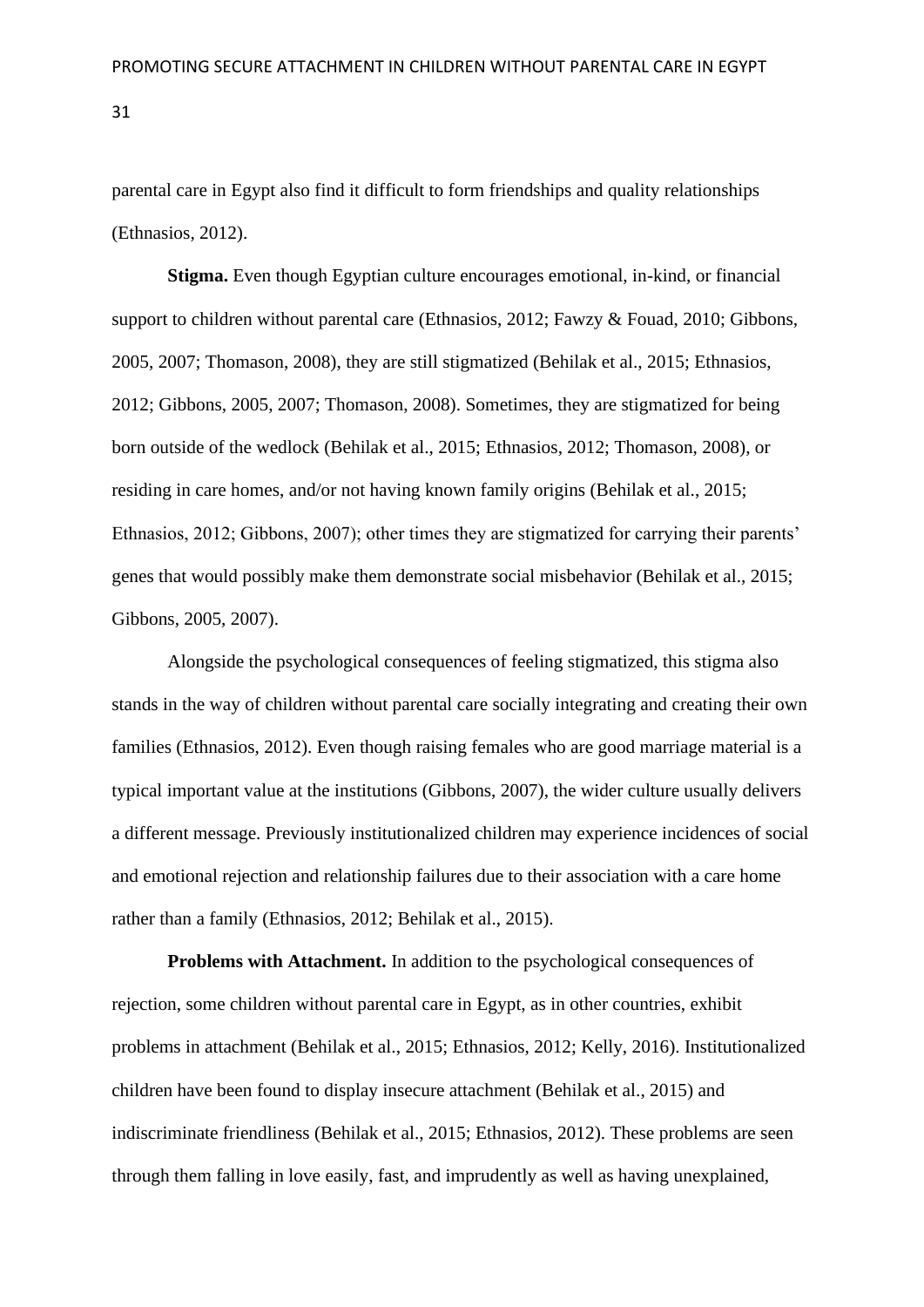intrusive emotions of love, thoughts of bonding, and unreciprocated behaviors of expressions towards strangers (Ethnasios, 2012). When this happens, institutions deal with the situation very strictly. In some institutions, the belief is that the only way to prevent females from getting into sexual relationships is through removing any sources of temptation (Gibbons, 2007). For that reason, internal rules are sometimes so strict that the institution will keep a female away from school and isolate her in her room for a month if administrators find that she is 'too interested' in boys at school (Gibbons, 2007).

Similarly, research shows that the same pattern of searching for affection of strangers is present with institutionalized children in Egypt before their adolescent years. For instance, it is common to notice the competition young children have for being hugged, touched, and lifted up when a stranger enters the room (Gibbons, 2007). As expected, one study showed a relationship between attachment issues and experiencing multiple inconsistent caregivers (Behilak et al., 2015). Similarly, one of the institutionalized individuals explained the reason behind their common intrusive search for love outside the institutions by feeling that caregivers only care for them because it is their job to do, not because it is real; moreover, knowing that the caregiver will sooner or later leave the institution leaves them with a desire not to give their emotions to an attachment figure that is not going to stay (Ethnasios, 2012).

### <span id="page-32-0"></span>**Research Questions**

There is a gap in research on whether the practices of caregivers in Egypt are likely to foster secure attachments in the children they work with. To address this gap, this research will examine the issue of attachment in children without parental care in Egypt through studying it from the angle of caregivers' quality of care. The proposed research questions are: 1) Are caregivers in Egypt aware of their psychological role in caring for children at care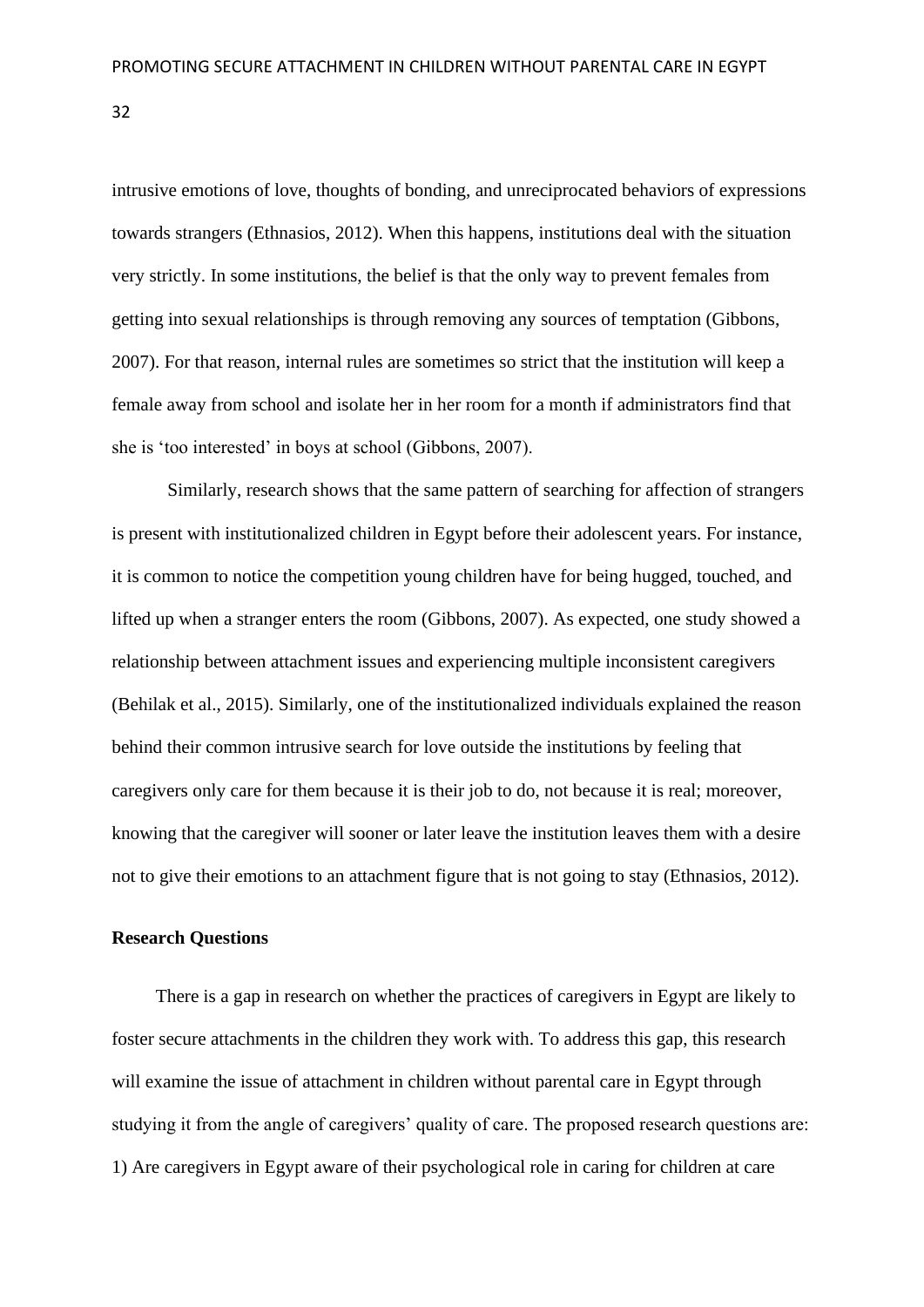homes? 2) To which extent do they apply – or not apply – dimensions of the secure base model? and 3) How are attachment theory, parenting and secure base model assumptions applied in the Egyptian context?

# **Methods**

<span id="page-33-0"></span>To answer these research questions, in-depth interviews were conducted with a sample of caregivers working in care homes and a matched sample of biological mothers. These two groups were compared to see if there were caregiving and attachment behaviors that were the result of cultural norms and therefore, done by both mothers and caregivers, rather than being unique to caregiving in an institutional setting.

# <span id="page-33-1"></span>**Participants**

# *Care Homes*

Wataneya Society connected the researcher with the caregivers at three different high quality care homes in Egypt. The caregivers that were interviewed came from three care: two in Greater Cairo and one just outside of Cairo. All of these care homes apply the nationally recognized Quality Standards for Alternative Care in Egypt, and emphasize child protection policy. In addition, the three care homes participated in trainings with Wataneya Society to further improve the quality of care they provide. Because the care homes work with young children, the ratio of caregivers to children averages one caregiver to two children. The number of children cared for in the three care homes between zero to six years ranged from 14 to 43, with the number of caregivers ranging from 7 to 20.

## *Caregivers and Biological Mothers*

The participants in the study were all females: 14 caregivers working in care homes, and 12 biological mothers who shared similar demographic characteristics with those of the caregivers. The caregivers' characteristics were as follows: first, taking the roles that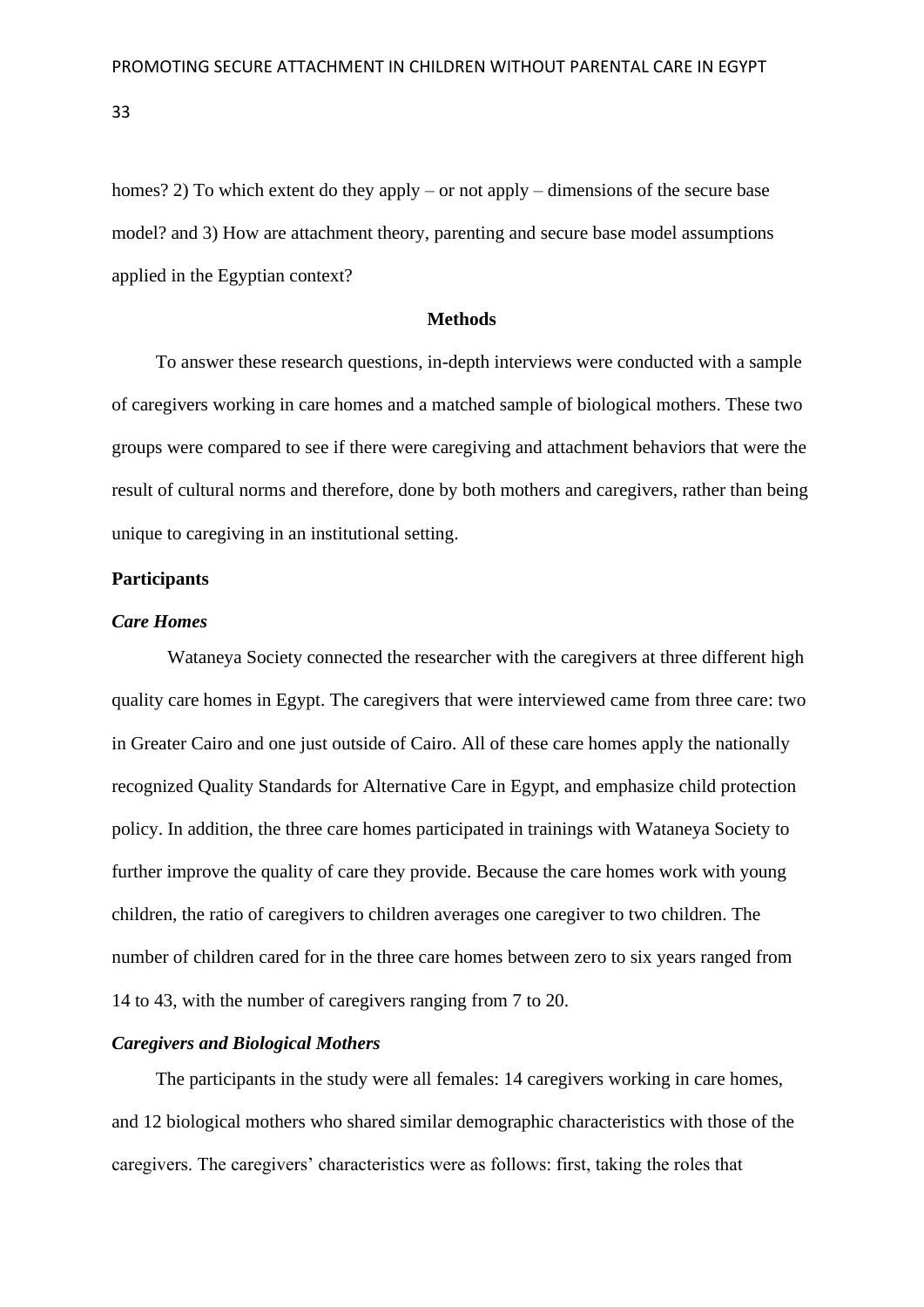substitute that of biological mothers for infants from six months old to three years' old; second, working in care homes in Egypt; third, having a minimum of six months working experience in their current role, except one who had just two months of experience. The minimum of 6 months working experience was based on balancing two concerns: first, that they needed to have spent enough time with the children to be able to reflect on the situations asked; second, that given the typical high turnover rate of caregivers in the field, it would be challenging to find caregivers with longer experience. Each of the interviewed caregivers was taking care of two to four children, and simultaneously taking care of her colleagues' children when they were on leave. All of the caregivers worked on rotation, but some rotated by day and some rotated by week. Six of the interviewed caregivers were also biological mothers and were all working in the same care home. Three of the caregivers mentioned that they studied something relevant to social work and/or psychology, two of which worked at the same care home as part of their care home's policy is to hire specialized caregivers only. And one mentioned that she was previously raised in a care home herself. Eleven of the caregivers talked about a male child and only three talked about a female child. Only one of the children was one year old, four were around a year and a half, five were around two years old, and four were two and a half years old. It was interesting to note that two of the caregivers expressed their wish to take the child they talked about as *Kafala*, however, the care home does not allow them to.

Hoping to create a snowball matched sample of mothers through the caregivers' acquaintances, a question was added at the end of the interview on whether they knew of any biological mothers who might be interested in participating in the study. Only two of them provided contacts of their relatives, but the rest did not know any who consented to participate. The remaining ten mothers were reached through looking for the needed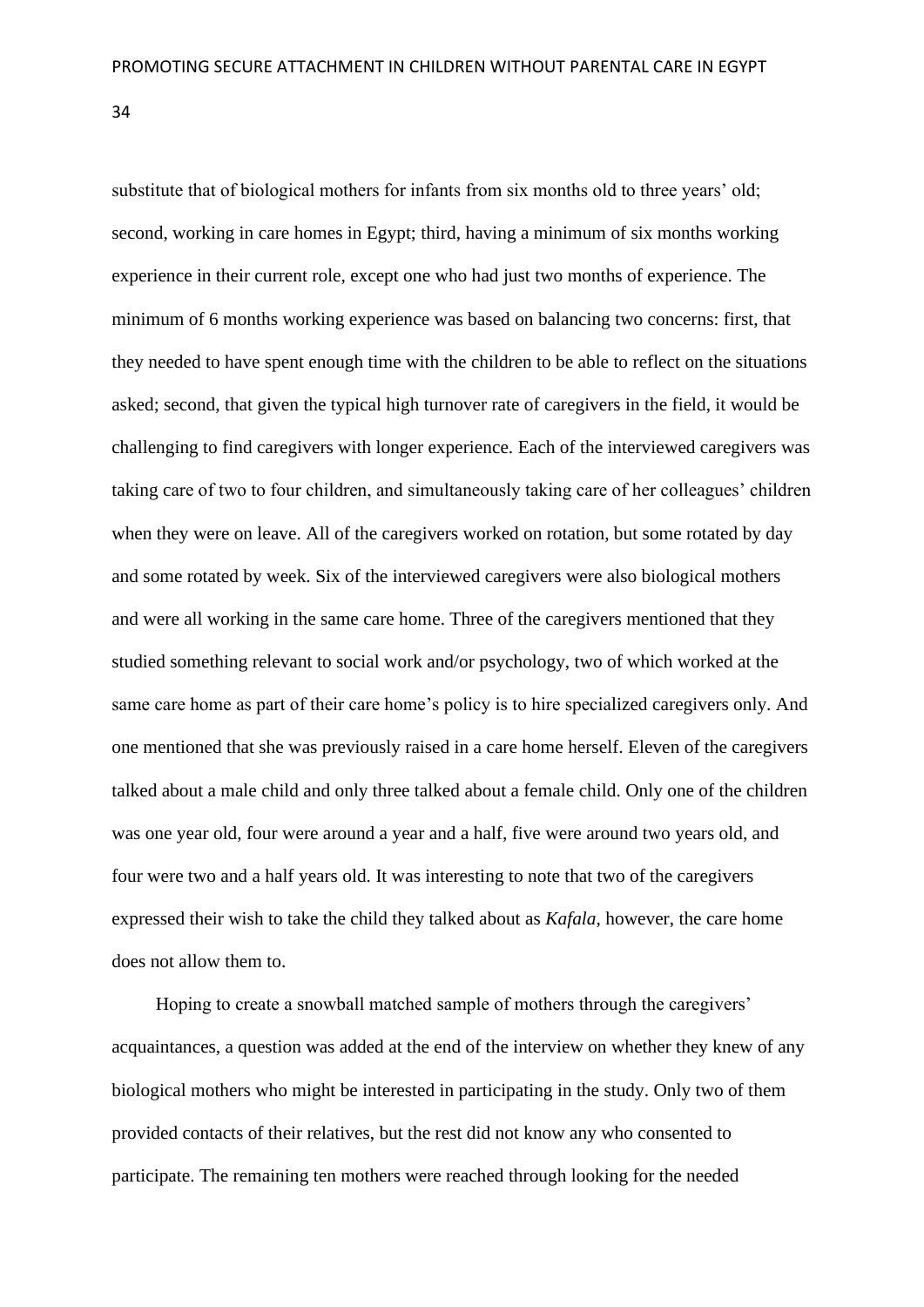characteristics in the researcher's personal network and a snowball sample of their acquaintances. The needed characteristics included living in rural areas or having strong ties to their family that currently lived in rural areas, having no or low-paid work and taking care of a six months to three years old biological child. The sample included four wives of doormen, three who worked in cleaning jobs, and the remaining did not mention having jobs. The majority of the mothers had more than one child but talked about the child that is between six months and three years old. Half of the participants talked about their sons, and half of them talked about their daughters. Only one of the children was nine months old, five were between one and two years old, and six were between two and three years old. The biological mothers' interviews were analyzed using the same methods of the caregivers' interviews analysis.

## <span id="page-35-0"></span>**Materials**

The tool used was a semi-structured in-depth interview evaluating caregivers' capacities to provide a secure base for the children they care for. The interview guide was developed by Gillian Schofield and Mary Beek from the University of East Anglia, Norwich in the UK (University of East Anglia, n.d.), which is based on the secure base model they developed for the promotion of secure attachment in children raised in foster family care (Schofield & Beek, 2005). The developers of the model and tool gave permission for use to anyone who does not change anything regarding the core elements of the model (University of East Anglia, n.d.). The Secure Base Interview (Appendix E) has seven sections as shown in the below (see Table 1):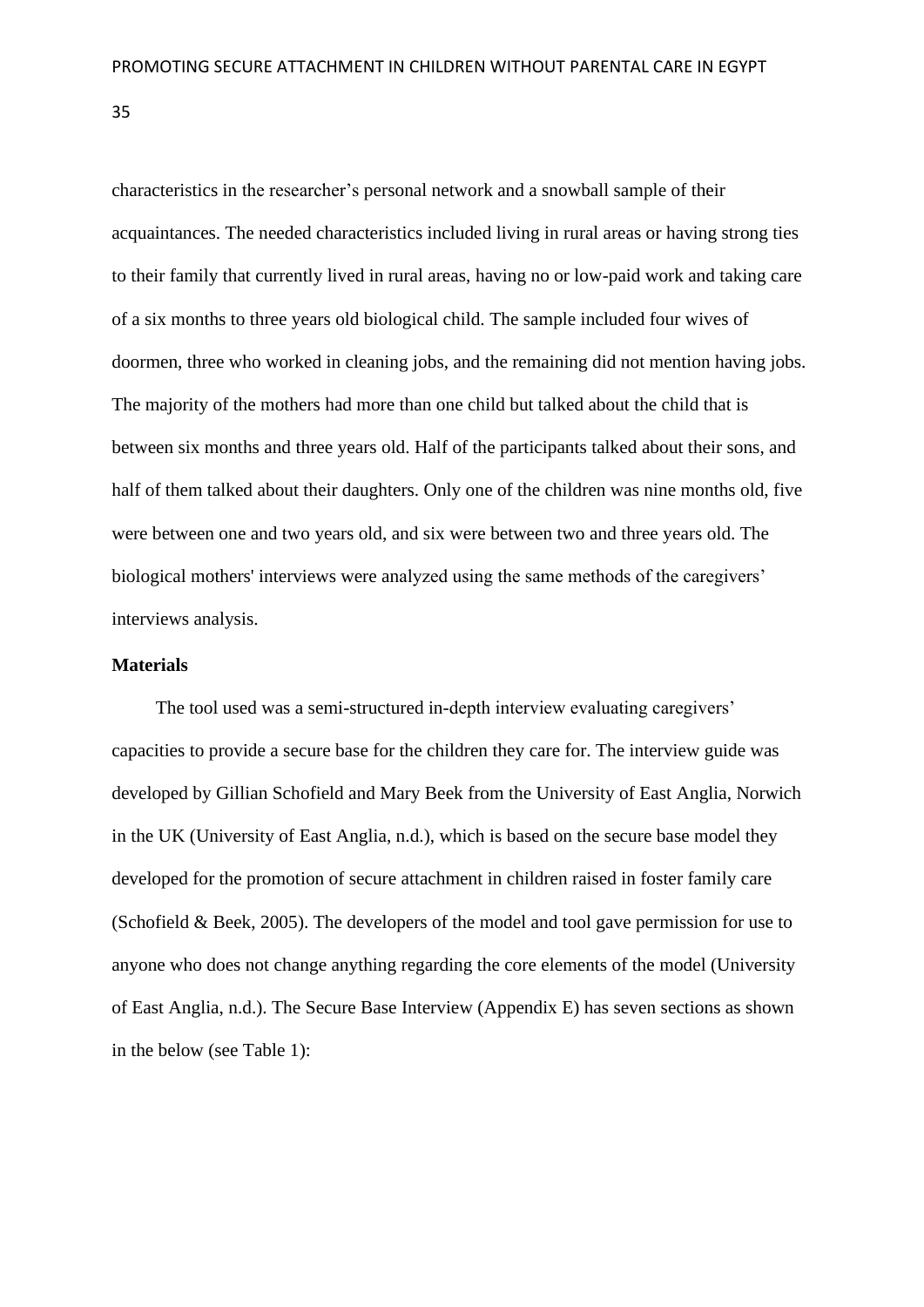# **Table 1**

# *Secure Base Interview Sections and their Goals*

| Section                                          | Goal                                                                                                                         |
|--------------------------------------------------|------------------------------------------------------------------------------------------------------------------------------|
| Section one: a brief<br>description of the child | It aims at surprising the caregiver's unconscious mind to<br>evaluate how he/she views the child                             |
| Section two: availability                        | It aims at evaluating the caregiver's availability, which helps<br>the child to trust                                        |
| Section three: sensitivity                       | It aims at evaluating the caregiver's sensitivity, which helps<br>the child to manage feelings and behavior                  |
| Section four: acceptance                         | It aims at evaluating the caregiver's acceptance, which helps<br>the child to build a healthy self-esteem                    |
| Section five: cooperation                        | It aims at evaluating how the caregiver's attitude and mindset<br>are helping the child to feel effective and be cooperative |
| Section six: family<br>membership                | It aims at evaluating how the caregiver's attitude and mindset<br>are helping the child to belong                            |
| Section seven: caregiving<br>and support         | It aims at looking into the caregiver's attitude towards the<br>caregiving relationship and his/her support system           |

Further, to analyze how they viewed their role as caregivers, an additional question on how the participants view their role as caregivers was added in the beginning of the interview, namely: "how do you view your role as a caregiver?".

# **Procedures**

To ensure that the methodology was appropriate in the Egyptian context, first, the tool was reviewed and discussed with two of Wataneya Society's members who were familiar with both the Egyptian context of alternative care and the psychological needs of the target group of children. Adjustments to make sure the interview questions fit into Egyptian culture were made as needed. The interview was then translated into Arabic because the native language of the study's participants is Arabic. Then it was back translated to English to help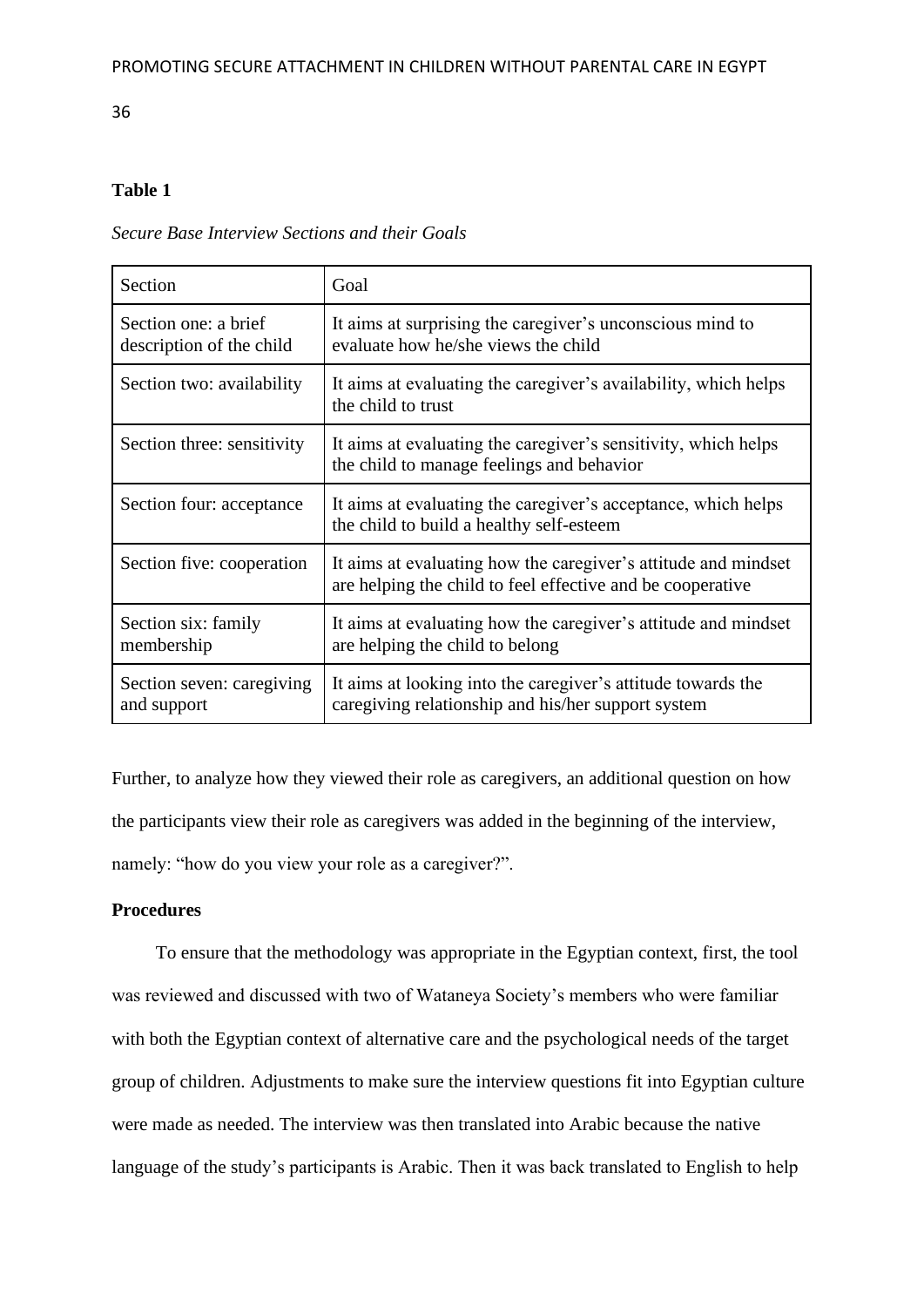ensure validity. The interview was pilot-tested on a participant that shared the demographic characteristics of the study's target participants, and minimal edits were required. The edited back-translated version was shared with the original owners of the interview for approval of using the interview guide with the changes. They had a few comments that were incorporated in the final used version of the interview. After that, the planned methodology was shared with the Institutional Review Board (IRB) at the American University in Cairo (AUC) to get ethical approval. After receiving the approval, phone interviews were conducted with the caregivers at care homes and recorded, after taking their consent (Appendix A). Finally, the same interviews were conducted and recorded with the matched sample of mothers, after taking their consent (Appendix B). To ensure confidentiality, the recordings of the interviews were saved on the password protected personal device of the researcher, which no one else could access. Simultaneously, codes were created to save the participants information without revealing their identities. During the interview, the caregivers were asked to choose one child to talk about through the whole interview. During the analysis, some of the indicators suggested by the authors of the Secure Base Interview and its analysis guidance were not applicable to the context of caregivers at care homes in Egypt. More specifically, in section three about sensitivity, the theme of the caregiver *"*finding it hard to think and talk about the child's past - finds it too painful or feels that the child needs a "fresh start"" was not applicable to the interviewed sample. Likewise, there were indicators in section six about family membership that were about talking and managing the child's thoughts and feelings about their birth or foster families. This is because the original interview guide was developed for a foster care group. Unlike the typical foster care arrangement in the west, those raised in care homes in Egypt do not usually have a known family history, which makes these themes irrelevant to the analysis.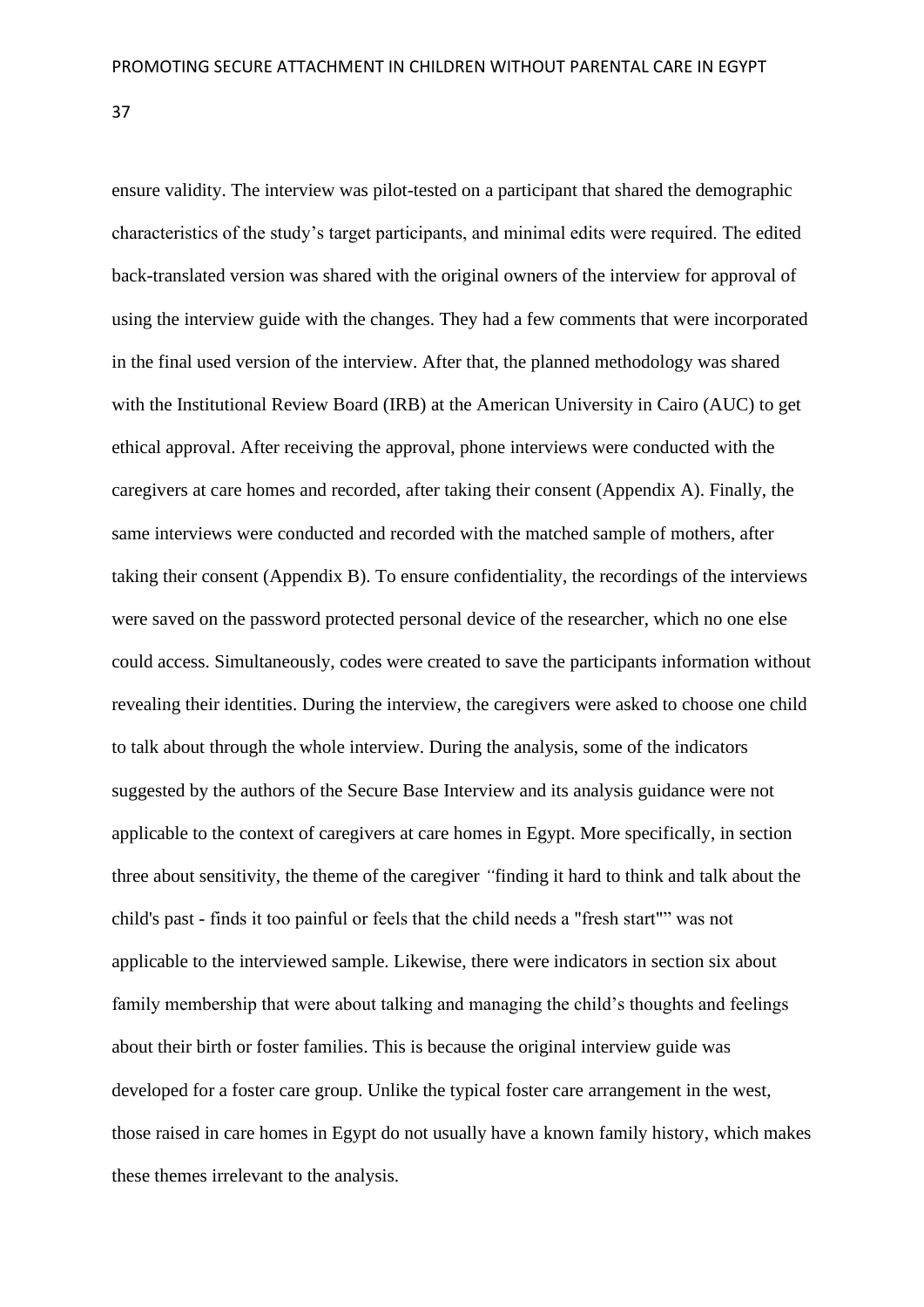# **Analysis**

The Secure Base Interview provides a guide on how to analyze the interview. The main interview had seven sections. Each section of the guide/interview listed indicators of strengths in the caregiving relationship, along with indicators of difficulties.

After transcribing the interviews, strengths and difficulties indicators were assessed for each of the participants, with either: the presence of the indicator is clear or unclear. The answers of each indicator were then totaled to identify how many of the interviewed caregivers/mothers showed the indicator and how many did not. In order to facilitate comparison, percentages were then calculated on each indicator for both groups (caregivers and mothers). After that, the groups' overall scores of all the strengths' indicators in each of the sections were averaged in order to identify the sections that each group showed particular strength in.

To validate the analysis, a random sample of the answers of three caregivers and three mothers was shared with two community psychology colleagues who evaluated the presence or absence of two random indicators in each of the seven Secure Base interview sections. That amounted to a total of 168 answers, where our answers matched 142 times (84.5%) of the time.

#### **Results**

## **Secure Base Interview**

The Secure Base Interview guide had seven sections, and there was an additional section that asked the interviewees about how they see their role as caregivers. The results of each section are presented below.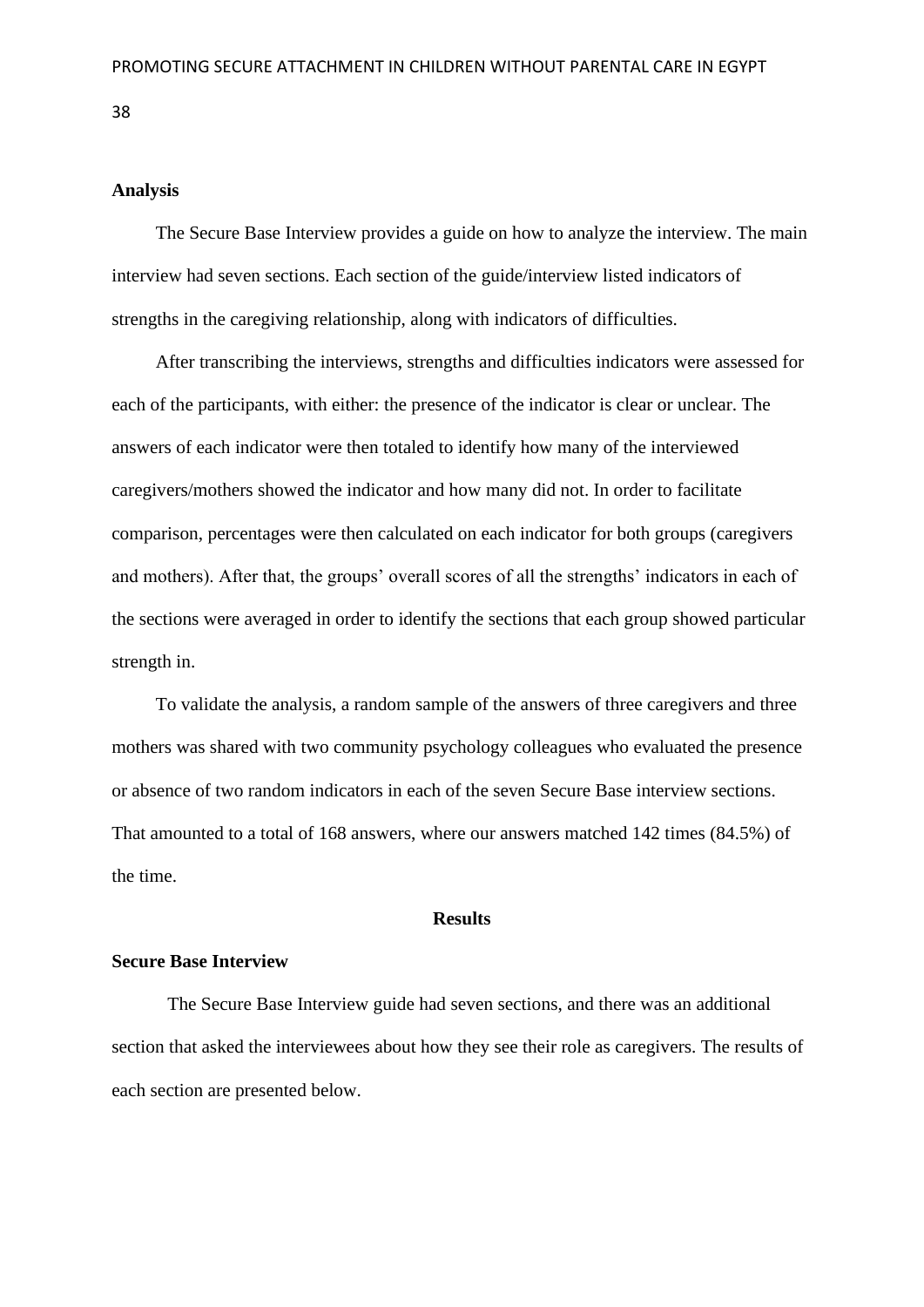#### *Section One: A Brief Description of the Child*

In the first section, the interview authors Schofield  $\&$  Beek (2013) point out some possible strengths and difficulties in the relationship as follows. Strengths would be present if the description included: "concise evidence, description that is specific to the child, description that is showing warmth and interest in the child, and description that is balanced in terms of strengths and difficulties of the child and the caregiver's feelings towards the child" (p. 48). On the other hand, difficulties in the relationship could be indicated through: "the caregiver giving vague and generalized information, the caregiver being cool/detached and lacks interest, the caregiver indicating hostility, the caregiver seeing the child as a burden, the caregiver being frightened by the child, or the caregiver giving description that is largely negative and critical" (p. 48).

**Caregivers' Descriptions.** The overall average score of this section for the caregivers was 66%, as the majority of them showed strengths in only two of the four indicators: warmth, and specific description. Thirteen out of the fourteen caregivers (93%) showed warmth, interest, and pleasure in the child. Twelve out of fourteen caregivers (85.71%) answered with a description that was specific to the child. Only seven (50%) answered with a description that included concise evidence. And only five (36%) had descriptions that were balanced in terms of strengths and difficulties; the remaining nine had descriptions that focused on the strengths only. On the other hand, seven (50%) of the caregivers gave a description that was vague, one (7.14%) seemed to be cool and detached, and another one (7.14%) had a description that was largely negative and critical. For instance, one of the caregivers who had only two months of experience said: "I don't know… What would come to my mind? I don't know how to describe him… He is 1.5 years old; how would I describe him?... I love them all. He and his siblings are the same for me. He is very calm*"*. In her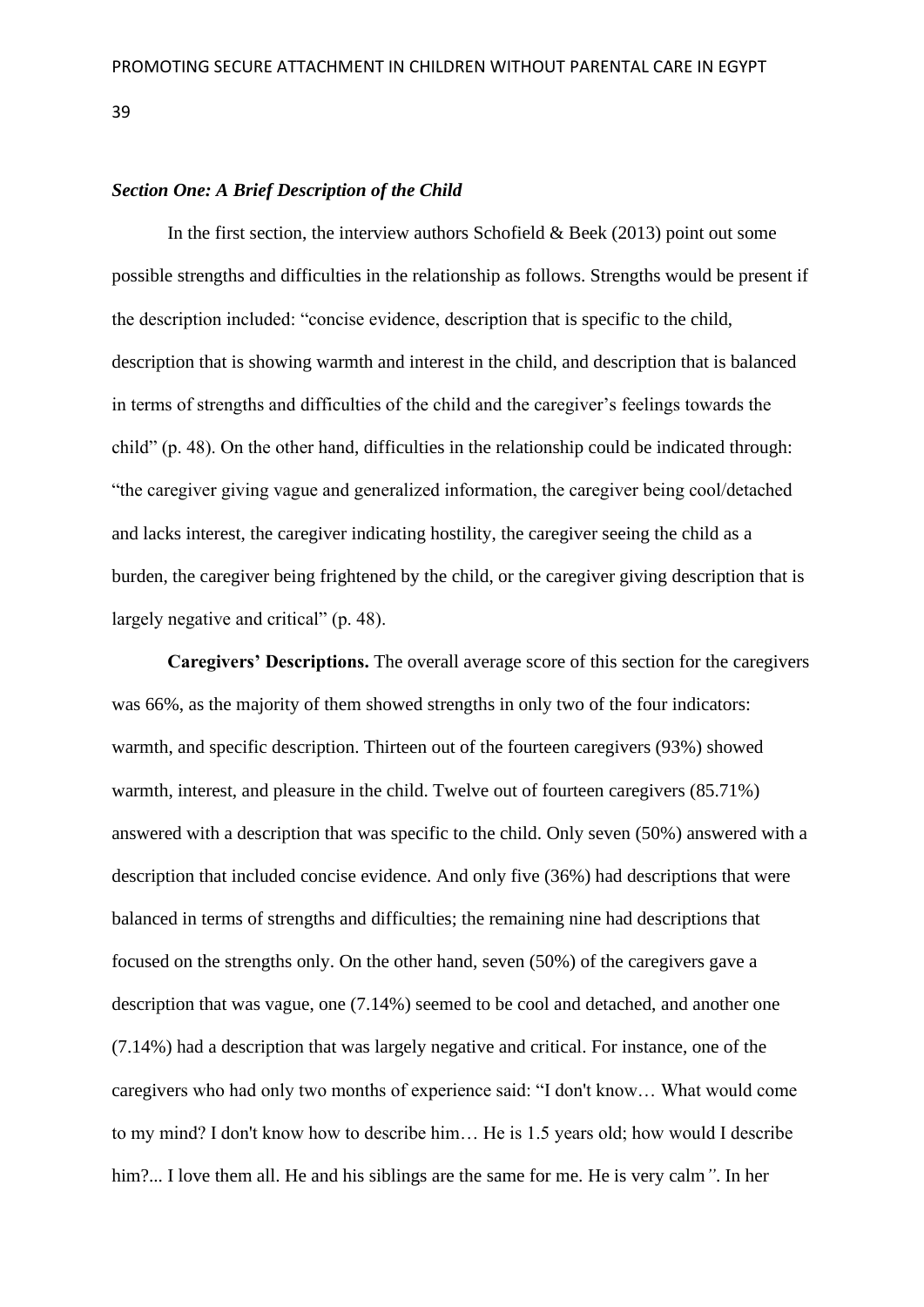answer, even though she said she loved them all and tried giving a description that was specific to the child through saying that "he is very calm", her other words such as "what would come to my mind? He is 1.5 years old" along with her nonverbal communication indicated that she was detached and lacked interest.

**Mothers' Descriptions.** Similarly, the mothers also showed particular strengths in the same two indicators: warmth and specific description. Yet, their section's overall average score of 75%, was higher than the caregivers, as more mothers showed the strengths' indicators. The twelve (100%) of mothers had a description that was specific to the child. All but one (91.67%) clearly showed warmth, interest and pleasure in the child. Seven (58%) had a description that included concise evidence. And only six (50%) had a description that was balanced in terms of strengths and difficulties. Three (25%) of the biological mothers had descriptions that only showed the strengths. On the other hand, like the caregivers, six (50%) had a vague description, one (8.33%) seemed to be cool and detached, one (8.33%) had a largely negative and critical description, and one (8.33%) saw the child as a burden. However, the mother that was more critical revealed later in the interview that she just experienced a difficult situation that might have impacted her description right before our interview. She mentioned in this section that the girl is "very difficult and strong" in a critical way, even though she later praised her strength and said she raised her to be strong.

# *Section Two: Availability*

In the interview guide, the themes identified by Schofield  $\&$  Beek (2013) that would indicate strengths in the relationship are: "the caregiver having plenty of time available to focus on the child, the caregiver having emotional space and availability, the caregiver having capacity to reflect on the child's needs to build trust in them as caregivers, the caregiver's ability to think about ways in which they might support the child to trust them,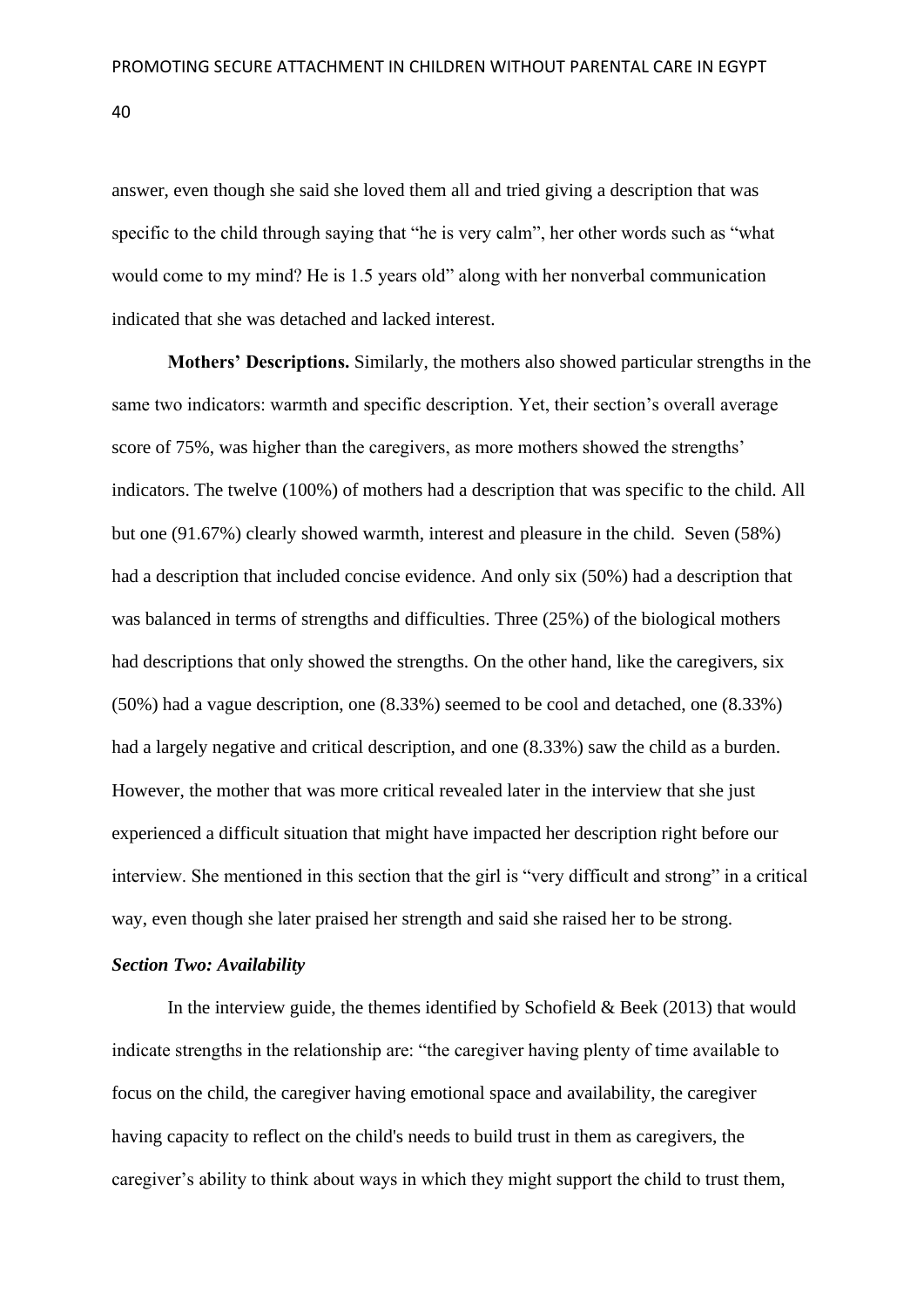and the caregiver being alert to the child's needs and signals" (p. 50). On the other hand, difficulties in the relationship could be indicated through: "the caregiver lacking time/energy, the caregiver's unmet needs coming to the forefront, the caregiver seeming overwhelmed by the child's demands, the caregiver feeling marginalized by the child, the caregiver distancing herself from the child, the caregiver not believing the child should need that much attention" (p. 50). In addition, in this section in particular, the authors recommend considering secure and insecure attachment patterns from the caregivers' answers, in order to analyze how the children behaved in situations of stress.

**Caregivers' Availability.** The averaged total score of the caregivers in this section was 100% as all of them displayed all the strength indicators. Fourteen (100%) of caregivers seemed to have plenty of time available to focus on the child, emotional space and availability, awareness to the child's signals and needs, thoughtfulness about ways in which they might support the child to trust them, and capacity to reflect on the child's needs to build trust in them as caregivers. For instance, one of them said:

If one of his brothers takes his toy, he comes to me to complain and points at the brother who took his toy. Then you try to sooth him, he may get satisfied… or if not, he sits at a corner in the room while sad. I try to bring him what he wants…. He did that because he knows I am his mother…. All kids go to their moms when something happens.... He feels happy when he takes what he wants and that his mom will bring him his things.... I try to soothe and satisfy him and talk with him.... If he gets calmer, that's it, if not I try to bring him what he wants.

Here, the caregiver showed alertness to the child's signals and needs and thoughtfulness about different ways in which she might support him to trust her, which in turn led him to learn to go to her during situations that brought him stress. On the other hand, there was no clear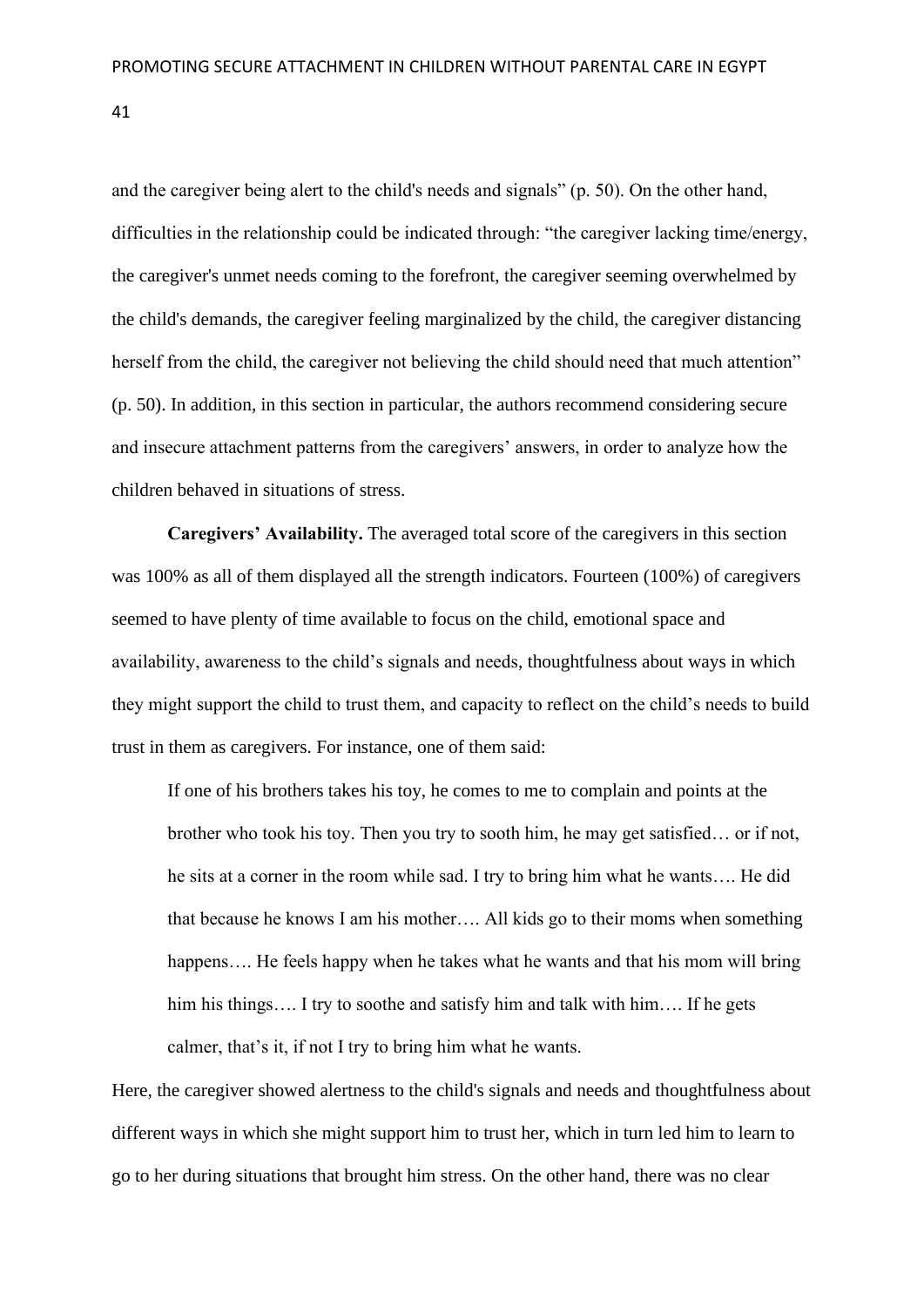evidence that the caregivers showed any of the other difficulties' themes. However, when analyzing the attachment patterns of the children, only five (35.7%) of the caregivers mentioned behaviors that could indicate secure attachment patterns in the children; this was suggested by the children seeking the mother when stressed, knowing she would comfort him. Another five (35.7%) mentioned behaviors that could indicate ambivalent/anxious attachment patterns in the children; this was suggested through situations where the children insisted the caregivers take them everywhere or else, they cried hard. Two (14%) mentioned situations that could indicate a disorganized pattern, which was evident through the children refusing to eat or drink when the caregivers were back from their vacations. One (7%) mentioned a situation that indicated indiscriminate attachment and friendliness towards everyone the child knew or did not know. It was unclear under which attachment pattern the remaining one (7%) child would fall.

**Mothers' Availability.** The mothers' average score in this section was 86.67%, which is lower than that of the caregivers. All but one  $(91.67%)$  of the mothers clearly displayed having emotional space and availability as well as being alert to the child's signals and needs. All but one (91.67%) showed having plenty of time available to focus on the child, and could think about ways in which they may support the child to trust them. The indicator that had the lowest number of clear applications was the mothers' ability to reflect on the child's needs. Only nine (75%) of the mothers clearly displayed that indicator. For instance, when asked about a situation when the child was worried/upset, one of the mothers talked about a time when she was toilet-training her two years and four months old boy. She said:

He doesn't like that I get mad at him, as an emotional child, he walks after me to make up for me… He tried to get me out of my anger through many ways. So, he used to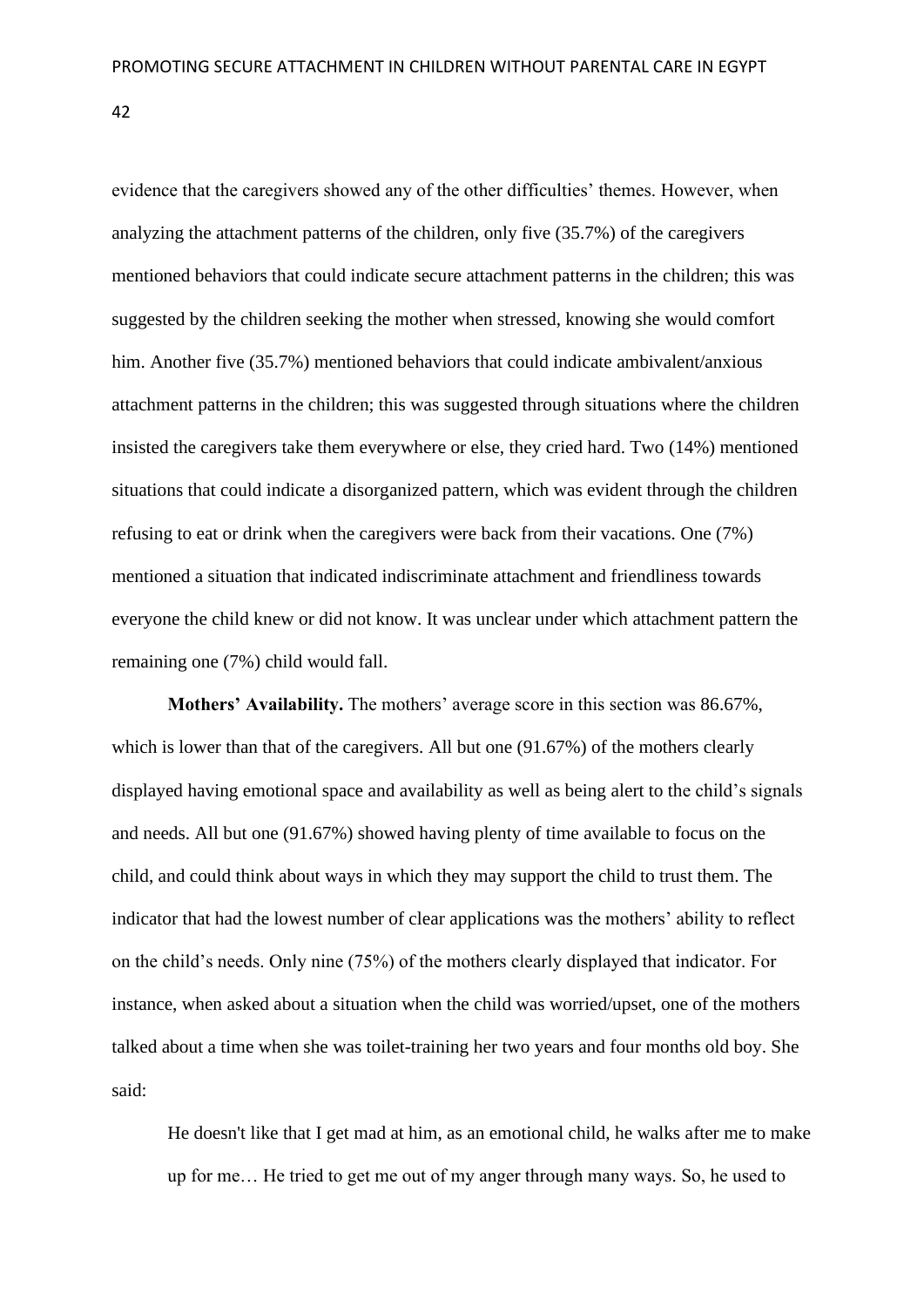cry so that I could calm him down... When that didn't work, he started trying to do what would make mom happy.... So, he started going to the toilet to get out of this situation.... He did that because he loves me. He doesn't want our relationship to be tense. He was upset that he wasn't loved like he used to be.... That the people are mad at him... I talked with him directly... I am upset because you did so and so, but I want you to do this to be clean and so that mom loves you.

Here, even though the mother tried communicating with the child and explaining that she wanted him to go to the toilet to be clean, she did that by making the child feel that their relationship is at a threat, and that he has the responsibility of clearing the tension. On the other hand, only two of the difficulties' themes were each clearly displayed by the mothers. One (8.33%) showed lack of time/energy, and two (16.7%) showed mothers' unmet needs coming to the forefront. None of the other difficulties' themes were clearly shown by the mothers.

When analyzing the attachment patterns of the children in family-care, eight (66%) of them showed secure attachment patterns, two of which were towards the father or the grandfather, and one of which showed disorganized attachment towards the father while simultaneously showed secure attachment patterns towards the mother. The security was evident through them seeking the attachment figure when worried or communicating with him/her when upset. The attachment patterns of the remaining four were unclear: one kept asking the mother if she would hit her; the second cried too hard whenever his father left the house without him, and the role of the mother was unclear; the third one stood next to her mother in silence when she (the mother) screamed at her until she would soothe her; and the fourth wanted the mother to do everything for him and was jealous of his father who he only saw once in nine months.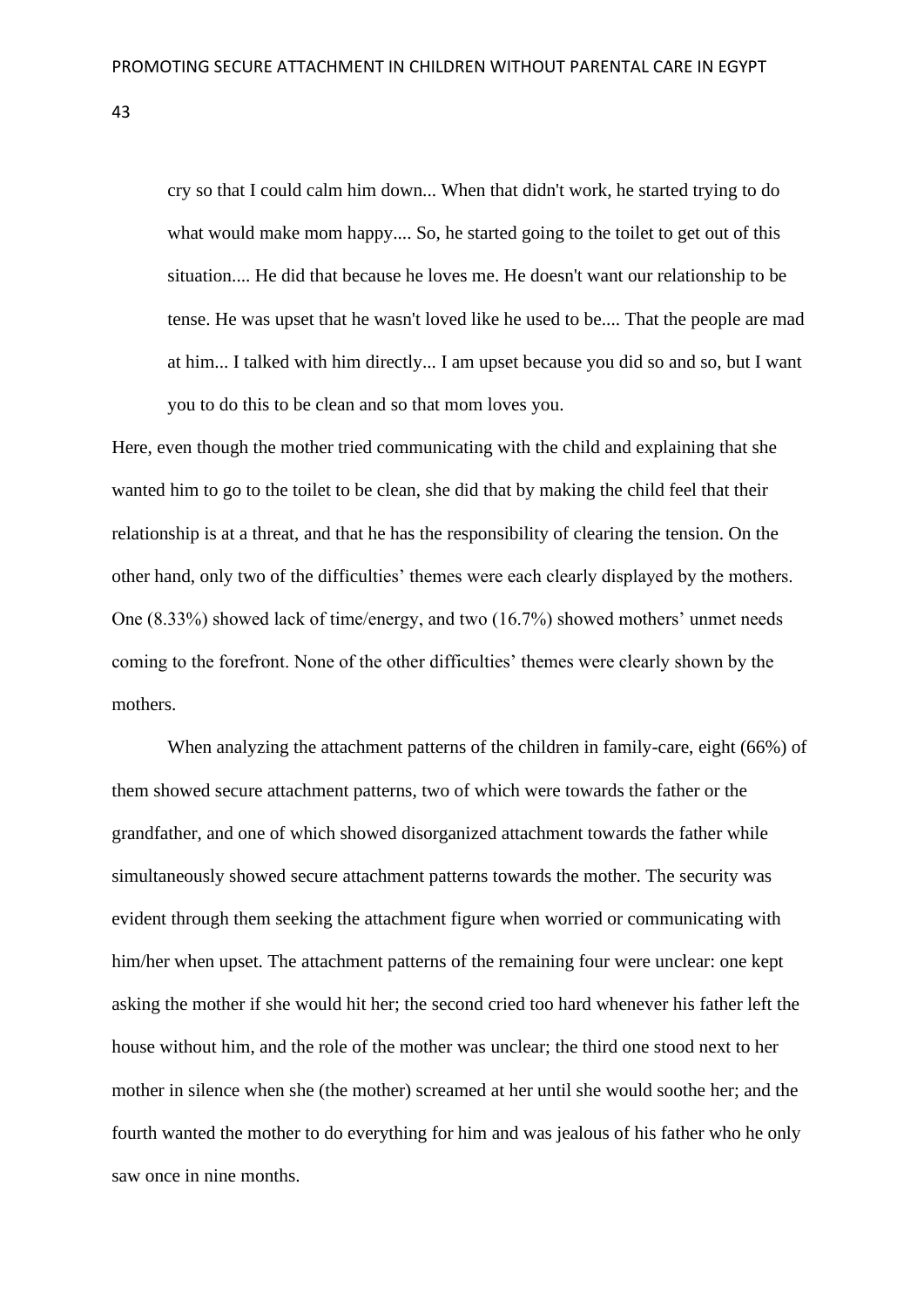# *Section Three: Sensitivity*

In the sensitivity section, the themes that could indicate strengths in the relationship are: "the caregiver's ability to recognize and talk about the child's feelings and how they are expressed, the caregiver's ability to recognize that the strong feelings are understandable in the circumstances, the caregiver's ability to "stand in the shoes" of the child, think flexibly about what the child may be thinking and feeling and to reflect this back appropriately to the child, and the caregiver's ability to think and talk about her own feelings and share them appropriately with the child and other people" (Schofield & Beek, 2013, pp. 51-52). On the other hand, the difficulties in the relationship could be indicated by: "the caregiver lacking interest or curiosity in the child's mind, the caregiver's difficulty in thinking flexibly about a range of possible feelings/reasons for the child behaving in a certain way, the caregiver finding it hard to think and talk about the child's past - finds it too painful or feels that the child needs a "fresh start", the caregiver feeling frequently negative or angry towards the child without a "pause for thought" about why the child is behaving in this way or how best to respond, and the caregiver appearing overwhelmed by their own strong feelings or finding it hard to think and talk about their own feelings" (Schofield & Beek, 2013, p. 52).

**Caregivers' Sensitivity.** The average overall score of this section for the caregivers was 73%. All but one of the caregivers (93%) were able to recognize and talk about the child's feelings and how they were expressed. Then ten (71.43%) were able to recognize that the strong feelings were understandable in the circumstances. Only nine (64.26%) showed the ability to "stand in the shoes" of the child, think flexibly about what the child might be thinking and feeling, and to reflect this back appropriately to the child. Similarly, only nine (64.26%) showed the ability to think and talk about the caregiver's own feelings and share them appropriately with the child and other people. For example, one of the caregivers said: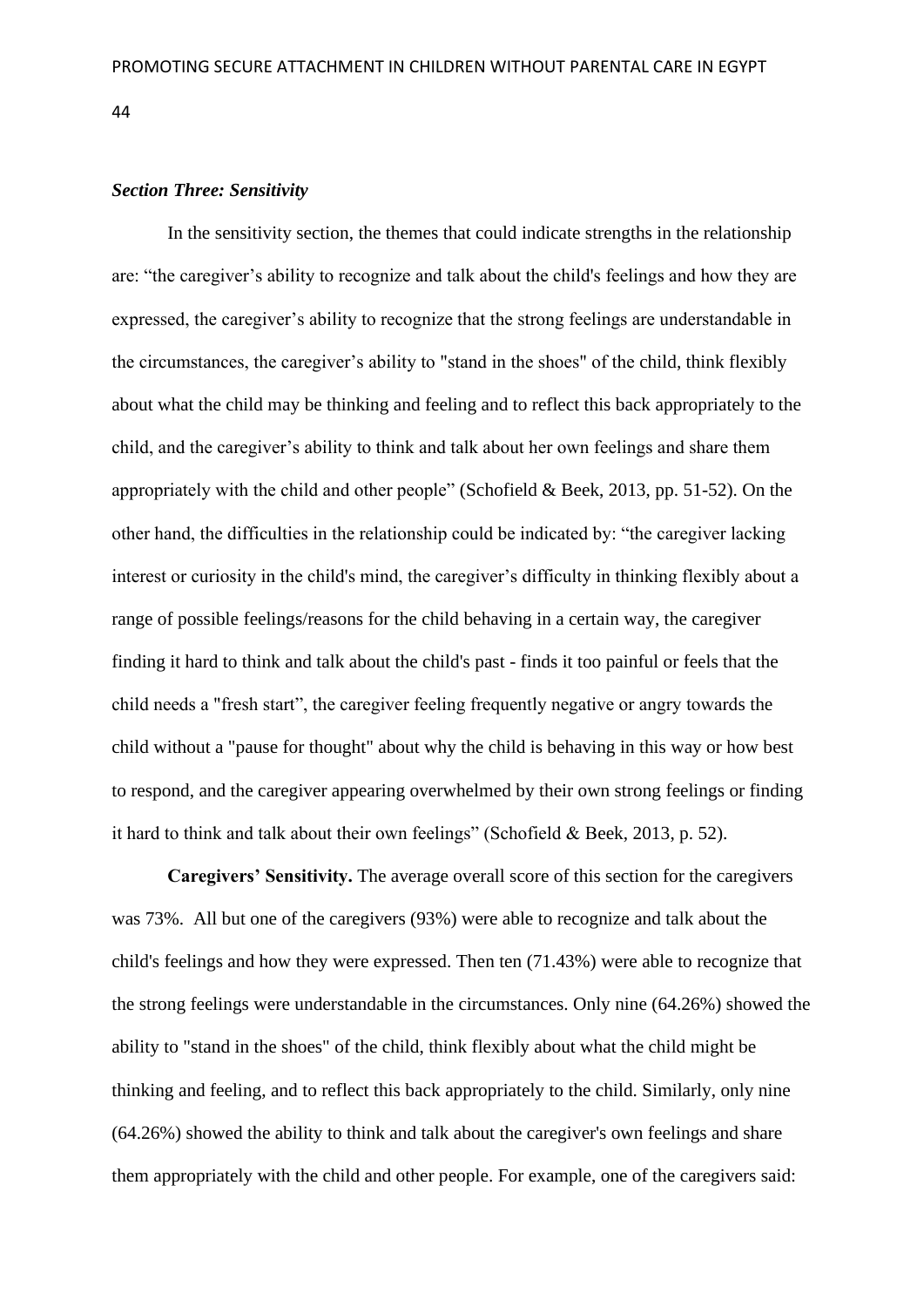When I carry one of his siblings and don't carry him, he gets angry and cries and keeps hitting his head on the floor. Sometimes I punish him and tell him 'No, this is wrong'… I should carry your sibling just as I carry you… Kiss your brother…. So, he says 'baby?' I say yes, a baby, love each other, you are siblings. I do that so that he doesn't get raised on selfishness and self-love... When he is so angry, I carry him… But if he is just a little bit angry, I just tell him 'This is your brother… that's wrong, love him'. He would get angry then just surrender when he sees that I screamed and so on.

Here, the caregiver was able to think about what the child might be feeling yet did not seem to think the strong feelings were understandable nor did she reflect this back to the child in an appropriate way. In this section, there was a higher number of caregivers who expressed the difficulties themes as well. Three (21.4%) caregivers seemed to lack interest or curiosity in the child's mind, and another three (21.4%) seemed to be frequently negative or angry towards the child without a "pause for thought" about why the child was behaving in this way, or how best to respond. In addition, two (14.3%) caregivers showed difficulty in thinking flexibly about a range of possible feelings/reasons for the child's behavior, and another two (14.3%) appeared overwhelmed by their own strong feelings or found it hard to think and talk about their own feelings.

**Mothers' Sensitivity.** The mothers' overall average score in this section was 87.5%, which is higher than that of the caregivers. Here, the twelve (100%) of the mothers were able to recognize and talk about the child's feelings and expressions, and all but one (91.67%) were able to recognize that the strong feelings are understandable in the situation. Ten (83.3%) were able to think and talk about their own feelings and share them appropriately with the child or others, while only 9 (75%) were able to stand in the child's shoes to think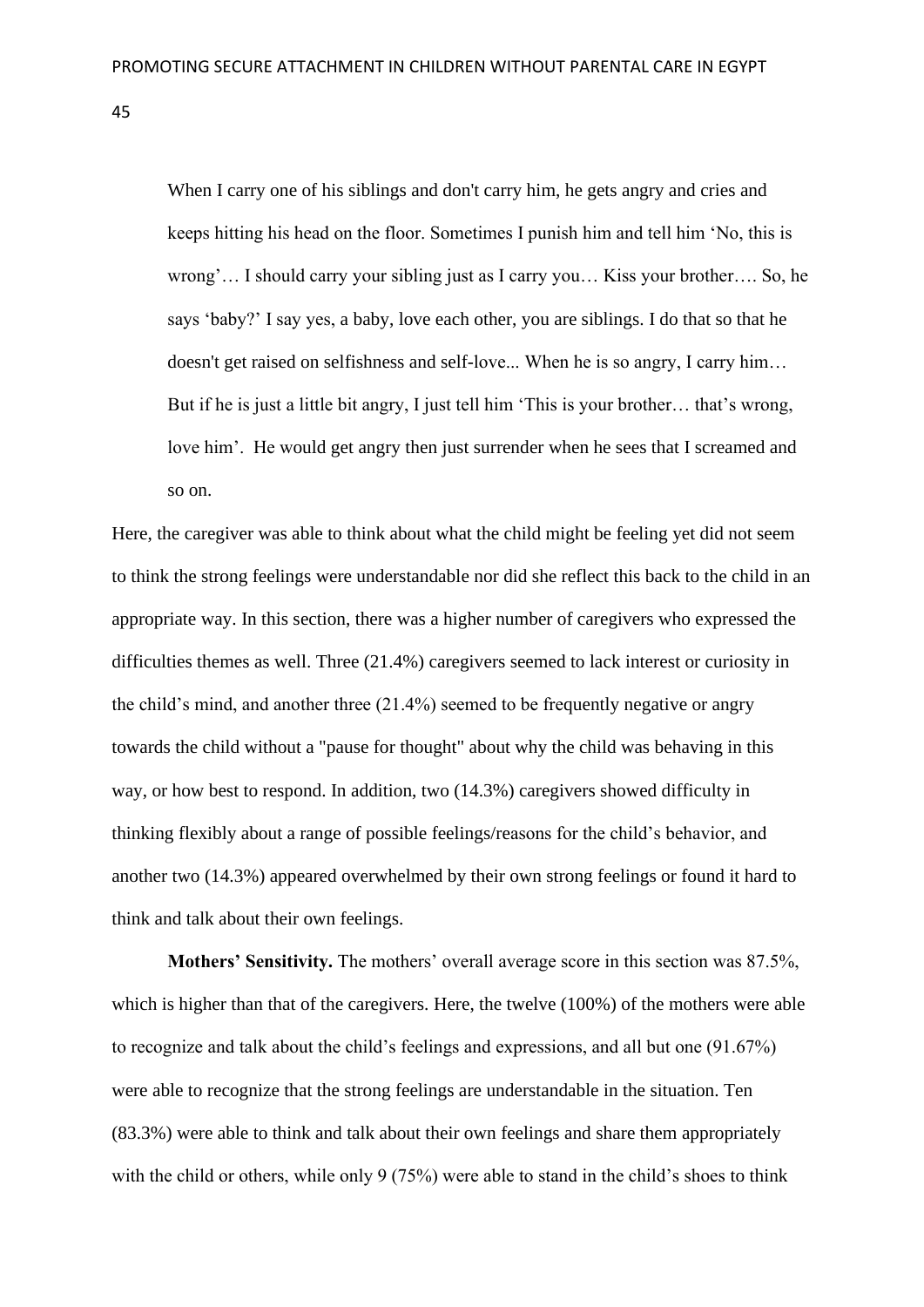about how he/she may be thinking and feeling and to appropriately reflect that back to the child. For instance, one of the mothers said:

He must have felt oppressed... Because sometimes the child has ego... So, he was thinking why doesn't she want to give it to me and make me comfortable?... But this is a selfish feeling that I don't want to raise in him, so I leave him ...I don't react. I started being worried that this would be his personality... I am worried that when he wants anything, this would be his attitude. Now that he screams, what would he do when he gets older? When he gets calm, we tell him that we shouldn't treat mom and dad like that. This isn't how we react in our home... What mom says is always right.... It will be in your favor.

Here, the mother was able to stand in the shoes of the child and think about what he/she might be thinking and feeling; she also tried to communicate the desired behavior with the child after he/she calmed down, yet she seemed to be expecting the child to act as an adult. She was worried that his/her behavior now would grow with him/her in the future; therefore, she thought that the behavior was selfish and that it needed to stop. Finally, only one mother showed lack of interest or curiosity in the child's mind, while none showed any of the remaining difficulties themes.

#### *Section Four: Acceptance*

In the acceptance section, the themes that could indicate strengths in the relationship are: "the caregiver showing joy, pride and pleasure in the child and providing vivid examples, the caregiver praising the child easily and readily, the caregiver helping the child to accept failures and setbacks in a kind and supportive way, and the caregiver supporting the child in pursuing (child-led) experiences, interests, and activities" (Schofield & Beek, 2013, p. 53). On the other hand, the themes that could indicate difficulties in the relationship are: "the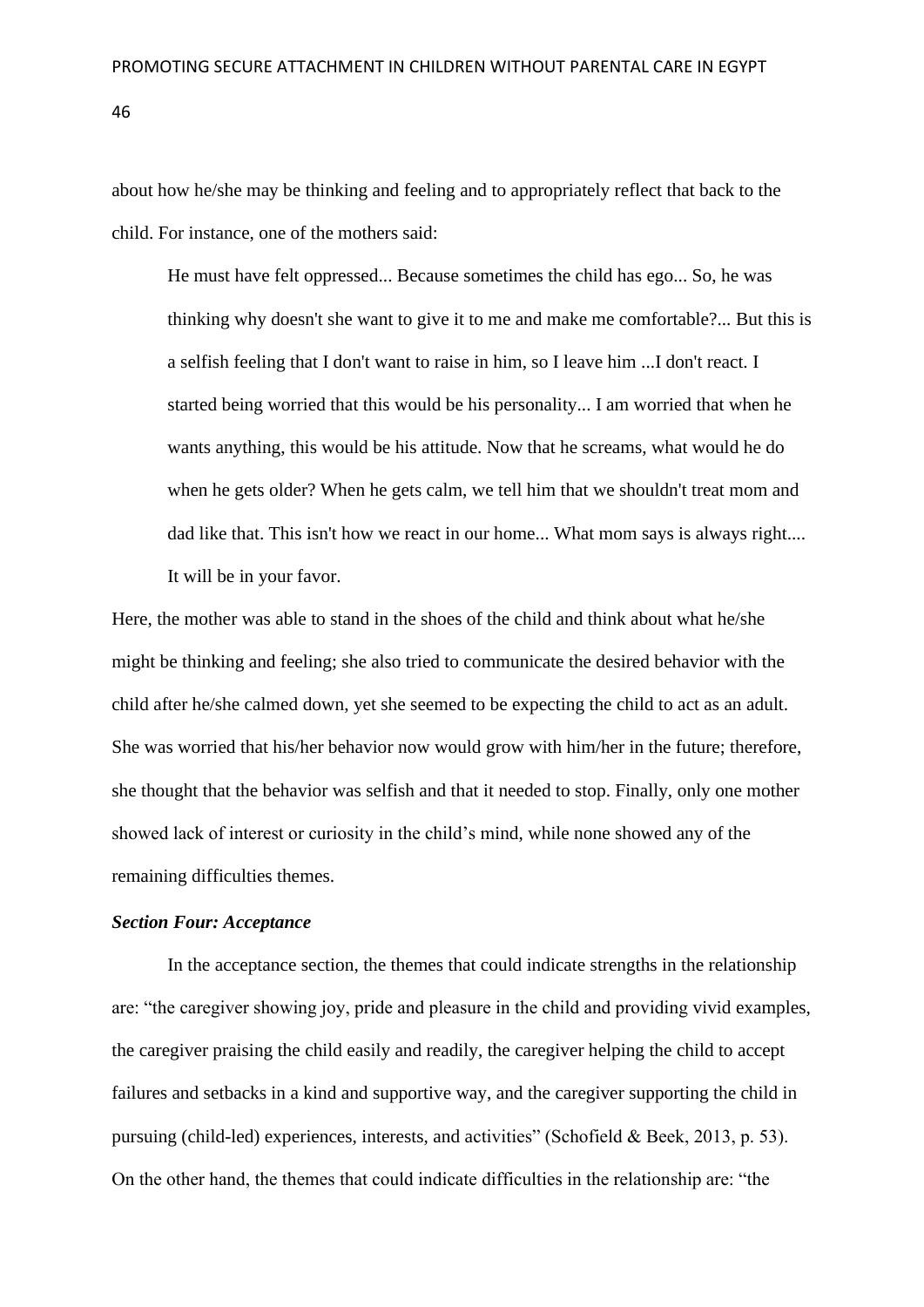caregiver's tendency to focus on negative aspects of the child, with little evident pleasure or pride, the caregiver finding it hard to accept/enjoy the child's individuality and ways in which the child may be different to other family members, the caregiver seeing the child as a "burden", and the caregiver offering little active support to the child in pursuing (childfocused) experiences, interests and activities" (Schofield & Beek, 2013, p. 53).

**Caregivers' Acceptance.** The overall average score for the caregivers in this section was 77%. It was clear that 13 caregivers (92.86%) showed joy and pleasure in the child and could easily praise the child. Ten caregivers (71%) could actively support the child in pursuing child-led experiences. Yet, it was unclear for seven (50%) of the caregivers that they were able to help the children in accepting failures and setbacks in a kind and supportive way. For instance, one of the caregivers said:

One time, the manager asked him a question while I was studying with him, and he didn't answer... Sometimes it is shyness or fear... This was the situation that things didn't go his way... So, the manager said that he won't take gifts like his brothers.... When he gets angry, he hits his legs on the floor to express his anger because he thinks that I would do for him what he wants if he does that... I told him no! Cry! You didn't answer like your brothers, so you won't get the gift like them…I told him, if you answer, I will give you the gift, or the bonbon.... Sometimes he is stubborn and doesn't act submissively in front of others.... So, I get upset.... I tell him you need to be submissive.

Here, the caregiver did not seem to support the child to accept the setback in a supportive way. Four caregivers (28.5%) offered the child little active support in pursuing child-led experience. Two (14.3%) found it hard to accept/enjoy the child's individuality and ways in which the child may be different from other family members. This was evident through them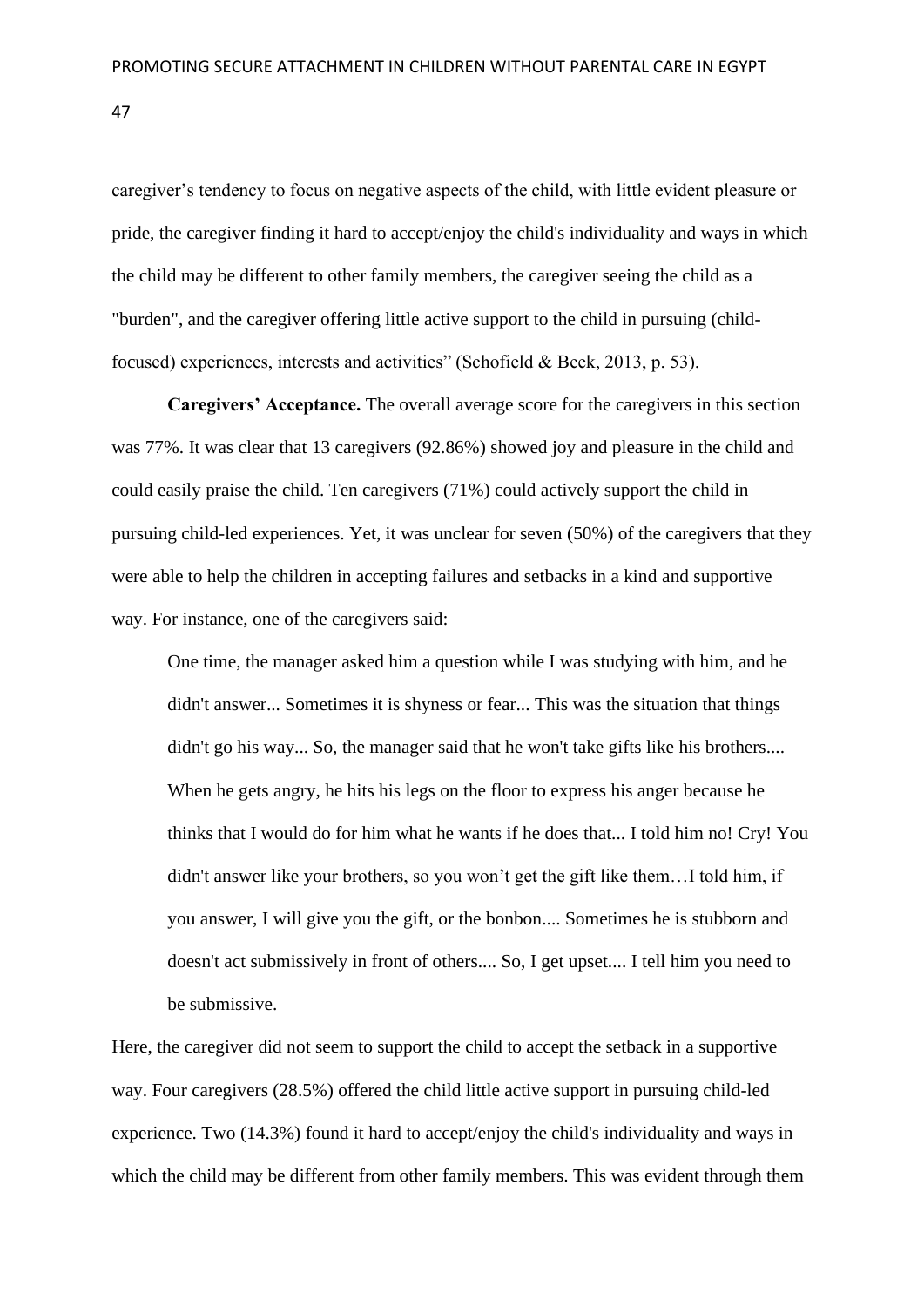comparing the child to his/her siblings or being unable to identify a situation where this particular child did not have things his way, as one said:

If his daily routine isn't followed, he becomes upset... He's just a year and a half as I told you… This question (of a time when things did not go the child's way) is for older age children… He wants to wake up, eat, watch TV, sleep, watch TV, go eat, then watch TV… If I take him from lunch and take him to the room instead of the TV room, he gets upset… Because he knows this is his routine.

Here, the caregiver did not seem to enjoy the child's individuality and ways in which he/she could be different from other members; she only thought that all children only need to follow a certain daily routine, so she was unable to identify a situation when things went wrong for this child in specific. Finally, one caregiver (7.14%) seemed to see the child as a burden.

**Mothers' Acceptance.** The mothers' overall average acceptance score was equal to that of the caregivers: 77%. All 12 mothers (100%) showed joy, pride and pleasure in the child. Nine (75%) clearly showed that they actively supported the child in pursuing (childled) experiences, interests, and activities. Eight (66.67%) clearly showed their ability to praise the child easily and readily. Another eight (66.67%) clearly showed that they could help the child to accept failures and setbacks in a kind and supportive way. In this section, it is worth noting that three (25%) of the mothers mentioned situations where the children felt good about themselves when the mother brought them something that they wanted, such as: clothes or a toy. Unlike the caregivers and the rest of the sections, two other mothers could not identify a situation where things went wrong for the child. On the other hand, in the difficulties themes, three (25%) showed offering little active support in helping the child to pursue child-led experiences and activities. As one of them said: "I don't think anything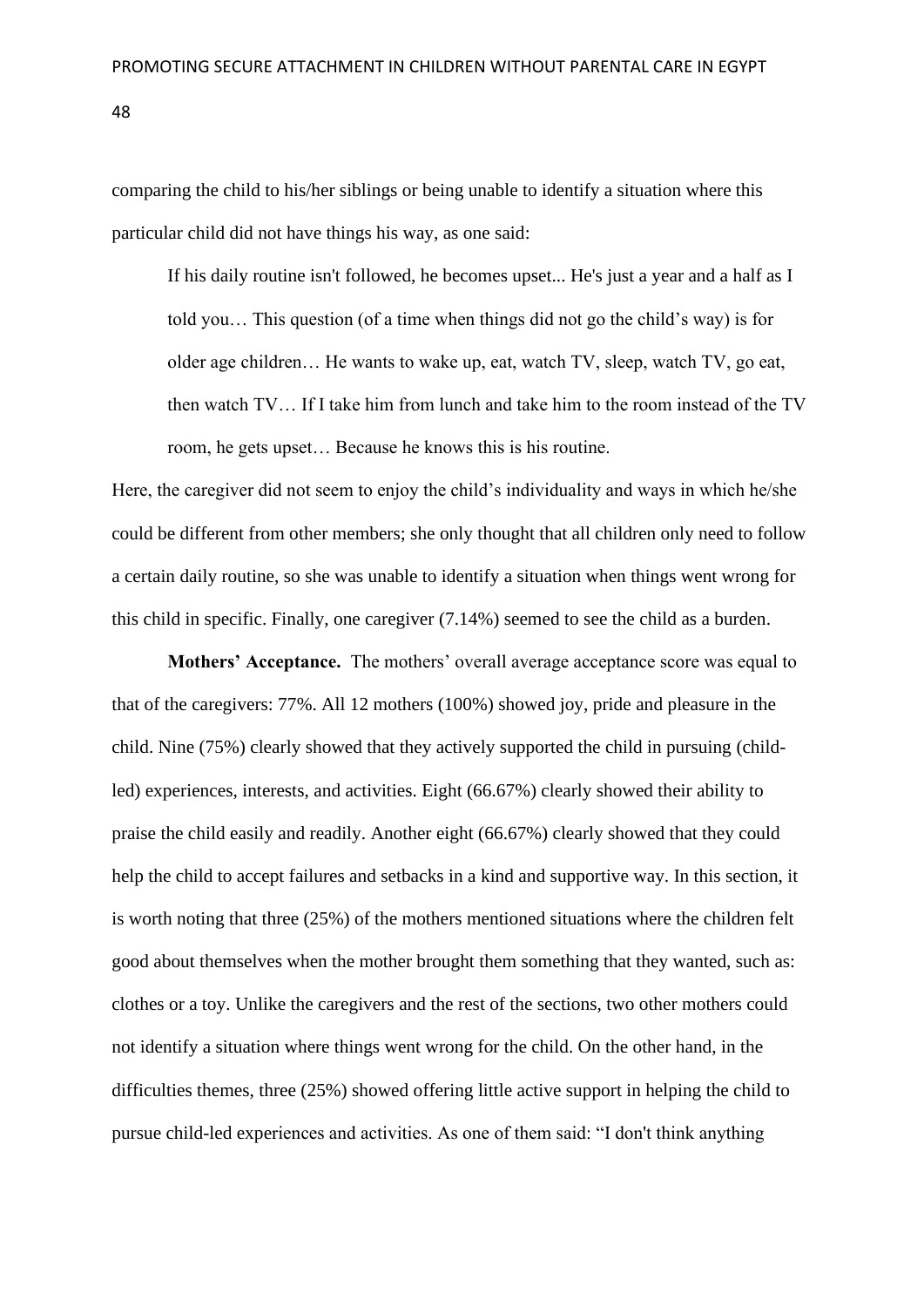happened like that... He still doesn't play the games that have winning and losing.... And if he can't do something, I just do it for him".

#### *Section Five: Cooperation*

The themes that indicate strengths in the cooperation section are: "the caregiver thinking about the child as an autonomous individual whose wishes, feelings, goals are valid and meaningful and who needs to feel effective, the caregiver's ability to look for ways of working together to achieve enjoyable cooperation with the child wherever possible, the caregiver promoting choice and effectiveness wherever possible, the caregiver's ability to set safe and clear boundaries and limits - and also negotiate them" (Schofield & Beek, 2013, p. 54). On the other hand, the themes that may indicate difficulties in cooperation are: "the caregiver emphasizing the need for control, the caregiver finding it difficult to accept/enjoy the child's need for autonomy and to allow choice/promote competence and effectiveness, and the caregiver finding it difficult to allow the child to try new things or take moderate risks" (Schofield & Beek, 2013, p. 54)*.*

**Caregivers' Cooperation.** The overall average score of caregivers in this section was 75%. Twelve caregivers (85.7%) promoted choice and effectiveness whenever possible. Eleven (78.57%) of the caregivers thought about the child as an autonomous individual, and another 11 (78.57%) showed the ability to look for ways to achieve enjoyable cooperation with the child. Yet, only eight of the caregivers  $(57.1\%)$  could set safe and clear boundaries and negotiate them. For instance, one caregiver said:

We have a box that we put our toys in.... I asked him to get the toys, so he refused.... He hid the toy behind his back.... His brothers tried to forcefully take it from him, so he tensed his body. So, I got him another toy so that he would agree to get it for me.... And that he doesn't feel that I took something from him without making up for him.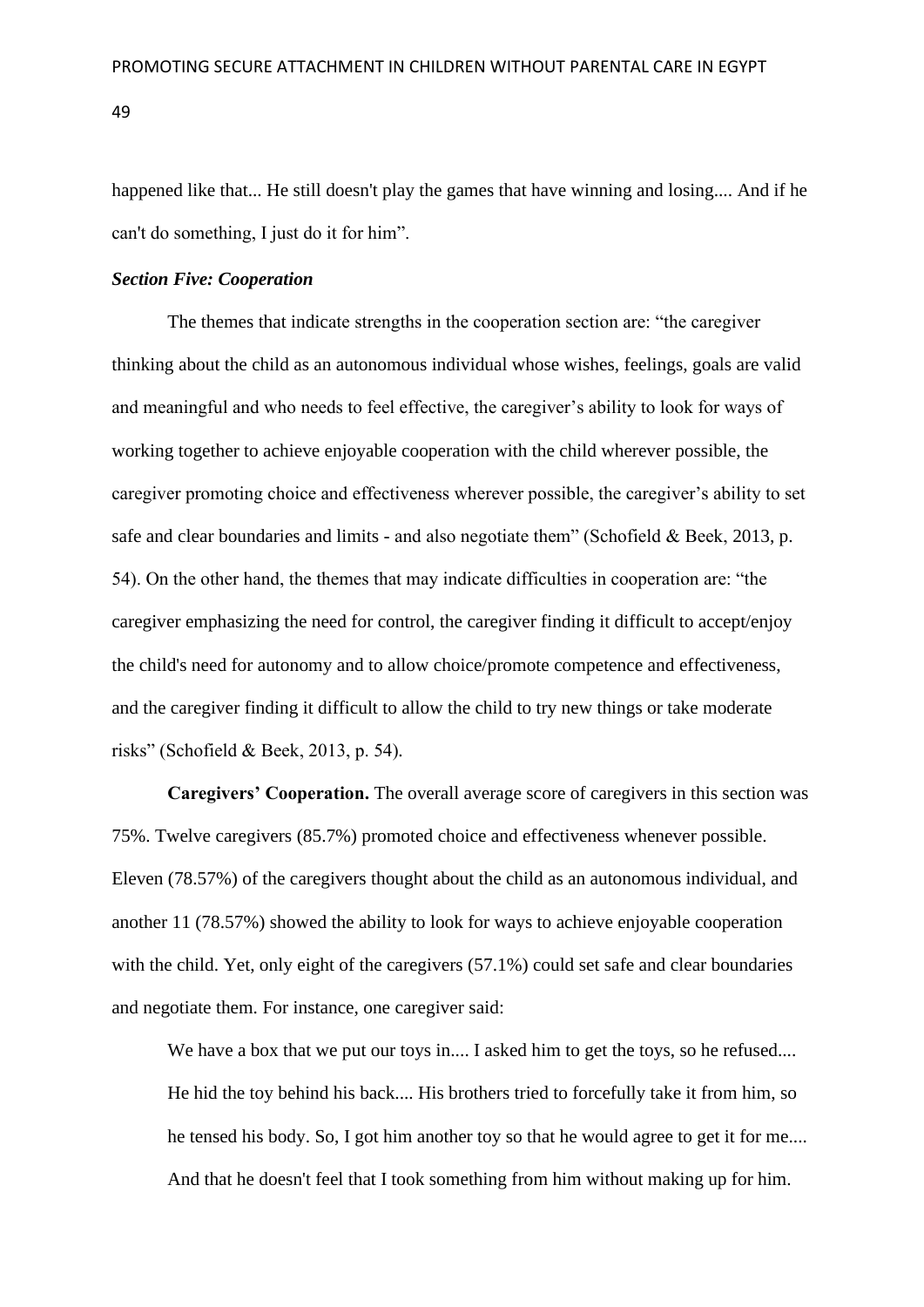He must change.... This shouldn't be... All his brothers need to play together.... When he hid the toy behind his back, he felt that I would take it from him.... So, I prepared another toy asap.

Here, the caregiver thought of the child as an autonomous individual and tried to promote cooperation, yet it was not clear that her approach was working well since the child did not act cooperatively. She also tried to teach him to put the toy back when needed, yet it was not clear that she was well-able to set clear boundaries that let the child understand that it was time to just put the toy back. On the other hand, four caregivers (28.6%) emphasized the need for control, and three (21.43%) found it hard to enjoy the child's need for autonomy.

**Mothers' Cooperation.** The mothers' average overall score in this section was only 70%, even though they showed great strengths in two of the four indicators. This is because in this section, only three (25%) showed setting and negotiating safe and clear boundaries and limits. This low percentage decreased the average overall score to a score lower than that of caregivers. In contrast, the 12 mothers (100%) promoted choice and effectiveness whenever possible. The second highest theme in this section was shown by 11 mothers (91.67%), and it involved thinking of the child as an autonomous individual whose wishes, feelings, and goals are valid. Eight (66.67%) of the mothers could look for ways of working together to achieve enjoyable cooperation with the child. In this example, one of the mothers said:

He gets engaged with any toy... He had a bike, he used to disassemble it then fix it again.... I used to scream at him, so he used to ignore me. But in his mind, he didn't want to annoy me... He has something from God that lets him act like that... He sees his dad fixing the car, etc. So, he wants to do with his toys just what his dad does with the cars... But when we prohibited him from doing something like that, he persisted... So, we would leave him. His dad tells me to leave him so that his brain develops. He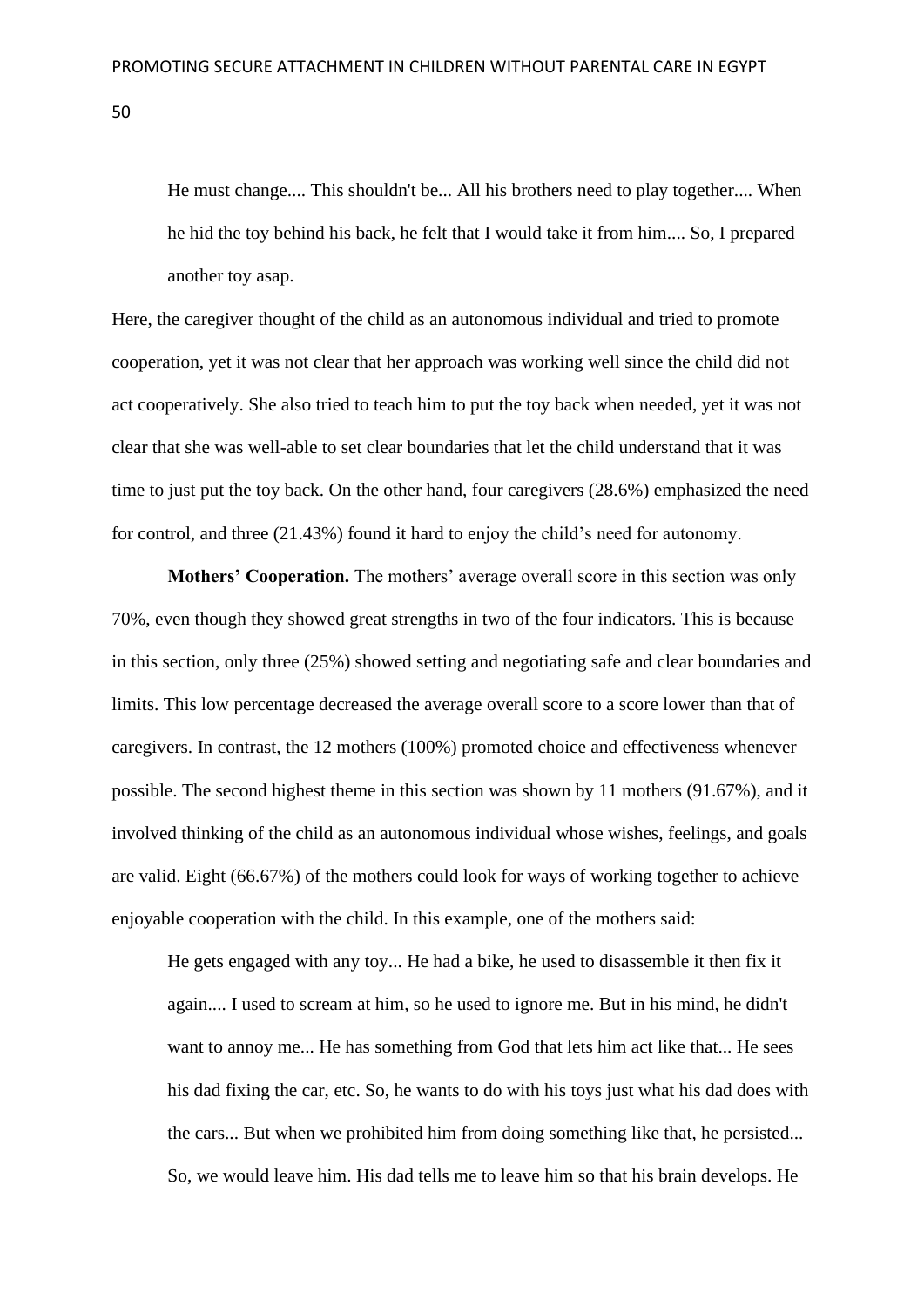feels so happy! And if he disassembled it and didn't put it back together, he would persist until he gets it... We observe him.... I used to scream at him and hit him, but his dad told me to leave him so that he learns to fix the things he has.... So, I started leaving him.

Here, the mother used to follow a disempowering attitude with her child, thinking that he was ruining the bike they got to him, and not acknowledging his need for autonomy and feeling effective. However, once her husband started letting her notice that this would help his brain to develop and she saw that the boy persisted until he fixed the bike again, she started acknowledging his effectiveness and leaving him to do it. In the difficulties themes, two (16.67%) of the mothers emphasized the need for control, another two (16.67%) found it difficult to accept the child's need for autonomy, and one (8.33%) showed difficulty in allowing the child to try new things or take moderate risks.

# *Section Six: Family Membership*

In the family membership section, the indicator for strengths is: "the caregiver's ability to give verbal and non-verbal messages of the child's inclusion in the family, the caregiver's ability to talk openly and appropriately with the child about both the strengths and difficulties of their birth/foster family, the caregiver's ability to support the child sensitively in managing their thoughts/feelings about their foster or adoptive family and their birth family and in presenting their situation to the outside world, the caregiver supporting the child with contact appropriate to their needs and the care plan" (Schofield & Beek, 2013, p. 55). The first indicator was the only relevant one to the interviewees in this study because the context is different. The interview guidance assumes that the child is living with a foster family and has another known birth or foster family, which is not the case for most of the interviewees in Egypt. The middle two indicators were only counted for a few of the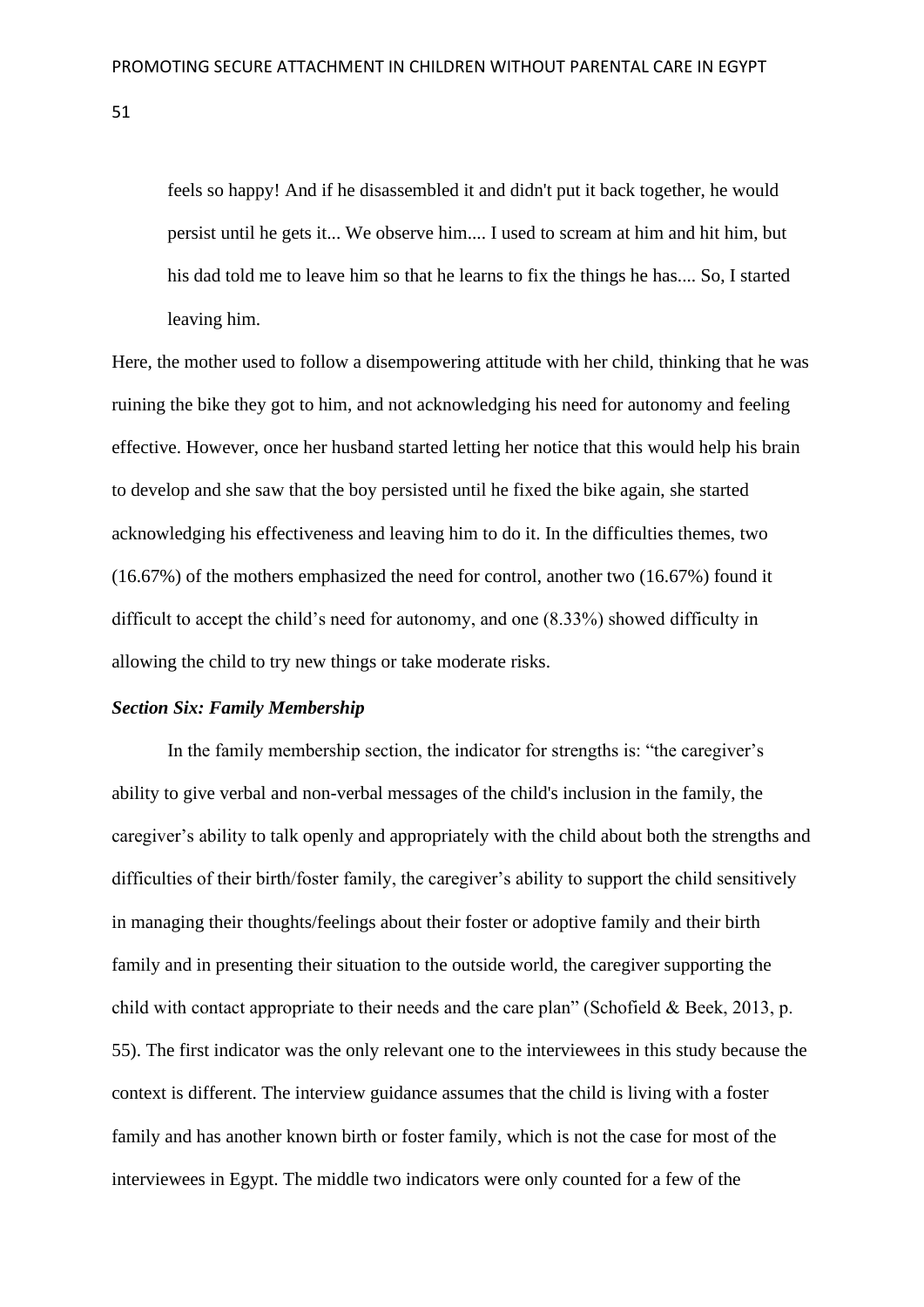interviewees who mentioned signs of attachment or detachment towards the owner/manager of the care home, or towards a *Kafala* person. On the other hand, the themes that might indicate difficulties in the relationship include: "the caregiver's tendency to treat the child differently/less considerately to other children in the family, the caregiver talking/thinking negatively about the birth/foster family and fails to understand the child's need to have some positive sense of their birth family connections (or connections), and the caregiver creating (unreasonable) barriers to connections/contact between the child and the birth/foster family" (Schofield & Beek, 2013, p. 55). The first indicator was the only one relevant to the context of the interviews in this study.

**Caregivers' Family Membership.** Thirteen caregivers (92.86%) were able to give verbal and non-verbal messages of the child's inclusion in the family. Out of four who mentioned belonging to the owner/manager of the care home or a *Kafala* person, only two showed the ability to talk openly and appropriately with the child about both the strengths and difficulties of their birth/foster family. Out of seven who mentioned belonging to the owner/manager or a *Kafala* person or another caregiver, four showed the ability to support the child sensitively in managing their thoughts/feelings about their foster or adoptive family and their birth family and in presenting their situation to the outside world. For instance, one of those who took care of a child that had a *Kafala* arrangement said: "He has *Kofala* that come to visit him… Honestly, I never met them because another caregiver takes him downstairs to meet them… So, I don't know how he deals with them". Here, the caregiver did not even know anything about the child's other family in order to talk openly or appropriately about them, hence support in managing his/her feelings towards them. Another one who took care of a child that showed belonging to the owner of the care-home said: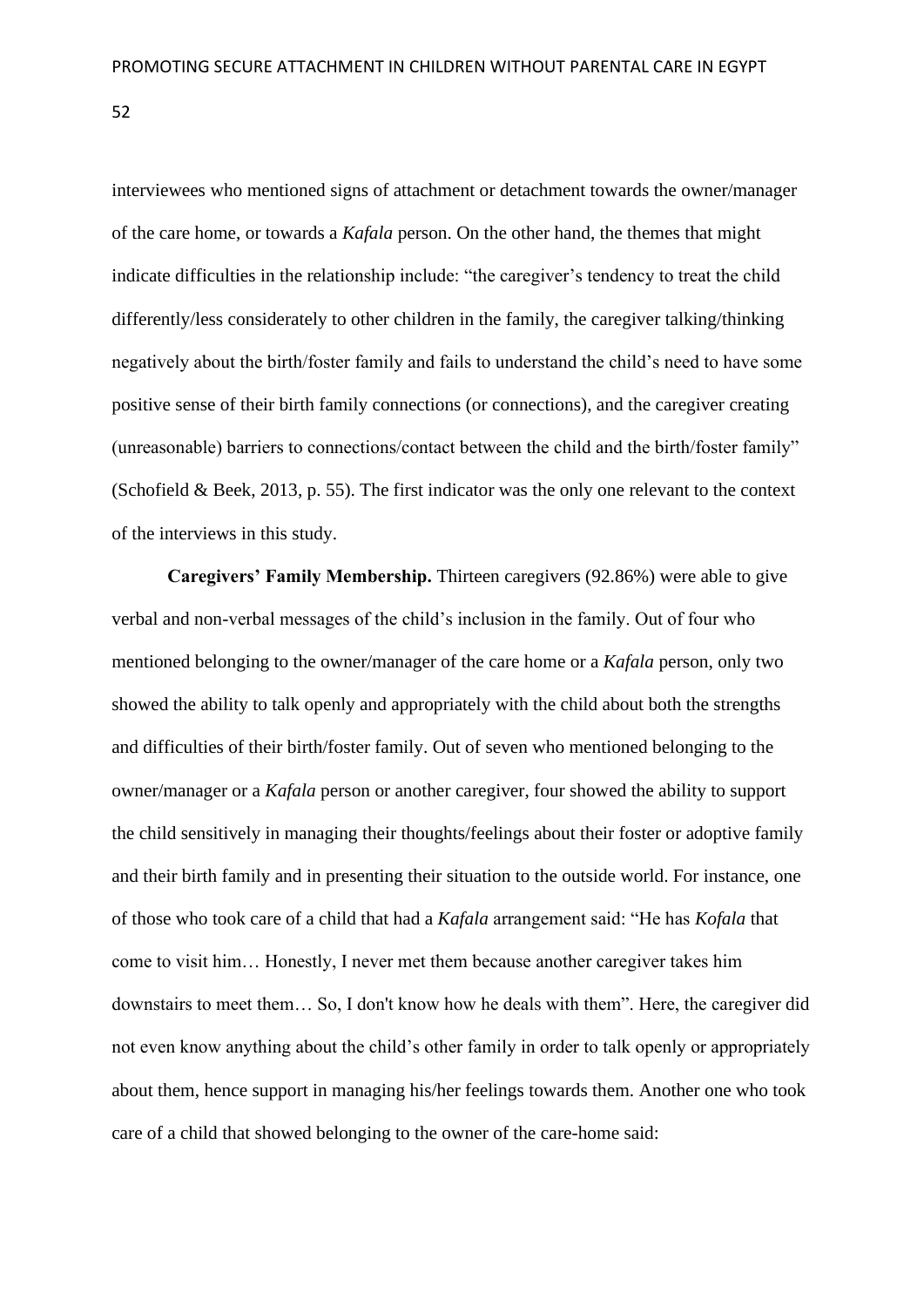He loves to go to the other branch of the care-home and asks me to go there because he meets his older siblings there... He feels so happy with his siblings, I get happy when he does that, I always tell him when you see mom (the owner), greet her and hug her. And it also comes from within him.... Whenever he sees her, he runs to her; he loves her so much.

This example showed the caregiver's ability to talk openly with the child about his/her care home's family and owner and that she promoted his/her feelings of belonging to them. On the other hand, none of the caregivers clearly showed the difficulty indicator. In this section, nine (64%) of the caregivers mentioned situations that described the child's belonging to his/her peers/siblings in the care-home. Two caregivers (14%) mentioned situations that described the child's belonging to his/her caregiver. And two caregivers (14%) mentioned a situation where the child showed belonging to his previous/other caregiver. One said:

She goes to the surrogate mother that used to be responsible for her before I take her and says "mama"… She didn't forget the time they had together… She used to take care of her for a year and a month then I took her after that. Even when I make her mad or something, she looks at her… The other mom would say that "I'm no longer taking responsibility for you" jokingly… So, this mother tells her "no you were her first mother".

Here, the child felt belonging to her previous caregiver and the participant could describe and deal with it openly. However, together with mentioning situations that showed belonging to either the peers/siblings or the owners, four (28.5%) also mentioned situations that could describe indiscriminate attachment. One said:

His nature is that he is very sociable… So, whenever anyone (visitor) passes, he runs to the new person as if he doesn't know you… He knows that the new one (visitors)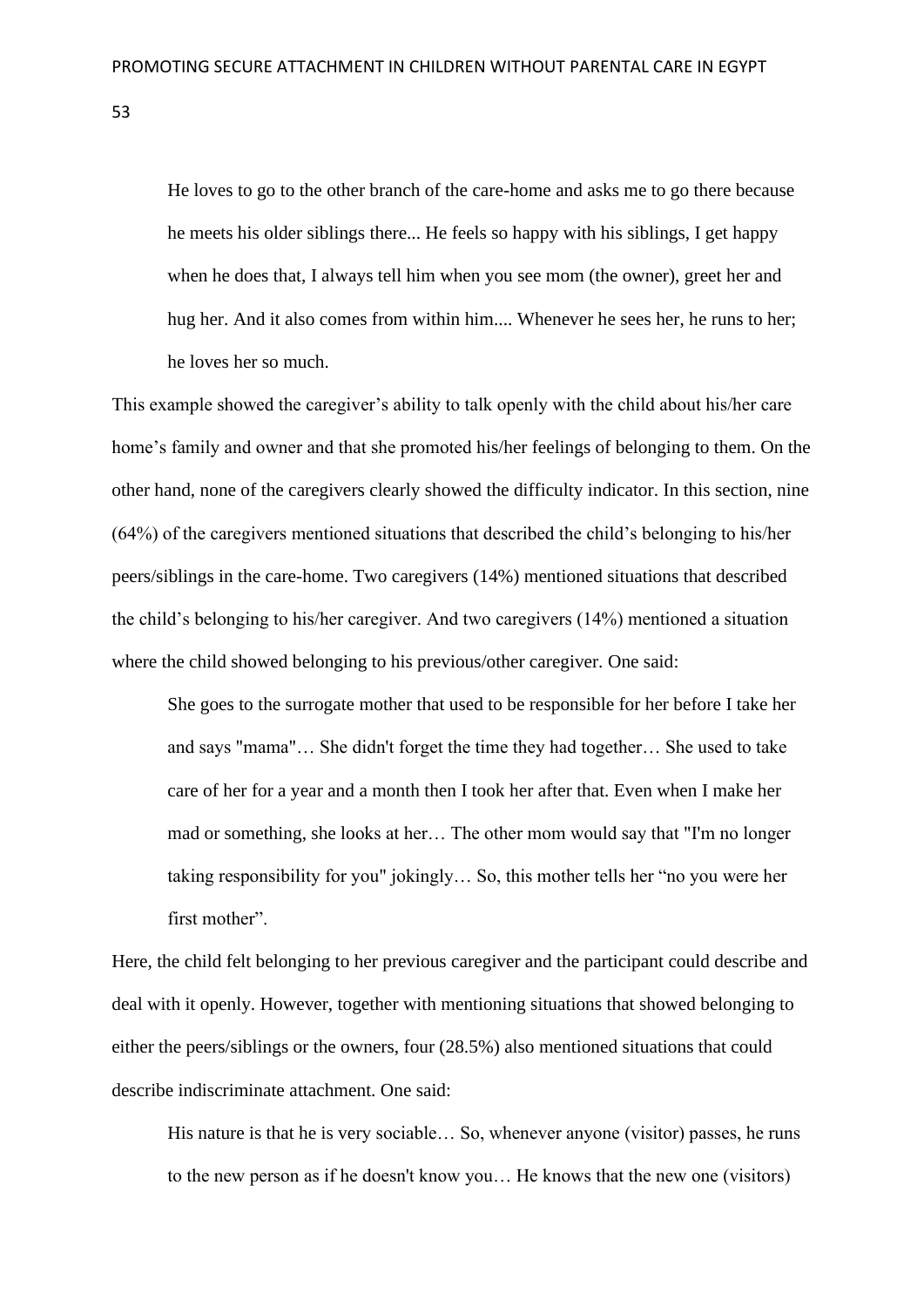would carry him, bring him toys, and wouldn't leave him… But mom doesn't carry him all day!... Because for me I am not his mom alone... His siblings also need me. But he also likes to play with his siblings, especially the ones who are living with him in the same room…. He wants his siblings in the room to eat with him more than others.

Here, even though the child showed signs of belonging to his same-room siblings, he also showed signs of indiscriminate attachment towards anyone who would visit their care-home.

**Mothers' Family Membership.** In the family membership section, eleven mothers (91.67%) could give verbal and non-verbal messages of the child's inclusion in the family, and the remaining indicators were irrelevant to the context of biological mothers in this study. Similarly, in the difficulties themes, none of the mothers showed a tendency to treat the child less considerately and the remaining two themes were irrelevant to the context. All of the mothers mentioned situations where the children showed belonging and attachment to different family members, including: the wife of their uncle, their grandparents and aunt, their fathers, their cousins, their siblings, and their family as a unit.

#### *Section Seven: Caregiving and Support*

In this section, the themes that could indicate strengths include: "the caregiver showing pleasure/satisfaction in their caregiving role for this child, the caregiver being able to identify difficulties, but not be overwhelmed by them, the caregiver being open to the idea that they may need additional advice and knowledge, the caregiver indicating that they have tried and tested strategies and people that they can rely on for practical and emotional support" (Schofield & Beek, 2013, p. 56). On the other hand, the themes indicating difficulties include: "the caregiver lacking pleasure and pride in caring for the child and being unwilling to consider outside help and advice to achieve change, the caregiver denying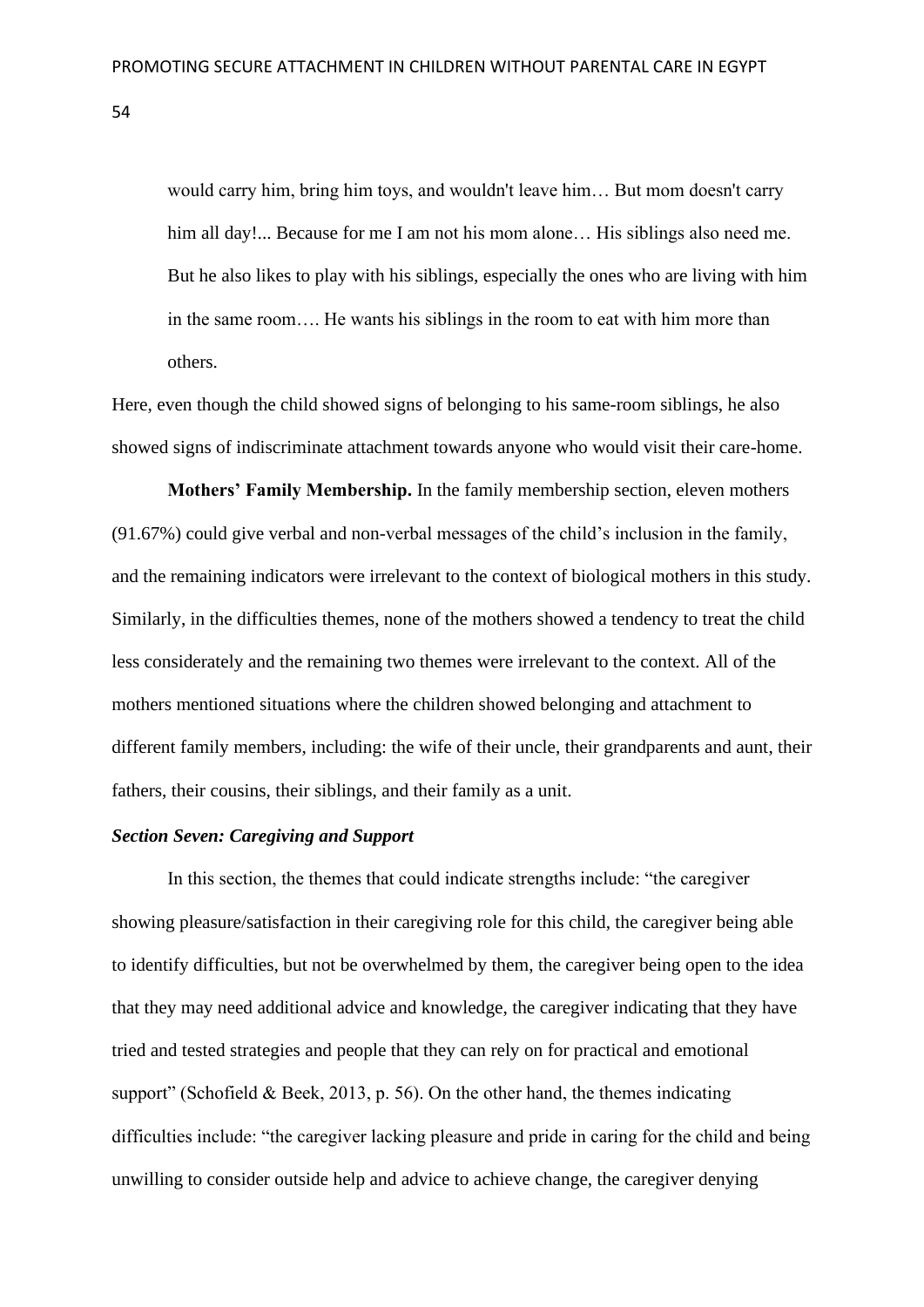difficulties or appearing overwhelmed by them, the caregiver being pessimistic/fatalistic about the child's capacity to change or their capacity to contribute to that change, the caregiver lacking support or denying the need for support" (Schofield & Beek, 2013, p. 56).

**Caregivers' Caregiving and Support.** This was the section that showed the weakest score among all sections for both groups. The overall average score of caregivers here was 53.6%. Even though all the caregivers showed pleasure and satisfaction in their role, only eight (57.14%) were able to identify difficulties without being overwhelmed by them, only four (28.57%) were open to the idea that they might need additional advice and knowledge, and another four (28.57%) indicated that they had tried and tested strategies and people that they can rely on for practical and emotional support. One of the four caregivers who were open to the idea that they might need additional advice and knowledge was one of the three with more formal education. She said: "I don't get mad when someone corrects me or gives me advice… I would like to know what is wrong to correct it… I will of course attend courses or awareness if there is a chance…". Similarly, two of the caregivers who indicated they had tried and tested strategies and people that they can rely on for practical and emotional support were of the more educated group. On the other hand, many of the ones who did not identify people or strategies to rely on for support indicated that what supports them most are intangible things, such as love, compassion, and divine support. One said: "The source of support is that I love her, that I consider her as my daughter". Interestingly, some caregivers indicated the need for other types of support. For instance, one caregiver said: "I want them here in the care home to allow us to take the kids outside… because when we take them for vaccination or anything, the kids would be very scared. Like the older kids go out for outings, I wish they do that to the infants as well". Similar to the strengths results,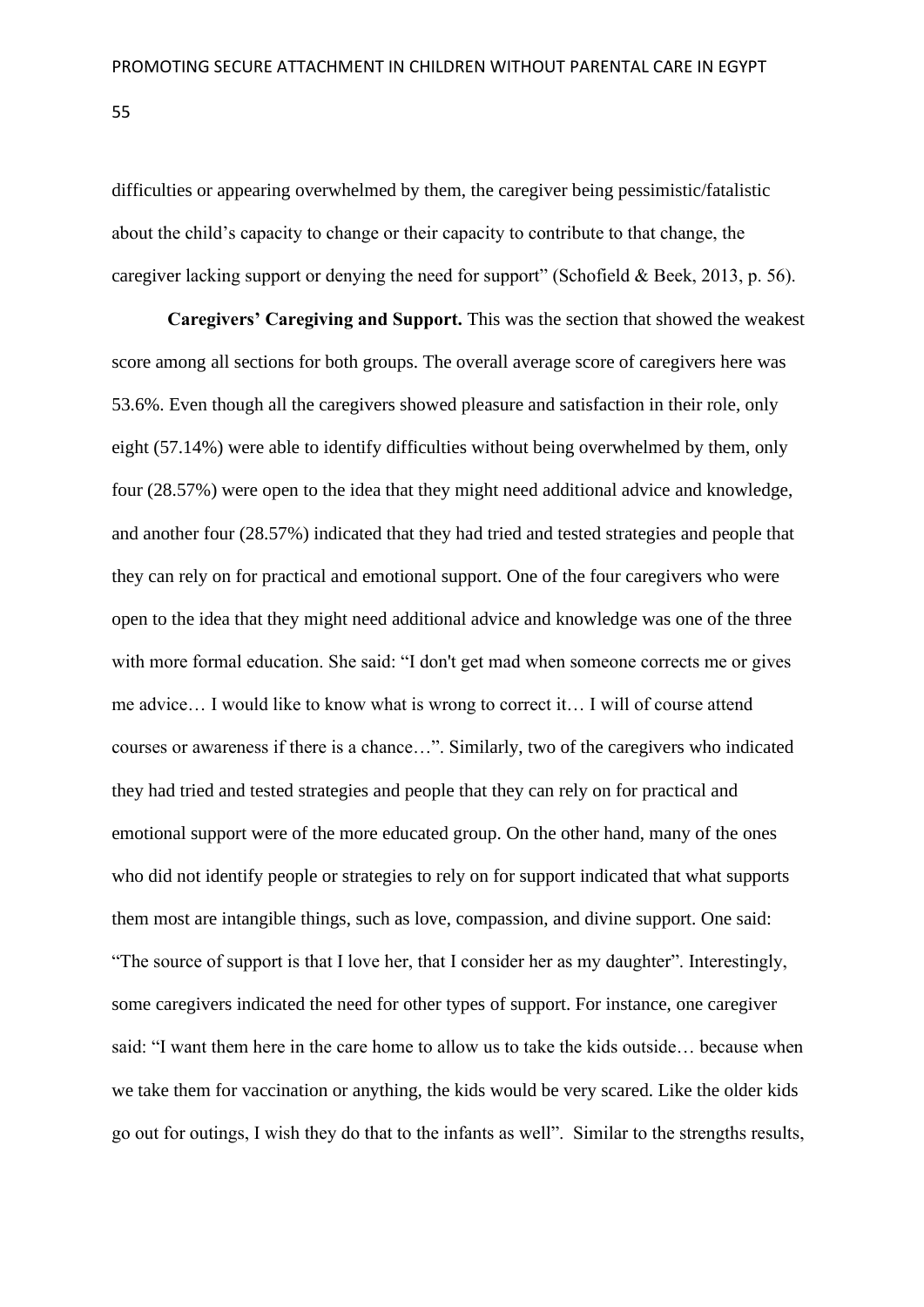ten (71.4%) of the caregivers lacked tangible support or denied the need for it, and five (35.71%) denied having difficulties, then none clearly indicated any of the other difficulties.

**Mothers' Caregiving and Support.** The average score of the mothers in this section showed the largest difference between them and the caregivers. The overall average score of the mothers in this section was 83.3%. All of the twelve mothers clearly showed pleasure and satisfaction in their role, all but one (91.67%) were able to identify difficulties without being overwhelmed by them, and the remaining one (8.33%) identified difficulties but seemed to be overwhelmed by them. Nine (75%) of the mothers indicated that they had tried and tested strategies and people that they relied on for practical and emotional support. Eight (66.67%) were open to the idea that they might need additional advice and knowledge. One of the mothers said

Your questions are making me think how I am not noticing... observing what she is doing... I know what she is doing, but I am not seeing what she is doing... I feel that I want to know more about children! I feel that I don't know anything. Since a long time ago, and since I gave birth to two, I feel that I want to know more so that I take good care of them and their cognition gets developed well, and that they become something big! Sometimes I watch the TV to know what to do, but sometimes I am not able to do everything... Your questions are beautiful honestly. I didn't know what it would be about... Because this is the first time someone asks me that, I feel that I don't know anything about children... I want to know more!

On the other side, the difficulties' themes were mirroring the strengths ones. Hence, three (25%) lacked support or denied the need for it, one (8.33%) appeared denial or overwhelmed, and none of the mothers showed any of the other difficulties.

#### **Additional Themes**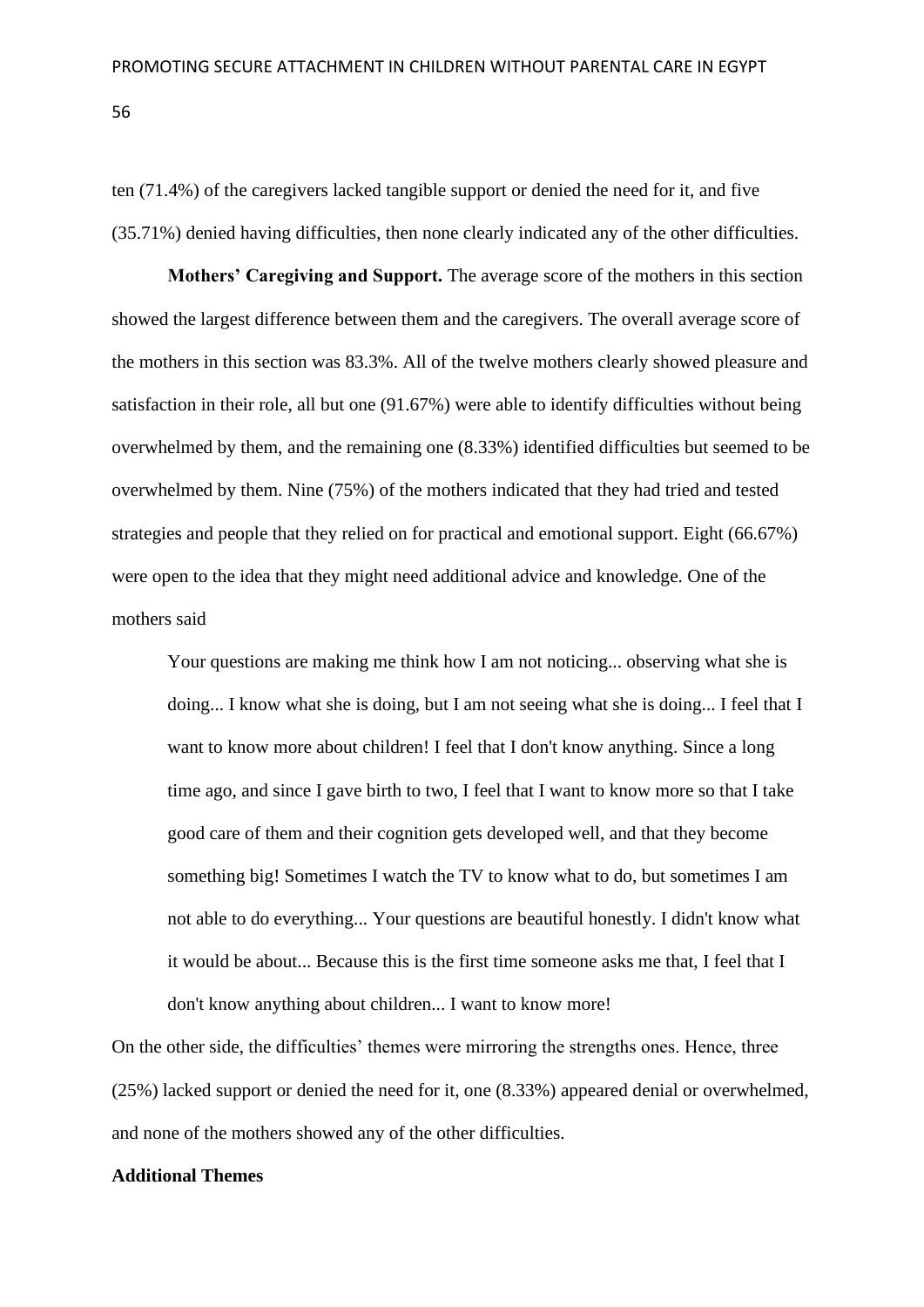There were a number of additional themes that emerged from the Secure Base interviews. These themes are presented below.

#### *Caregivers' other Themes Related to Belonging and Attachment*

One of the caregivers felt a huge responsibility towards the child's feelings of attachment to her. She said:

When I come from a break/vacation, he comes to me happily and wants me to hold him... When he watches TV and I come, he recognizes me and acts as if he found something that was lost… I feel very happy, but I try not to make him dependent on that and very attached because I am just a surrogate mother… I may leave any time! God knows… I don't want his mental wellbeing to be ruined because of me… So, I try to let him play more and so on.

In contrast, some other caregivers seemed to have pleasure in the children's attachment to them, which was evident in the quotes: "I feel accomplished and that he loves me and can't replace me"; "This made me feel that I love him so much, and that he is attached to me as a result of feeling my tenderness". Interestingly, another one denied that the situation resembled attachment and belonging. She said:

When she cried and I was busy, I took her to  $X$  (another caregiver) and once she saw her, she stopped crying as if nothing happened. She acted this way because she loves her and the mother also loves her and is good with her. I am glad that there is someone else that she loves, if I leave or anything like that, she is attached to someone else… But she is not attached, she just likes them. I don't know how that made me feel.

In other sections of the interview, one caregiver described indiscriminate attachment in the children at the care-home though saying: "Children in the care-home love anyone new that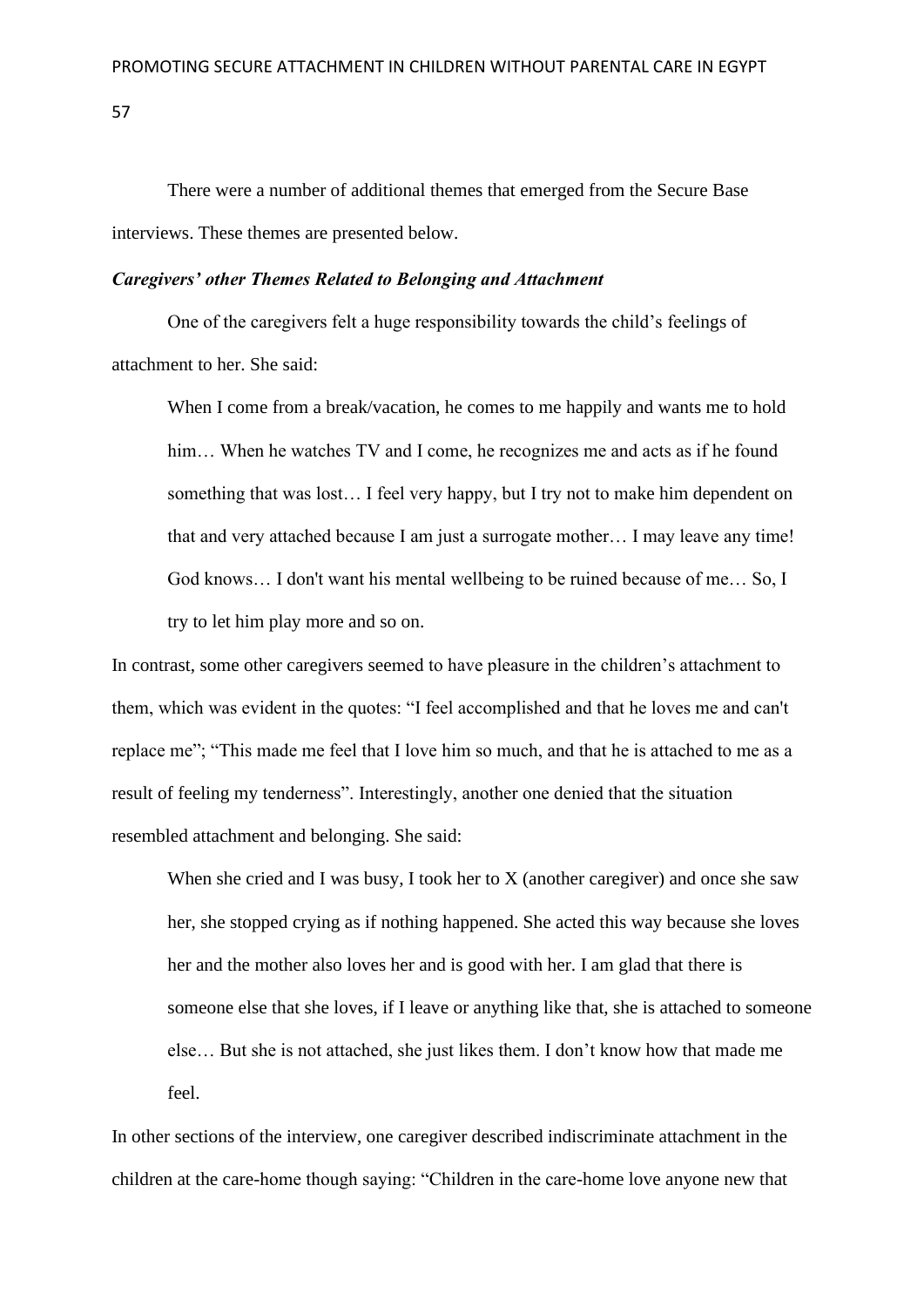they see (visitors)… They want to be carried…. But at home, they go to their mom because they are afraid of the visitor".

#### *Caregivers' Other General Themes*

When asked about how they view their role, the majority of caregivers mentioned that they see themselves doing the job of a mother and teaching the children what is right and what is wrong.

It was common among many of the caregivers that they had difficulty identifying or naming the emotions the children could have been feeling in different situations throughout the interview. It was also clear that many of them had difficulty identifying or naming their own emotions as caregivers. However, the caregivers would sometimes mention emotions spontaneously – such as saying "he was happy/sad", but then show difficulty naming them again when asked about how the child or how she herself was feeling.

Some of the caregivers mentioned a daily routine that included a lot of TV and screen time. A couple of caregivers mentioned that they encourage the children through comparing them (either positively or negatively) to their brothers. Moreover, some of the caregivers seemed to be trying to create rules, yet the methods used differed. For instance, one said: "If he is right, I will satisfy him... If he is wrong and does that, I tell him I will deprive you from having the bonbon... I will make him go to the room and not play with his siblings... Or I let him sit next to me and don't play with his siblings. That's when he is wrong". Another one said:

He knows that if he screams hard, I will take him.... In the beginning, I used to do what he wanted. But when I discussed it with the supervisor, she said if he cries, leave him, and when he finishes, let him know that this is unacceptable and because you cried, you won't go out with us and won't play with your brothers.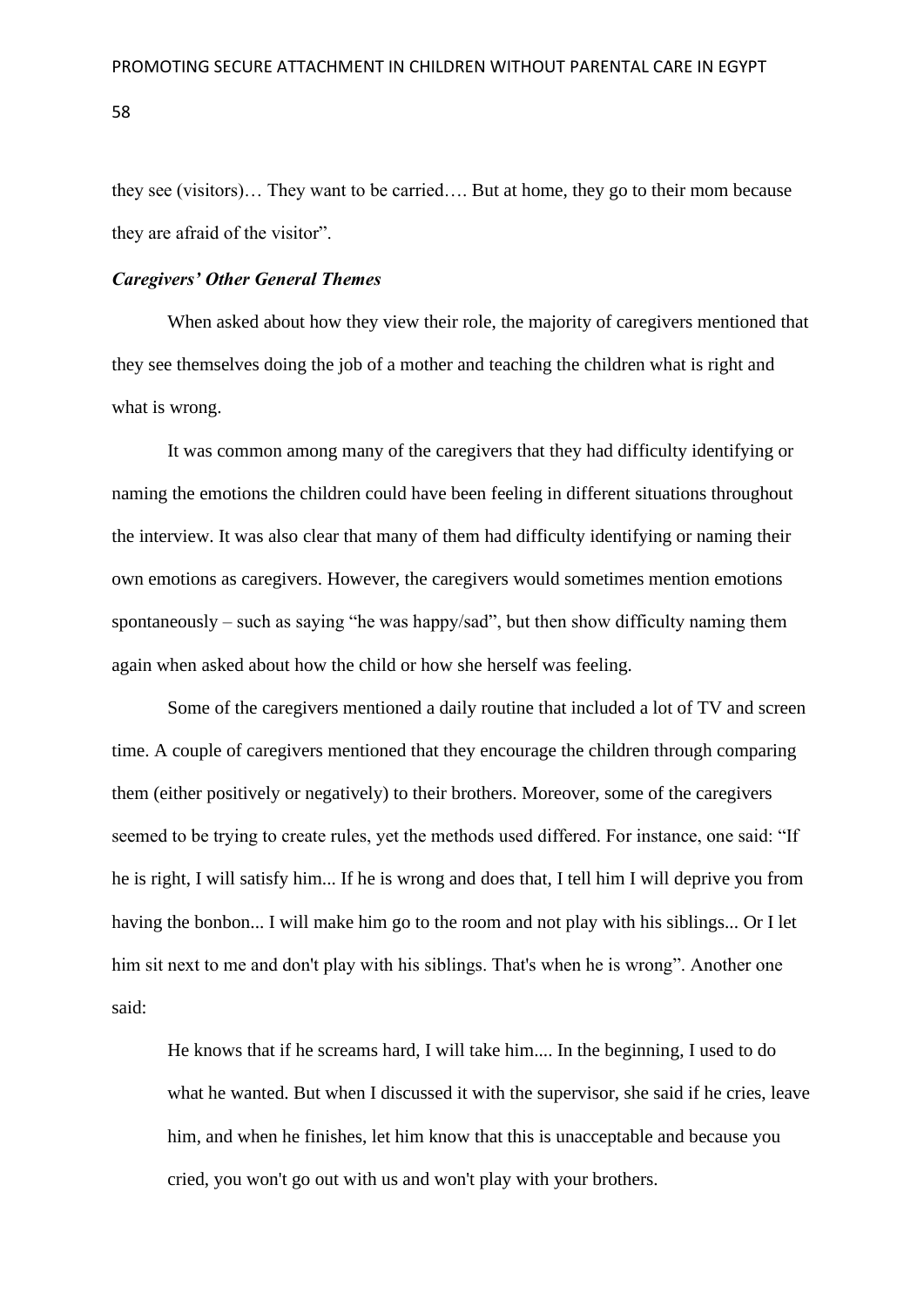# *Mothers' Other General Themes*

Like the caregivers, it was common among the biological mothers to have difficulty in naming or identifying the emotions of the child in different situations along the interview. It was also common for them to have difficulty identifying their own emotions. Furthermore, two of the mothers said that the child "doesn't feel". In addition, a few mothers showed that they felt guilty/shameful for not giving their children enough time, or wanted to prove they were doing a good job parenting their child by bringing him/her everything they wanted. For a few mothers, this created some resistance while answering the situations about a time when the child was angry or things went wrong. One of the mothers seemed to also have a man sitting next to her to suggest answers during the interview. A few mothers also mentioned situations where children communicated their needs/feelings aggressively. One of them said: "If his dad has Pepsi and doesn't give him a glass, doesn't want to give him, he goes to get a slipper, or a rock, or anything to hit him, while saying 'why didn't you pour a glass for me, I am a human like you, pour one for me''". Unlike the caregivers, a few mothers asked about the interviewer's opinion of their parenting during the interview and towards its end.

#### **Discussion**

The majority of both the caregivers and biological mothers exhibited many of the themes that indicate strengths in their relationship with children. Likewise, the majority of both groups did not exhibit most of the themes that indicate weaknesses in the relationship. The section that showed the highest strengths for both groups was availability. In contrast, describing the child, acceptance, and cooperation seemed to be weaker. When comparing the results of both groups, the mothers seemed to generally do better than the caregivers. More mothers than caregivers clearly exhibited the strengths across three of the seven sections of the Secure Base Interview: description of the child, sensitivity, as well as caregiving and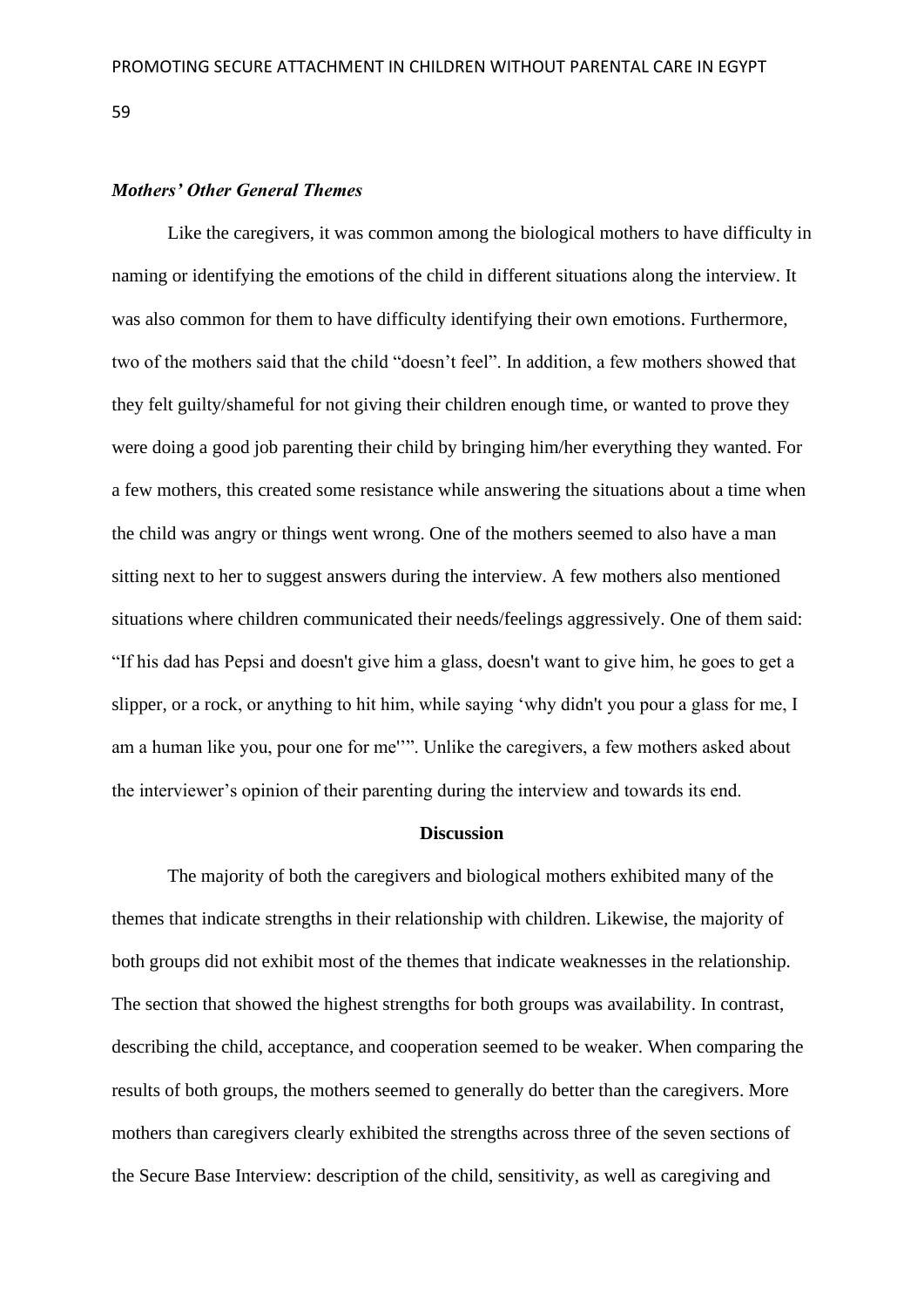support. However, the caregivers' average overall score was higher in two sections: availability and cooperation. While both groups' overall scores were almost equal in two of the seven sections: acceptance and family membership, the family membership section was not similar in content. Caregivers showed contradicting feelings of happiness, responsibility, and denial towards the children belonging to them, which was not seen in the sample of mothers. In addition, belonging was mostly towards peers/siblings in the sample of caregivers, while belonging was shown towards different family members in the mothers' sample. Finally, both groups showed difficulty identifying and naming their own and the children's emotions across all the sections of the interview.

# **Caregiver's Awareness of their Psychological Role and Ability to Provide a Secure Base**

The results show that many caregivers were aware of their psychological role, hence tried to provide for the children what a 'mother' would provide to her children, as many said. This was further shown through the average overall scores that were above 70% in six of the seven sections for the caregivers. The caregivers showed strengths in applying some of the Secure Base model indicators and dimensions and weaknesses in applying some others. However, the stronger performance of the mothers is in line with research on the drawbacks of being raised in care-homes, in particular in relationship to attachment (Eapen, 2009; McLaughlin et al., 2012). Even though the present study looked at care-homes that seemed to encompass love and warmth, the ability of mothers to provide a secure base for their children seemed to be stronger than that of the caregivers.

# *Description of the Child*

While describing the child, both groups showed relatively weaker strengths, but overall, the mothers were generally stronger. Both the caregivers and the mothers showed particular strengths in showing warmth and pleasure in their caregiving role for the child and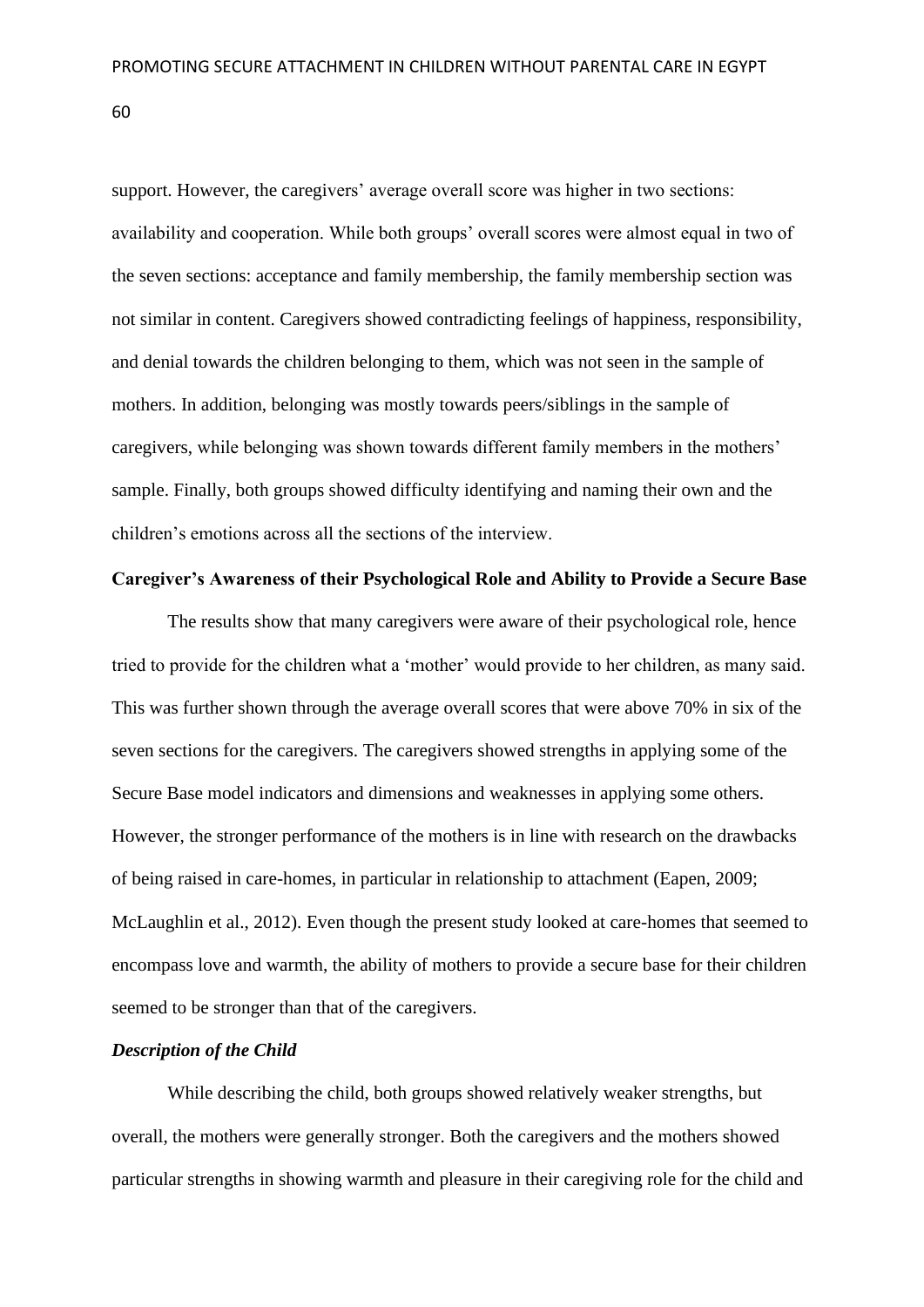having a description that was specific to the child. This could be a result of the high level of warmth and love exhibited in the parenting style of collectivist cultures (Rudy, 2006). On the other hand, both groups were weaker in including concise evidence in their descriptions of children, and having a balanced description in terms of strengths and difficulties. Their descriptions primarily focused on strengths, and therefore, the difficulty indicator related to being largely negative and critical was not shown. This could also be explained by the perceptions of Egyptian parents on their parenting roles that were shown in Hanna's (2016) study. When asked to rank seven parenting characteristics based on how important they perceived each, Egyptian parents clearly ranked bonding as the most important characteristic and negativity as the least (Hanna, 2016).

Another possible explanation for the focus on strengths could be one consequence of the weak application of complex thinking and critical thinking within the Egyptian educational system (Bali, 2013; Loveluck, 2012). According to Pacheco & Herrera (2021), complex thinking is the ability to think in multiple dimensions and recognize a reality that simultaneously integrates contradictions, such as both strengths and difficulties. It is higher order thinking that includes both critical and creative thinking. In Egypt, the prevalent educational system focuses more on memorization than on engaging critically with the subjects (Loveluck, 2012). In Bali's study (2013), only students who joined international high schools that employed Western-based curriculum indicated developing critical thinking skills through in-class discussions, assignments requiring critical research and writings as well as exposure to people coming from different backgrounds. On the other hand, students that studied Egyptian curriculum or a mix of Egyptian and international curricula indicated that their schools either did not have an effect on their critical thinking skills or impacted them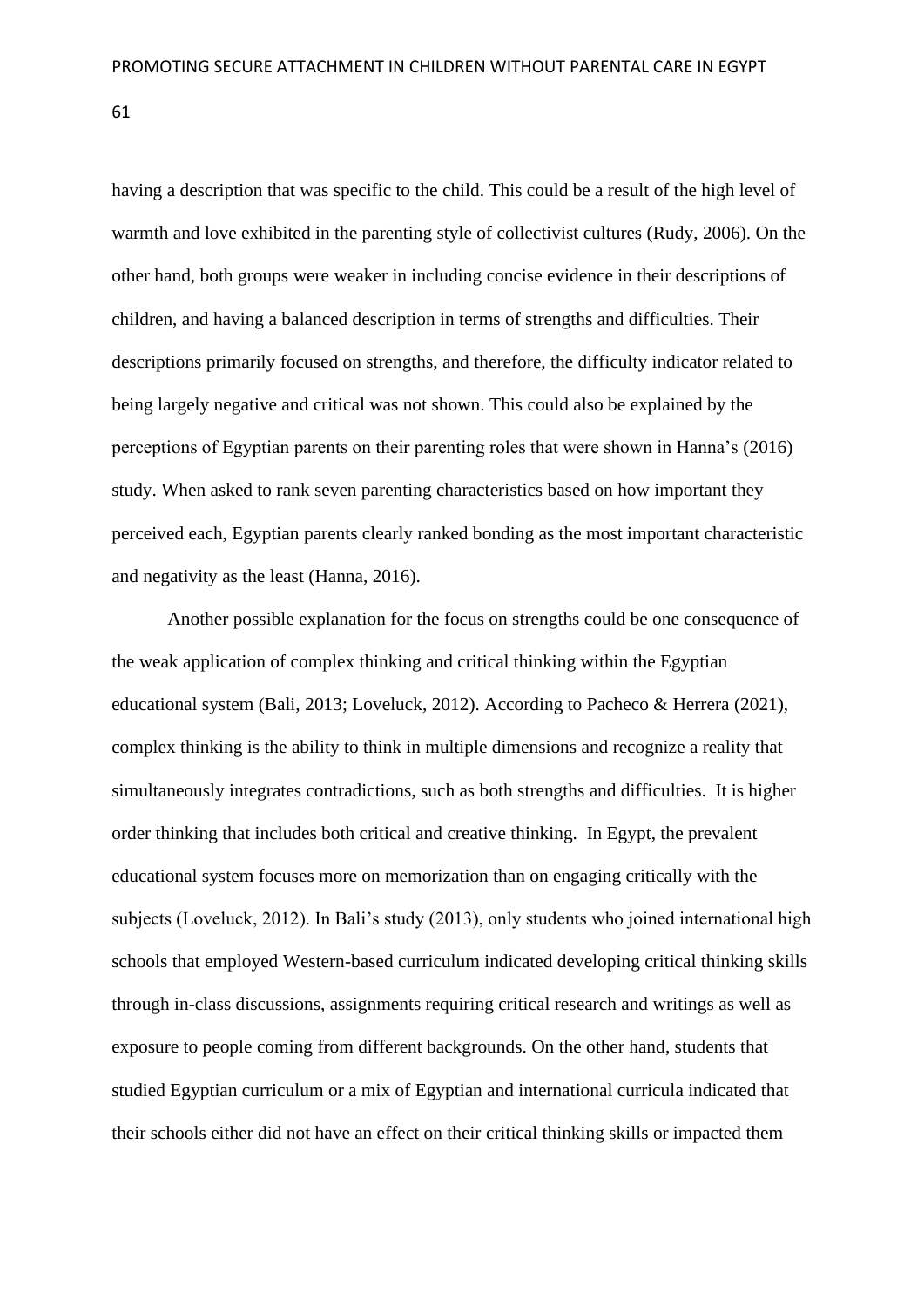negatively. In the present study, it is likely that all or most participants came from the Egyptian school system, hence, their critical thinking skills could have been less developed.

#### *Availability*

While answering the questions about availability, both groups showed overall strength, but unlike the majority of the sections, the caregivers were stronger in meeting the indicators. This could be a result of the trainings the interviewed caregivers took through Wataneya Society. Specifically, two of the mothers showed less time or energy available to focus on the child, which could be due to their other work or household duties, while caregivers, as they stay at the care-home, only have the responsibility for looking after children. This could also be explained by the additional theme that emerged about the mothers' feelings of guilt and shame thinking they were not as available to their children as they wished they were. In Egypt, men and women in the society perceive taking care of the family as a woman's most important role. Studying gender roles within the Egyptian family structure, women were found to undertake the majority of the daily childcare tasks and be the central player in children's discipline (UN Women, 2017). This high level of expectations and responsibilities may lead to feelings of guilt when they are not met. While studying the consequences of the pressure of perfect motherhood, Henderson et al. (2015) found that mothers who feel guilty for not meeting parenting expectations have high levels of stress and anxiety and low levels of self-efficacy. They found that it is common for mothers to be negatively impacted by the existence of some unrealistic standards of motherhood perfection. Those feelings could have also stood in the way of some mothers communicating effectively with their children in the times they were upset or worried, therefore, created their relatively weaker ability to support their children to build trust in them. According to Smith (2020), feelings of shame could impede one's ability to communicate in a clear, calm, and assertive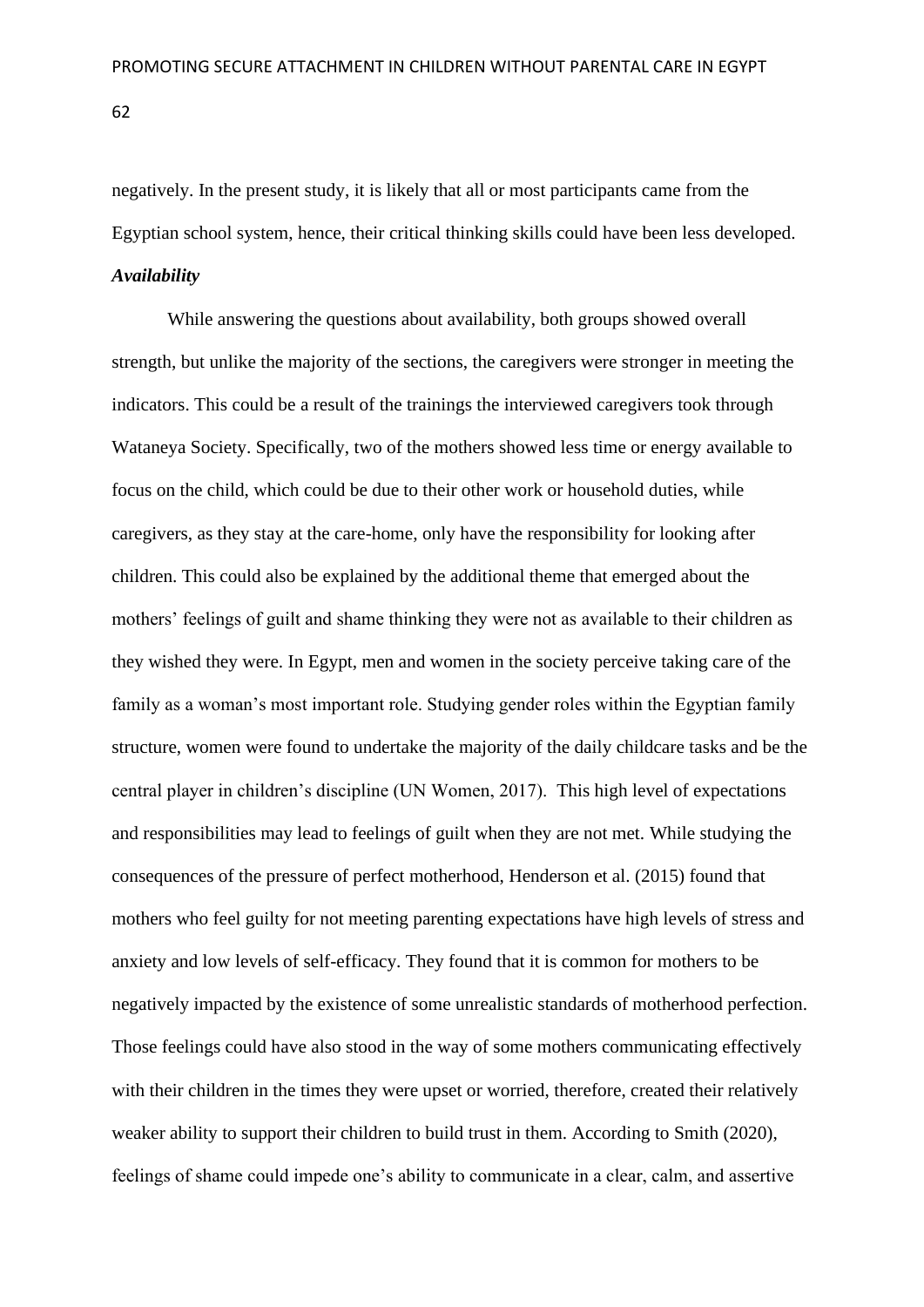way. Likewise, stress can increase feeling overwhelmed, angry, frustrated and hinder effective communication (The American Institute of Stress, 2019).

Schofield  $& Beek (2013)$  recommend that the availability dimension be used to identify attachment patterns. Despite the fact the mothers scored lower overall on this dimension, more of the children raised in families showed secure attachment than those raised in care-homes. Only five (35%) in the care-homes showed behaviors that could indicate secure attachment towards the caregiver, in comparison to eight (66%) of the children in family care. This means that even when the caregivers tried to do their jobs well, their children still had higher levels of insecure attachment than children raised in families, which could be a result of poor caregiving practices, inconsistency between caregivers along with the turnover among caregivers, or children's attachment patterns prior placement in the care-home.

# *Sensitivity*

While answering the questions about sensitivity, the mothers had higher overall average scores and were stronger on the individual strengths' indicators. This supports the findings of Castillo et al. (2012) on the better quality of care and attention provided in familybased care in comparison to that of care-homes. Some of the indicators that could improve for the caregivers were their ability recognize the strong feelings were understandable in the situation, their ability to stand in the child's shoes and think about how he/she might be thinking and feeling, and their ability to think and talk about their own feelings and share them back to the child and other people. Similarly, the mothers showed less strength in their ability to stand in the child's shoes and think flexibly about what he/she could have been thinking and feeling. The weaknesses of these indicators were emphasized through the participants' difficulty in identifying and naming the children and their own emotions across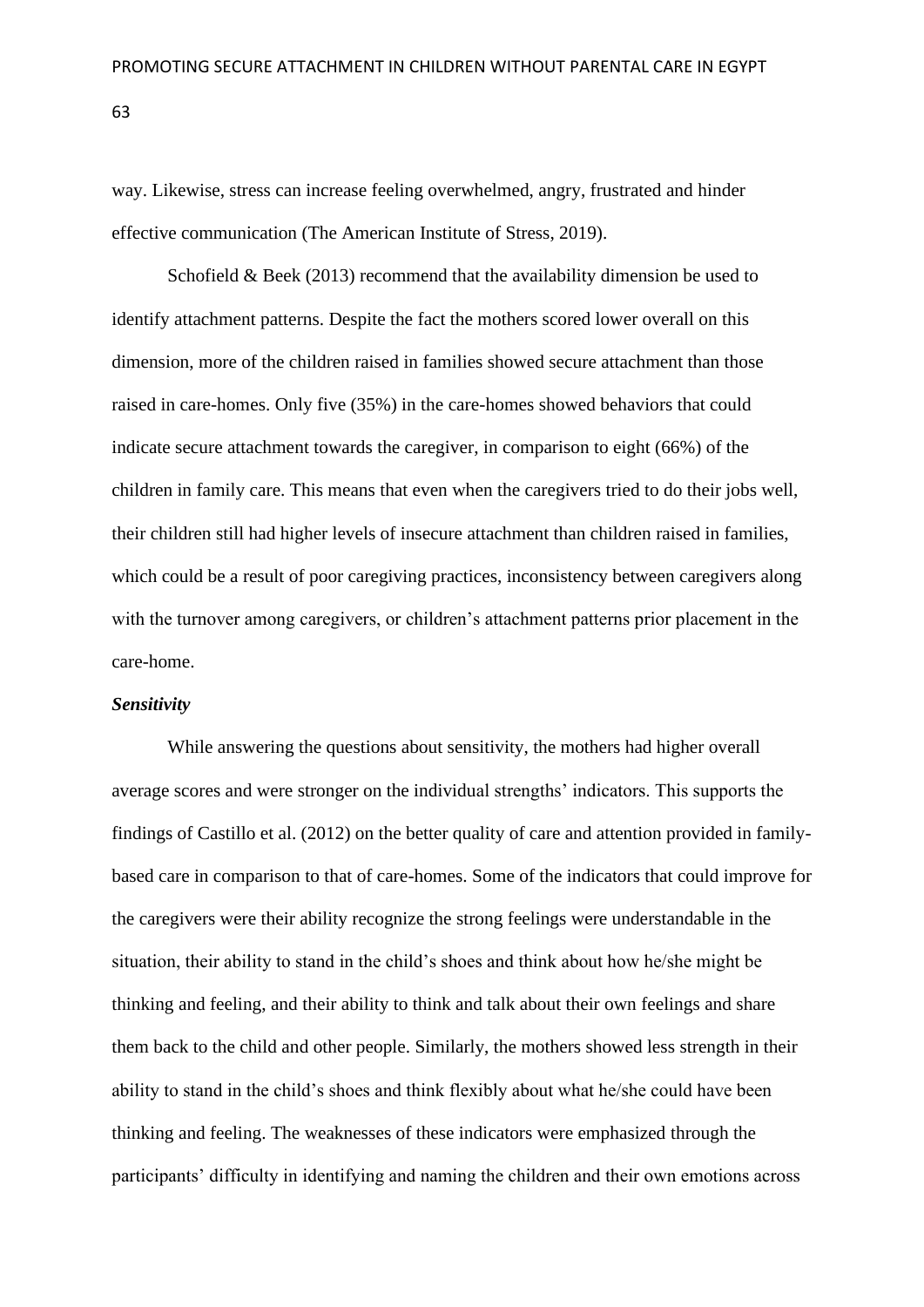the entire interview. Educating them about identifying and dealing with emotions could help them not only score better on the sensitivity dimension but also across all the other dimensions of the Secure Base model.

# *Acceptance*

In the acceptance section, both groups seemed to be relatively weaker. The only strengths both groups showed was the pleasure and joy in the child, while more caregivers showed strength in praising the child easily and readily. These two results could be explained by Rudy (2006)'s findings on the high level of warmth and love prevalent in the parenting behaviors of the collectivist cultures. On the other hand, the mothers scoring lower in praising the child easily and readily could be explained by the situations some of them mentioned while answering the question of a time their child felt good about him/herself. Rather than talking about a situation when children accomplished something or took the risk to try a new thing (Schofield  $& Beek, 2013$ ), a few mothers mentioned a situation when the mother brought the children something that they wanted, such as: clothes or a toy. In those situations, the mothers were keener on showing the children they brought them what they wanted than praising them for achievement. On the other hand, two mothers could not identify a situation where things went wrong for the child, one of them said he has not reached the age of winning or losing, but the other did not identify a situation while the positive situation she mentioned related to her giving the child a shower and praising how clean she was after. A possible explanation for the above two results could be the mothers' relating the times where things went well/wrong for the child to meeting/not meeting the child's physiological and material needs. Gratton (1980) analyzed Maslow's Hierarchy of Needs with three different social classes and found that the needs that were most important to the middle-class group were esteem and self-actualization, while the needs that were most important for the lower-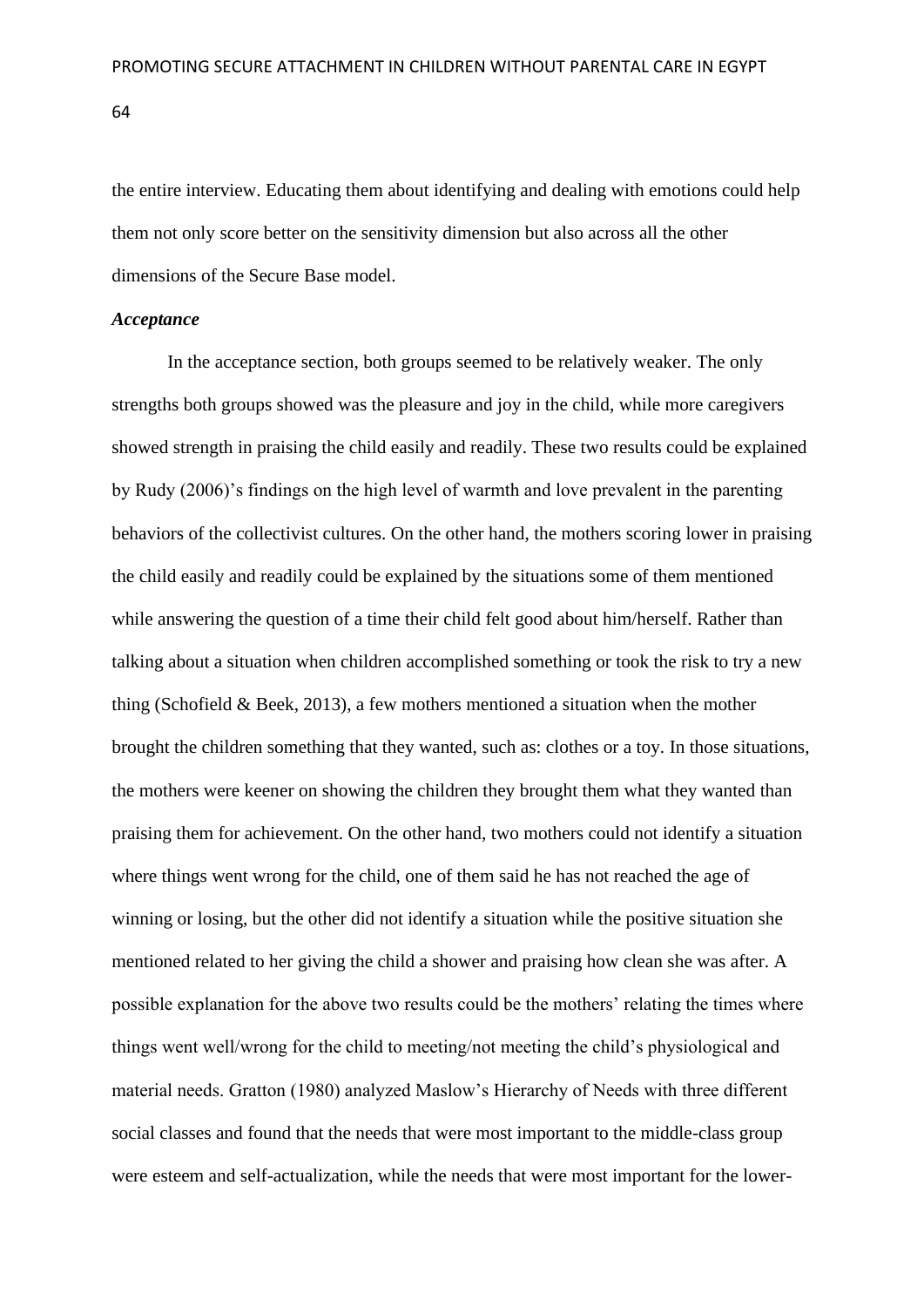class group were the physiological and belonging ones. Since the majority of the present study's participants had no or low-paid work, it could be possible that this was the reason mothers related material needs to times things went well/wrong for the children. The needs that they viewed to be most important when things went well/wrong for their children were physiological and materialistic rather than psychological.

# *Family Membership*

As for the family membership dimension, there was only one indicator that was relevant to the context of all participants: "the caregiver's ability to give verbal and nonverbal messages of the child's inclusion in the family", and both groups showed strengths applying this indicator. However, other themes emerged about belonging, attachment, and the caregivers' attitude towards the attachment relationship. There were inconsistencies about how the caregivers viewed their attachment/bond with the children. Some felt responsible and cautious towards the attachment bond that they tried to distract children from getting too attached, fearing the day they would leave. Some were proud of the bond, not considering the consequences when they would leave. Others seemed to deny the child was forming attachments to the caregivers altogether. This shows the lack of clarity and inconsistency of the information that is provided to caregivers about dealing with their attachment relationships with the children, which goes in line with Behilak et al. (2015) and Kelly (2016) findings on how the majority of caregivers in Egypt do not receive adequate training on the psychological aspects of caregiving.

To standardize the way caregivers view their role with children, they need to receive adequate training on the concepts of relational and attachment needs of children in a contextually appropriate way (Bettmann et al., 2015). It is also important that they be aware of the impact of both caregiver stability/continuity and caregiving practices on the attachment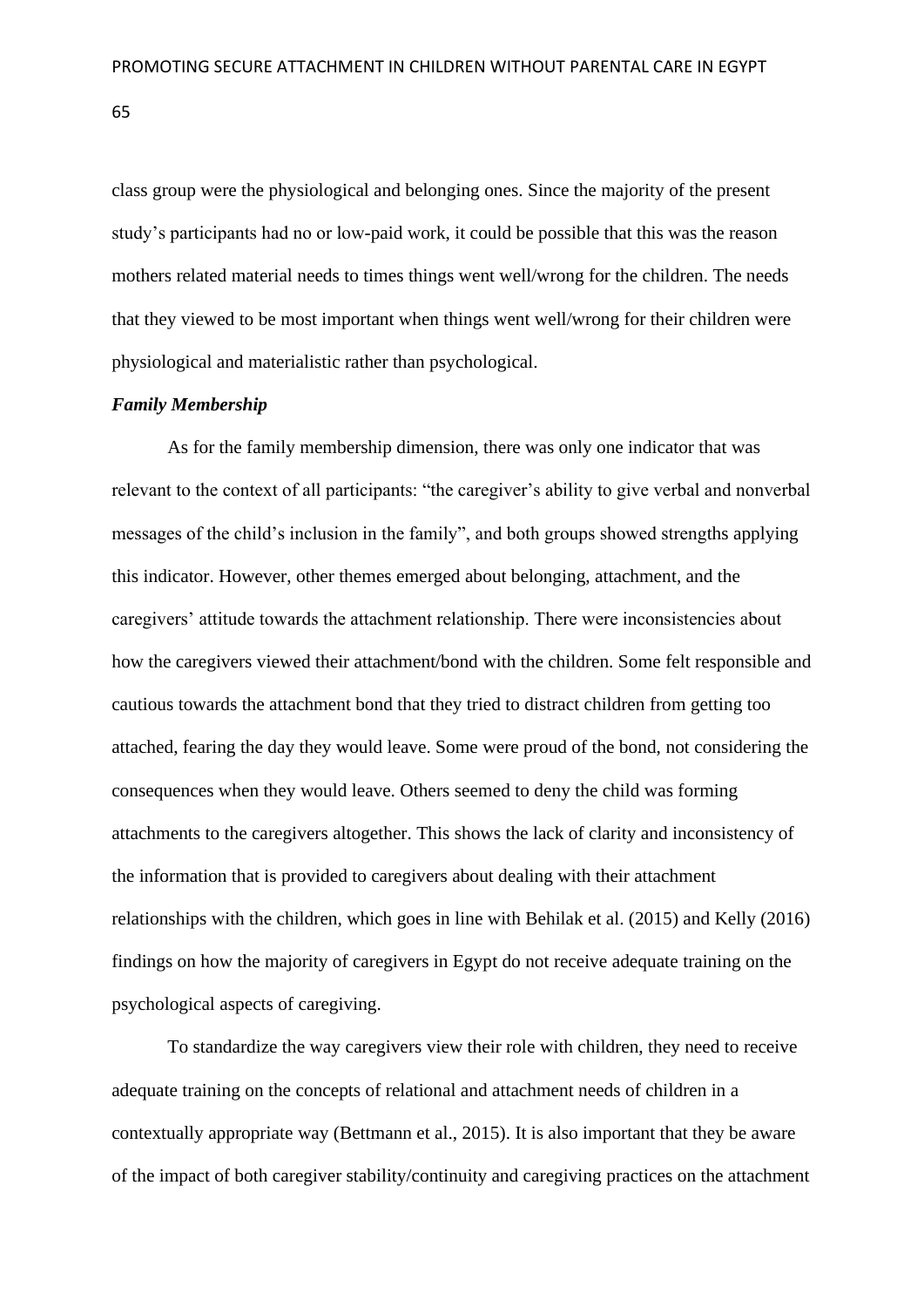outcomes in children (Quiroga & Hamilton-Giachritsis, 2015). Meanwhile, it could be helpful to focus the attention of caregivers on contributing to building the child's sense of self and reducing his/her levels of anxiety without promoting themselves as primary attachment figures. Children at care-homes may need multiple sensitive caregivers to compensate for the absence of a continuous primary parent figure (G. Schofield, personal communication, October 19, 2020). These multiple caregivers can contribute to a child's secure base both at one point or over time. Children at a care-home might have preferred secure base figures at a particular time but also benefit from the sensitivity and availability of other caregivers in building their sense of self, internal working model and reducing their anxiety. While children can have multiple different secure base figures across their lifetimes and move between them, there will always be an impact of separation and loss and a challenge to build new relationships. In that sense, good practice is to foster continuity while moving away from, or between, caregivers. This could be done through maintaining contact with former caregivers or keeping them alive in the minds of children, through using photos or life story books or other methods (G. Schofield, personal communication, October 28, 2020).

According to the interviews, the majority of children inside the care-homes felt a sense of belonging with their peers/siblings. This goes in line with research that found that children not only form attachment towards their mothers, but also towards other familiar adult figures (Ainsworth et al., 1978; Ainsworth, 1989; Hrdy, 2001; Wong et al., 2009). Interestingly, recent research by Haddow et al. (2021) studying attachment in alternative care adolescents found that peer relationships could have a role in fulfilling their attachment needs, and that peer relationships could directly or indirectly mitigate some of their childhood disrupted attachment through their peer relationships. Given the positive impact of the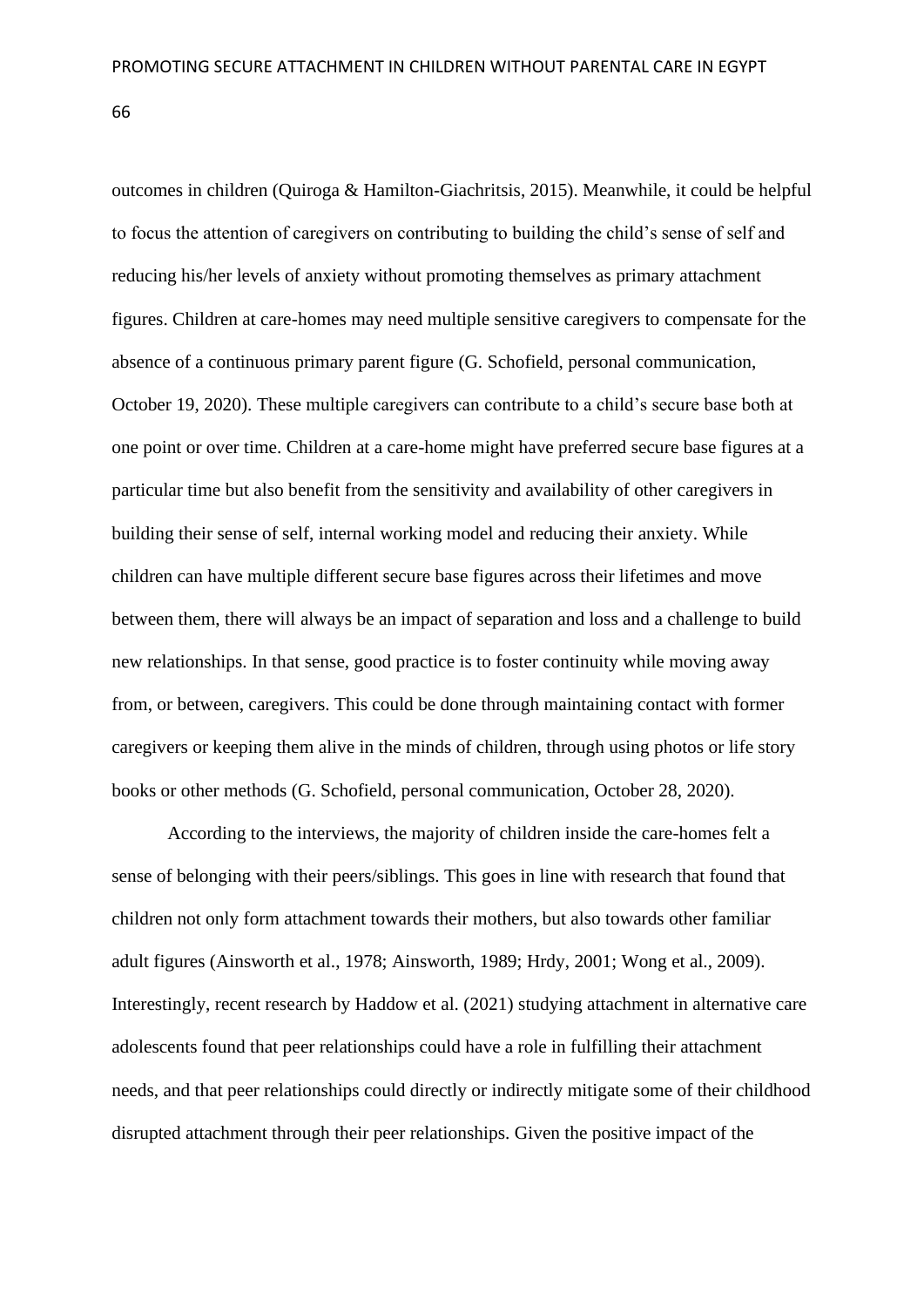peers/siblings' relationship, The Child Welfare Information Gateway (2019) recommends that these relationships be fostered.

On the other hand, the children raised in biological families felt belonging towards multiple different family members. This is expected in the context of Egyptian families because it is common for mothers to rely on the support of grandparents and other family members to look after the children (Storm et al., 1991). It is also similar to the case of Nso families whose children were accustomed to multiple different caregivers (Keller & Otto, 2009). Signs of belonging to other family members could indicate a strength in those families, given the idea it is beneficial for children' development to have secure attachment towards multiple different caregivers (Crockenberg et al., 2008; Hrdy, 2001; Thompson-Jinariu, 2011).

#### *Caregiving and Support*

In the dimension of caregiving and support, the mothers showed considerably stronger results than the caregivers. This section showed the highest overall difference between both groups (30% difference). Even though all the participants showed joy and pleasure in their caregiving role, the majority of the mothers but only half of the caregivers were able to identify difficulties without being overwhelmed by them. In addition, there were more mothers than caregivers who were open to additional advice and knowledge. Further, there was a big difference between the number of mothers and caregivers who identified that they have tried strategies and people to rely on for practical or emotional support. The weakness in identifying support by the caregivers could be related to the inadequate support provided to the profession in Egypt (Kelly, 2016). In addition, the lack of interest in support or additional advice and knowledge could be explained by Gibbons' (2007) finding that the typical caregiver in Egypt views her caregiving role as a transitional phase between school and

67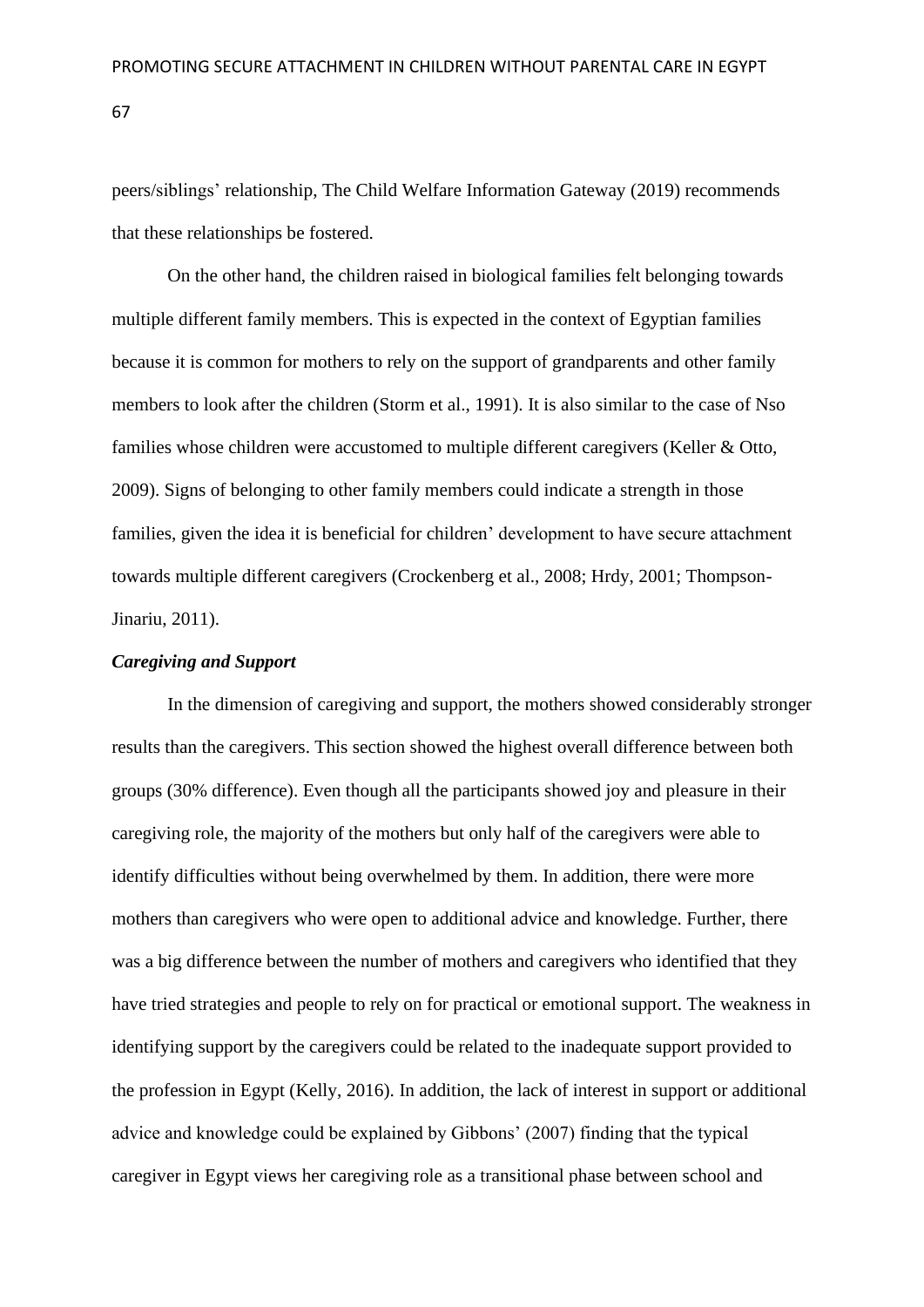marriage. Therefore, caregivers may not be interested in investing time and effort to learn more about a job they view as temporary. This view of the job as temporary is likely reinforced by the lack of support, both contributing to a sense that it is not worth it to put time and effort into learning how to do the job well.

#### **Attachment Theory and Secure Base Model Assumptions in the Egyptian Context**

Both groups showed interesting results that could be explained by cultural considerations. In different sections of the Secure Base Interview, it was interesting to note that participants showed high levels of warmth and joy in the child and their caregiving role, even if the rest of the results in the section were not as high. This could be a strength as a result of the participants' belonging to a collectivist culture with parenting styles that include high levels of warmth and love (Rudy, 2006). On the other hand, in the sections about acceptance and cooperation, both groups showed relatively weaker strengths in supporting the child to pursue child-led experiences and activities. This could be explained by the lack of awareness about the importance of this dimension in the development of the child. When studying expectations of childrearing in Egypt, Storm et al. (1991) found that parents lacked understanding about children's need for creative behavior and the methods to develop its potential during childhood. This is not surprising given that the idea of receiving formal training in parenting is still uncommon within the Egyptian context. In Hanna's (2016) study that included more than 200 participants from the upper and middle socioeconomic class in Egypt, 83% indicated never attending a training in parenting. In her study, parents learnt about parenting from online sources or through their networks of family and friends. This highlights that the lack of training is not a characteristic limited to the caregivers' population in Egypt.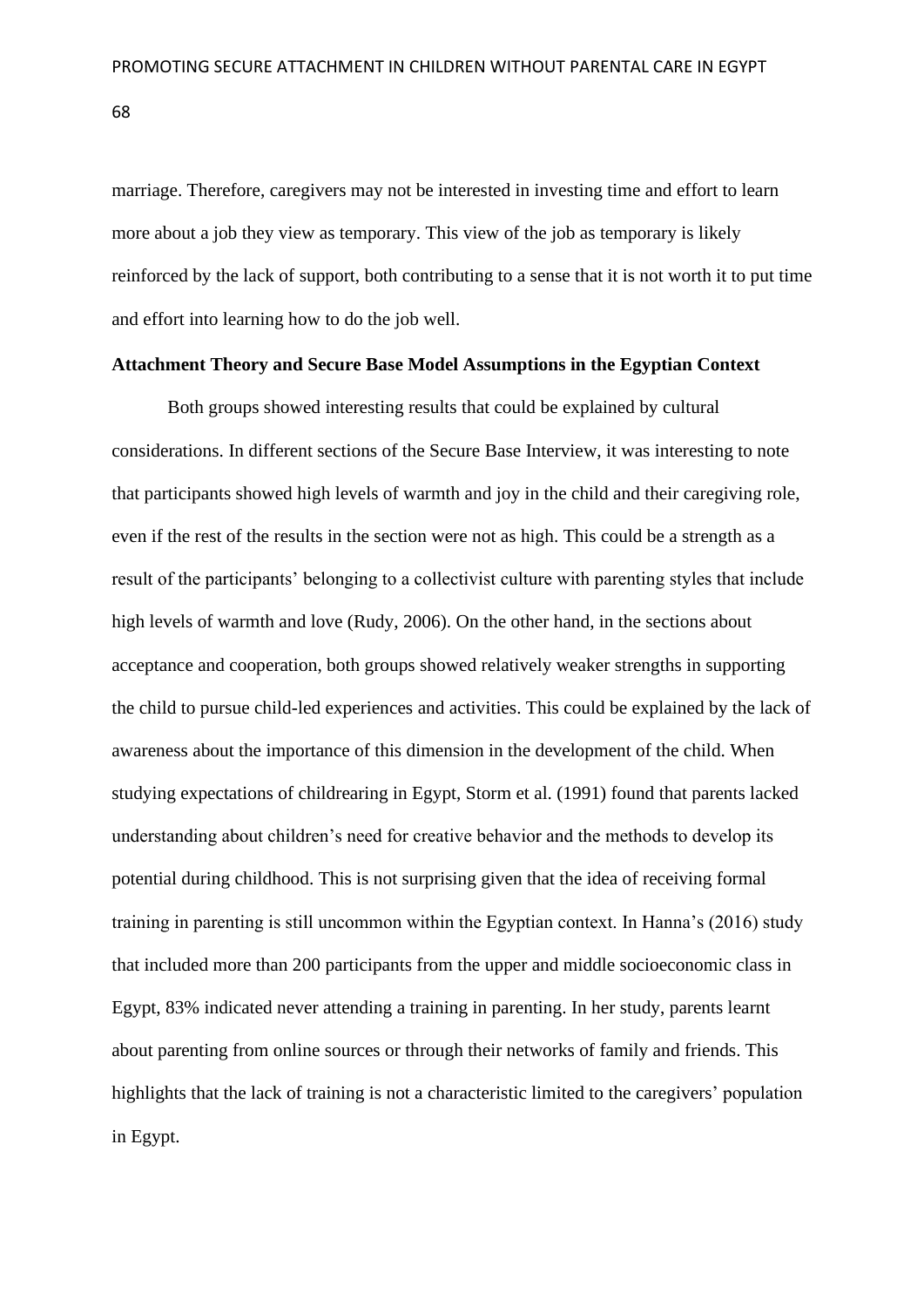In the same sections of cooperation and acceptance, both groups also showed relatively weaker strengths in helping the child to accept failures and setbacks in a kind and supportive way, and looking for ways to achieve enjoyable cooperation with the child. The caregivers in particular were weaker in thinking about the child as an autonomous individual, therefore more of them emphasized the need for control. This could be related to the challenges parents face in these areas. In Hanna's (2016) study, discipline was one of the areas that participants said they faced challenges in. This could also be aligned with the expected high prevalence of authoritarian parenting in collectivist societies (Rudy, 2006). Authoritarian parenting is a parenting style that is characterized by restricting the autonomy of the child (Dwairy & Menshar, 2006). In the Secure Base model assumptions, promoting the child's autonomy is key for building his/her effectiveness (Schofield & Beek, 2013). However, unlike the implications of authoritarian parenting in the West, studies conducted in the Arab world have shown that authoritarian parenting does not lead to the similar negative mental health consequences. In the West, control and warmth get treated as two opposites in the same variable, meaning that cannot happen together (Dwairy & Menshar, 2006). The results of the current study support the claim that control and warmth can be compatible in some collectivist cultures (Dwairy & Menshar, 2006). Therefore, it may not be as alarming to find those indicators in both groups within the Egyptian context, especially that they were accompanied by warmth. However, it would still be useful to explore ways that ensure caregivers promote the developmental aspects of acceptance and cooperation because they help in building the child's self-esteem and sense of effectiveness (Schofield & Beek, 2013).

Both groups showed weakness in setting safe and clear boundaries and negotiating them, yet the mothers were considerably weaker in this point. This could indicate a permissive parenting style, rather than an authoritarian style, and contradicts the claim that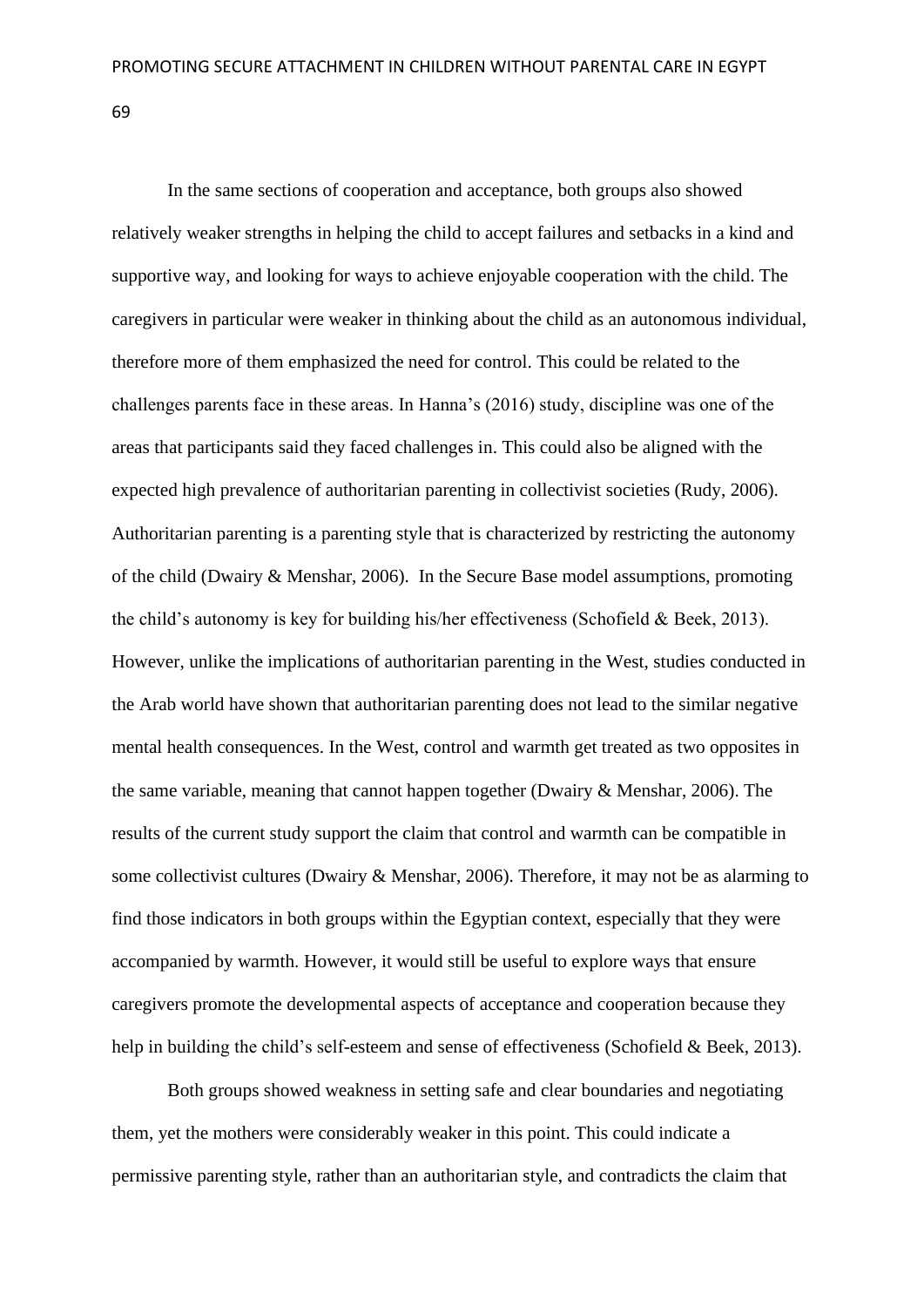authoritarian styles are more common in Arab cultures. Dwairy, et al. (2006) found that the parenting styles across the Arab societies were different from those in the West. In the West, authoritarianism and permissiveness are two poles on a linear continuum. In the Arab societies, three categories that included mixed-parenting styles were identified. One of those categories was labeled inconsistent parenting as it combined both authoritarian and permissive styles. This could mean that the participants of this study could as well fall under the inconsistent parenting style identified by Dwairy et. al. (2006) and Hanna's (2016) study of Egyptian parents.

# **Recommendations**

This study showed that even though some children were raised by warm caregivers at care homes that are keen on providing quality care, they still showed higher patterns of insecure attachment than those raised in family-based care. Simultaneously, the biological mothers showed stronger ability to provide a secure base than the caregivers. Therefore, the following recommendations are suggested to improve outcomes for children living without parental care.

# *Recommendations on the Macroeconomic System level*

- Developing a system that ensures taking the necessary steps to keep children with their families and leave placement at care-homes for only when there are no other options that are in the best interest of the child
- Building on the current efforts of promoting the *Kafala* system, while simultaneously building its monitoring and evaluation framework to ensure children get placed in suitable, caring families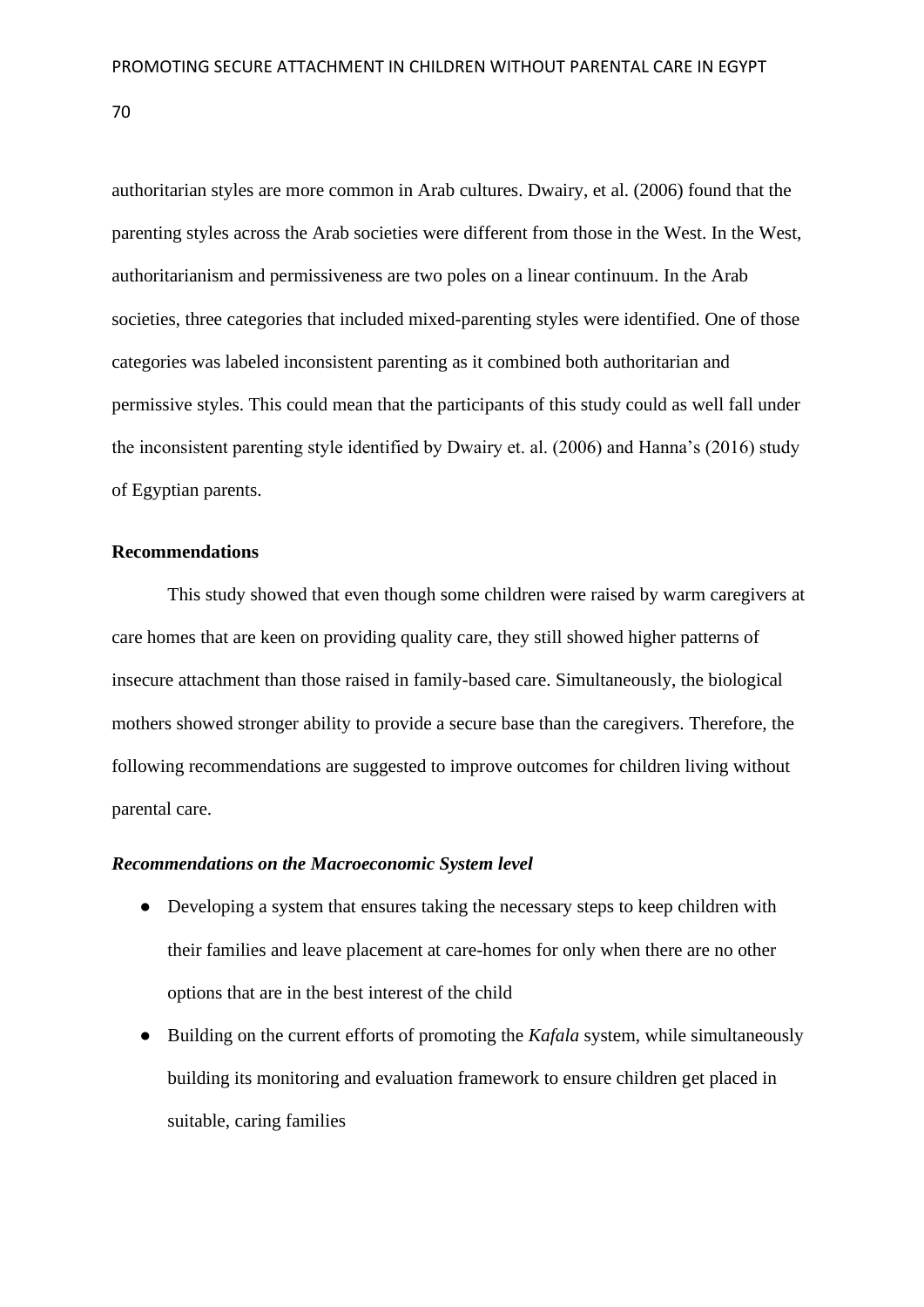- Increasing the efforts of child-protection stakeholders to raise awareness on the issue of attachment in children without parental care, the negative consequences of institutionalization, and the possible positive life-long impact that could happen for a child when raised in a caring family instead of a care-home
- Developing the system to foster consistency and continuity for the children through decreasing their number of placements and the movement among different caregivers and care homes during their childhood years
- Mandating a certain quality standard that ensures training caregivers on the attachment concepts and needs of children, and the importance of applying the five dimensions of the Secure Base model in their caregiving before taking on their caregiving role
- Developing the system, support, and career path of the caregiving profession in order to motivate caregivers to feel secure enough, motivated to learn to do their job better, hence provide a secure base for the children in their care

#### *Recommendations on the Care Homes Level*

- Providing a supportive environment for the caregivers in order for them to be able to take good care of the children. This could be done through acknowledging, rewarding, and investing in the knowledge and growth of the caregivers with the best performance, lowest turnover rates, and who treat children with warmth and joy
- Taking an active role in ending dealing with the profession of caregivers as a transitional phase through providing long-term contracts that both parties abide by. This will make it more reasonable for the care homes and caregivers to invest in the caregivers' growth and learning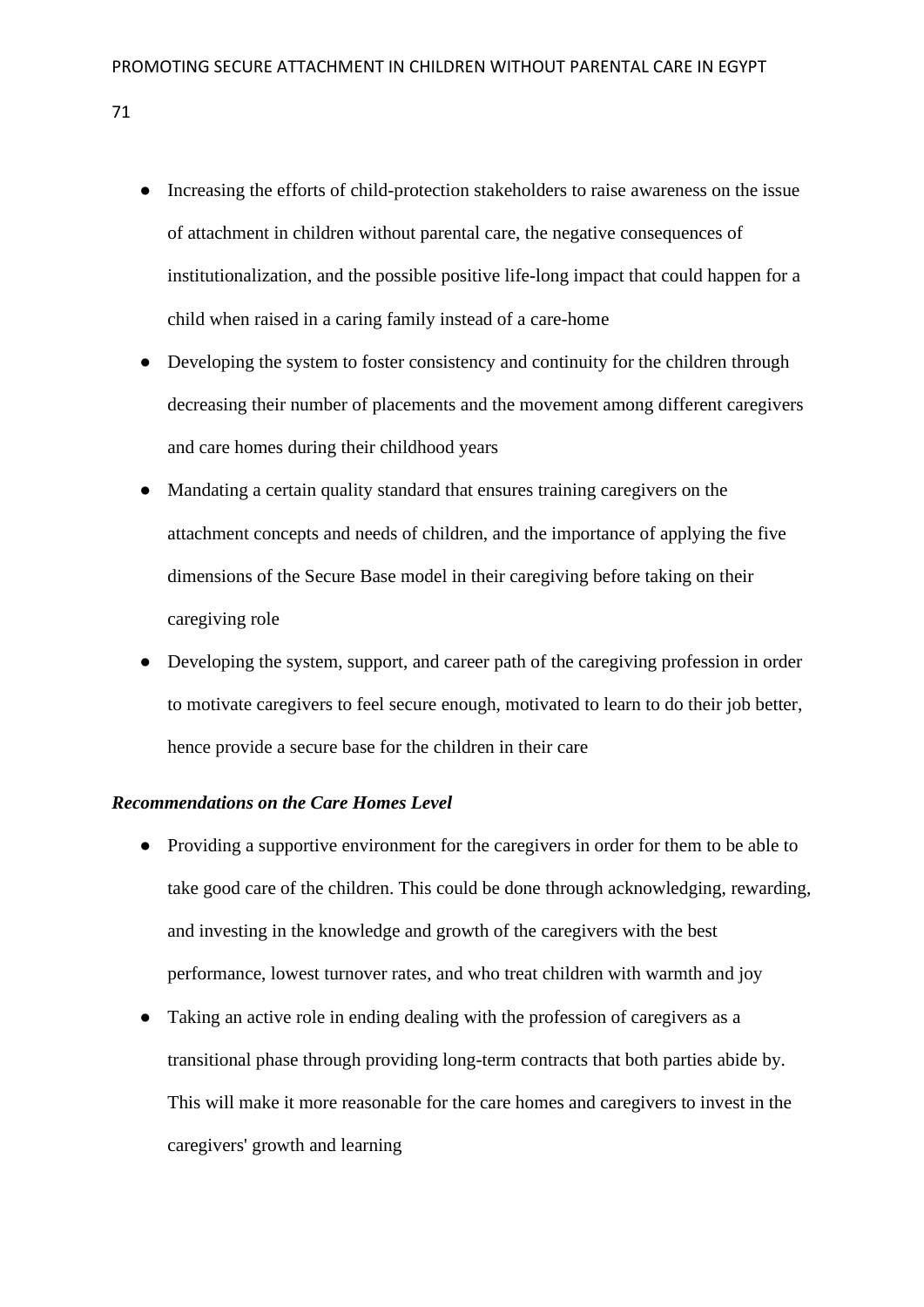- Providing all caregivers with the necessary basic training in order to be able to provide good quality care. Then seize opportunities to learn about and apply the concepts of child psychology, healthy upbringing, complex thinking, identifying and dealing with emotions, and all the knowledge and skills that would enable them to do their job in good quality
- Standardizing the definition/way of the child-caregiver relationship, so that caregivers understand how they are required to view their role, hence what to convey to the children since early childhood about their relationship. Here, it could be helpful to focus the attention of caregivers on contributing to building the child's sense of self and reducing his/her levels of anxiety without promoting themselves as primary attachment figures. This requires that caregivers be provided with adequate training on the concepts of relational and attachment needs of children in care-homes settings, and the impact of both caregiver stability/continuity and caregiving practices on the attachment outcomes in children
- Facilitating ways that ensure the continuity of the relationship between children and their former caregivers through either keeping contact with them or focusing on ways that keep the caregivers alive in the children's minds (such as using photos or life story books)
- Fostering peer/sibling attachment within the care homes, rather than attachment to the caregivers or the care homes. This is because many children showed signs of belonging to their peers/siblings and research showed that relationships with peers/siblings could play a role in fulfilling attachment needs. The Child Welfare Information Gateway (2019) recommends the following practices to foster peers/siblings' relationships. First, paying attention to who each child considers to be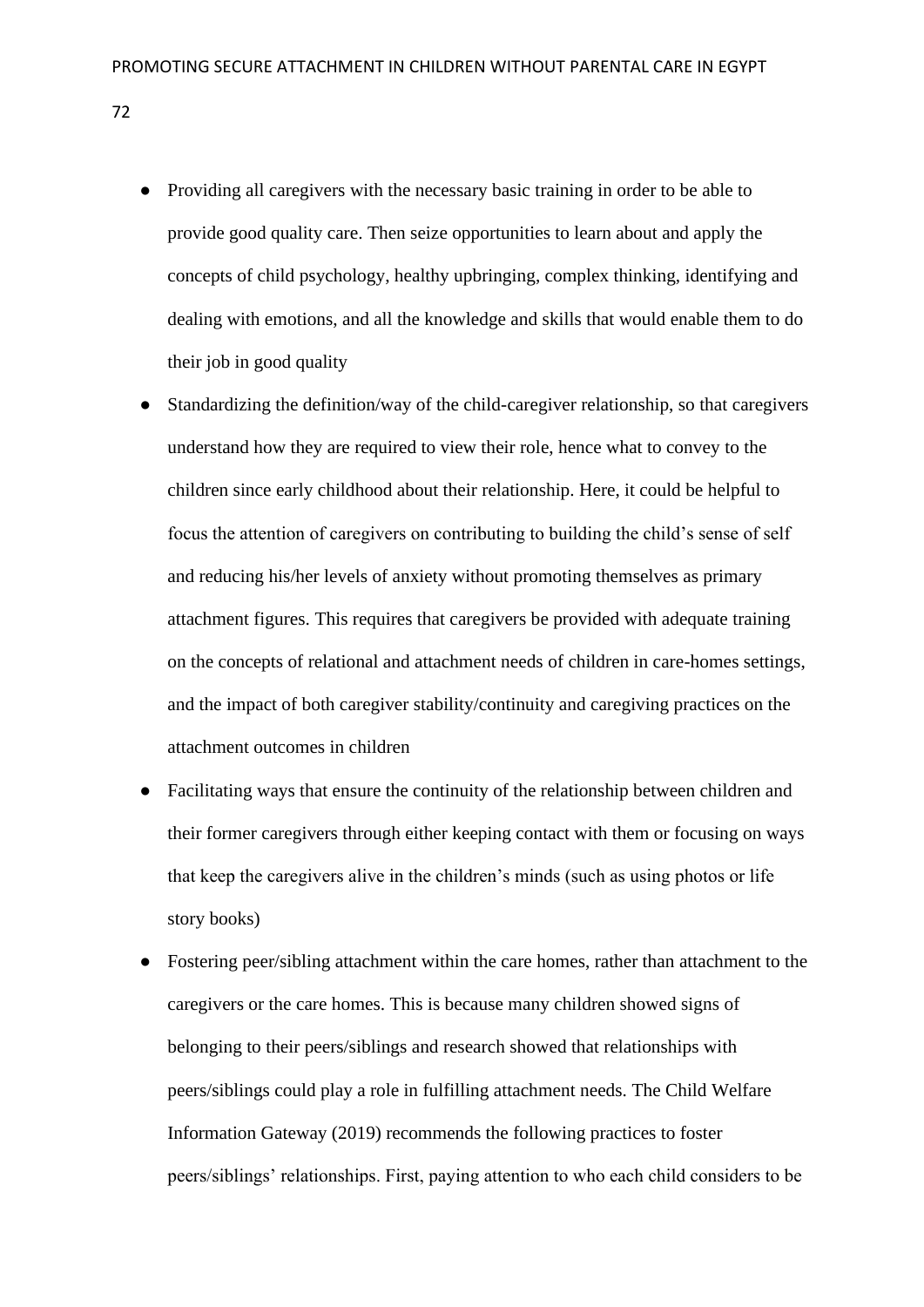his/her peer/sibling. Second, ensuring peers/siblings get assigned to the same caregiver. Third, providing trainings on the importance of fostering and maintaining the relationship of each child with his/her peers/siblings, even if any of them moved out of the care-home. Fourth, including both caregivers and children in the discussions of case-planning that are concerned with their peers/siblings. Fifth, discussing peers/siblings' issues with all the relevant individuals and incorporate plans to maintain their connections into the care-leaving plans. Sixth, developing a system that tracks the location and status of all peers/siblings.

# *Recommendations on Raising the Capacities of Caregivers*

- Introducing the ideas of complex and critical thinking through the trainings' content and assignments provided to caregivers in order to enhance their capacities to pay attention to the multidimensional reality of the children in their care and the evidence behind any conclusions they make about them. This would help them to set their assumptions aside while observing the children. It would also help them intervene appropriately with the children when they see them within the overall context of their circumstances and behaviors
- Focusing on building the capacities of caregivers to provide a secure base through educating them on the children's needs to have caregivers who apply all of the dimensions of the Secure Base model in order to promote the children's secure attachment and resilience
- Paying special attention to the section of Sensitivity in the Secure Base model, given that most of the interviewees showed difficulty in identifying feelings for themselves and the children in their care. For that, it could be possible that improving their sensitivity could help improve their performance in the rest of the dimensions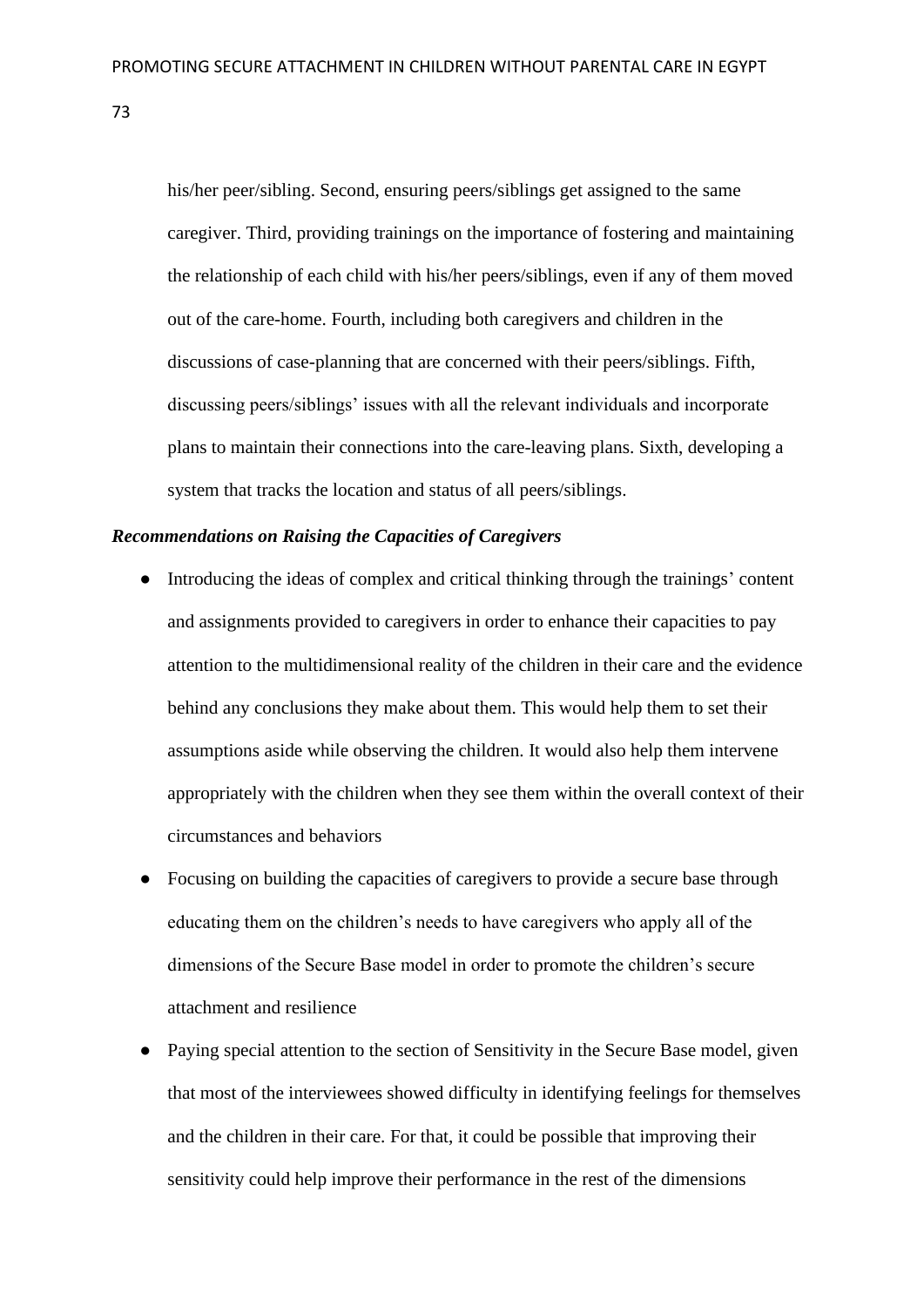● Taking into consideration the cultural context of applying the Secure Base concepts. Therefore, allow for the caregivers' expectations of some obedience as long as it is accompanied by warmth and is not abusive

# **Limitations**

There were several limitations to this study. On the Secure Base model website, Schofield  $&$  Beek (n.d.) suggest that the model is not culturally specific, and while its caregiving dimensions can benefit all children of all ages, it suggests that different cultures or groups could need careful additional interventions from caregivers to achieve the required developmental aspects. For instance, children from groups experiencing discrimination might need additional emotional and physical availability to build a healthy sense of identity (University of East Anglia, n.d.). In Egypt, while conducting the study, some other limitations occurred. First, in the acceptance section, while the biological mothers were answering a situation when things went well/wrong for the children, some of them focused on situations that related to meeting the children's materialistic and physiological needs, rather than situations of taking risks or accomplishing things that raise the children's self-esteem. Analyzing Maslow's Hierarchy of Needs with three different social classes showed that the needs that were most important to the middle-class group were esteem and self-actualization, while the needs that were most important for the lower-class group were the physiological and belonging ones (Gratton, 1980). Therefore, it would be useful for future research to explore the validity of this dimension with the working/lower class, especially in a developing country with a weak social welfare system like Egypt.

Likewise, in the section of family membership, most of the indicators identified by Schofield & Beek (2013) were irrelevant to the context of children at care-homes in Egypt, as it is unlikely for most children to have known family origins. On the model's website,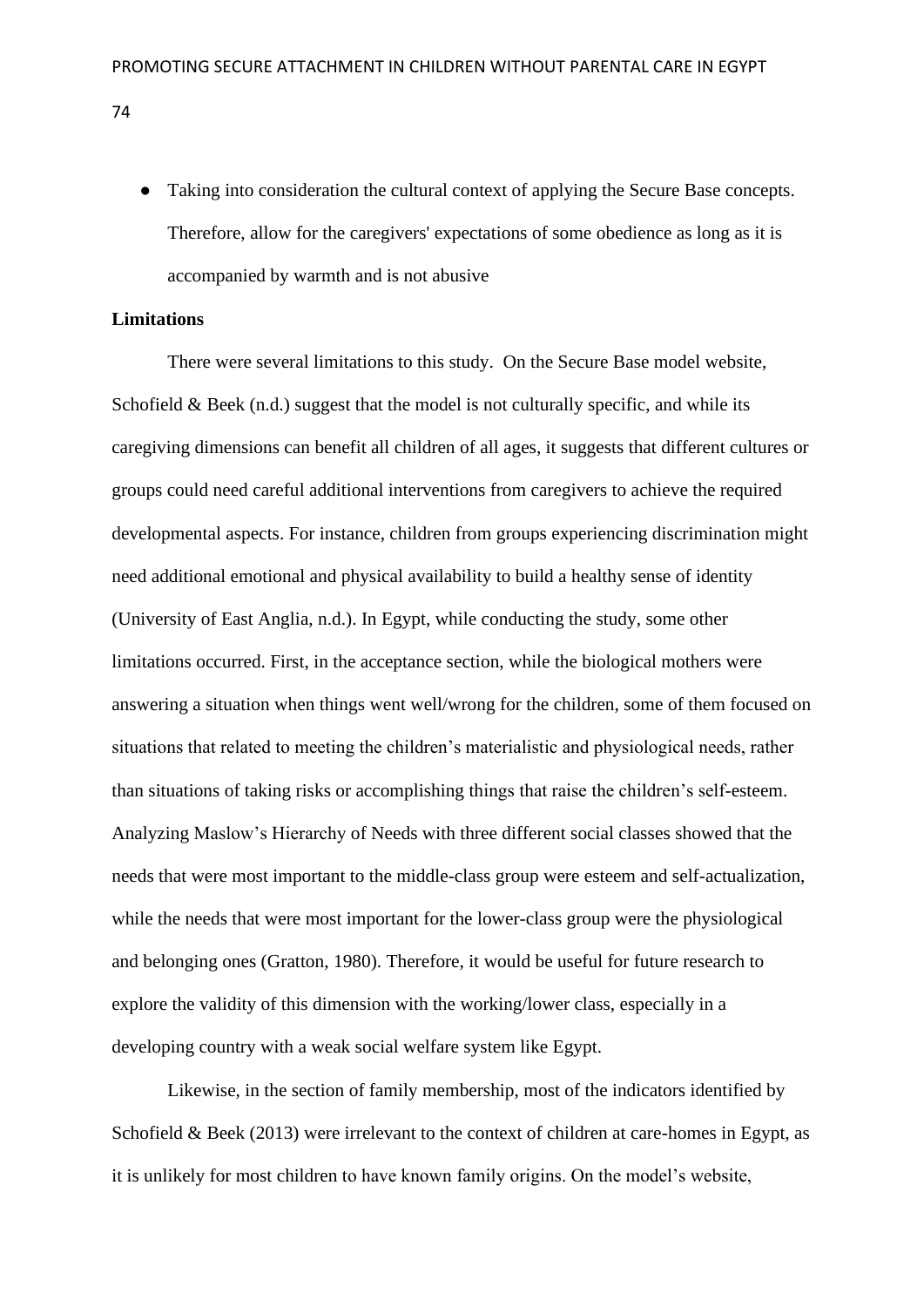Schofield & Beek (n.d.) highlighted that some themes showing higher involvement of extended family members in caretaking of children could emerge in different cultures, which was evident in the sample of biological mothers in this study. However, other themes emerged while analyzing this section with the caregivers' sample, such as: belonging to peers/siblings at the care-home, belonging to a current or previous caregiver, and indiscriminate attachment patterns. Therefore, it would be useful to consider adding those to the Secure Base Interview Guidance while analyzing similar studies in contexts like Egypt.

The interviews were conducted with a relatively small number of participants, which makes it difficult for the findings and conclusions to be generalized. However, given the common challenges faced in Egypt and the Middle East by children at care homes, these results could likely be applicable to similar contexts. In addition, the sample of the study's caregivers came from care homes who were keen on applying the national Quality Standards for Alternative Care in Egypt, which means that a more representative sample of caregivers coming from care homes across Egypt is likely to show poorer results. Moreover, the interview was conducted only once with each participant. Therefore, it could have been affected by the mood of the interviewee at the time. For instance, one of the mothers that had a description of the child that was highly negative and critical mentioned later in the interview that she was just dealing with a challenging situation with the child.

### **Recommendations for Future Research**

For future research, it is recommended to research the consequences of different attachment patterns among children raised in alternative care in Egypt. It could also be useful to compare between a group of caregivers and a group of alternative/*Kafala* mothers. Since the *Kafala* system just started to be more recognized and popular within Egyptian society, a matched sample of *Kafala* mothers could give further insights about taking care of a child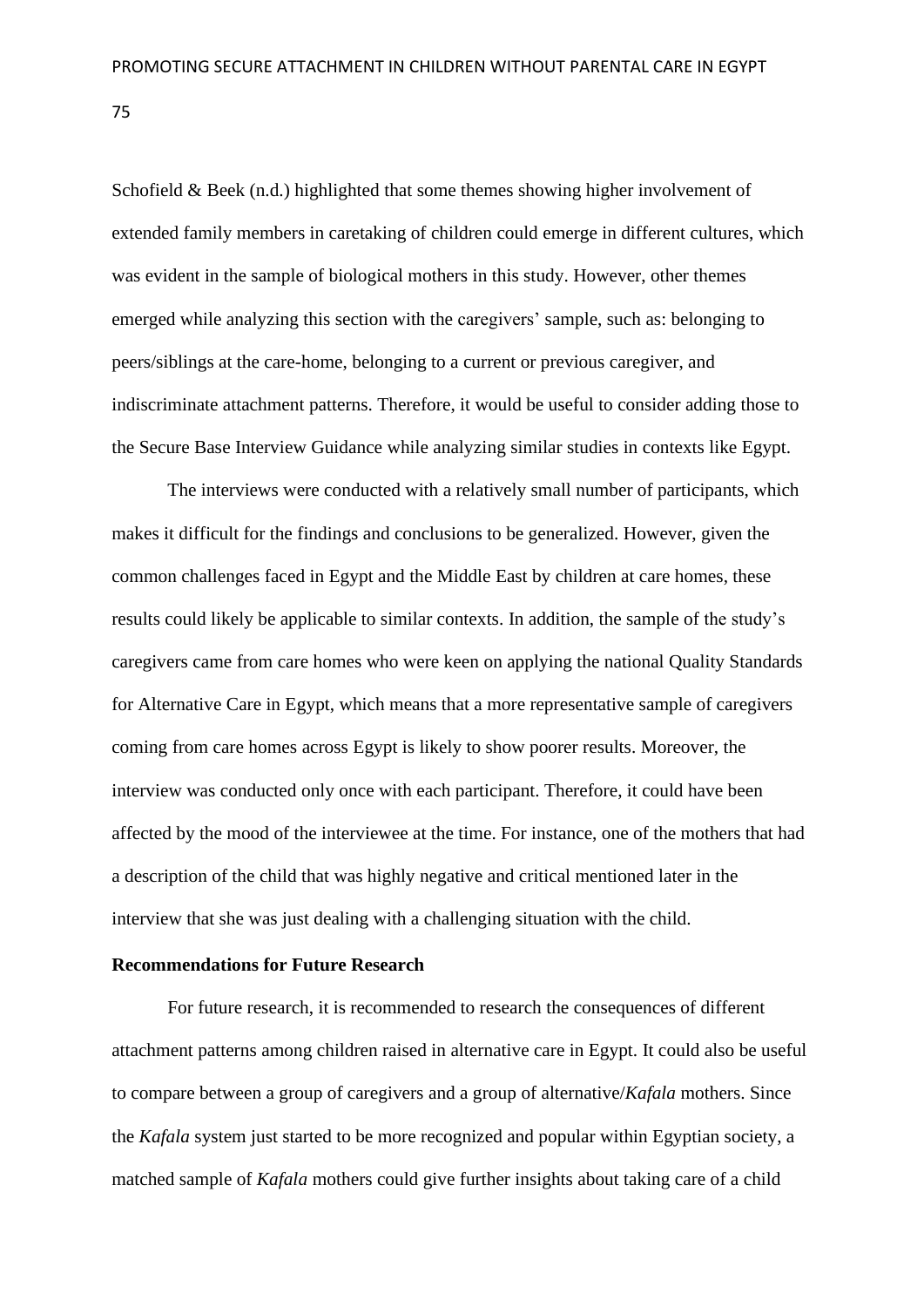that is not biologically related to them. In addition, it could be helpful to research the implications of the inconsistent parenting style within the Egyptian context. Moreover, since studies on Egypt and the Arab world do not relate restricting the child's autonomy to his/her mental health, it would be helpful to explore what else could promote the child's sense of effectiveness within the Egyptian/Arabic context. In addition, as some discrepancies occurred among the parenting behaviors of both groups, it could be helpful to study where each group gets guidance, the readiness of caregivers and parents to receive mandatory training before caring for children, and how development and parenting practitioners can develop advocacy strategies to raise awareness about contextually healthy parenting and attract participants to join those trainings.

#### **Conclusion**

The study suggests that the Secure Base model can be a helpful tool for assessing the capacities of caregivers, and identifying the need for intervention. However, some of its assumptions did not hold in the context of Egypt and/or care-homes, and those aspects of the model may need to be revised for use in these settings. The study also showed that the majority of caregivers and biological mothers were doing a good job of providing a secure base for children, although mothers were generally stronger. This was mainly due to the high levels of warmth and love that both groups exhibited, which confirms what research has found regarding parenting practices in collectivist cultures in general, including Egypt. Despite this strength, both groups also seemed at times to lack the structure that would make their caregiving and parenting practices consistent, and both groups had some deficiencies in understanding children's psychological needs. In addition, caregivers had contradictory views of how the children should feel about them in terms of attachment. Moving forward, it will be important to support caregivers (and parents) on the individual, institutional, and macro-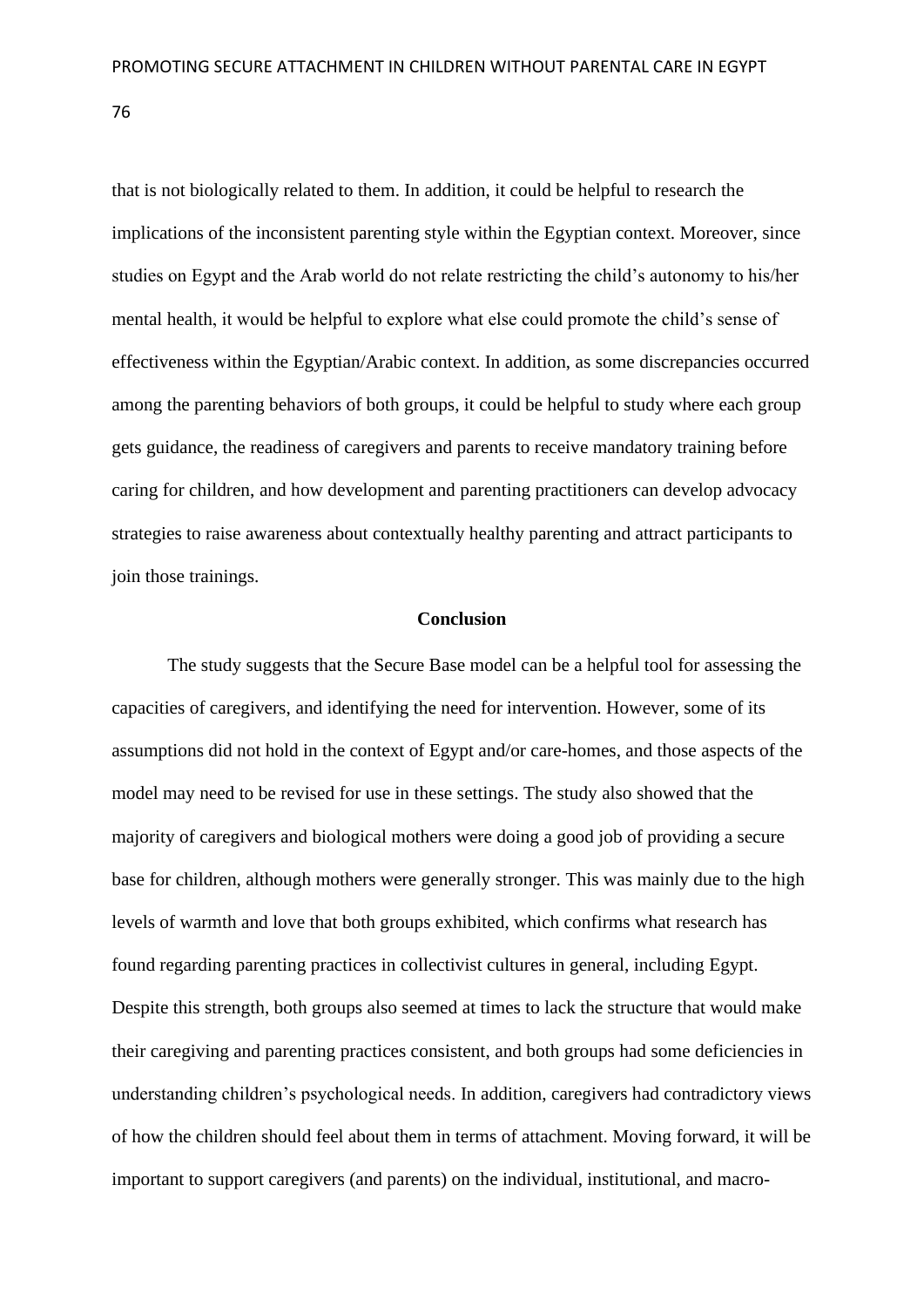economic levels to embrace their caregiving and parenting strengths, while also finding ways to improve in the areas where challenges have been identified. This work to improve caregiving practices is essential if children without parental care in Egypt are to reap the benefits of a secure attachment, and gain the resiliency they need to overcome the challenges they face.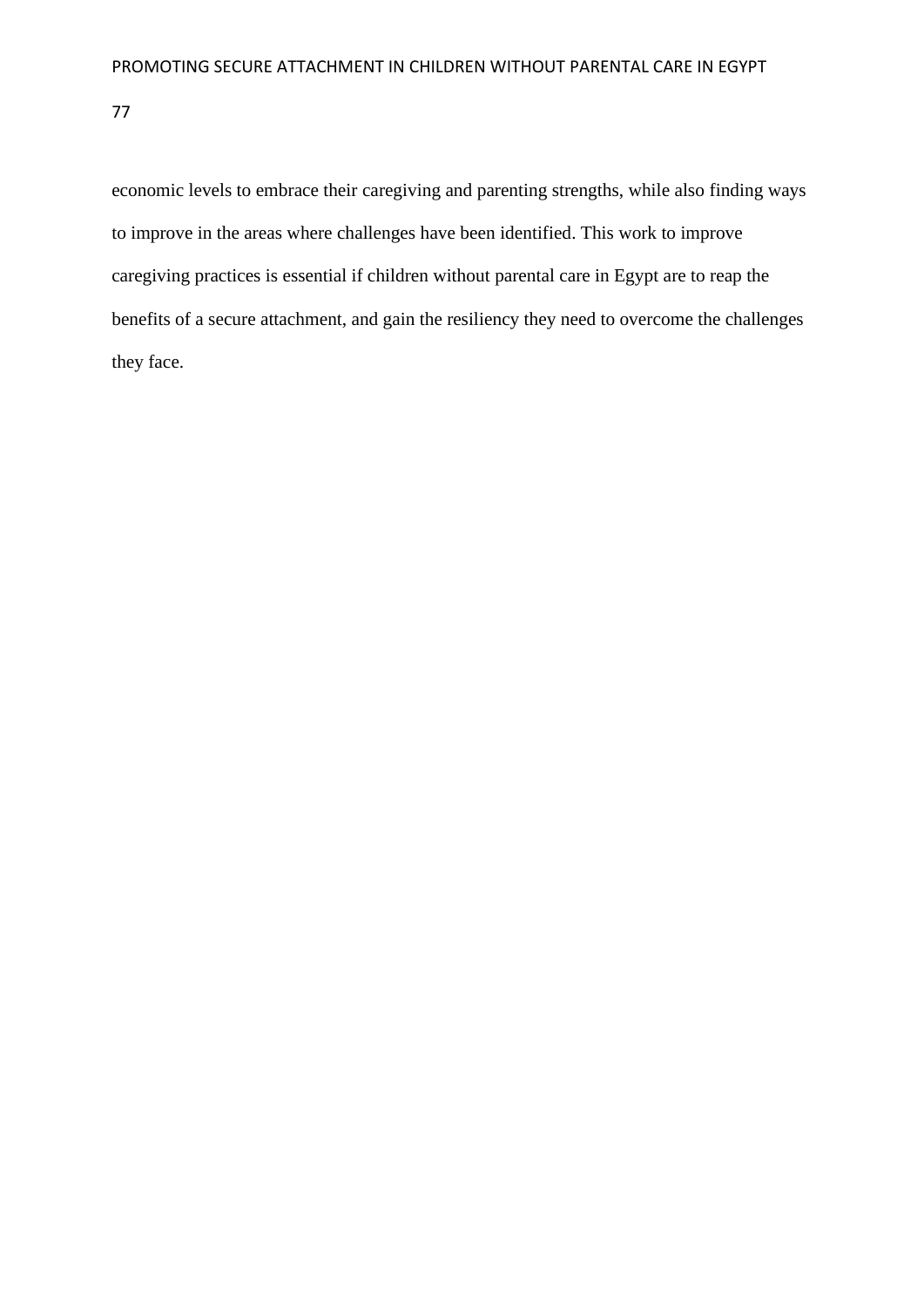#### **References**

- Ahmad, A., Qahar, J., Siddiq, A., Majeed, A., Rasheed, J., Jabar, F., & Knorring, A. v. (2005). A 2-year follow-up of orphans' competence, socioemotional problems, and post-traumatic stress symptoms in traditional foster care and orphanages in Iraqi Kurdistan. *Child: Care, Health & Development, 31*, 203 - 215.
- Ainsworth, M. D. (1967). *Infancy in Uganda: Infant Care and the Growth of Love.* John Hopkins Press.
- Ainsworth, M. D. (1989). Attachments Beyond Infancy. *American Psychologist, 44*, 706-716.
- Ainsworth, M. D., & Bowlby, J. (1991). An Ethological Approach to Personality Development. *46*(4), 1- 4.
- Ainsworth, M. D., Blehar, M. C., Waters, E., & Wall, S. (1978). *Patterns of Attachment: A Psychological Study of the Strange Situation.* Lawrence Erlbaum Associates, Inc.
- Allen, J. P., McElhaney, K. B., Land, D. J., Kuperminc, G. P., Moore, C. W., O'Beirne-Kelly, H., & Kilmer, a. S. (2003). A Secure Base in Adolescence: Markers of Attachment Security in the Mother–Adolescent Relationship. *Child Development, 74*(1), 292–307.
- Anis, A. (2017). Auditors' and Accounting Educators' Perceptions of Accounting Education Gaps and Audit Quality in Egypt. *Journal of Accounting in Emerging Economies*.
- Bali, M. (2013). *Critical thinking in context: practice at an American Liberal Arts University in Egypt* [Doctoral dissertation, University of Sheffield].
- Baumrind, D. (1966). Effects of Authoritative Parental Control on Child Behavior. *Child Development*, *37*(4), 887-907.<https://doi.org/10.2307/1126611>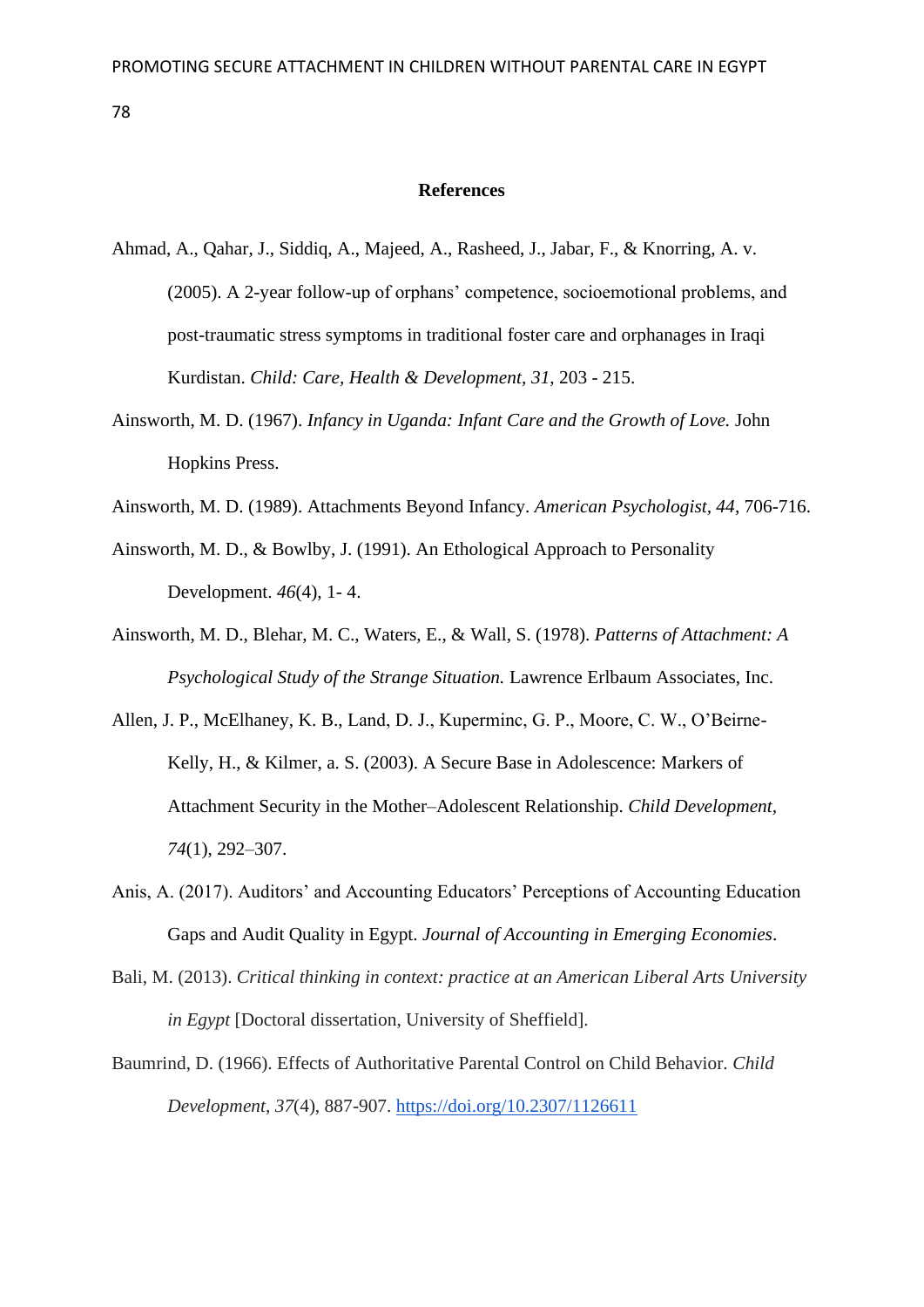- Beek, M., & Schofield, G. (2016). An introduction to the Secure Base model: promoting attachment and resilience. Center for Research on Children and Families; University of East Anglia.
- Behilak, S. G., Gemeay, E. M., & Hedgecoe, S. (2015). Psychoeducational intervention for caregivers of institutionalized school age children. *Journal of Nursing and Health Science, 4*, 33-45.
- Bell, S. M., & Ainsworth, M. D. (1972). *Infant Crying and Maternal Resposniveness* (Vol. 43). Wiley on behalf of the Society for Research in Child Development.
- Bettmann, J., Mortensen, J., & Akuoko, K. (2015). Orphanage caregivers' perceptions of children's emotional needs. *Children And Youth Services Review*, *49*, 71-79. https://doi.org/10.1016/j.childyouth.2015.01.003

Bowlby, J. (1952). *Maternal Care and Mental Health.* World Health Organization.

- Bowlby, J. (1969). *Attachment and Loss* (Vol. I). The Hogarth Press.
- Bowlby, J. (1980). *Attachment and Loss: Separation Anxiety and Anger* (Vol. II). The Hogarth Press Ltd.
- Bretherton, I. (1992). The Origins of Attachment Theory: John Bowlby and Mary Ainsworth. *Developmental Psychology, 28*(5), 3.
- Bretherton, I. (1995). A Communication Perspective on Attachment Relationships and Internal Working Models. *Monographs of the Society for Research in Child Development, 60*, 310-329.
- Cantwell, N., Davidson, J., Elsley, S., & Milligan, I. (2012). *Moving Forward: Implementing the 'Guidelines for the Alternative Care of Children.* UK: Centre for Excellence for Looked After Children in Scotland.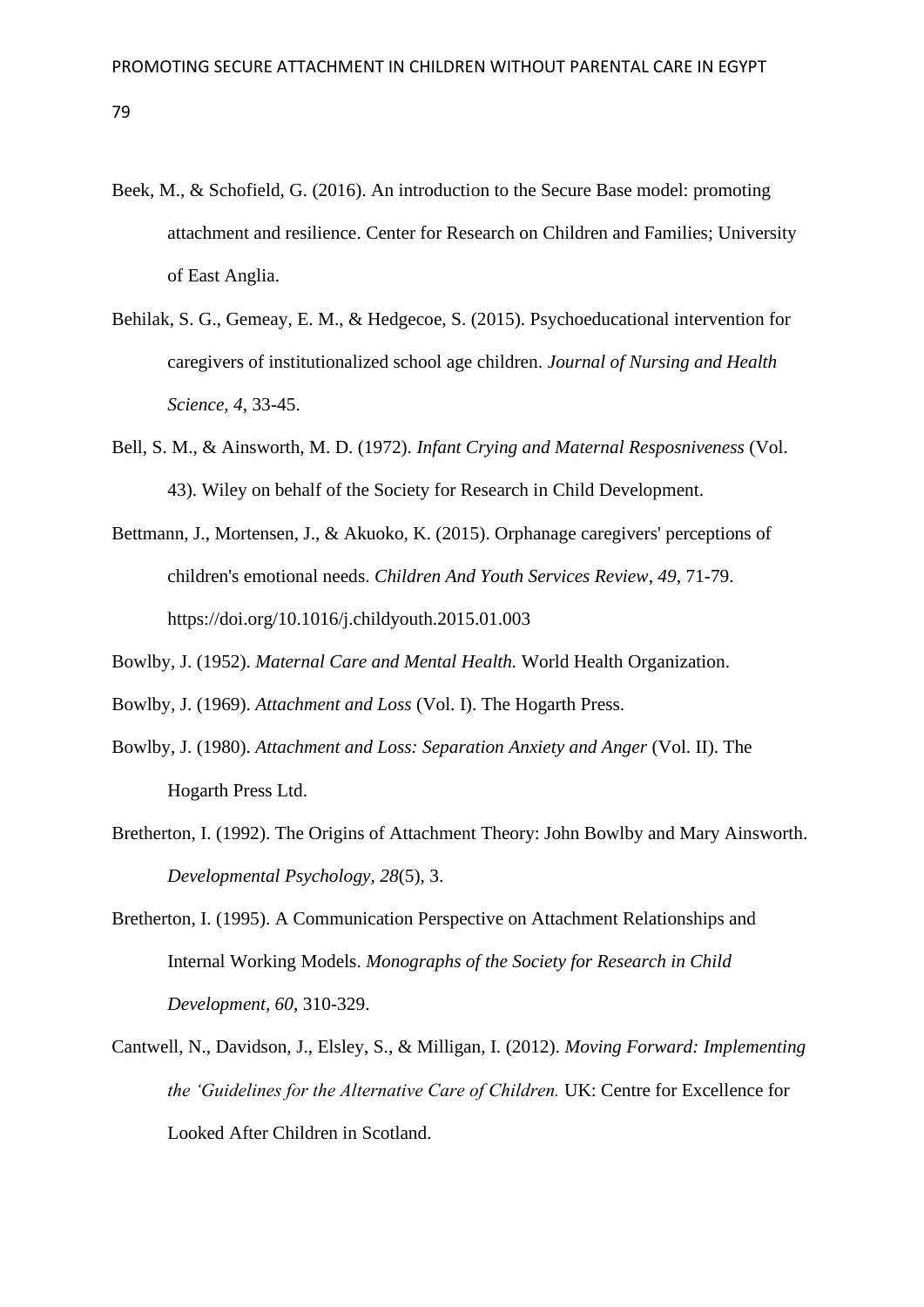- CAPMAS, & UNICEF. (2017). *Children in Egypt 2016: A Statistical Digest.* United Nations Children's Fund, Egypt.
- Carlson, V., Cicchetti, D., Barnett, D., & Braunwald, K. (1989). Disorganized/Disoriented Attachment Relationships in Maltreated Infants. *Developmental Psychology, 25*, 525 - 531.
- Castillo, J. T., Sarver, C. M., Bettmann, J. E., Mortensen, J., & Akuoko, K. (2012). Orphanage caregivers' perceptions: The impact of organizational factors on the provision of services to orphans in the Ashanti Region of Ghana. *Journal of Children and Poverty, 18*, 141-160.
- Chao, R. K. (1995). Chinese and European American Cultural Models of the Self Reflected in Mothers' Childrearing Beliefs. *American Anthropological Association, 23*(3), 328- 354.
- Child Law 1996, 2008. (n.d.). *The National Council For Childhood And Motherhood*.
- Crockenberg, S. C., Rutter, M., Bakermans-Kranenburg, M. J., van Ijzendoorn, M. H., Juffer, F., Collins, W. A., & The St. Peterburg-USA Orphanage Research Team. (2008). The Effects of Early Social-Emotional and Relationship Experience on the Development of Young Orphanage Children. *Monographs of the Society for Research in Child Development, 73*, 1-298.
- Dwairy, M., & Menshar, K. E. (2006). Parenting Style, Individuation, and Mental Health of Egyptian Adolescents. Journal of Adolescence, 29, 103–117.
- Dwairy, M., Achoui, M., Abouserie, R., Farah, A., Sakhleh, A. A., Fayad, M., & Khan, H. K. (2006). Parenting Styles In Arab Societies. Journal Of Cross-Cultural Psychology, 37(3), 230-247.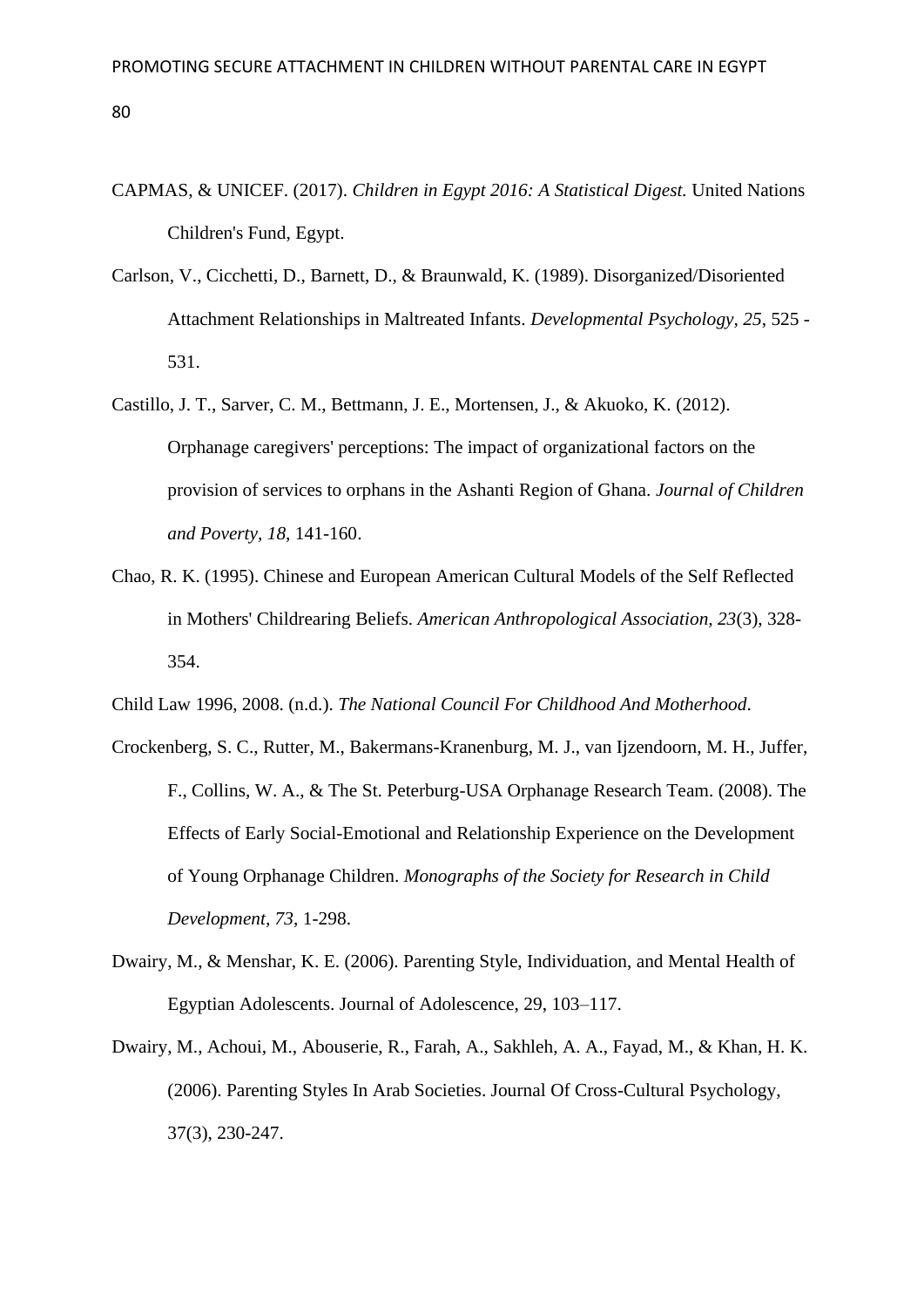- Eapen, D. J. (2009). Institutionalized children: The underprivileged. *International Journal of Nursing Practice, 15*, 349–352.
- Egypt Constitution of 2014. (n.d.).
- Ethnasios, R. A. (2012). *Describing the care and treatment of orphans in Egypt through the perspectives of residents, caretakers and government social workers* (Publishing No. 3542424.) [Doctoral dissertation, University of Southern California]. ProQuest Dissertations Publishing.
- Fawzy, N., & Fouad, A. (2010). Psychosocial and Developmental Status of Orphanage Children: Epidemiological Study. *Current Psychiatry, 17*(2).
- Fivush, R. (2006). Scripting attachment: Generalized event representations and internal working models. *Attachment & Human Development, 8*(3), 283 – 289.
- Freidus, A. (2010). Raising Malawi's Children: Unanticipated Outcomes Associated with Institutionalised Care. *Children & Society, 24*, 293–303.
- Garcia Quiroga, M., & Hamilton-Giachritsis, C. (2015). Attachment Styles in Children Living in Alternative Care: A Systematic Review of the Literature. *Child & Youth Care Forum*, *45*(4), 625-653.<https://doi.org/10.1007/s10566-015-9342-x>
- Gibbons, J. A. (2005). Orphanages in Egypt. *Journal of Asian and African Studies, 40*, 261– 285.
- Gibbons, J. A. (2007). Sociological and Symbolic Family Processes In The Structure Of Orphanages In Egypt. *International Journal of Sociology of the Family, 33*, 199-217.
- Gratton, L. C. (1980). Analysis of maslow's need hierarchy with three social class groups. *Social Indicators Research*, *7*(1-4), 463–476. https://doi.org/10.1007/bf00305612.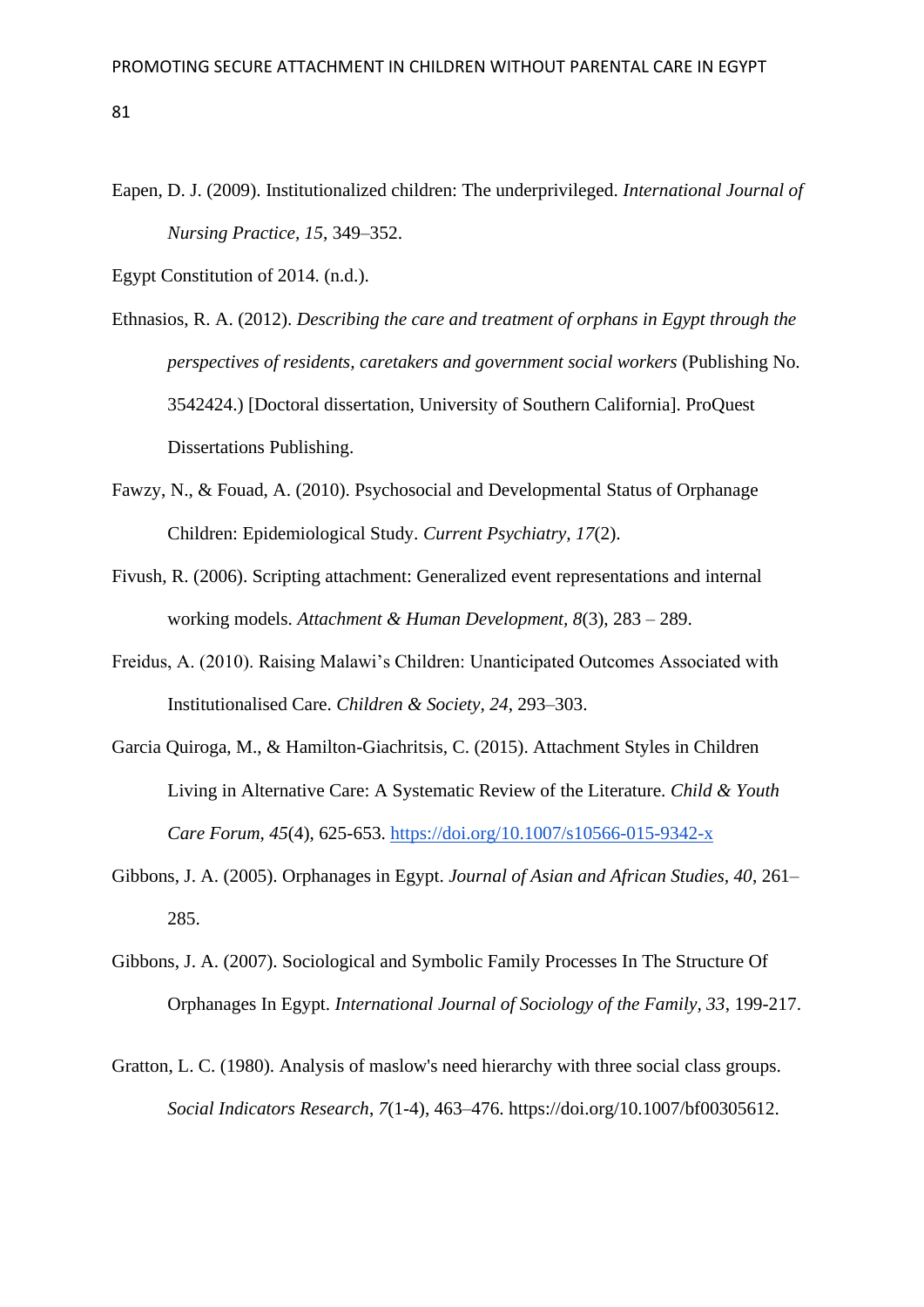- Groark, C. J., Muhamedrahimov, R. J., Palmov, O. I., Nikiforova, N. V., & Mccall, R. B. (2005). Improvements in Early Care in Russian Orphanages and their Relationship to Observed Behaviors. *Infant Mental Health Journal, 26*, 96–109.
- Grossmann, K. E., Grossmann, K., Huber, F., & Wartner, a. U. (1981). German Children's Behavior Towards their Mothers at 12 Months and Fathers at 18 Months in Ainsworth's Strange Situation. *International Journal of Behavioral Development, 4*, 157-181.
- Grossmann, K., Grossmann, K. E., Spangler, G., & Suess, G. (1985). Maternal Sensitivity and Newborns' Orientation Responses as Related to Quality of Attachment in Northern Germany. *Society for Research in Child Development, 50*(1/2), 233-256.
- Haddow, S., Taylor, E. P., & Schwannauer, M. (2021). Positive peer relationships, coping and resilience in young people in alternative care: A systematic review. *Children and Youth Services Review*, *122*, 105861.

https://doi.org/10.1016/j.childyouth.2020.105861

- Hassanin, N. E. (2018). *Assessing the Resilience of Adolescents Who Were Raised in Orphanages in Cairo, Egypt* [Unpublished master's thesis]. The American University in Cairo.
- Hassanin, N. and Kotb, Y., 2021. The Journey of Developing, Mandating and Applying the National Quality Standards for Care Homes in Egypt. *Institutionalised Children Explorations and Beyond*, p.234930032110448.
- Henderson, A., Harmon, S., & Newman, H. (2015). The Price Mothers Pay, Even When They Are Not Buying It: Mental Health Consequences of Idealized Motherhood. *Sex Roles*, 74(11-12), 512-526.<https://doi.org/10.1007/s11199-015-0534-5>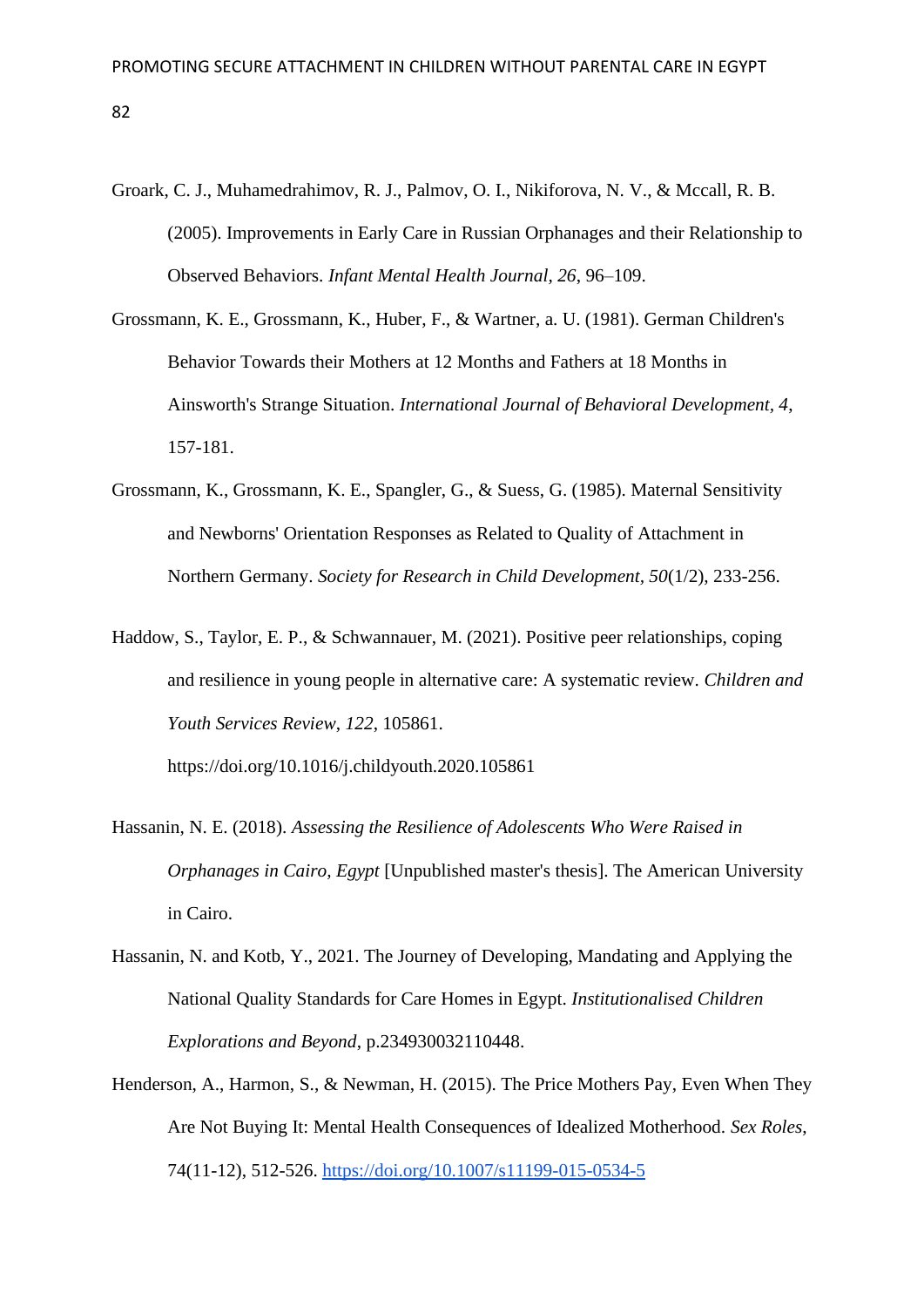- Hrdy. (2001). Mother Nature: A History of Mothers, Infants, and Natural Selection. *Politics and the Life Sciences*, 139 - 141.
- Ibrahim, A., El-Bilsha, M. A., El-Gilany, A.-H., & Khater, M. (2012). Prevalence and predictors of depression among orphans in Dakahlia's orphanages, Egypt. *International Journal of Collaborative Research on Internal Medicine & Public Health, 4*, 2036-2043.
- Ibrahim, R., & Howe, D. (2011). The experience of Jordanian care leavers making the transition from residential care to adulthood: The influence of a patriarchal and collectivist culture. *Children And Youth Services Review*, *33*(12), 2469-2474. doi: 10.1016/j.childyouth.2011.08.019
- Johnson, D. E., Guthrie, D., Smyke, A. T., Koga, S. F., Fox, N. A., Zeanah, C. H., & Nelson III, C. A. (2010). Growth and Associations Between Auxology, Caregiving Environment, and Cognition in Socially Deprived Romanian Children Randomized to Foster vs Ongoing Institutional Care. *Arch Pediatr Adolesc Med., 164*, 507-516.
- Keller, H. (2003). Socialization for Competence: Cultural Models of Infancy. *Human Development, 46*, 288-311.
- Keller, H. (2013). Attachment and Culture. *Journal of Cross-Cultural Psychology, 44*(2), 175–194.
- Keller, H., & Otto, H. (2009). The Cultural Socialization of Emotion Regulation During Infancy. *Journal of Cross-Cultural Psychology, 40*(6), 996-1011.
- Kelly, J. (2016). *Ecological Theory Applied to Orphan Care in Egypt: A Case Study of the Wataneya Society for the Development of Orphanages.* The American University in Cairo.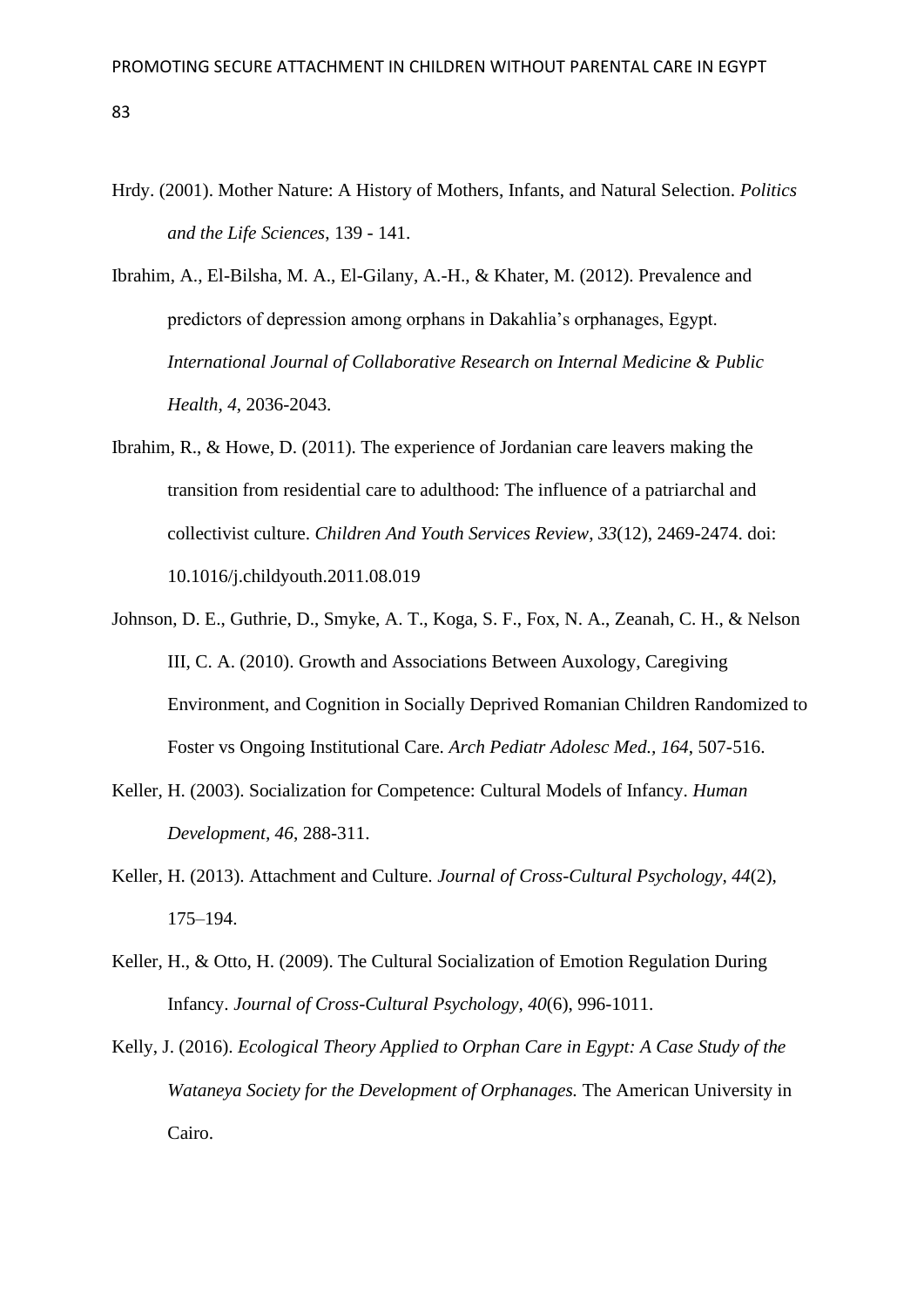- Koumi, M. A., Ali, Y. F., Banna, E. A., Youssef, U., Raya, Y., & Ismail3, a. A. (2012). Psychiatric Morbidity among a Sample of Orphanage Children in Cairo. *International Journal of Pediatrics*.
- Li, J.-B., Delvecchio, E., Miconi, D., Salcuni, S., & Riso, D. D. (2014). Parental attachment among Chinese, Italian, and Costa Rican adolescents: A cross-cultural study. *Personality and Individual Differences, 71*, 118–123.
- MacKenzie, M., Brewer, K., Schwalbe, C., Gearing, R., Ibrahim, R., & Batayneh, J. et al. (2012). Foster Care as a Viable Alternative to Institutional Care in the Middle East. *Journal Of Developmental & Behavioral Pediatrics*, *33*(6), 517-521. doi: 10.1097/dbp.0b013e31825c4881
- Main, M., & Solomon, J. (1990). In M. T. Greenberg, D. Cicchetti, & E. M. Cummings, *Attachment in the Preschool Years: Theory, Research, and Intervention* (pp. 121 - 160). University of Chicago Press.
- Makame, V., & Grantham-McGregor, C. A. (2002). Psychological well-being of orphans in Dar El Salaam, Tanzania. *Acta Pñ diatr*, 459 - 465.
- McLaughlin, K. A., Zeanah, C. H., Fox, N. A., & Nelson, C. A. (2012). Attachment security as a mechanism linking foster care placement to improved mental health outcomes in previously institutionalized children. *Journal of Child Psychology and Psychiatry*, 46 - 55.
- Megahead, H. A., & Cesario, S. (2008). Family Foster Care, Kinship Networks, and Residential Care of Abandoned Infants in Egypt. *Journal of Family Social Work, 11*, 463-477.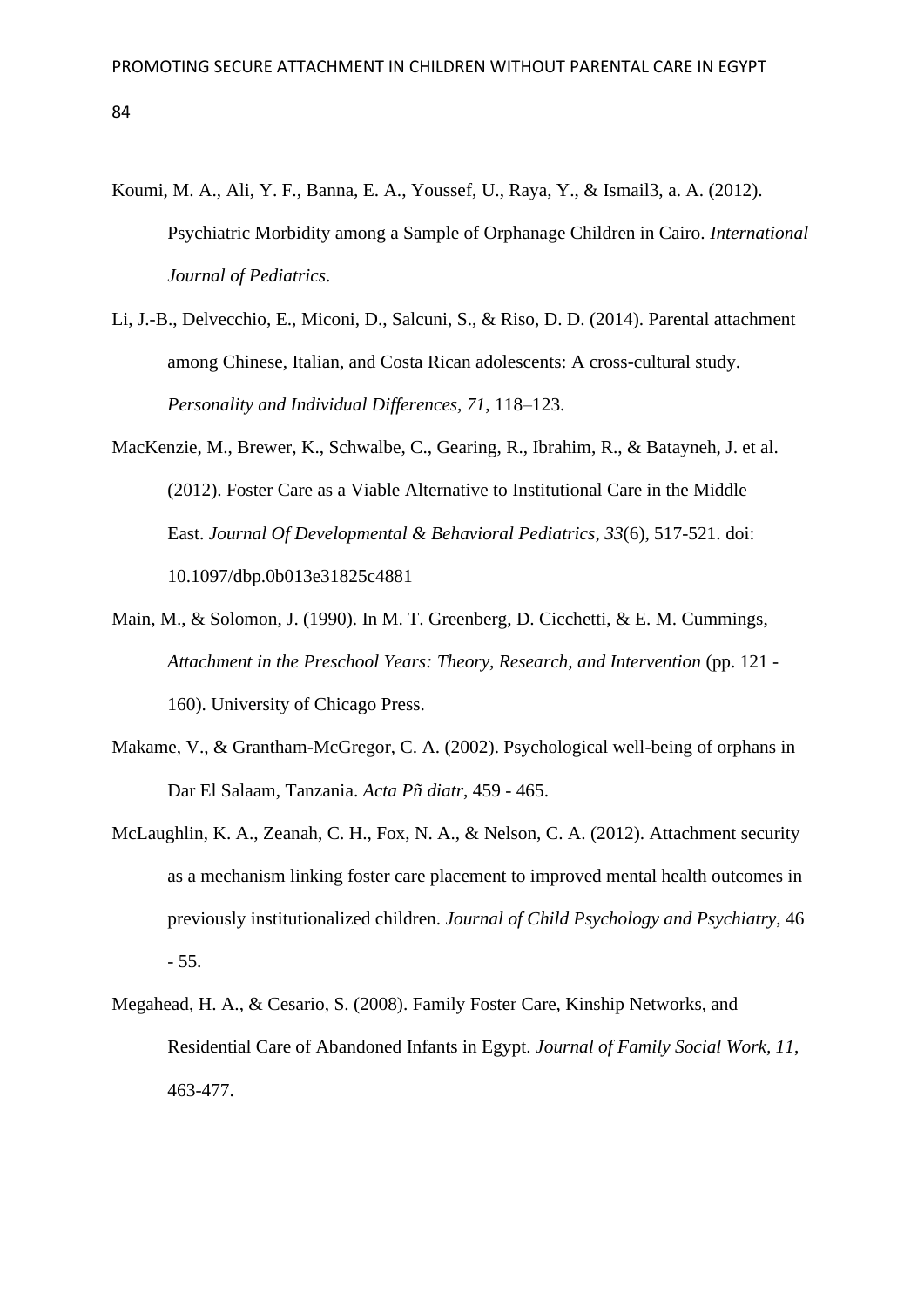- Miller, L., Chan, W., Comfort, K., & Tirella, L. (2005). Health of Children Adopted From Guatemala: Comparison of Orphanage and Foster Care. *American Academy of Pediatrics, 115*(6).
- Muhamedrahimov, R. J., & Palmov, O. I. (2004). Institution-based early intervention program. *Infant Mental Health Journal, 25(5)*, 488 - 501 .
- Muslim Women's Shura Council. (2011). Adoption and the Care of Orphan Children: Islam and the Best Interests of the Child.

OHCHR (Ed.). (2021). *The Day of General Discussion*.

<https://www.ohchr.org/EN/HRBodies/CRC/Pages/Discussion2020.aspx>

- Padrón, E., Carlson, E. A., & Sroufe, L. A. (2014). Frightened Versus Not Frightened Disorganized Infant Attachment: Newborn Characteristics and Maternal Caregiving. *American Journal of Orthopsychiatry, 84*, 201-208.
- Rotabi, K. S., Bromfield, N. F., Lee, J., & Sarhan, T. A. (2017). The Care of Orphaned and Vulnerable Children in Islam: Exploring Kafala with Muslim Social Work Practice with Unaccompanied Refugee Minors in the United States. *J. Hum. Rights Soc.*, 16– 24.
- Rudy, D. and Grusec, J., 2006. Authoritarian parenting in individualist and collectivist groups: Associations with maternal emotion and cognition and children's self-esteem. *Journal of Family Psychology*, 20(1), pp.68-78.
- Sanou, D., Turgeon-O'Brien, H., Ouedraogo, S., & Desrosiers, T. (2008). Caring for orphans and vulnerable children in a context of poverty and cultural Transition: A case study of a group foster homes program in Burkina Faso. *Journal of Children and Poverty, 14*, 139-155.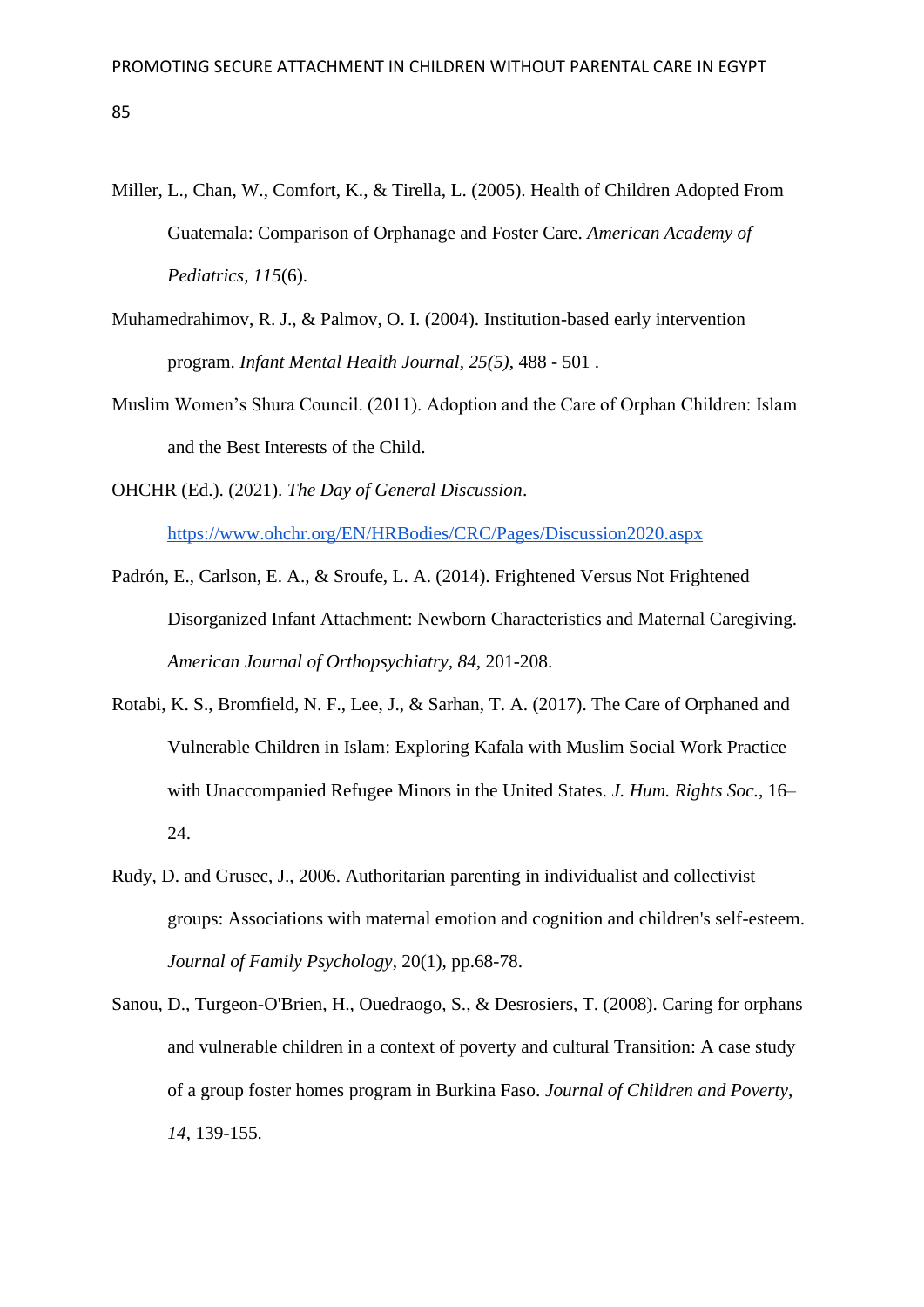- Schofield, G., Beek, M. (2005). Providing a Secure Base: Parenting children in long-term foster family care. *Attachment & Human Development, 7(1),* 3-25.
- Schofield, G., & Beek, M. (2013). *Secure base model : Promoting attachment and resilience in foster care and adoption*. CoramBAAF.
- Sigal, J. J., & Perry, J. C. (2003). Unwanted Infants: Psychological and Physical Consequences of Inadequate Orphanage Care 50 Years Later. *American Journal of Orthopsychiatry, 73*(1), 3 - 12.
- Silva Pacheco, C., & Iturra Herrera, C. (2021). A conceptual proposal and operational definitions of the cognitive processes of complex thinking. *Thinking Skills and Creativity*, *39*, 100794. https://doi.org/10.1016/j.tsc.2021.100794
- Smith, M. (2020, October 28). *Guilt, shame, and Communication*. Well Said: Toronto Speech Therapy - for Adults, Teens, and Workplaces. Retrieved December 19, 2021, from https://www.torontospeechtherapy.com/blog/2020/guilt-shame-and-communication
- Smyke, A. T., Koga, S. F., Johnson, D. E., Fox, N. A., Marshall, P. J., Nelson, C. A., . . . Group, a. t. (2007). The caregiving context in institution-reared and family-reared infants and toddlers in Romania. *Journal of Child Psychology and Psychiatry*, 210 - 218.
- SOS Children's Villages International. (N.A.). *General information on Egypt*. Retrieved from SOS Children's Villages International: [https://www.sos-childrensvillages.org/where](https://www.sos-childrensvillages.org/where-we-help/africa/egypt)[we-help/africa/egypt](https://www.sos-childrensvillages.org/where-we-help/africa/egypt)
- SOS Children's Villages International & CELCIS. (2017). *Prepare for Leaving Care practice Guidance*. SOS Children's Villages International.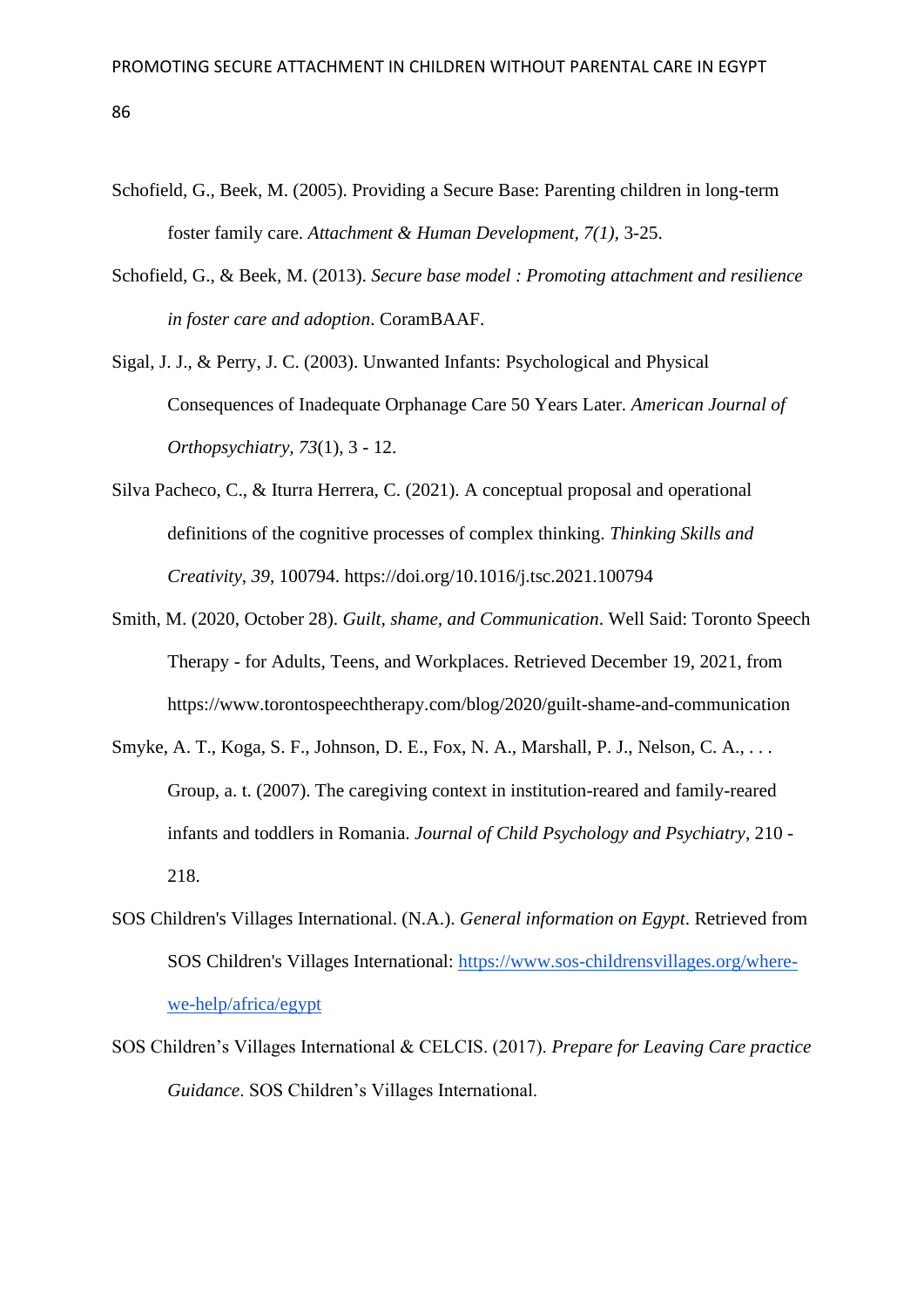- Sroufe, L. A. (1989). Relationships, Self, and Individual Adaptation. In A. J. Sameroff, & R. N. Emde, *Relationship Disturbances in Early Childhood: a developmental approach* (pp. 90-94). New York: Basic Books.
- Stein, M. (2012). *Young people leaving care: Supporting pathways to adulthood*. Jessica Kingsley Publishers.
- Storm, R., Fisharah, F., Strom, S., Wurster, S., El Samadony, A., & El Khatib, A. (1991). Growing Up in Egypt. *International Review of Modern Sociology*, *21*(Autumn), 25- 44.
- Sujimon, M. S. (2002). The Treatment Of The Foundling (Al-Laqit) According To The Hanafis. *Islamic Law and Society, 9*, 358-385.
- The Hadith, (Sahih Muslim, Hadith number 2983)
- The Holy Bible, New International Version. (1984). Biblica, Inc.

The Holy Quran

- Thomason, L. M. (2008). On the Steps of the Mosque: The Legal Rights of Non-Marital Children in Egypt. *Hastings Women's Law Journal, 19*.
- Thompson-Jinariu, M. (2011). *Positive Factors Leading to Secure Attachment in Children Adopted from Foster Care who Experienced a Break in Attachment* (Publishing No. 3451910) [Doctoral Dissertation, Azusa Pacific University] ProQuest Dissertations Publishing.
- UNICEF. (2011, March 22). *Children without Parental Care*. UNICEF. https://www.unicef.org/protection/57929\_58004.html

UNICEF. (2017, June 16). *Orphans.* UNICEF.

[https://www.unicef.org/media/media\\_45279.html](https://www.unicef.org/media/media_45279.html)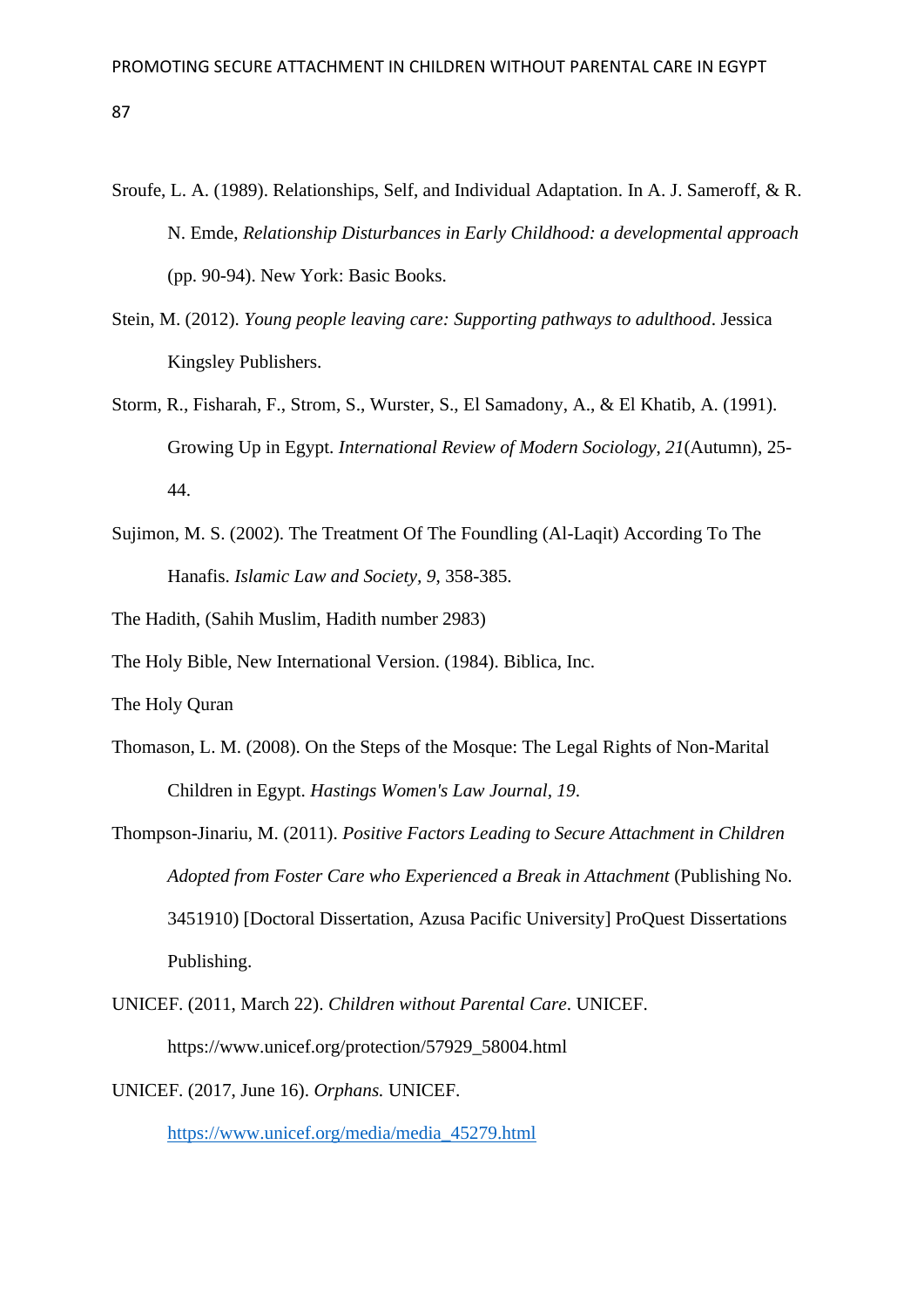University of East Anglia. (n.d.). *Uses of the Model*. Secure Base.

<https://lr1.uea.ac.uk/providing-a-secure-base/uses-of-the-model>

- UN Women (2017). Understanding masculinities, results from the International Men and Gender Equality Study in the Middle East and North Africa.
- *Using Key Communication Skills To Manage Stress - The American Institute of Stress*. The American Institute of Stress. (2019). Retrieved 8 January 2022, from [https://www.stress.org/using-key-communication-skills-to-manage-stress.](https://www.stress.org/using-key-communication-skills-to-manage-stress)
- U.S. Embassy in Egypt. (2020, July 21). *2019 report on International Religious Freedom: Egypt*. U.S. Embassy in Egypt. Retrieved December 19, 2021, from <https://eg.usembassy.gov/irf-en-2019/>
- van den Boom, D. C. (1994). The Influence of Temperament and Mothering on Attachment and Exploration: An Experimental Manipulation of Sensitive Responsiveness among Lower-Class Mothers withIrritable Infants. *Child Development, 65*, 1457-1477.
- Van Ijzendoorn, M. H., Luijk, M. P., & Juffer, F. (2008). IQ of Children Growing Up in Children's Homes: A Meta-Analysis on IQ Delays in Orphanages. *Merrill-Palmer Quarterly, 54*(3), 341 - 366.
- Van Ijzendoorn, M. H., Palacios, J., Sonuga-Barke, E. J., Gunnar, M. R., Vorria, P., McCall, R. B., . . . Juffer, F. (N.A.). Children in Institutional Care: delayed development and reselience. In *Monographs of the Society for Research in Child Development.*
- Velderman, M. K., Bakermans-Kranenburg, M. J., Juffer, F., & van Izendoorn, M. H. (2006). Effects of Attachment-Based Interventions on Maternal Sensitivity and Infant Attachment: Differential Susceptibility of Highly Reactive Infants. *Journal of Family Psychology, 20*, 266 - 274.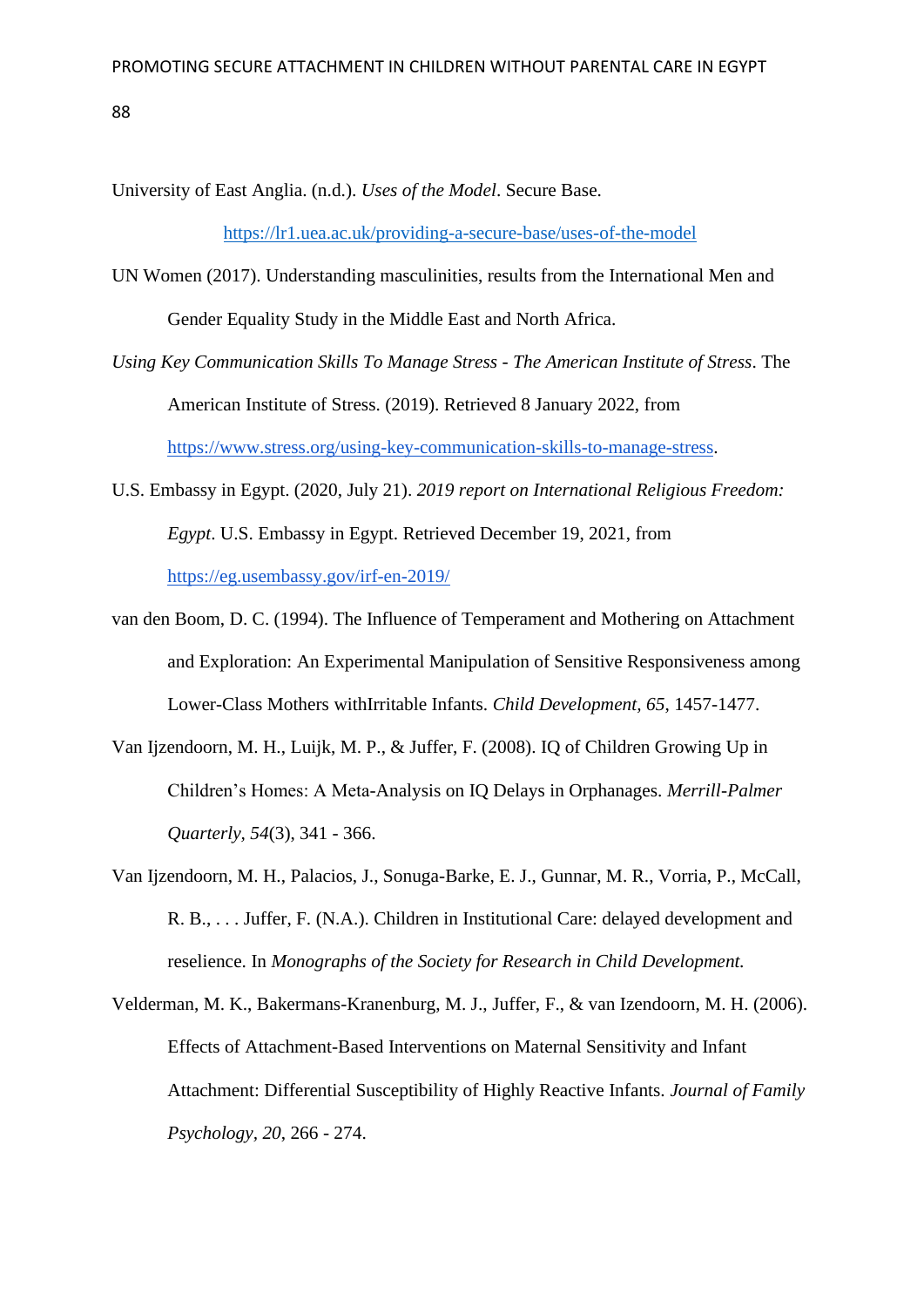Veríssimo, M., Santos, A. J., Fernandes, C., Shin, N., & E., B. (2014). Associations Between Attachment Security and Social Competence in Preschool Children. *Merrill-Palmer Quarterly, 60*, 80-99.

Wataneya Society. (n.d.). Retrieved from https://wataneya.org/en/home-page-supporter/

- Wataneya Society. (n.d.). Retrieved from https://amaanegypt.org/en/quality-standardsalternative-care
- Wong, M. S., Mangelsdorf, S. C., Brown, G. L., & Neff, C. (2009). Parental Beliefs, Infant Temperament, and Marital Quality: Associations with Infant–Mother and Infant– Father Attachment. *Journal of Family Psychology, 23*(6), 828–838.
- World Bank. (2020). *Data Bank | Population estimates and projections*. Retrieved from databank.worldbank.org: https://databank.worldbank.org/source/population-estimatesand-projections#
- Zimmermann, P. (1999). Structure and functions of internal working models of attachment and their role for emotion regulation. *Attachment & Human Development, 1*(3), 291- 306.
- للإبتام في مصر . المجلة العلمية SOS بكر, أ. ص. (2016). معوقات تنفيذ البرامج الإجتماعية الرياضية بمؤسسات 140. - 127 *76*, *,*للتربية البدنية وعلوم الرياضة
- .وزارة التضامن االجتماعي قطاع الشئون االجتماعية .عن اكفل يتيم .(.d.n (.وزارة التضامن االجتماعي

https://www.moss.gov.eg/sites/mosa/ar-eg/Pages/orphan-child.aspx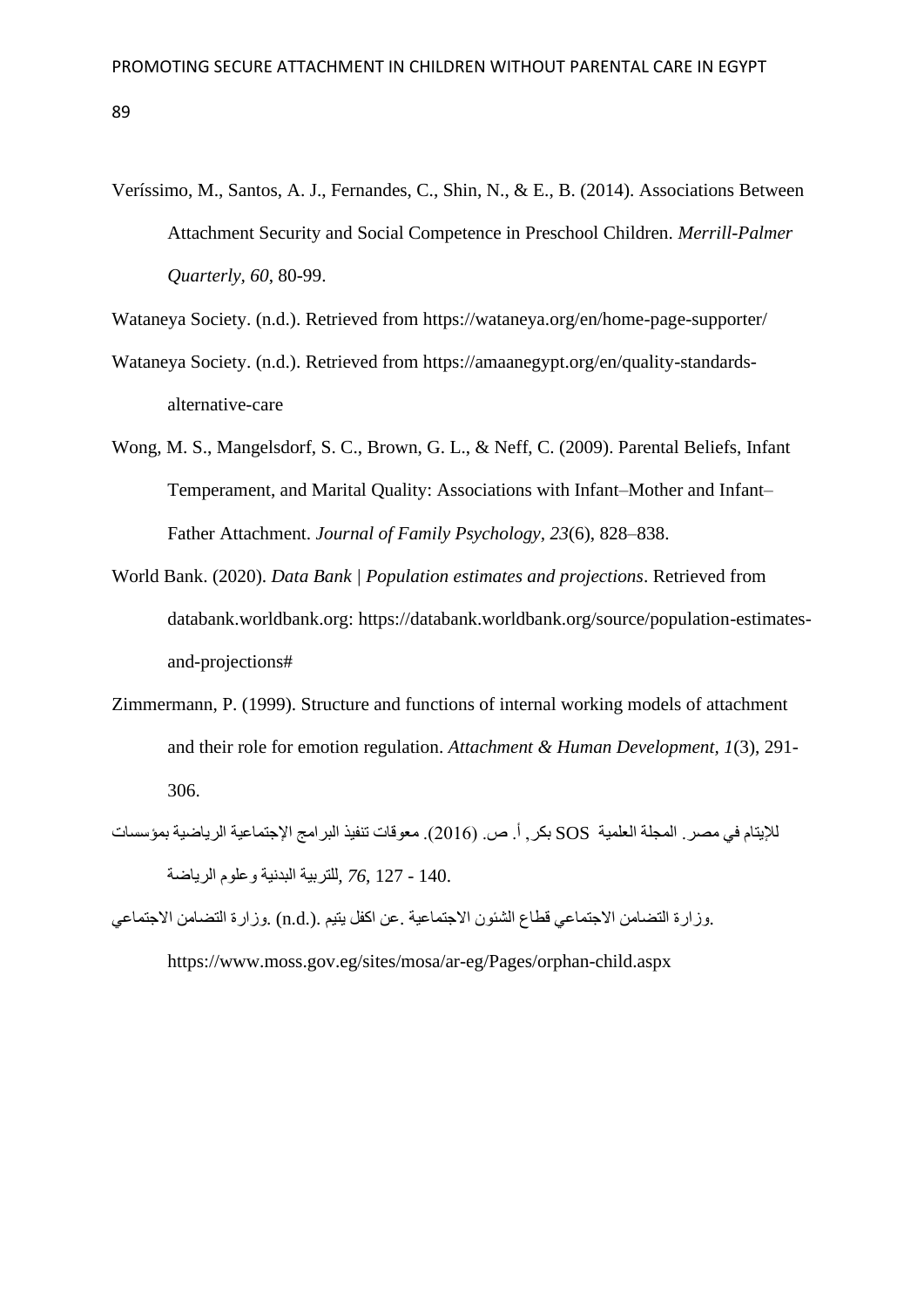# **Appendices**

# **Appendix A: English Informed Consent to Caregivers**

# THE AMERICAN UNIVERSITY IN CAIRO **INSTITUTIONAL REVIEW BOARD**

# **Documentation of Informed Consent for Participation in Research Study**

**Project Title:** Caregiving Styles among Caregivers for Children without Parental Care in Egyptian Institutional Care

# **Principal Investigator:** *Manar Ahmed Nada, [manarnada@aucegypt.edu](mailto:manarnada@aucegypt.edu)*

You are being asked to participate in a research study. The purpose of the research is to understand more about how caregivers in institutional care approach their daily work of caring for children, and the findings may be published and presented. The expected duration of your participation is about an hour to an hour and a half.

The procedures of the research will be as follows: you will be asked a series of questions. If you consent, your responses will be recorded to ensure accuracy.

There are no risks or discomforts associated with this research.

There may be indirect benefits to you from this research as the result may be used to enhance the quality of care for both caregivers in institutional care and children living in institutions.

The information you provide for purposes of this research is confidential so that you will not be identified in any description or publication of this research. Only the researchers will have access to the interview transcript or recording and your interview responses which will be kept in a password protected file on the researcher's computer.

For questions or concerns about the research, please contact the principal investigator Manar Ahmed at (*manarnada@aucegypt.edu*).

Participation in this study is voluntary. Refusal to participate will involve no penalty or loss of benefits to which you are otherwise entitled. You may discontinue participation at any time without penalty or the loss of benefits to which you are otherwise entitled.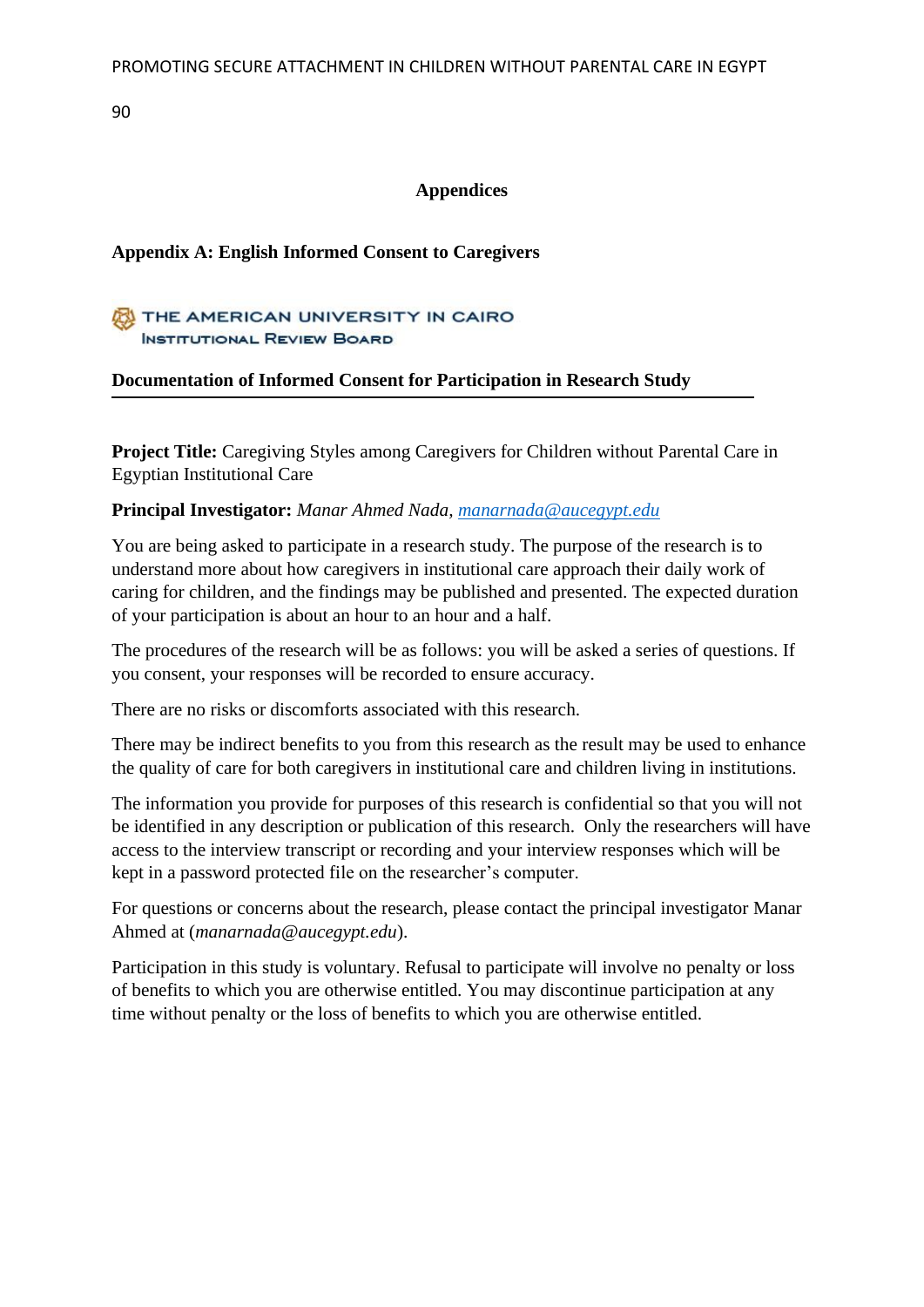# **Appendix B: English Informed Consent to Mothers**

# THE AMERICAN UNIVERSITY IN CAIRO **INSTITUTIONAL REVIEW BOARD**

### **Documentation of Informed Consent for Participation in Research Study**

**Project Title:** Caregiving Styles among Caregivers for Children without Parental Care in Egyptian Institutional Care

### **Principal Investigator:** *Manar Ahmed Nada, [manarnada@aucegypt.edu](mailto:manarnada@aucegypt.edu)*

You are being asked to participate in a research study. The purpose of the research is to understand more about how mothers approach their daily work of caring for children, and the findings may be published and presented. The expected duration of your participation is about an hour to an hour and a half.

The procedures of the research will be as follows: you will be asked a series of questions. If you consent, your responses will be recorded to ensure accuracy.

There are no risks or discomforts associated with this research.

There may be indirect benefits to you from this research as the result may be used to enhance the quality of care for children in Egypt.

The information you provide for purposes of this research is confidential so that you will not be identified in any description or publication of this research. Only the researchers will have access to the interview transcript or recording and your interview responses which will be kept in a password protected file on the researcher's computer.

For questions or concerns about the research, please contact the principal investigator Manar Ahmed at (*[manarnada@aucegypt.edu](mailto:manarnada@aucegypt.edu)*).

Participation in this study is voluntary. Refusal to participate will involve no penalty or loss of benefits to which you are otherwise entitled. You may discontinue participation at any time without penalty or the loss of benefits to which you are otherwise entitled.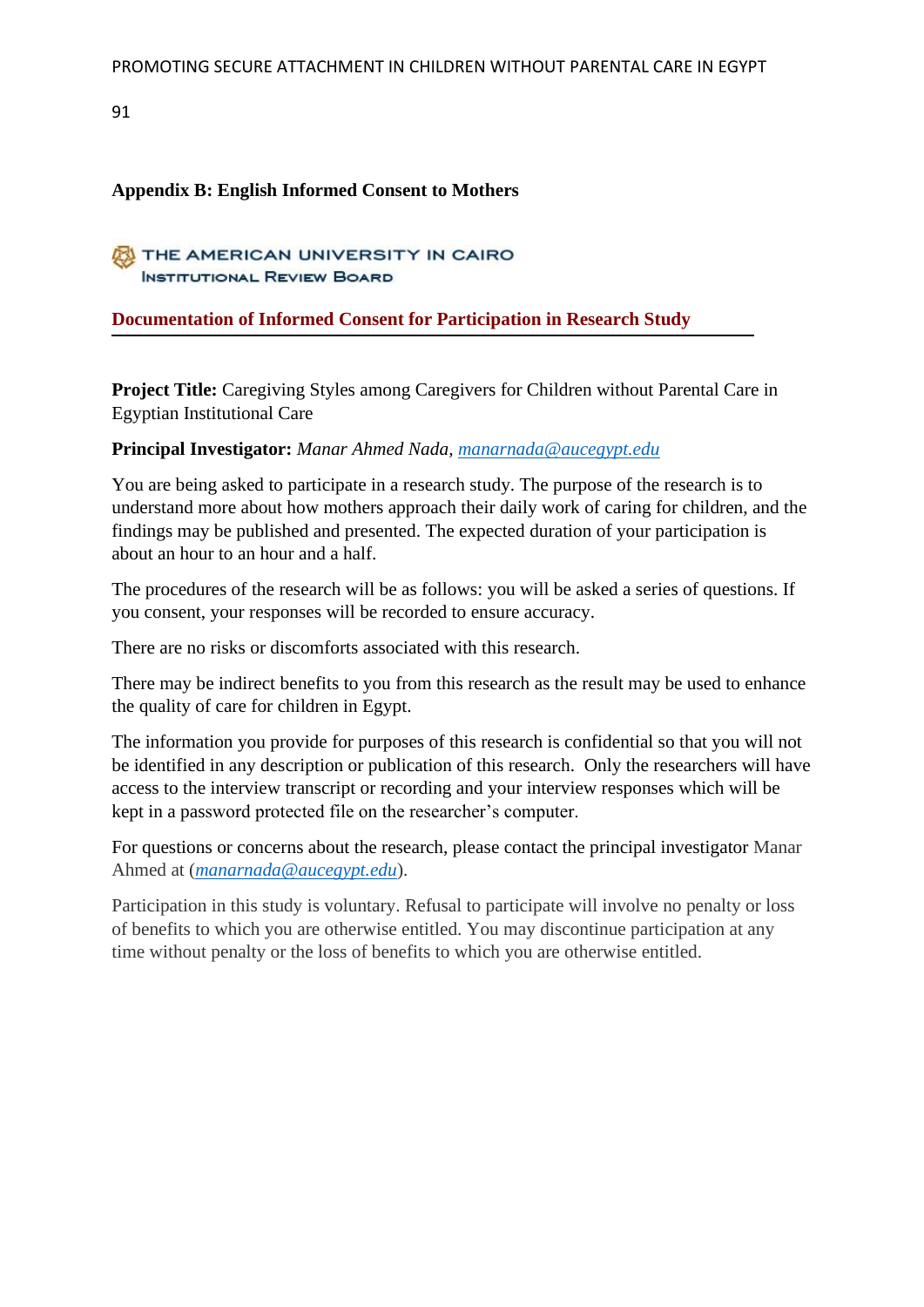### **Appendix C: Arabic Informed Consent to Caregivers**

للحج الجبامعة الأميريكيية بالقباهيرة

**استمارة موافقة مسبقة للمشاركة في دراسة بحثية**

**عنوان البحث :** )أساليب تقديم الرعاية بين مقدمي الرعاية لألطفال المحرومين من رعاية الوالدين في مؤسسات الرعاية المصرية)

ا**لباحث الرئي***سي***:** (منار أحمد عبد الكريم ندا، طالبة ماجستير علم النفس المجتمعي في الجامعة الأمريكية بالقاهرة) *[manarnada@aucegypt.edu](mailto:manarnada@aucegypt.edu)* :**االلكتروني البريد**

انت مدعو للمشاركة فى دراسة بحثية عن )أساليب تقديم الرعاية بين مقدمي الرعاية لألطفال المحرومين من رعاية الوالدين في مؤسسات الرعاية المصرية(. **هدف الدراسة** هو )فهم كيفية تعامل مقدمي الرعاية بمؤسسات الرعاية المصرية مع وظيفتهم الخاصة برعاية األطفال، **مع احتمالية عرض ونشر النتائج**. المدة المتوقعة للمشاركة في هذا البحث هي من ساعة لساعة ونصف(.

**اجراءات الدراسة** تشتمل على )أنني سأقوم بعرض بعض األسئلة عليك. وعند موافقتك، سأقوم بتسجيل إجاباتك من أجل تحقيق الدقة)

**ال توجد مخاطر متوقعة** من المشاركة فى هذه الدراسة.

**وربما تكون هناك فوائد غير مباشرة متوقعة** من المشاركة في البحث حيث أنه يحتمل استخدام النتائج لتحسين جودة الرعاية لكل من مقدمي الرعاية بمؤسسات الرعاية واألطفال الذين يعيشون بها.

المعلومات التى ستدلي بها فى هذا البحث **سوف تكون سرية في أي من النتائج المنشورة لهذا البحث**. سيتمكن الباحثون فقط من الوصول إلى نص المقابلة أو تسجيلها وإجاباتك في المقابلة التي سيتم حفظها في ملف محمي بكلمة مرور على جهاز كمبيوتر الباحثة.

لإلجابة على أي أسئلة أو تحفظات خاصة بالبحث، يمكنك التواصل مع الباحثة الرئيسية: منار أحمد على الرقم المستخدم في االتصال.

ان المشاركة فى هذه الدراسة ماهى اال عمل تطوعى، حيث أن االمتناع عن المشاركة ال يتضمن أى عقوبات أو فقدان أى مزايا تحق لك. ويمكنك أيضا التوقف عن المشاركة فى أى وقت من دون عقوبة أو فقدان لهذه المزايا.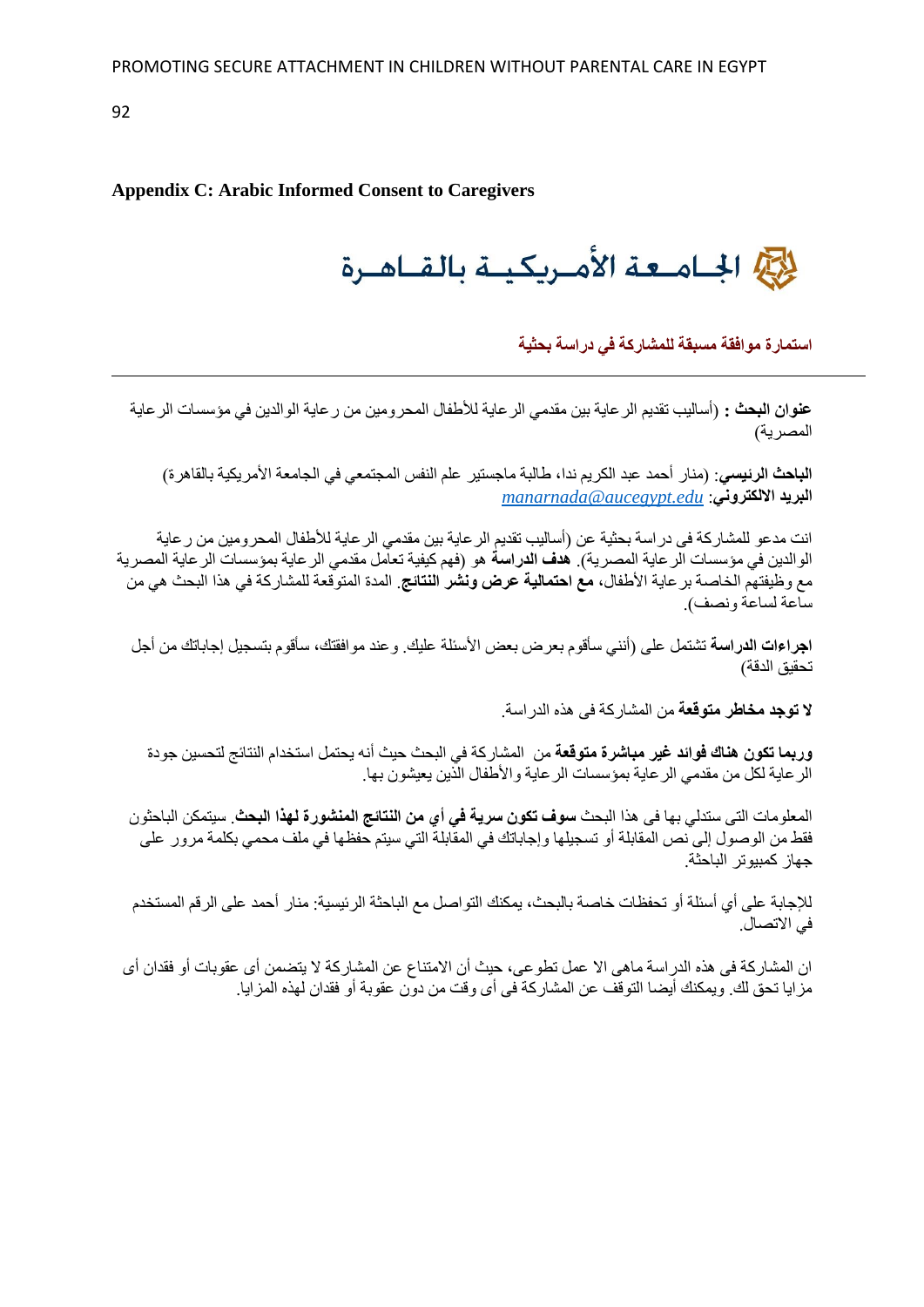# **Appendix D: Arabic Informed Consent to Mothers**

للحج الجامعة الأمريكية بالقاهرة

**استمارة موافقة مسبقة للمشاركة في دراسة بحثية**

**عنوان البحث :** )أساليب تقديم الرعاية بين مقدمي الرعاية لألطفال المحرومين من رعاية الوالدين في مؤسسات الرعاية المصر ية)

ا**لباحث الرئي***سي***: (**منار أحمد عبد الكريم ندا، طالبة ماجستير علم النفس المجتمعي في الجامعة الأمر يكية بالقاهر ة) *[manarnada@aucegypt.edu](mailto:manarnada@aucegypt.edu)* :**االلكتروني البريد**

انت مدعو للمشار كة في در اسة بحثية عن (أساليب تقديم الر عاية بين الأمهات المصر ية). **هدف الدراسة** هو (فهم كيفية تعامل األمهات مع دورهم الخاص برعاية أطفالهم، **مع احتمالية عرض ونشر النتائج**. المدة المتوقعة للمشاركة في هذا البحث هي من ساعة لساعة ونصف(.

**اجراءات الدراسة** تشتمل على )أنني سأقوم بعرض بعض األسئلة عليك. وعند موافقتك، سأقوم بتسجيل إجاباتك من أجل تحقيق الدقة)

**ال توجد مخاطر متوقعة** من المشاركة فى هذه الدراسة.

**وربما تكون هناك فوائد غير مباشرة متوقعة** من المشاركة في البحث حيث أنه يحتمل استخدام النتائج لتحسين جودة الرعاية لكل من األمهات واألطفال بمصر.

المعلومات التى ستدلي بها فى هذا البحث **سوف تكون سرية في أي من النتائج المنشورة لهذا البحث**. سيتمكن الباحثون فقط من الوصول إلى نص المقابلة أو تسجيلها وإجاباتك في المقابلة التي سيتم حفظها في ملف محمي بكلمة مرور على جهاز كمبيوتر الباحثة.

لإلجابة على أي أسئلة أو تحفظات خاصة بالبحث، يمكنك التواصل مع الباحثة الرئيسية: منار أحمد على رقم الرقم المستخدم في االتصال.

ان المشاركة فى هذه الدراسة ماهى اال عمل تطوعى، حيث أن االمتناع عن المشاركة ال يتضمن أى عقوبات أو فقدان أى مزايا تحق لك. ويمكنك أيضا التوقف عن المشاركة فى أى وقت من دون عقوبة أو فقدان لهذه المزايا.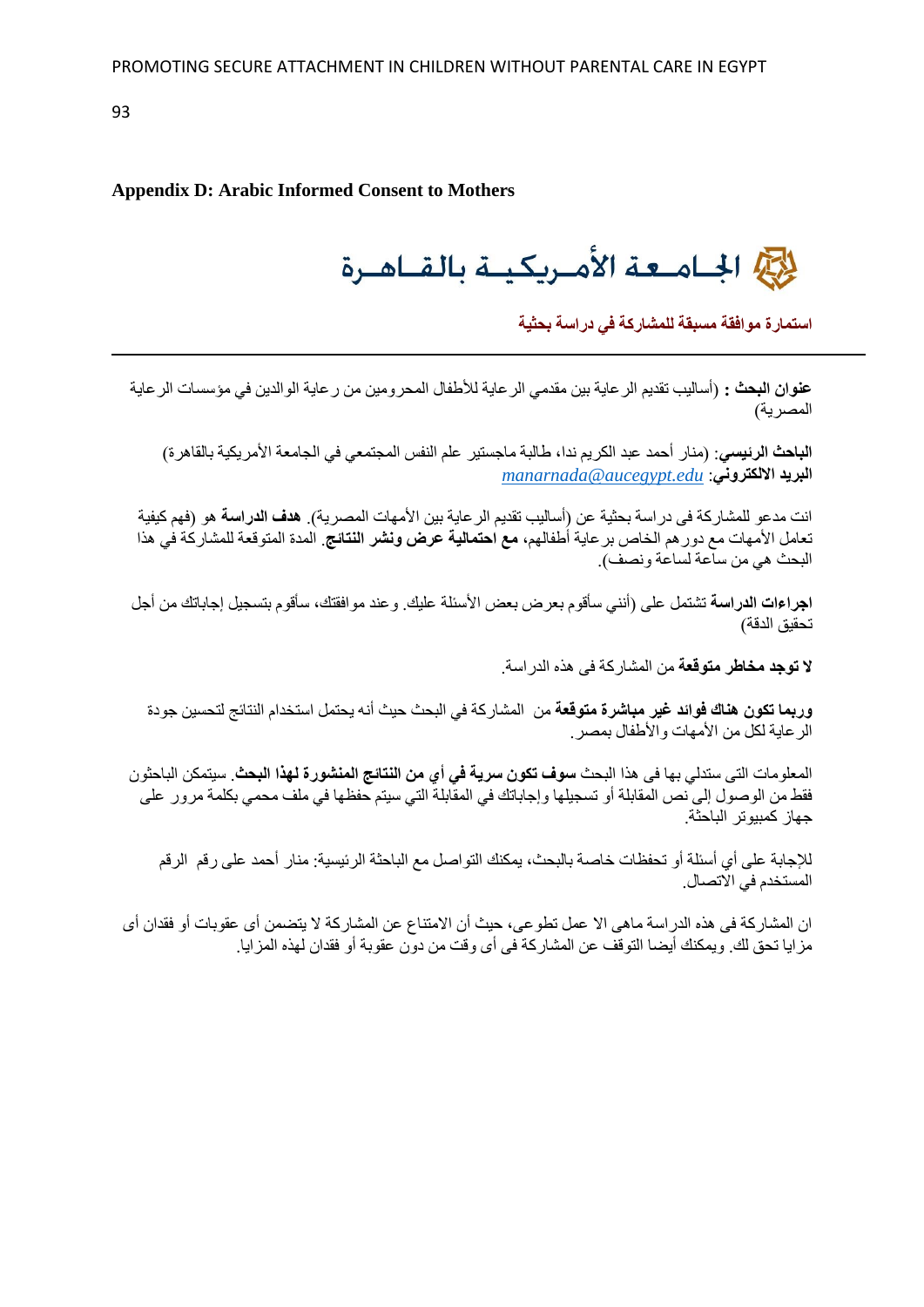### **Appendix E: Secure Base Interview Guide**

مقدمة عن الباحث وموضوع البحث وموافقة تليفونية للتسجيل

**Introduction about the researcher, research objectives, and phone consent form for audiotaping.**

أسئلة عن الخلفية

### **Background questions**

-ممكن توصفلي\توصفيلي الوظيفة بتاعاتك؟

- Can you describe your occupation?

-إنت إزاي شايف\ة دورك في الوظيفة دي؟

- How do you see your role in this job?

خالل المقابلة، حضرتك هتفكر\ي في طفل محدد في الدار من األطفال اللي بتقدم\ي لهم رعاية عشان نتكلم عنه.

During the interview, you will think about a specific child in one of the child care institutions to talk about him/her.

مقابلة نموذج الأساس الآمن

#### **Secure base model interview**

# مقدمة-**Introduction**

الأسئلة الجاية هتكون عن 5 محاور لنمو وتطور (اسم الطفل)، وكمان عن تجربتك لرعايته. هيساعدنا النقاش في معرفة إيه الأمور الماشية بشكل كويس، و هيساعدنا نفكر في أي اقتر احات قد تكون مفيدة في المجال.

Following questions will be on five aspects of the growth and development of (child name) as well as your experience of caring for him/her. The discussion will help us understand what works well and will help us think about any additional recommendations for staff that might be useful in the field.

القسم )1( – **Section**( 1 )

وصف موجز\بسيط للطفل.

Child brief/Simple description

• ممكن تديني وصف موجز\بسيط عن أنت شايف )الطفل( إزاي؟ يعني إيه أول حاجات بتيجي في بالك لما تفكر فيه (أو اسمه بيجي قدامك)؟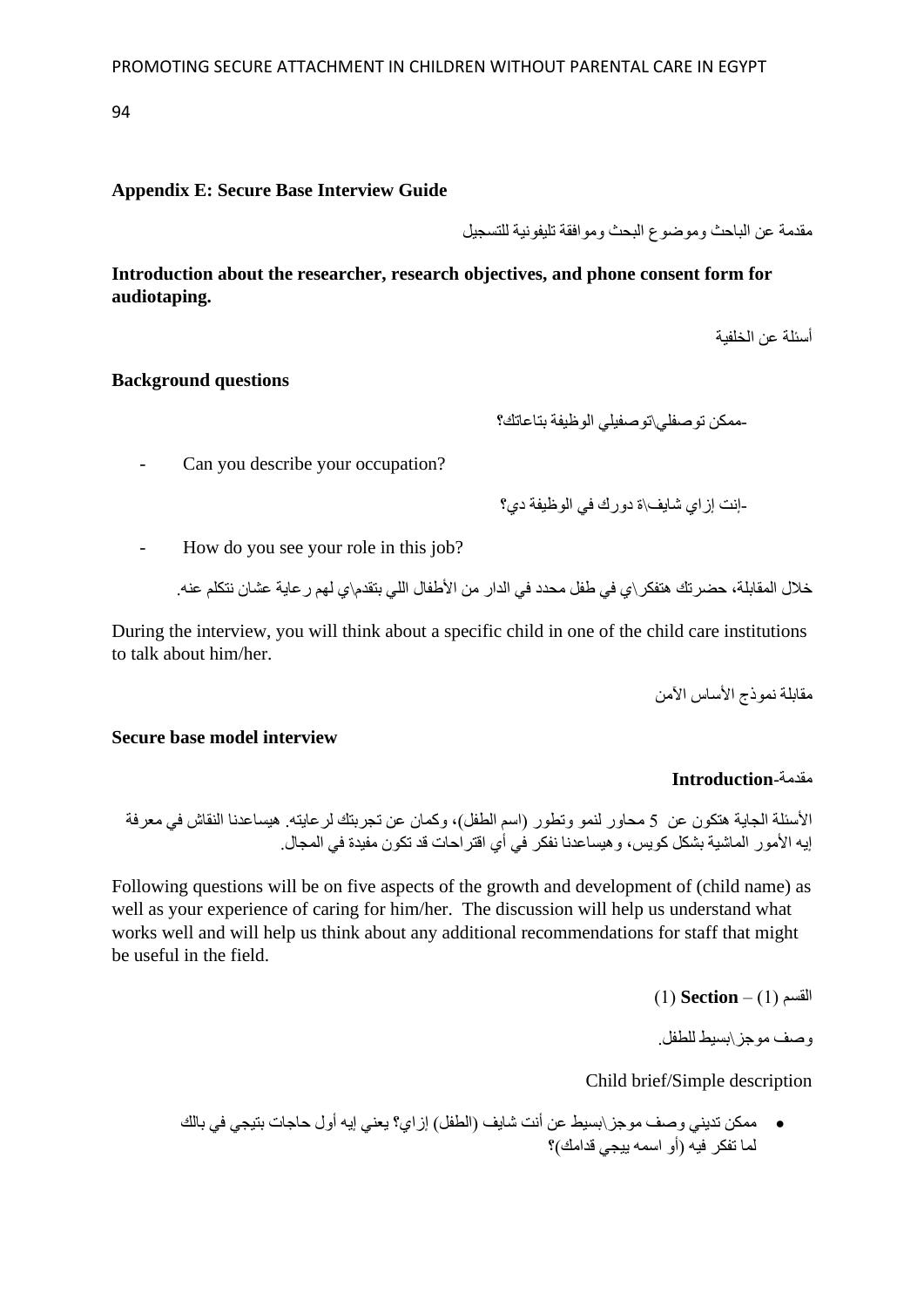o Can you give me a brief/simple description on how you see (child)? What is the first thing that comes to your mind when you think about him (or when you come across his name)?

القسم )2( اإلتاحة - مساعدة الطفل على الثقة (للباحث: نريد اكتشاف رد فعل الطفل للشعور بالقلق، ورد فعل مقدم الرعاية له عندما حدث ذلك، إذا حاول الطفل اللجوء لمقدم الرعاية للراحة أم ال، وإذا كان الراعي متاح عاطفيًا وعمليًا(

**Section (2) – availability- help the child to trust (for the researcher: we want to discover how the child reacted to distress and how this carer responded e.g. whether the child tried to seek comfort from this carer and how available emotionally and practically the carer was able to be).**

```
مجموعة الأسئلة دي هتكون عن مدى قدرة (الطفل) على الثقة بالبالغين المقربين. هنفكر في اللي بيحصل لما يكون منز عج
                                                                     أو قلقان بخصوص أي حاجة.
```
This first group of questions will be about what happens when he is upset or worried about something.

● ممكن تفكر \ي في وقت معين كان (الطفل) فيه متضايق أو قلقان بسبب حاجة معينة؟

o Can you think about a time when (child) was upset or worried about something specific?

• عمل إيه )الطفل( قبل بالظبط ما ده يحصل، وأثناء ما كان بيحصل، وبعدها؟

o What did the child do exactly before this happened? And while it was happening? And afterwards?

- حضرتك تفتكر\ي ليه )الطفل( اتصرف بالطريقة دي بالذات؟
- o Why do you think (the child) behaved this way specifically?
	- تفتكري هو\هي كان بيفكر في إيه وحاسس إيه ساعتها؟
- o What was he thinking about? And how did he feel then?
	- وحضرتك عملت\ي إيه في الوقت ده؟

o What did you do then?

• وكان إيه نتيجة التصرف ده منك؟

- o What was the result of your action?
	- هل كان ده النهج أو الطريقة المعتادة بتاعتك لما )الطفل( يكون متضايق أو قلقان؟ وال دي كانت طريقة تانية لمساعدته ساعتها؟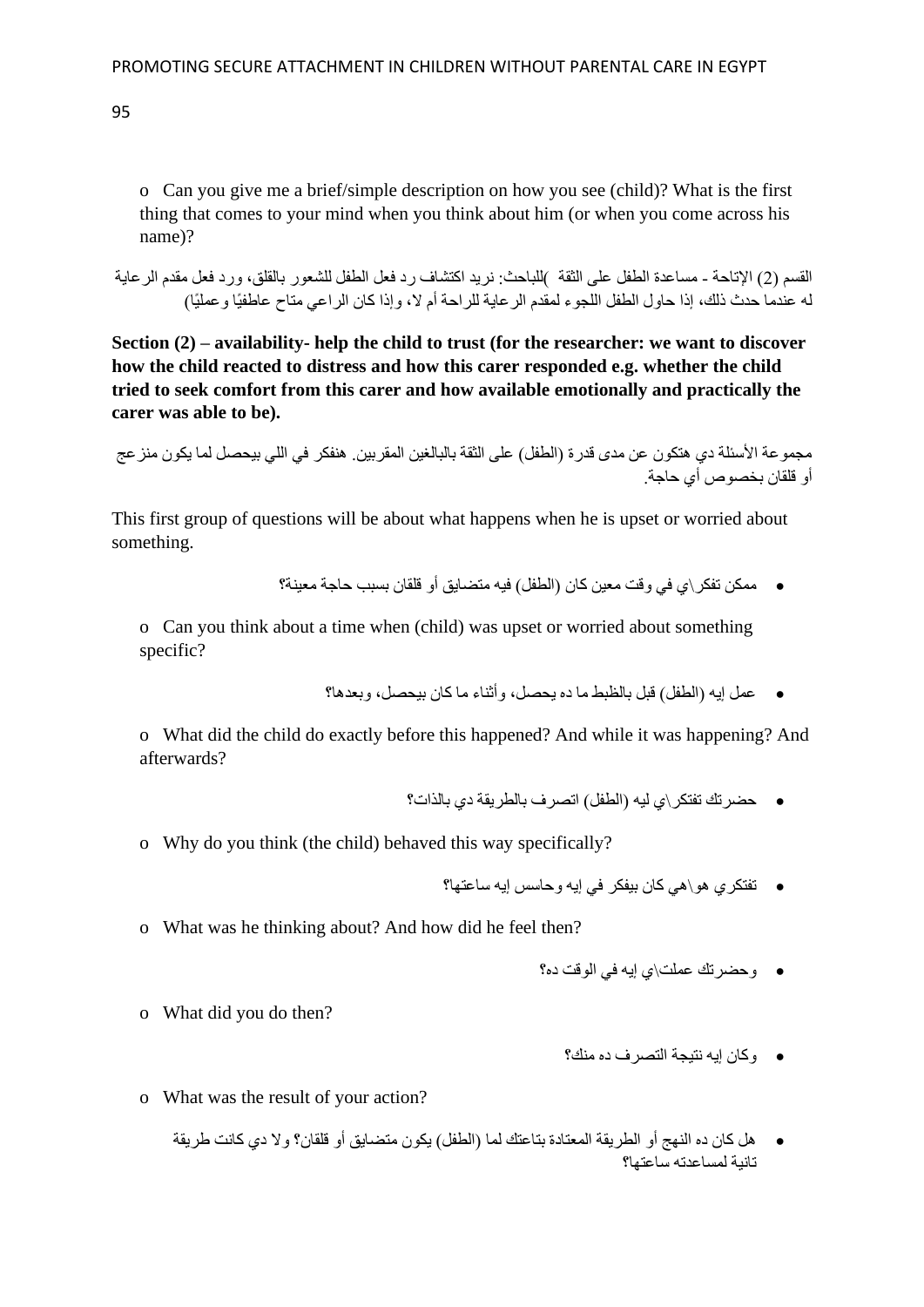o Was this your normal approach or way when (the child) is upset or worried? Or was it another way to help him at this point?

• وسلوك )الطفل( في الوقت ده خالك\ي تحس\ي بإيه؟

o How did you feel about (the child) behavior?

)خالل المقابلة، من المهم تشجيع مقدم الرعاية على التركيز على حدث محدد. اإلجابات المعممة مثل "هو على طول متعصب" ليست كافية لهذا النوع من التقييم.(

(During the interview, it is important to encourage the caregiver to focus on a specific occasion or event. General answers like "he is always nervous" are not enough for this type of evaluation.)

القسم (3) الحساسية والمواجدة - مساعدة الطفل على إدارة المشاعر والسلوك

#### **Section 3- Sensitivity - helping the child manage his feelings and behaviour.**

في مجموعة الأسئلة التانية، عايزين نشوف إزار (اسم الطفل) يسعبر عن مشاعره ويتعامل معاها. بيختلفوا الأطفال جدًا في طريقة تعاملهم مع المشاعر القوية زي الغضب والشعور بالذنب والحماس والحزن: في أطفال بيظهروا المشاعر دي بسهولة، وفي أطفال بيعبروا بشكل مبالغ، وفي أطفال بيكتموا ويكبتوا مشاعرهم. األسئلة الجاية دي هتكون عن مدى قدرة )الطفل( على إدارة مشاعره/مشاعرها.

For the second set of questions we want to focus on how the child expresses and manages their feelings. Children differ greatly in how they deal with strong feelings like anger, guilt, excitement, and sadness. Some children express such feelings easily, other children express them in an exaggerated way, and some children silence and suppress their feelings. Following questions will be on (the child) ability to manage his/her feelings.

• تقدر\ي تفكر\ي في وقت محدد كان )الطفل( غضبان بسبب حاجة معينة؟

o Can you think about a time when (the child) was angry about something specific?

• عمل إيه )الطفل( لما كانت عنده المشاعر دي؟ )قبلها على طول، وأثناء الموقف، وبعدها(

o What did (the child) do when he had those feelings? (right before it, during, and after it).

- تفتكر\ي ليه )الطفل( اتصرف بالطريقة دي بالذات؟
- o Why do you think (the child) behaved this way specifically?
	- تفتكري هو\هي كان بيفكر في إيه وحاسس إيه ساعتها؟
- o What was he/she thinking about? What did he/she feel then?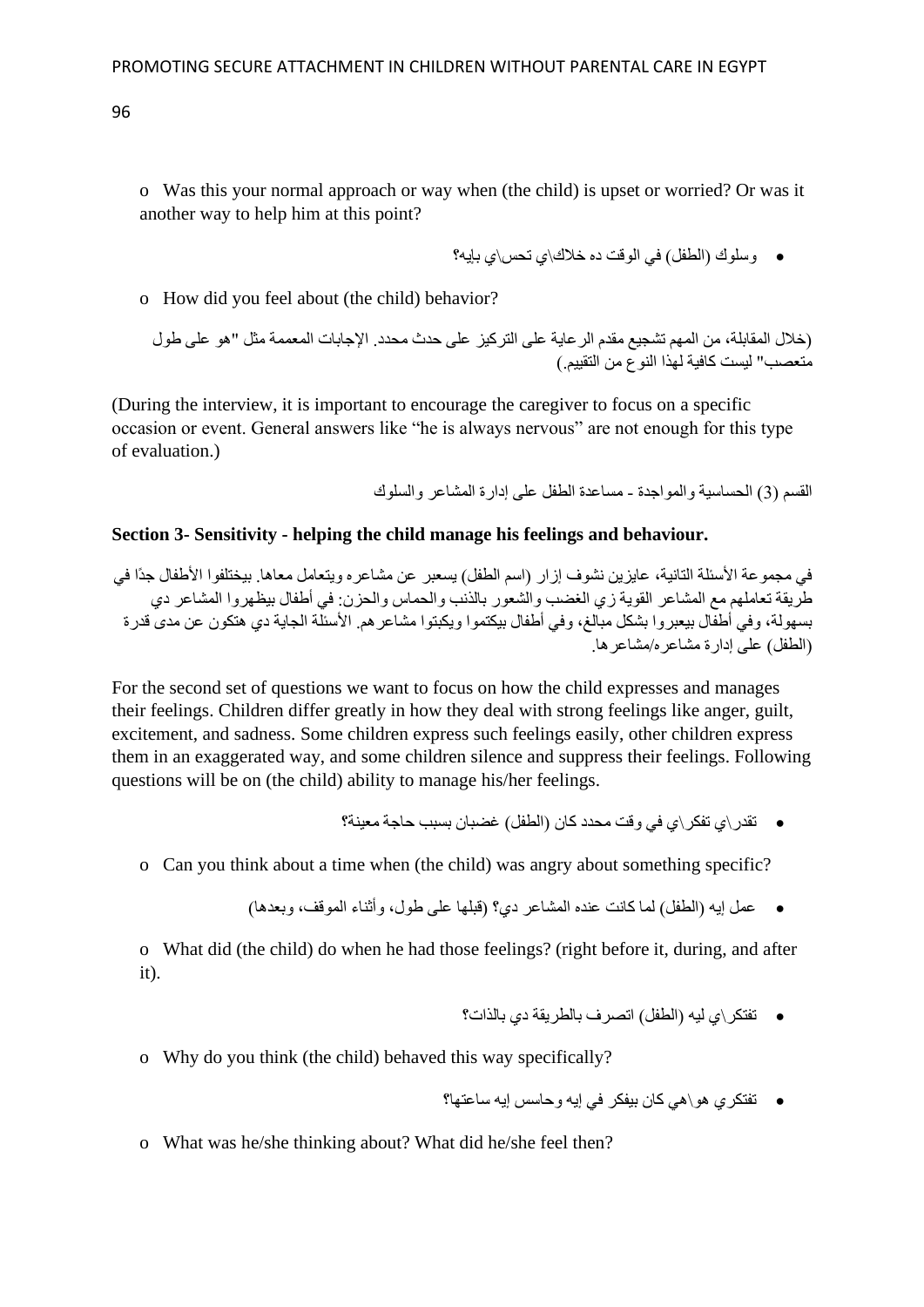- وحضرتك قلت\ي و\أو عملت\ي إيه في الوقت ده؟
- o What did you say or do then?

• وكان إيه نتيجة التصرف ده منك؟

- o What was the result of your action?
	- هل كان ده النهج أو الطريقة المعتادة بتاعتك لما )الطفل( بيكون عنده مشاعر قوية عمو ًما؟ وال دي كانت طريقة مختلفة لمساعدته ساعتها؟

o Was this your normal approach or way when (the child) has strong feelings? Or was it another way to help him at this point?

- وسلوك (الطفل) في الوقت ده خلاك\ي تحس\ي بإيه؟
- o How did you feel about (the child) behavior?

القسم )4( القبول - بناء الطفل لصورة صحية\حقيقية عن ذاته )أنه بيحس كويس عن نفسه لما بيحقق حاجة، وبيعرف برضه يتعامل ويتخطى الوضع لما الدنيا ماتمشيش كويس(

**Section (4) acceptance- helping the child to build self-esteem (feeling good about him/herself when things go well but also coping with setbacks).**

المجموعة الثالثة من األسئلة الجاية عن كيفية شعور )اسم الطفل( تجاه نفسه/نفسها، وعن كيفية تعامله لو لم تسر األمور على ما يرام.

The following questions – the third set- are about how (the child) feels about him/herself, and how they behave if things did not go well.

الجزء (1)

Part (1)

• تقدر\ي تفكر\ي في وقت معين أظهر فيه )الطفل( شعوره بالرضا عن نفسه/نفسها؟ )مالحظة: ده ممكن يبقى وقت حس فيه بالإنجاز في حاجة بسيطة، أو بالفخر بنفسه، لو مافيش أمثلة، انتقل إلى الجزء 2).

o Can you think about a time when (the child) showed feelings of satisfaction about his/herself? (Note: This could be quite small achievement / sense of pleasure or pride. If there are no examples move to Part 2).

• عمل إيه الطفل في الوقت ده لما كان عنده المشاعر دي؟ )قبلها على طول، وأثناء الموقف، وبعده(

o What did (the child) do on the occasion when he had those feelings? (right before it, during, and after it).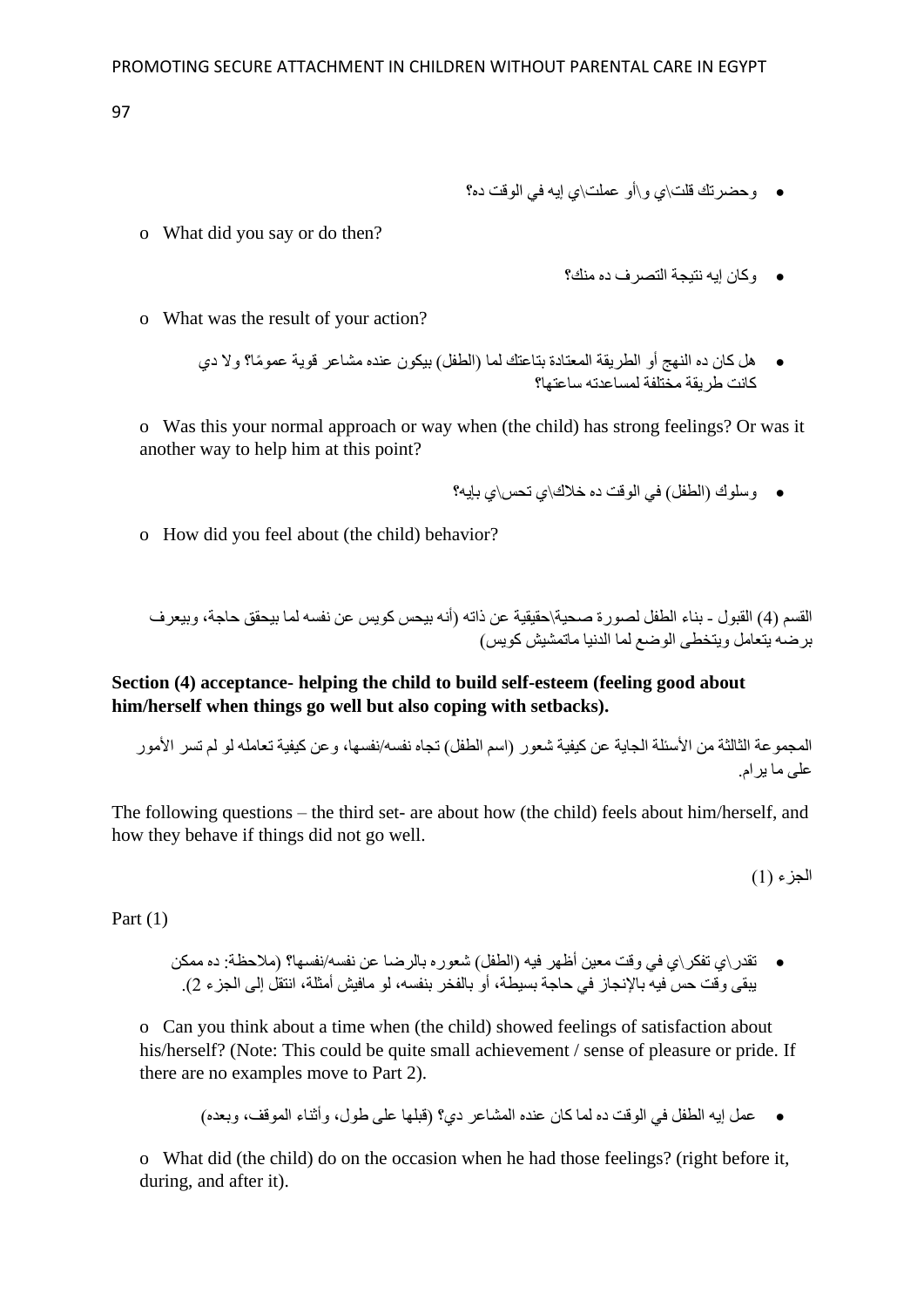- تفتكر\ي ليه )الطفل( اتصرف بالطريقة دي بالذات؟
- o Why do you think (the child) behaved this way specifically?
	- تفتكر\ي هو\هي كان بيفكر في إيه وحاسس إيه ساعتها؟
- o What was he/she thinking about? What did he/she feel then?
	- وحضرتك قلت\ي أو عملت\ي إيه في الوقت ده؟
- o What did you say or do then?

• وكان إيه نتيجة التصرف ده منك؟

- o What was the result of your action?
	- هل كان ده النهج أو الطريقة المعتادة بتاعتك لما )الطفل( بيكون عنده شعور بالرضا عن نفسه؟ وال وقتها لقيت\ي طرق تانية لمساعدته ساعتها؟

o Was this your normal approach or way when (the child) has feelings of satisfaction towards himself? Or was it another way to help him at this point?

- وسلوك )الطفل( في الوقت ده خالك\ي تحس\ي بإيه؟
- o How did you feel about (the child) behavior?

الجزء )2( Part( 2 )-

• تقدر\ي تفكر\ي في وقت معين لم تسر فيه الأمور (للطفل) بشكل جيد؟ (على سبيل المثال: يخسر لعبة، سبب عن سبب -<br>أو لا ينجح في حاجة معينة، أو ماكانش مبسوط ومعجب بشكله)

o Can you think about a time where things did not go well for (the child)? (Examples: he loses in a game, did not succeed in something specific, did not like his appearance)

• عمل إيه الطفل لما كان عنده المشاعر دي؟ )قبلها على طول، وأثناء الموقف، وبعده(

o What did the child do when he had those feelings? (right before it, during the situation, and after it).

- تفتكري ليه )الطفل( اتصرف بالطريقة دي بالذات؟
- o Why do you think (the child) behaved this way specifically?
	- تفتكري هو\هي كان بيفكر في إيه وحاسس إيه ساعتها؟
- o What was he thinking about? And how did he feel then?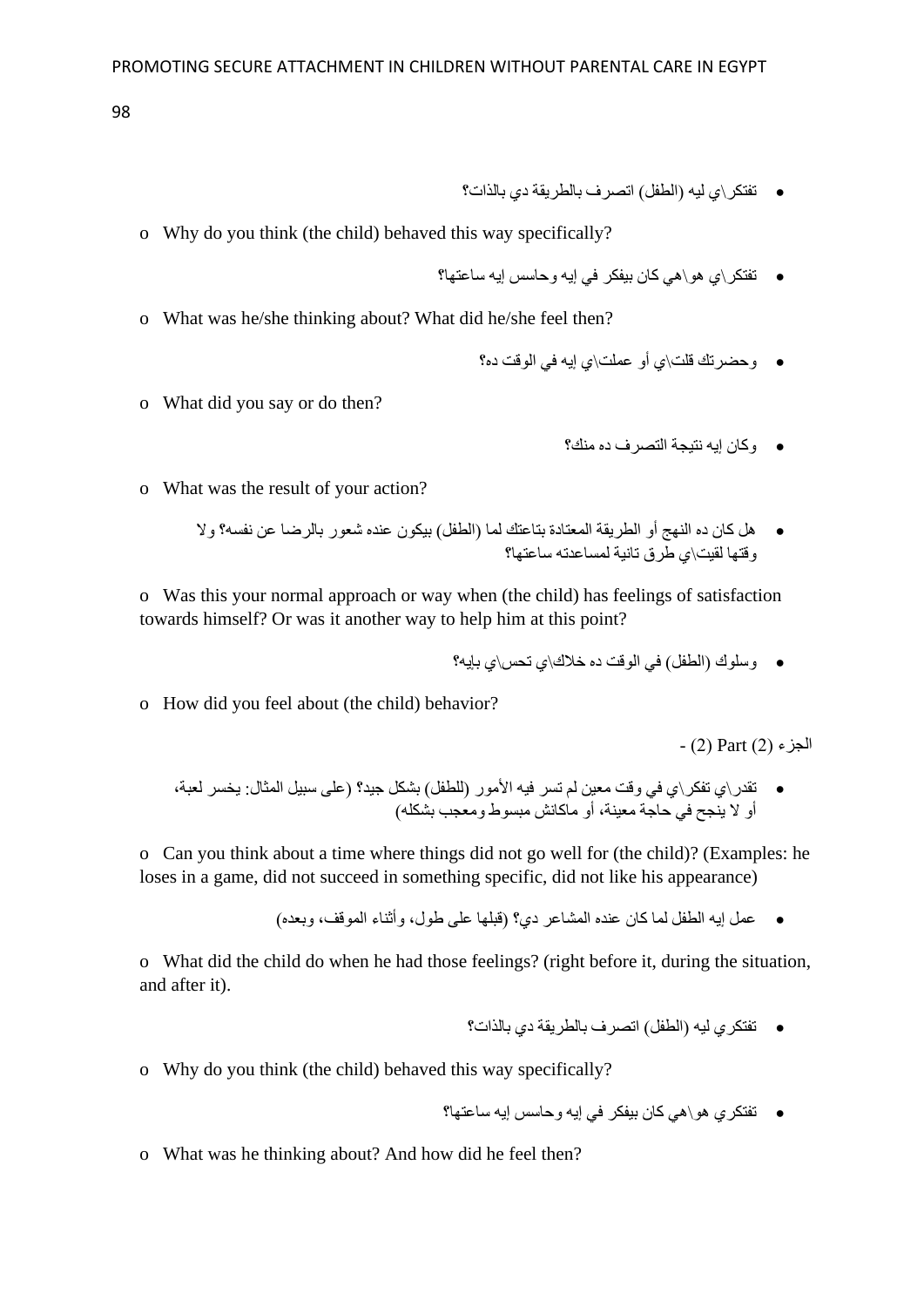- وحضرتك قلتي و\أو عملتي إيه في الوقت ده؟
- o What did you say or do then?

• كان إيه نتيجة التصرف ده منك؟

- o What was the result of your action?
	- هل كان ده النهج أو الطريقة المعتادة بتاعتك لما )الطفل( بيمر بمشاعر مشابهة؟ وال لقيتي طرق تانية لمساعدته ساعتها؟

o Was this your normal approach or way when (the child) faces similar feelings? Or was it another way to help him at this point?

- وسلوك )الطفل( في الوقت ده خالكي تحسي بإيه؟
- o How did you feel about (the child) behavior this time?

القسم )5( التعاون - مساعدة الطفل على الشعور بأنه فعّال ومتعاون

#### **Section (5) Cooperation - Help the child feel effective and cooperative**

المجمو عة دي من الأسئلة الجاية عن مدى شعور الطفل بأنه فعّال وكفء. من الأمثلة على حاجة زي دي هي:

Following questions - the fourth set out of five - are on the extent to which the child feels effective. Examples could include:

- أنه قادر يكمل مهمة معينة، زي إكمال البازل أو ليجو أو رسم حاجة.

- He is able to complete a certain mission, like completing a puzzle, a lego drawing something.

- أنه قادر يالقي حل للقيام بالمهام، زي ترتيب األوضة مع اخواته أو ترتيب اللعب والدوالب.

- He is able to find a solution to do a task, like arranging the room with his siblings or arranging the toys or the wardrobe.

-أنه عنده القدرة على االختيار، زي اختيار األكل بتاعه أو اختيار يلبس إيه.

- He is able to choose, like choosing his food or what to wear.

 $(1)$  Part $(1)$  ) الجزء

• إزاي بيتعامل )الطفل( عادةً عند تنفيذ مهمة أو حل مشكلة أو مواجهة اختيار؟

o How does (the child) generally behave when he carries out a task or solve a problem or face a choice?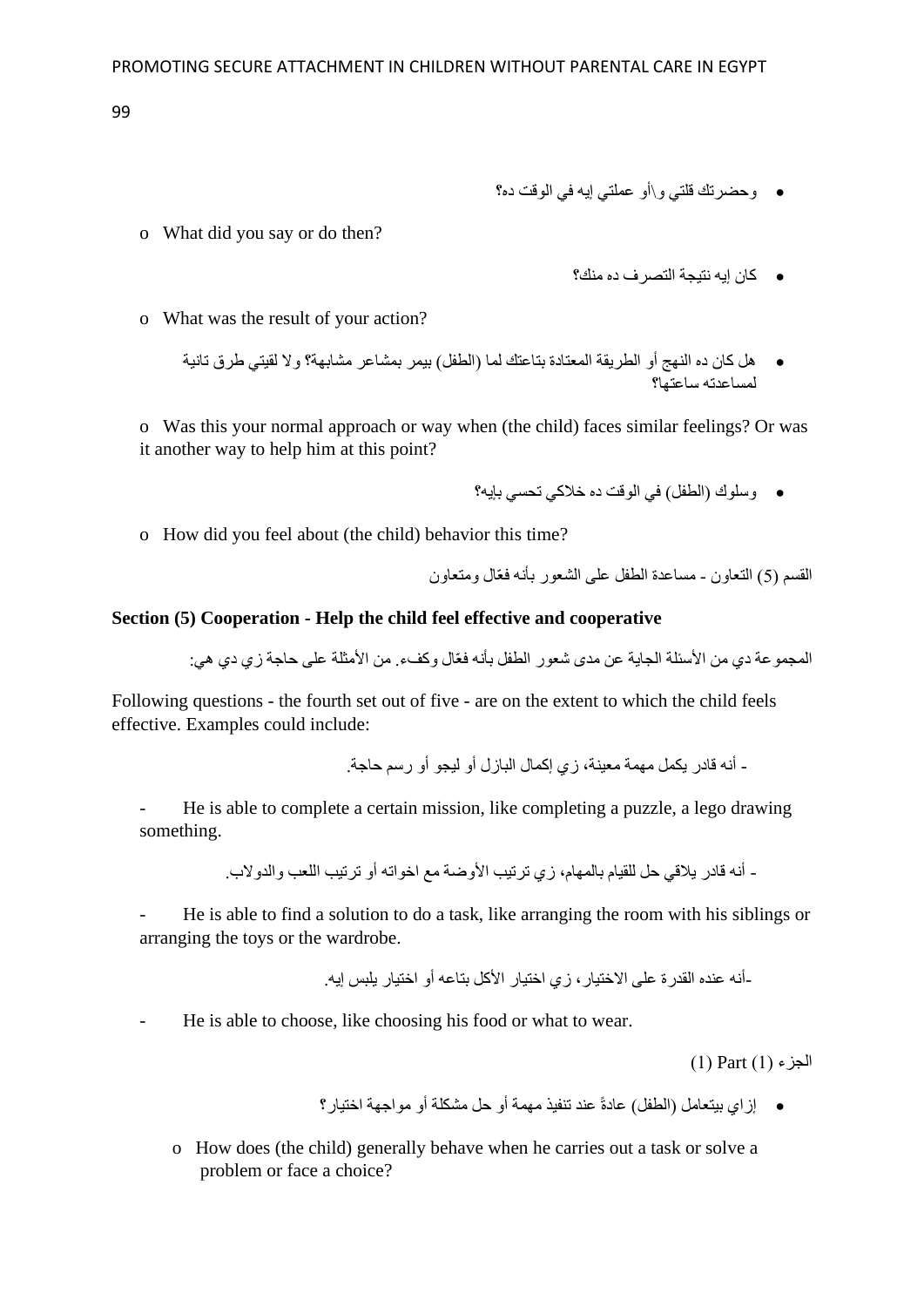- تقدر\ي تدي مثال محدد عن ده؟
- o Can you give specific examples about this?
	- تفتكر\ي ليه )الطفل( اتصرف بالطريقة دي بالذات؟
- o Why did the child act this way specifically?
	- تفتكر\ي هو\هي كان بيفكر في إيه وحاسس إيه ساعتها؟
- o What was he/she thinking about? How did he feel then?
	- وحضرتك قلت\ي و\أو عملت\ي إيه في الوقت ده؟
- o What did you say or do then?

- كان إيه نتيجة التصرف ده منك؟
- o What was the result of your action?

• هل كان ده النهج أو الطريقة المعتادة بتاعتك لما بتكون\ي عايز\ة )الطفل( يتعاون معاك\ي؟ وال لقيت\ي طرق تانية لمساعدته ساعتها؟

o Was this your normal approach or way when you want (the child) to co-operate with you? Or was it another way to help him at this point?

• وسلوك )الطفل( في الوقت ده خالكي تحسي بإيه؟

o How did you feel about (the child) behavior this time?

- Part two  $(2)$  الجزء

مجموعة األسئلة الجاية عن كيفية تمكن )الطفل( من التعاون والعمل مع البالغين.

Following questions are on how the (Child) is able to cooperate and work with adults.

• تقدر\ي تفكر\ي في وقت معين طلبت\ي فيه من (الطفل) التعاون والتنازل\العمل معاك\ي؟ (على سبيل المثال، للاستعداد للخروج، أو لإنهاء اللّعبة ووضع الألعاب في مكانها، إلخ)

o Can you think about a time when you asked (the child) to cooperate and work with you? For example: getting ready to go out, or to finish the game and put the toys back in place, etc…)

• عمل إيه )الطفل( لما طلبت\ي منه يعمل كده؟ )قبلها على طول، وأثناء الموقف، وبعدها(

o What did the child do when you asked him to do this? (right before it, during the situation, and after it)?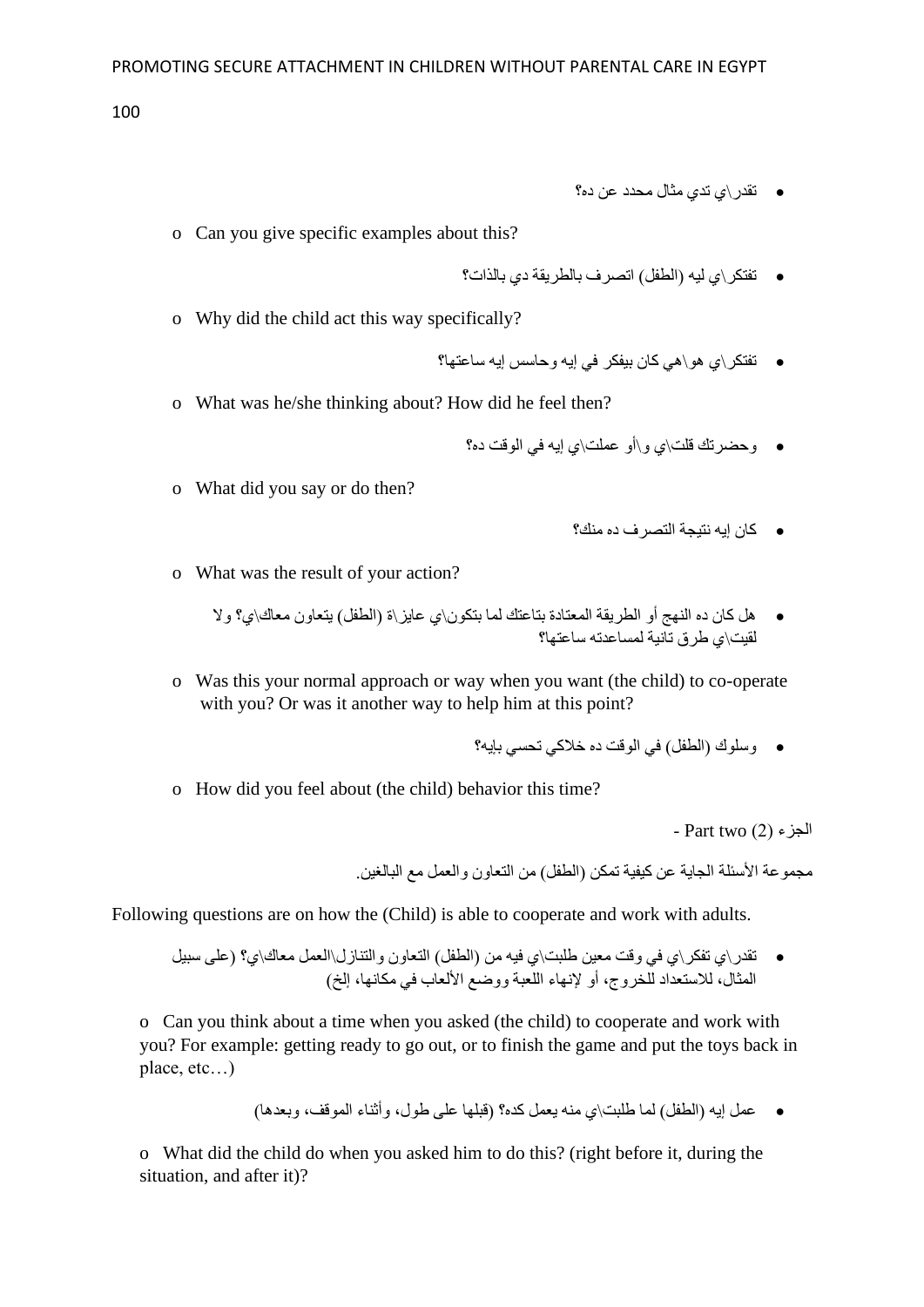- تفتكر\ي ليه )الطفل( اتصرف بالطريقة دي بالذات؟
- o Why do you think the child behaved this way in specific?
	- تفتكر\ي هو\هي كان بيفكر في إيه وحاسس إيه ساعتها؟
- o What was he/she thinking about it then? How did he feel?
	- وحضرتك قلت\ي و\أو عملت\ي إيه في الوقت ده؟
- o What did you say or do then?

• كان إيه نتيجة التصرف ده منك؟

- o What was the result of your action?
	- هل كان ده النهج أو الطريقة المعتادة بتاعتك لما بتكون\ي عايزة )الطفل( يتعاون معاك\ي؟ وال لقيت\ي طرق تانية لمساعدته ساعتها؟

o was this your normal approach or way when you want (the child) to cooperate with you? Or was it another way to help him at this point?

- وسلوك )الطفل( في الوقت ده خالكي تحسي بإيه؟
- o How did you feel about (the child) behaviour this time?

القسم )6( عضوية األسرة - مساعدة الطفل على االنتماء **child the Helping – -Membership) 6 (Section to belong**

أخيرًا، في المجموعة الخامسة من الأسئلة الجاية هنركز على شعور (الطفل) بالانتماء للعائلة\للدار ولأخواته في الدار

Finally, for the fifth section, we are going to focus on (the child) feelings of belonging to the family/the institution and to his siblings in the institution?

> • تقدر\ي تفكر\ي في وقت معين كنت\ي فيه على دراية بشعور )الطفل( بكونه جزء منتمي إلى العائلة\الدار أو أخواته؟ )على سبيل المثال، حاجات قالها أو عملها أظهرت أنه يشعر بأنه جزء من العائلة\الدار أو عائلة الأخوات أو مش جزء منهم)

o Can you think about a time when you were aware of (the child) feeling that he is part of the family/the institution or his siblings? (example: something he said or did that showed that he feels he is part, or not part, of the family/the institutions or the siblings' family).

• إيه اللي عمله أو قاله )الطفل(؟

o What did (the child) say or do?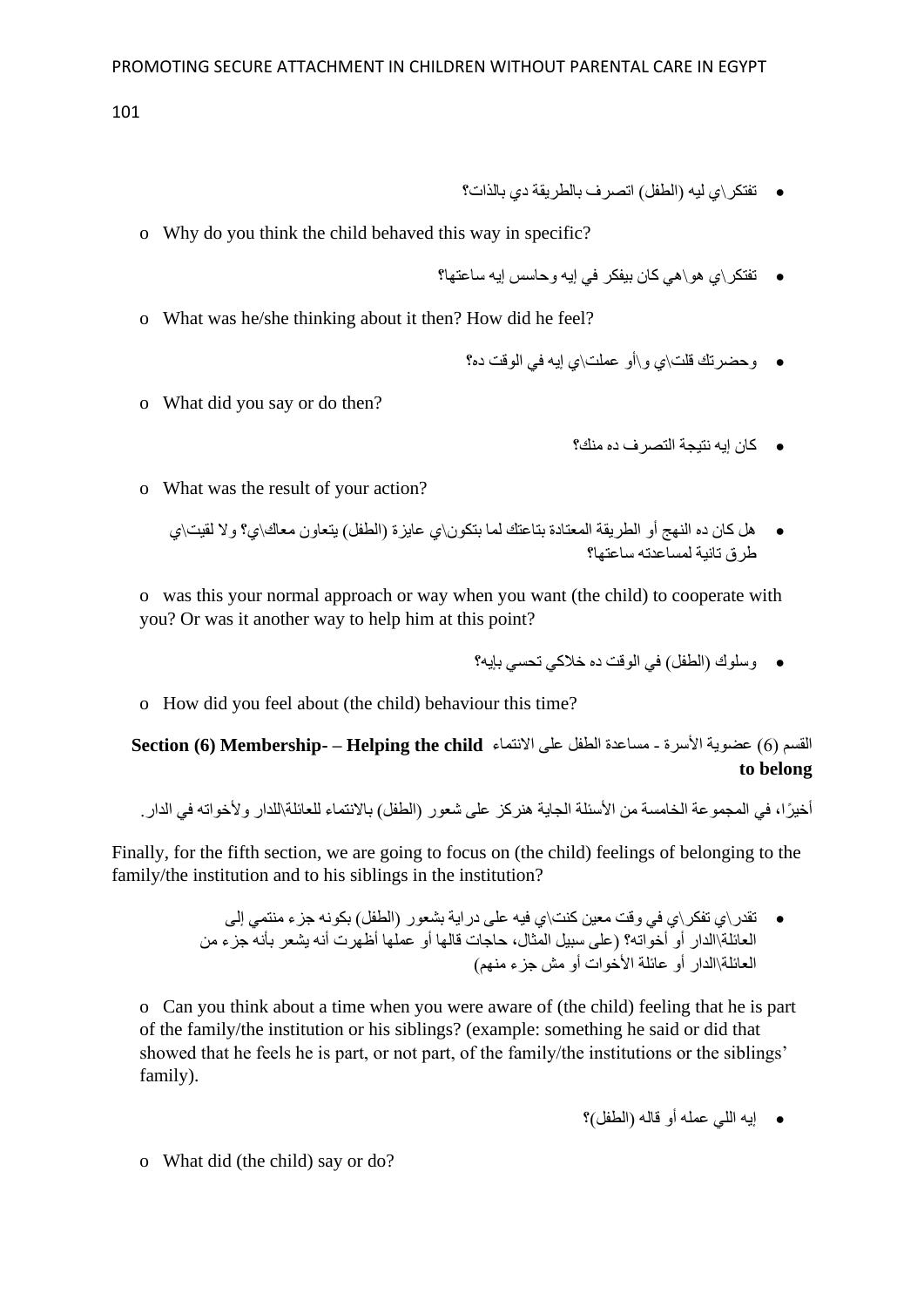- تفتكر\ي ليه )الطفل( اتكلم أو اتصرف بالطريقة دي بالذات؟
- o Why do you think the child spoke or behaved this way?
	- تفتكر\ي هو\هي كان بيفكر في إيه وحاسس إيه ساعتها؟
- o What was he/she thinking about? How did he feel?
	- وحضرتك قلت\ي و\أو عملت\ي إيه في الوقت ده؟
- o What did you say and/or do then?

• كان إيه نتيجة التصرف ده منك؟

- o What was the result of your action?
	- هل كان ده النهج أو الطريقة المعتادة بتاعتك لما حاجة زي كده بتحصل؟ وال لقيت\ي طرق تانية لمساعدته ساعتها؟

o was this your normal approach or way when something similar happens? Or was it another way to help him at this point?

• وسلوك )الطفل( أو اللي هو قاله في الوقت ده خالك\ي تحس\ي بإيه؟

o How did you feel about what (the child) said?

دلوقتي هل الطفل عنده أسرة تانية منتمي ليها – مث ًال عائلة بيولوجية معروفة أو كفالء غير اخواته في الدار؟

Now does the child have another family that he belongs to? For example, a known biological family or a different sponsor than his siblings in the institution?

لو اإلجابة نعم، yes if,

• تقدر\ي تفكر\ي في وقت معين كنت\ي فيه على دراية بشعور )الطفل( بكونه جزء منتمي إلى العائلة دي؟ (على سبيل المثال، حاجات قالها أو عملها أظهرت أنه يشعر بأنه جزء من العائلة دي أو مش جزء منهم(

o Can you think about a time when you were aware of (the child) feeling that he belongs to this family? (for example, something he said or did that showed that he feels part, or not part, of this family?

• إيه اللي عمله أو قاله )الطفل(؟

- o What did (the child) say or do?
- تفتكر\ي ليه )الطفل( اتكلم أو اتصرف بالطريقة دي بالذات؟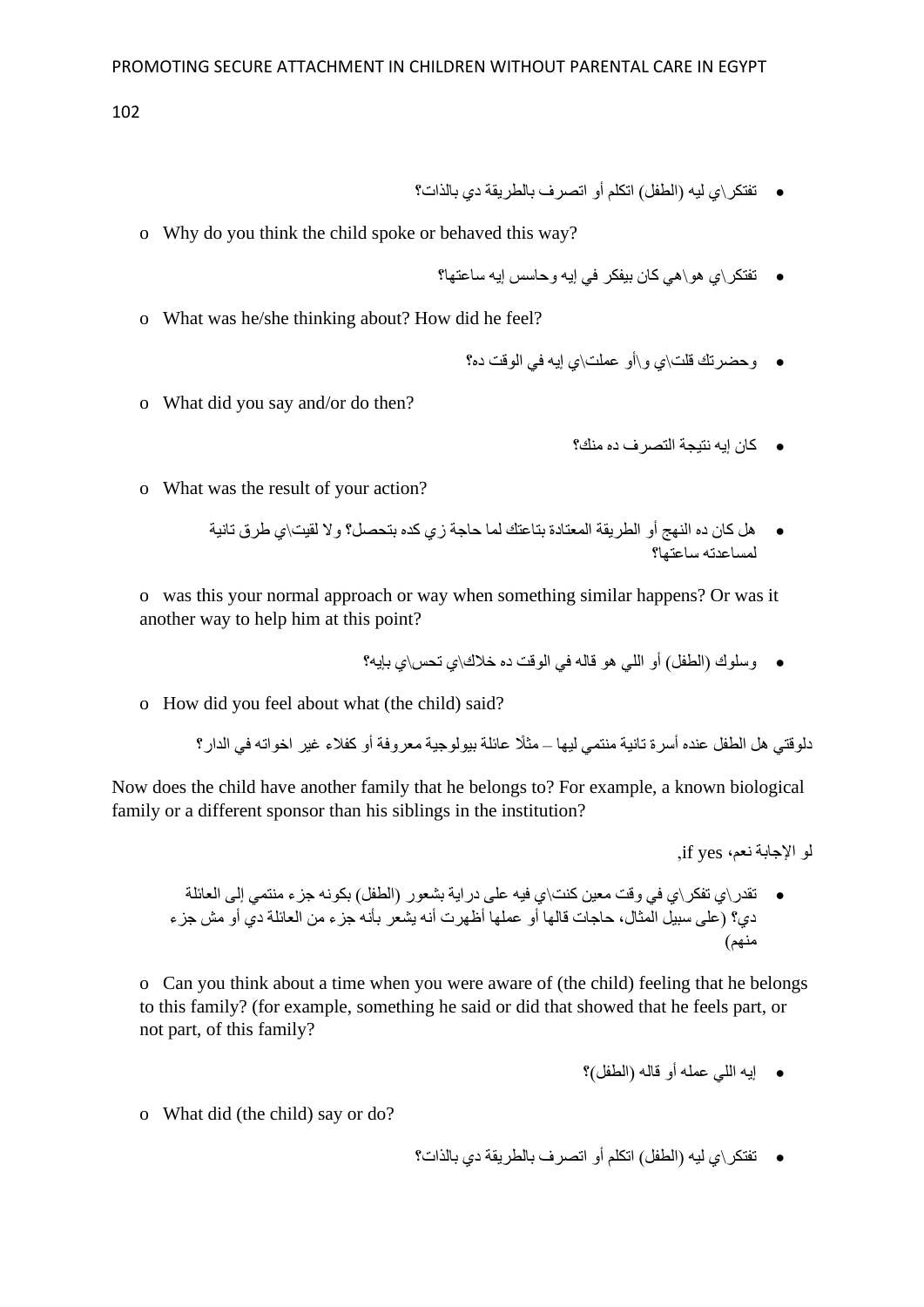- o Why did he talk or react in this specific way?
	- تفتكري هو\هي كان بيفكر في إيه وحاسس إيه ساعتها؟
- o What was he thinking or feeling then?

• وحضرتك قلت\ي و\أو عملت\ي إيه في الوقت ده؟

o What did you say or do then?

• كان إيه نتيجة التصرف ده منك؟

o What was the result of your action?

• هل كان ده النهج أو الطريقة المعتادة بتاعتك لما حاجة زي كده بتحصل؟ وال لقيت\ي طرق تانية لمساعدته ساعتها؟

o was this your normal approach or way when something similar happens? Or was it another way to help him at this point?

- وسلوك )الطفل( أو اللي هو قاله في الوقت ده خالك\ي تحس\ي بإيه؟
- o How did you feel about what (the child) said?

**Section 7 – offering care and support** والدعم الرعاية تقديم( 7 )القسم

• إيه هي جوانب رعاية الطفل ده اللي بتديك\ي أكبر شعور بالفخر أو اإلنجاز؟

o What are the aspects of care for this child that give you sense of pride and accomplishment?

• إيه هي أكتر حاجة كانت أو ما زالت صعبة؟

o What was most difficult, or still?

• إيه هي أكتر مصادر المساعدة والدعم بالنسبة لك كمقدم\ة رعاية للطفل ده؟ )مثال، مدير الدار، جلسات دعم، عائلتك، برامج تدريبية، مكافئات وحوافز من إدارة الدار، نجاح الشباب واألطفال(

o What are the sources of help and support for you as a caregiver for this child? (Example: the institution manager, support sessions, your family, training program, bonuses and incentives from the institution's management, children and youth success)

• تقدر\ي تفكر\ي في نوعية مساعدة معينة تحبها\تحبيها في أي حاجة من الحاجات اللي ناقشناها؟

o Can you think of the kind of help that you would like in any of the things we discussed?